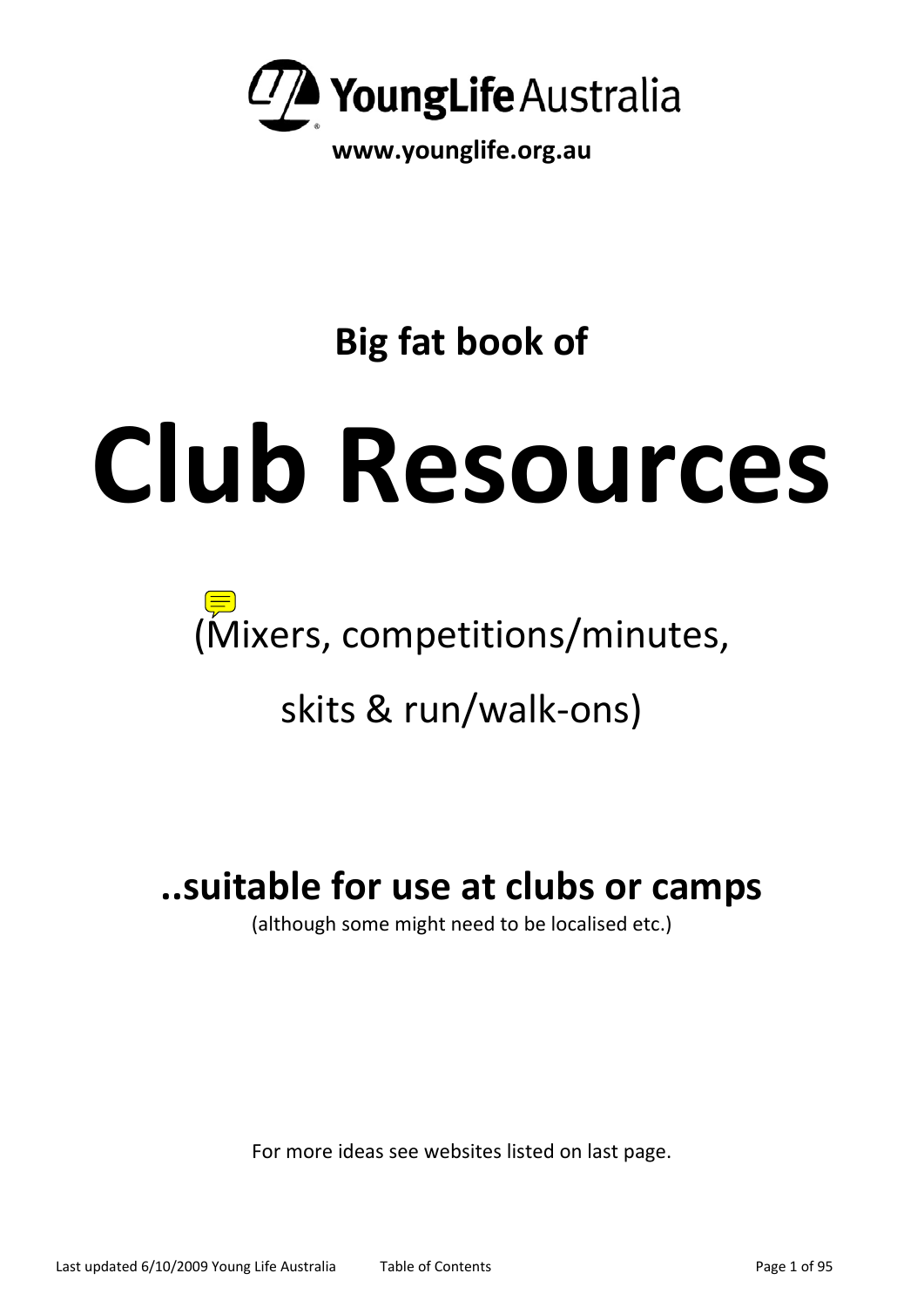## **Young Life MIXERS, COMPS, MINUTES, SKITS and RUN-ONS**

#### *In Young Life we are always talking about Jesus, and we are usually laughing about something.*

Humor is almost always surprise or situational. It's either a punch line that is unexpected or it's watching and listening to a situation that the comedienne makes funny by her action. Almost all humor is a combination of surprises and situations that make us laugh. The funny person understands how long to string along the situation of humor and when to surprise us.

You can add all kinds of other ideas to what humor is. It contains contrast, absurdity, grotesqueness and the situational humor. Even if we know what the common elements of humor are we might still miss the most important idea. What's important is just being funny at the right time. Timing is everything.

We have designed this collection of ideas for anyone interested in using Mixers, Minutes, Skits and Run-ons (along with other random ideas in youth ministry). In our experience working with students through Young Life, we have found these ideas to be successful in helping to accomplish our goals in a Young Life setting. It is our hope to minimize the planning and certainly any last minutes rush to "find something for tonight's club." It's our opinion that those times are completely unnecessary, and leadership meetings can be used for much better purposes.

We have compiled these ideas from many Young Life people including Rick Yates, Charley Patten, Keith "Flash" Stulp, Rich Crawford, Mark Van Andel, and Coby Kleinjan. Few of these ideas are our own. We have gathered them from all over.

We have put a lot of work into compiling and typing this list and hope that it provides a great tool for many years. It is designed so that you can simply add on anything new that you find or create.

### Warning - Read this before doing any of the following.

Obviously we must choose wisely which kids are up front; however, when it is a minutes with a "punch line" ending, we must select with prayerful wisdom. Often, we have done these minutes so poorly in the past that kids dread with fear being up front. That is because we might make them look stupid, in front of their friends. We must become masters at thinking through how these kids can be made heroes, legends talked about in a positive way the next day at school.

It is a great lesson to learn to laugh at our own selves. First, make sure you and other leaders at times get it in the end, and second, you may even consider pulling a sharp kid aside and let him in on it so he/she is a part of the gag. Obviously it will be best if no one knows they were in on it, yet it may be worth it once or twice if you even explain why and how you want them to respond for future people. Every kid likes to be in on a secret. Also, continually lift them up after it is over and even thank them again with crowd applause for being so great before you start your talk. Another great idea is to get a note to them in the mail after club thanking them for being great sports, or at least find them after club to make sure they are doing okay with the outcome.

Often times people frown at competition as if it is evil. Instead, *we need to teach kids how to compete* in fun and Godly manner. Many times competition is the only way to pull a crass, pagan kid into what we are trying to do; likewise, many kids have only had bad examples of competition growing up (How many times have we all seen parents be bigger idiots about winning and losing than kids!). We have a great opportunity to teach many things to kids through this tool. We may even end up modeling success in failure. The story of The Gospel itself is our failure and God's grace. We must teach discipleship and student leader kids to cheer for everybody. We must lift up the kids and teams that lose for being so awesome to take the risk and play. We must teach them that losing is not life and death and that we all are in this together. Find some funny lines like "winning is everything, but losing is nothing" and "it's not whether you won or lost, but how good you looked doing it... and you looked the best" to keep things in perspective. These activities are often designed to pull kids in to just have some plain, old, crazy, off the wall fun! God created, and loves, laughter and fun!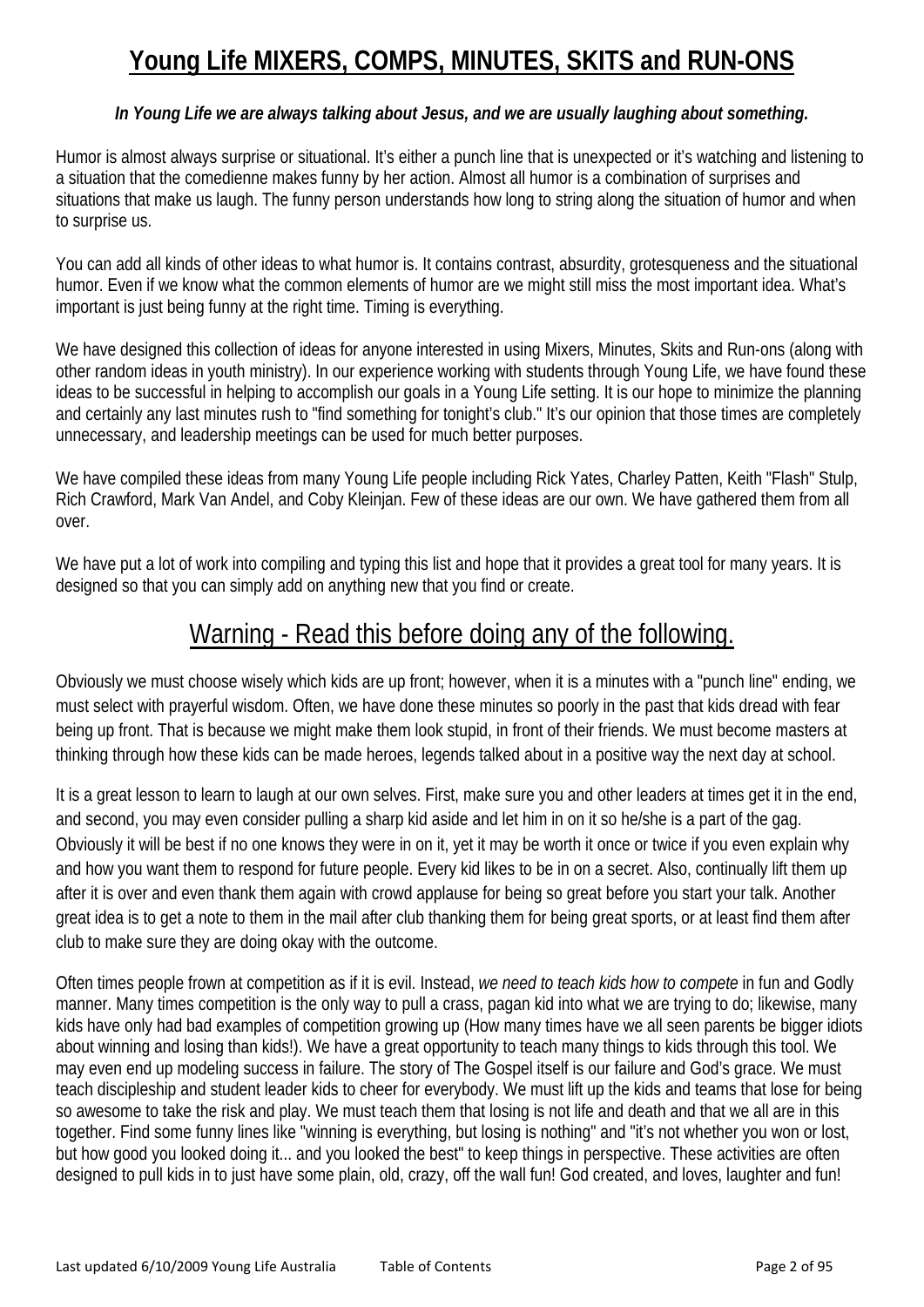## **Important Principles for Mixers, Minutes, Skits and Run-ons in Young Life clubs**

1. Remember who our target kid is. The cynical non-Christian, uninterested farthest out kid in the back of the room. Will this mixer, minutes, skit or run-on dispel his preconceived notions of Christians or confirm them?

2. Walk through the activity in your mind before club. Visualize it (what do you want to see, hear, smell, touch, feel like, atmosphere, etc.). What will I need? (ie. Do I need a drop cloth, someone to hit lights, someone to set up props while I explain it? Towels for them to clean up with?) How should I stage this so the most people can see the punch line? What do I need to prevent? How? When the skit is over, what will need to happen to lead into the next part of club?

3. Be 10 times more enthusiastic than you want your kids to be. They are risking a lot by being up front, so we have to really *take* them into the activity, not *push* them into it.

4. Background music always draws in kids more. Loud and rockin' helps. Also, leaders, student leaders, and discipleship kids must scream and cheer for everything. One of the greatest things we can do for a kid is to get a bunch of their schoolmates cheering wildly for them. For most it would be a first and possibly a last at this experience. Get people to cheer!

5. Kids are more into visual, obvious humor (slapstick, for example) than clever stuff. Big uniforms, exaggeration, action, screaming, craziness will go much farther than quips, puns, and subtle looks. Think big humor that's hard to miss.

6. When you take a kid out of the room, give them a pep talk (therefore whoever takes them out of the room is just as important as the person running the minutes!). It's scary and they need to know:

- a. We aren't just going to humiliate you.
- b. If you stuff it up, you're the star and everyone has fun.
- c. We're doing this to have fun *with* you.

7. Laughing at us as leaders is one of our strengths in Young Life. Kids don't laugh belly laughs much in their life and just burning a kid every week makes it scary for kids. Give them a chance to have wild fun.

8. Always take care of kids. Look for opportunities to talk about how great they were up front. Talk about it to start your club talk. Stop during songs and have them cheer again. Write the kids a note and mail it the next day. Find them after club and thank them again. All this takes work, yet it builds the atmosphere for great humor in the future.

9. You can probably take any of these ideas and make them even better.

10. Some minutes can be repeated and possibly done yearly.

These minutes must be built into a tradition that kids look forward to each year. Literally, we want kids to be begging to have a chance to participate in them before they even happen. To help build the tradition, take some time to make running "trophies" silly and appropriate to the game in which kids get their names put on them (they also may be paraded in the sell). Every kid wants to have their name in a trophy case and leave their mark even after they are gone. It may even help to make one they can take and keep on a shelf to remind them of the outrageous thing they did in front of their friends. Always emphasizing "winning is everything, but losing means nothing", you may even set up senior reigning champs to hand their crown to the next generation. Obviously the goal of these is not to have every week's minutes be a repeat of last year, but a *few* that you find to be winners will allow you to spread out your minutes with punch lines for better use.

11. Our main goal is not to be funny, but to be Godly.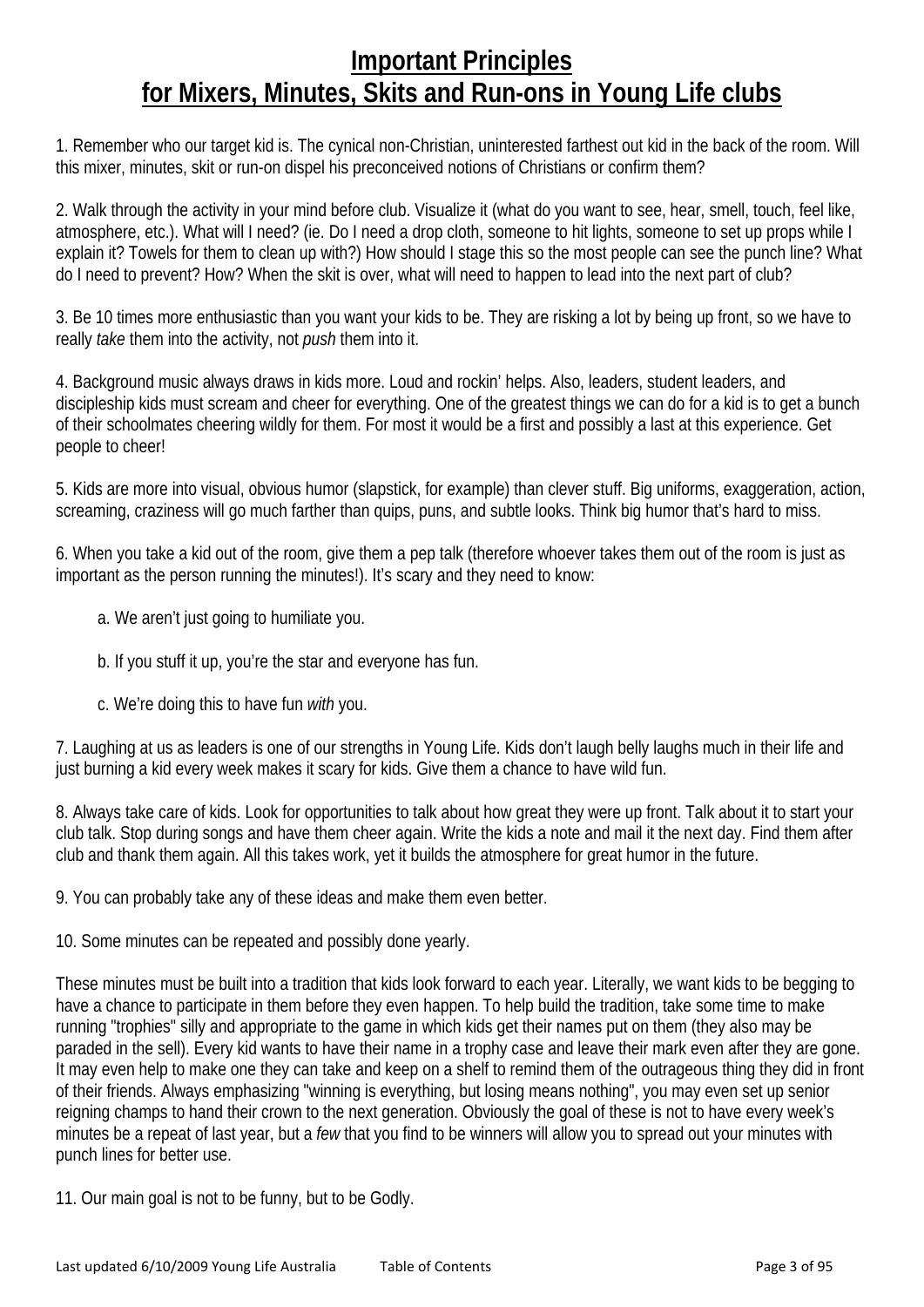12. You don't need to be funny to be a Young Life leader, but you do have to have fun.

13. Humor is the difference between our aspirations and our achievements. The greater the disparity between the two, the greater the humor. In short, humor is one way to get people to deal with their failure and furthermore, their sin.

14. Always keep your priority: people over program.

15. People you laugh with, and cry with are the people you remember most.

16. We come to Christ as little kids…kids are too grown up today it is our job to help them be little kids again.

17. People aren't laughing anymore…and yet laughter is medically proven to help people.

18. Know where you are taking them, why you are taking them and how you will get them there.

19. When we laugh at ourselves we quit being defensive.

20. The bottom line is that we need to know that we are loved and are wonderful. How can we best show kids that in our humor.

21. You must be willing to fail. Humor is risk…if you fail, simply teach them how to fail in the process.

22. We as followers of Jesus Christ have the most reason to laugh of anyone in the world!

23. May we always be in the mindset of making kids heroes, not goats.

24. Much of good humor has been lost, the reason is: it takes more work to do it the right way. We must be willing to go the extra mile and to do that we must be convinced of its worth.

25. Be wholesome. You don't have to be gross or nasty to be funny.

26. Don't involve the same kids every week. Mix it up.

27. Everything takes work! Put in the extra effort! Plan out mixers, minutes, skits and run-ons for the whole semester. Have different people in charge of them throughout the semester.

28. Think about everything before the day of club! Creativity takes time!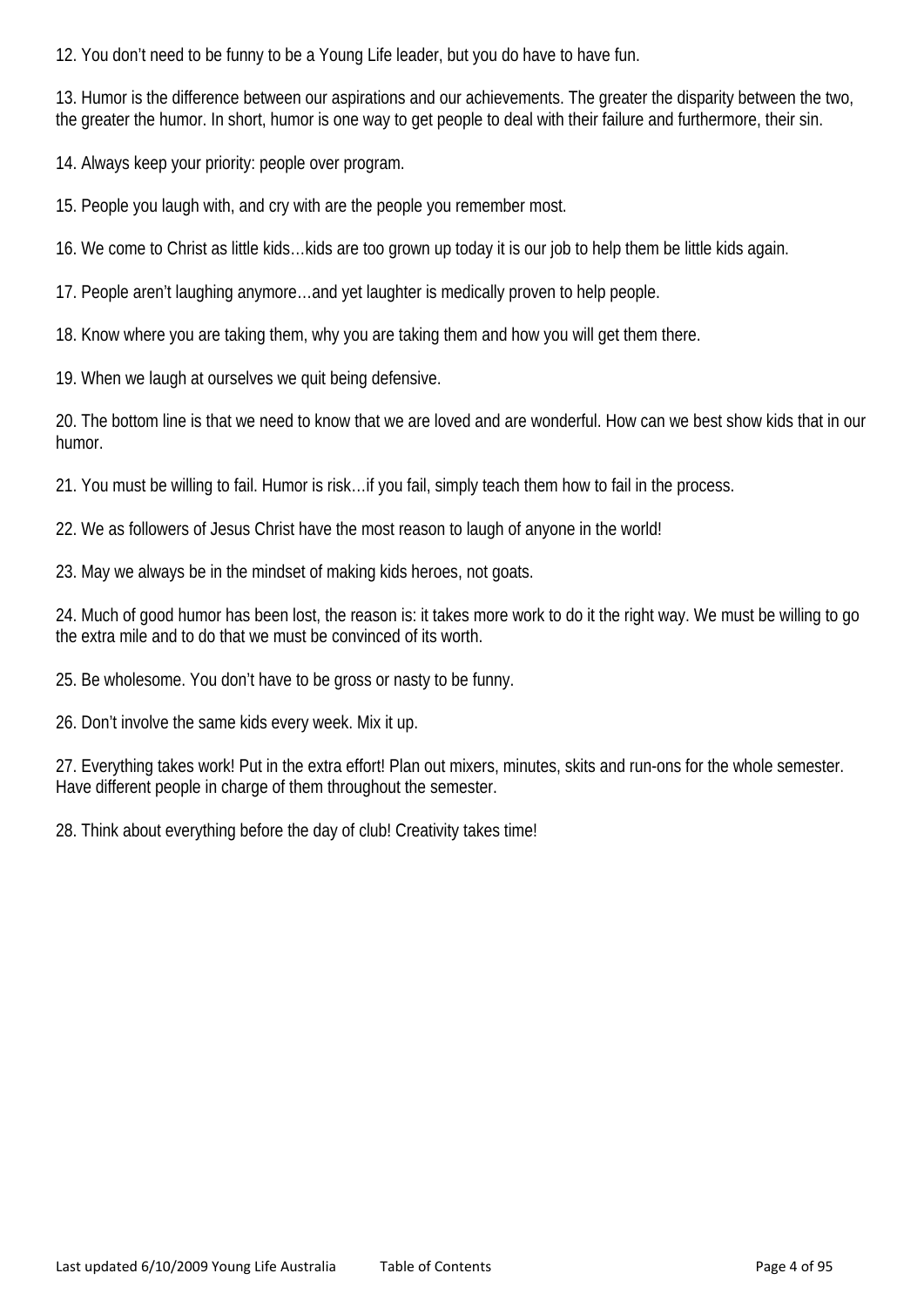# **Table of Contents**

<span id="page-4-0"></span>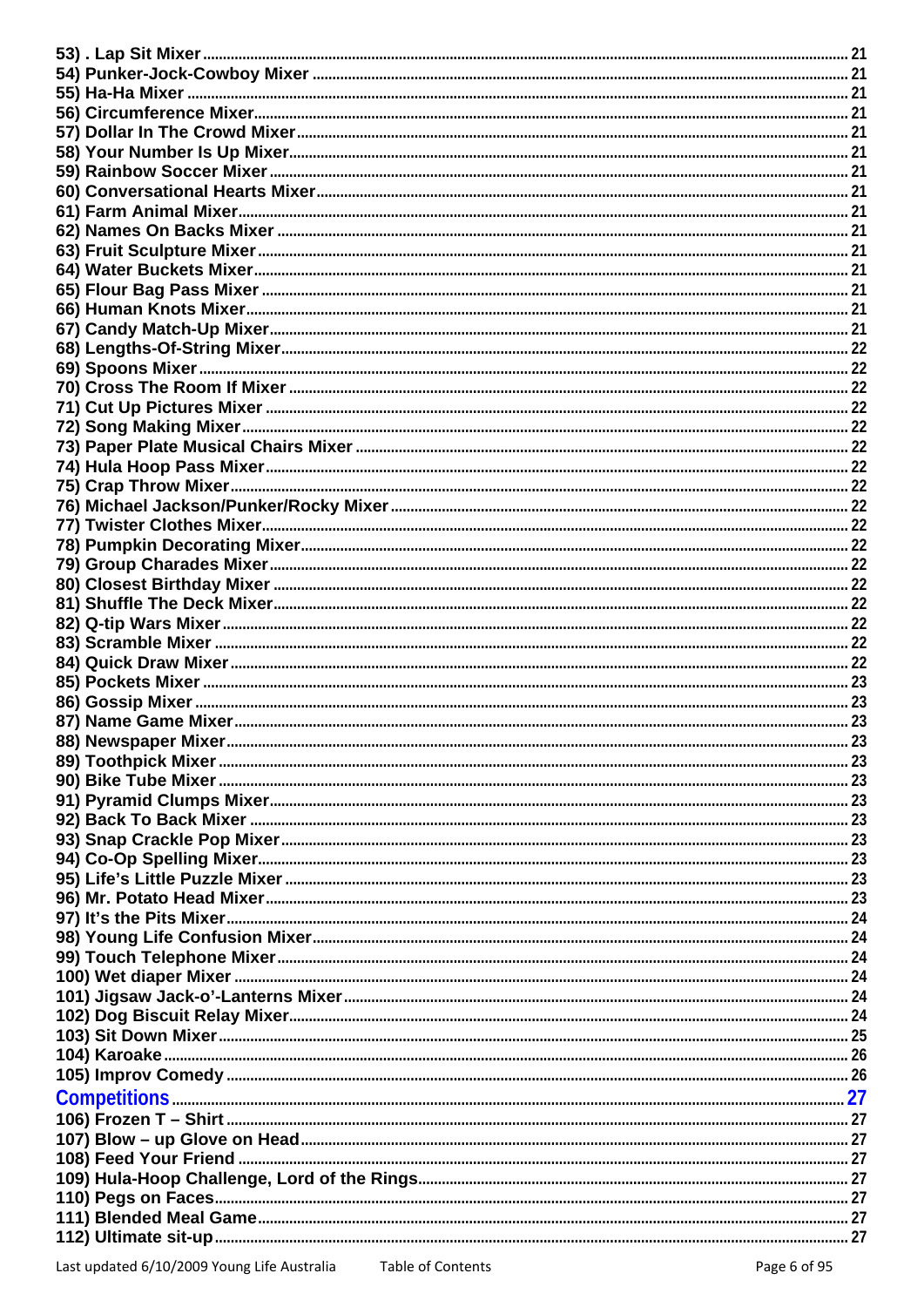| 125) Take Off What You Don't Need Minutes or What's The First Thing You'd take off Minutes?  30 |  |
|-------------------------------------------------------------------------------------------------|--|
|                                                                                                 |  |
|                                                                                                 |  |
|                                                                                                 |  |
|                                                                                                 |  |
|                                                                                                 |  |
|                                                                                                 |  |
|                                                                                                 |  |
|                                                                                                 |  |
|                                                                                                 |  |
|                                                                                                 |  |
|                                                                                                 |  |
|                                                                                                 |  |
|                                                                                                 |  |
|                                                                                                 |  |
|                                                                                                 |  |
|                                                                                                 |  |
|                                                                                                 |  |
|                                                                                                 |  |
|                                                                                                 |  |
|                                                                                                 |  |
|                                                                                                 |  |
|                                                                                                 |  |
|                                                                                                 |  |
|                                                                                                 |  |
|                                                                                                 |  |
|                                                                                                 |  |
|                                                                                                 |  |
|                                                                                                 |  |
|                                                                                                 |  |
|                                                                                                 |  |
|                                                                                                 |  |
|                                                                                                 |  |
|                                                                                                 |  |
|                                                                                                 |  |
|                                                                                                 |  |
|                                                                                                 |  |
|                                                                                                 |  |
|                                                                                                 |  |
|                                                                                                 |  |
|                                                                                                 |  |
|                                                                                                 |  |
|                                                                                                 |  |
|                                                                                                 |  |
|                                                                                                 |  |
|                                                                                                 |  |
|                                                                                                 |  |
|                                                                                                 |  |
|                                                                                                 |  |
|                                                                                                 |  |
|                                                                                                 |  |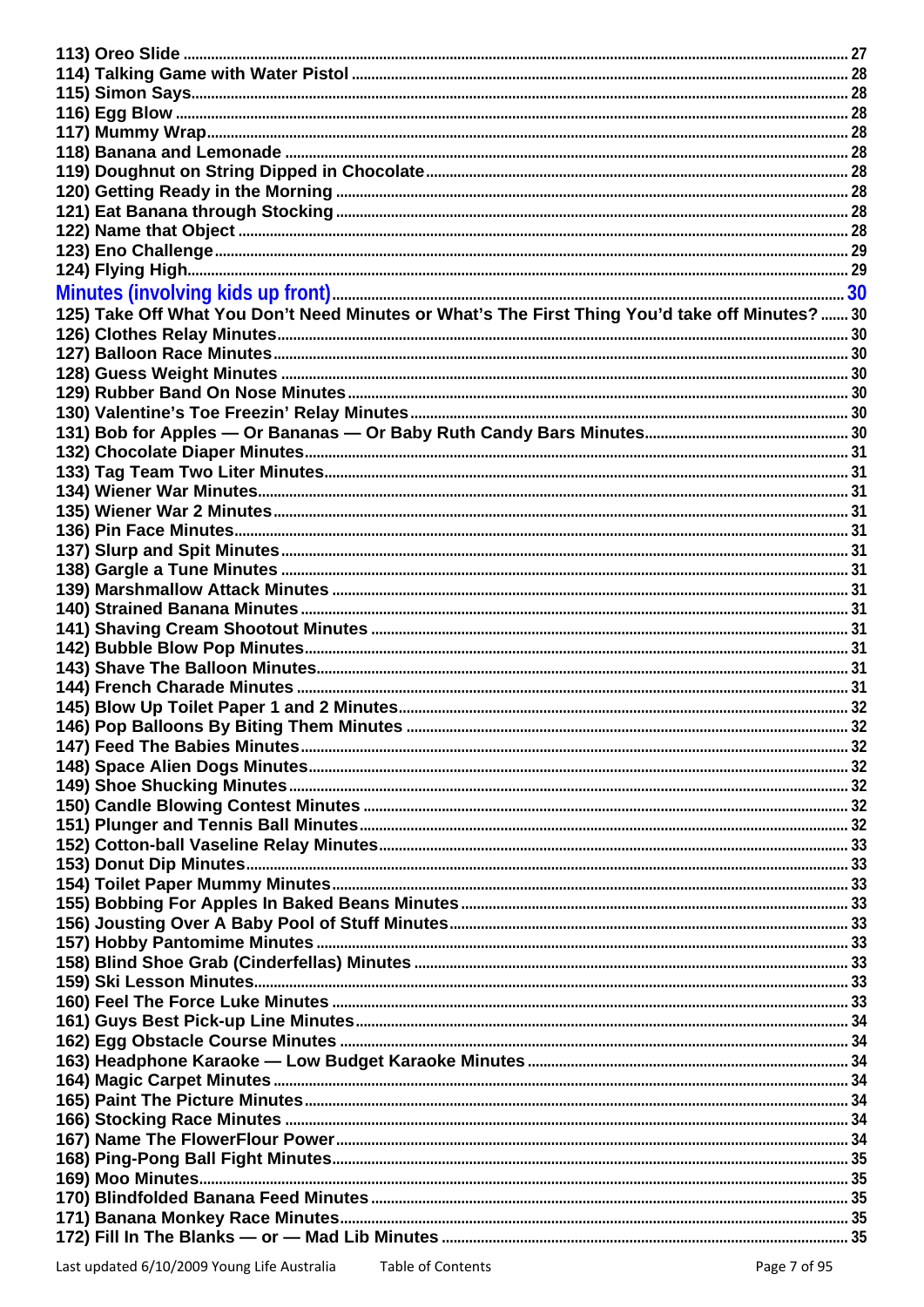| 208) Oreos or Peanut Butter Crackers on Plexiglass Minutes. | 30 |
|-------------------------------------------------------------|----|
|                                                             |    |
|                                                             |    |
|                                                             |    |
|                                                             |    |
|                                                             |    |
|                                                             |    |
|                                                             |    |
|                                                             |    |
|                                                             |    |
|                                                             |    |
|                                                             |    |
|                                                             |    |
|                                                             |    |
|                                                             |    |
|                                                             |    |
|                                                             |    |
|                                                             |    |
|                                                             |    |
|                                                             |    |
|                                                             |    |
|                                                             |    |
|                                                             |    |
|                                                             |    |
|                                                             |    |
|                                                             |    |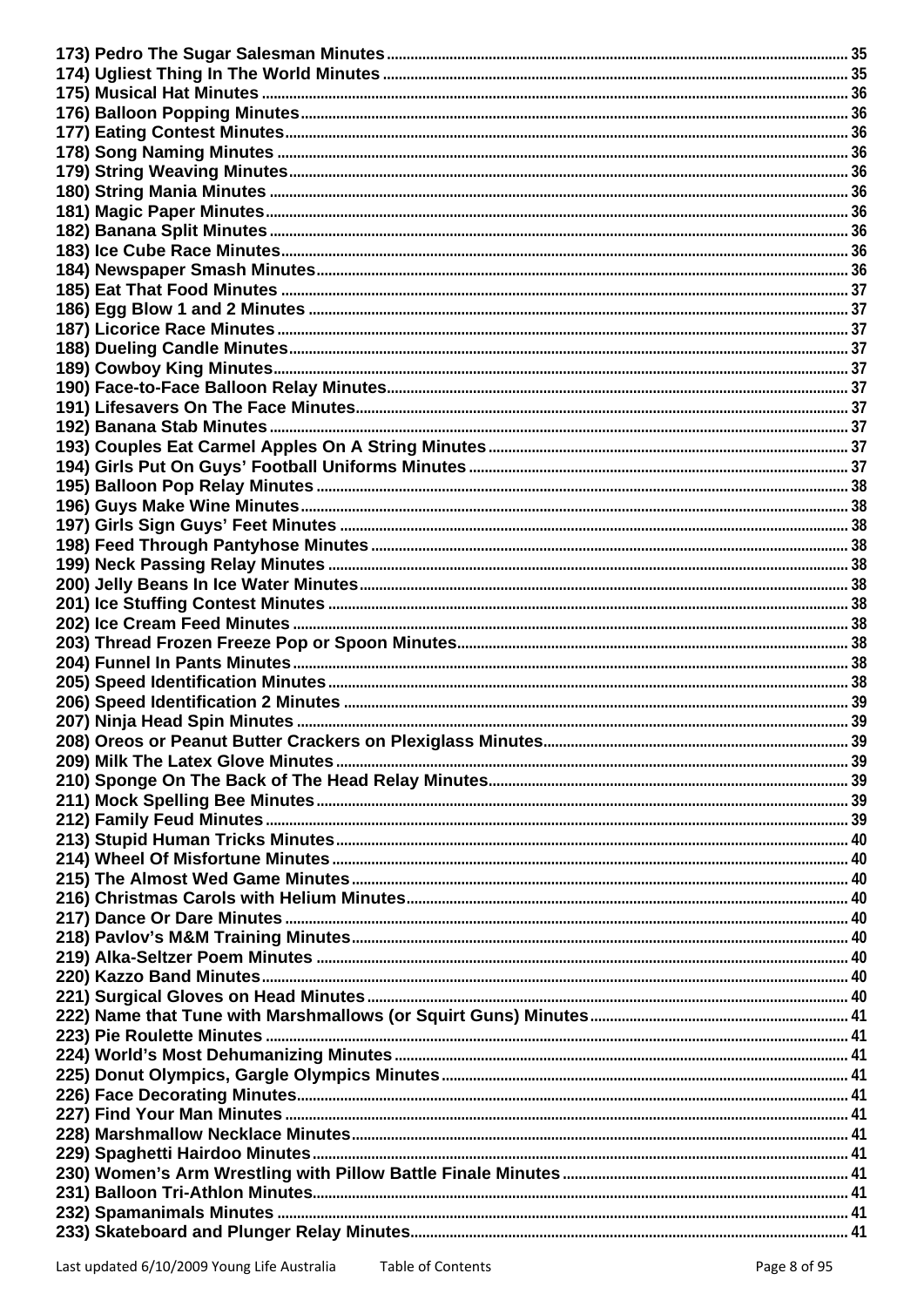| 269) Speed Kissing Minutes<br>. 46 |  |
|------------------------------------|--|
|                                    |  |
|                                    |  |
|                                    |  |
|                                    |  |
|                                    |  |
|                                    |  |
|                                    |  |
|                                    |  |
|                                    |  |
|                                    |  |
|                                    |  |
|                                    |  |
|                                    |  |
|                                    |  |
|                                    |  |
|                                    |  |
|                                    |  |
|                                    |  |
|                                    |  |
|                                    |  |
|                                    |  |
|                                    |  |
|                                    |  |
|                                    |  |
|                                    |  |
|                                    |  |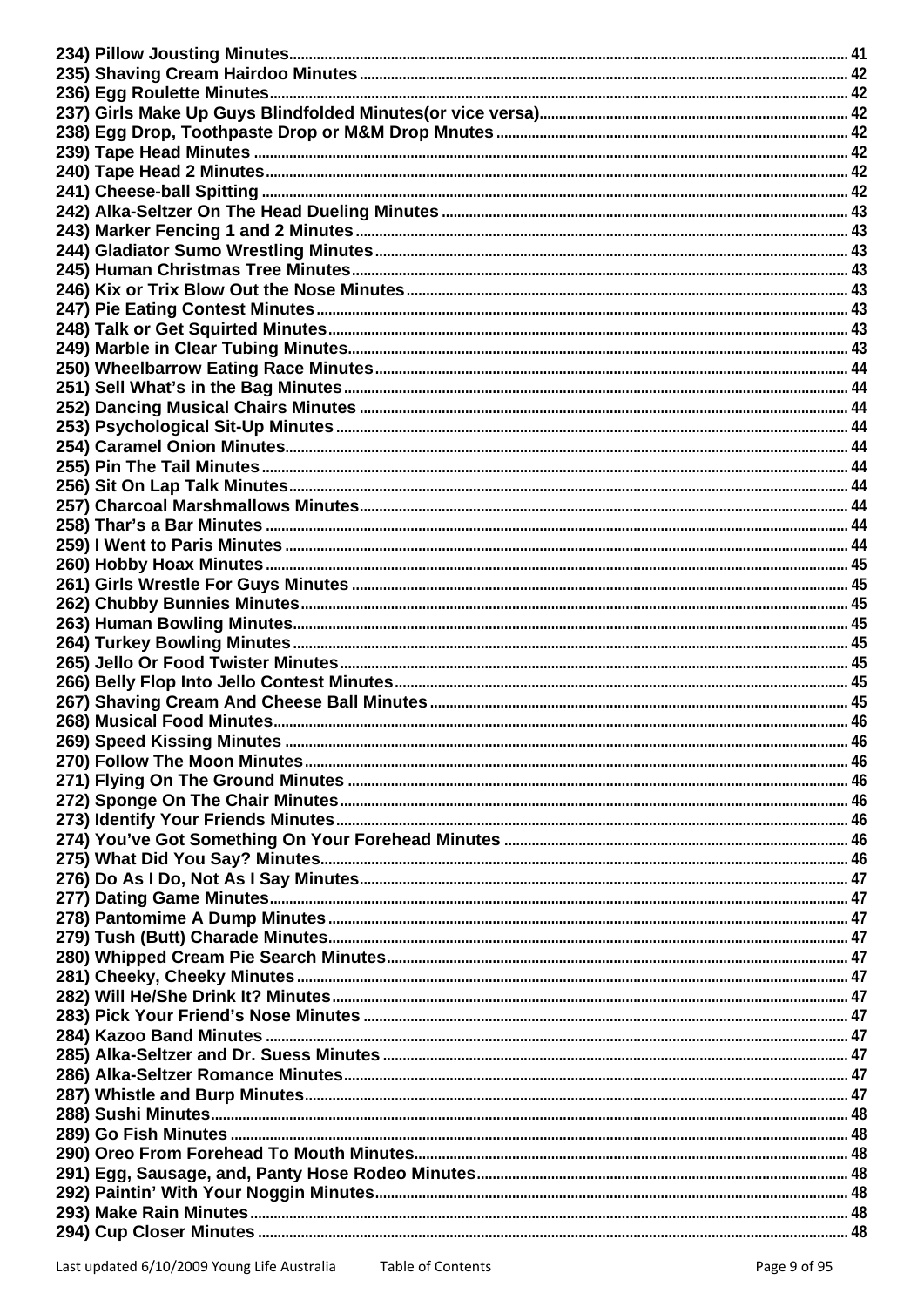| 330) Gum Un-wrap Minutes | 51 |
|--------------------------|----|
|                          |    |
|                          |    |
|                          |    |
|                          |    |
|                          |    |
|                          |    |
|                          |    |
|                          |    |
|                          |    |
|                          |    |
|                          |    |
|                          |    |
|                          |    |
|                          |    |
|                          |    |
|                          |    |
|                          |    |
|                          |    |
|                          |    |
|                          |    |
|                          |    |
|                          |    |
|                          |    |
|                          |    |
|                          |    |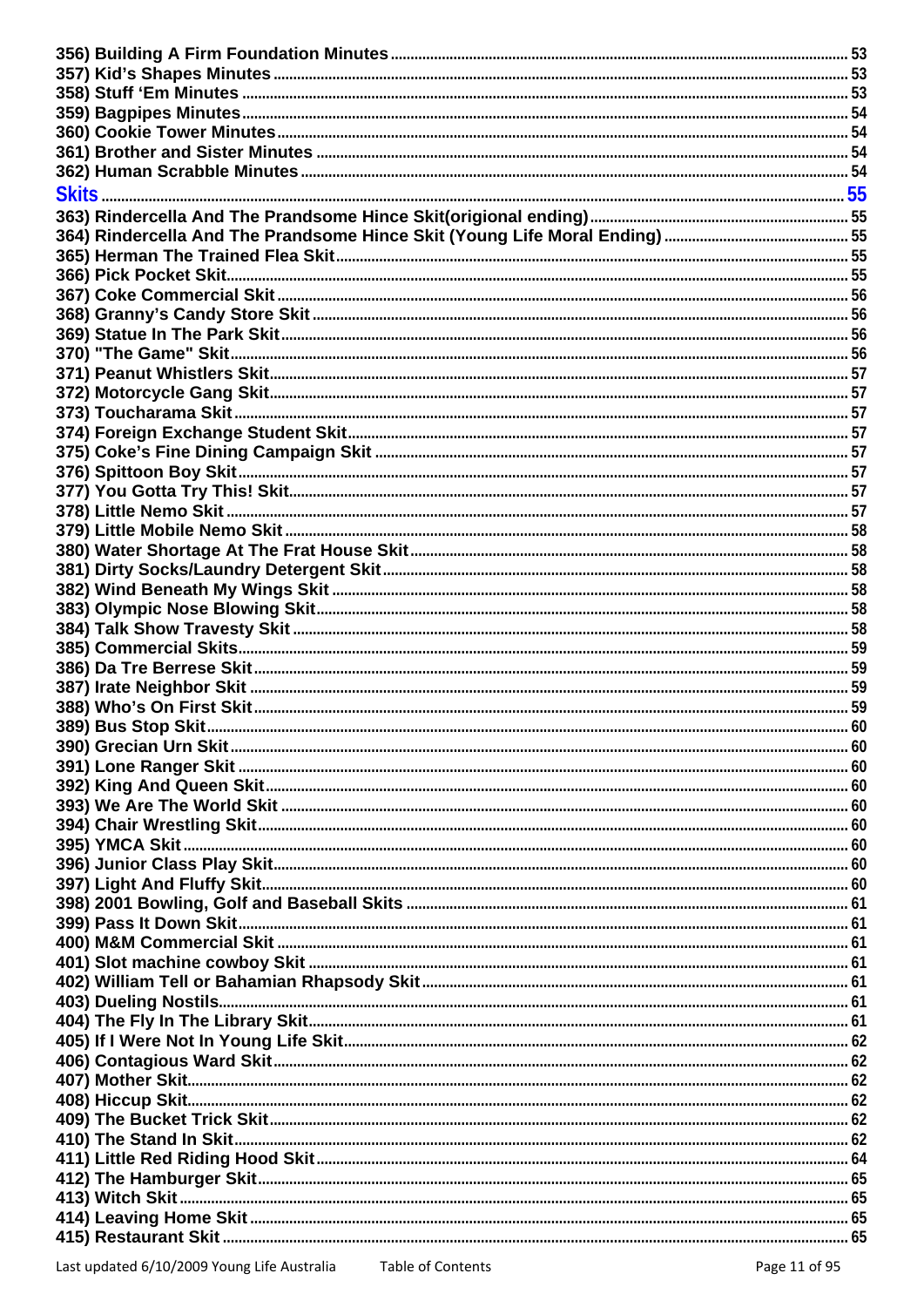| 78 |
|----|
|    |
|    |
|    |
|    |
|    |
|    |
|    |
|    |
|    |
|    |
|    |
|    |
|    |
|    |
|    |
|    |
|    |
|    |
|    |
|    |
|    |
|    |
|    |
|    |
|    |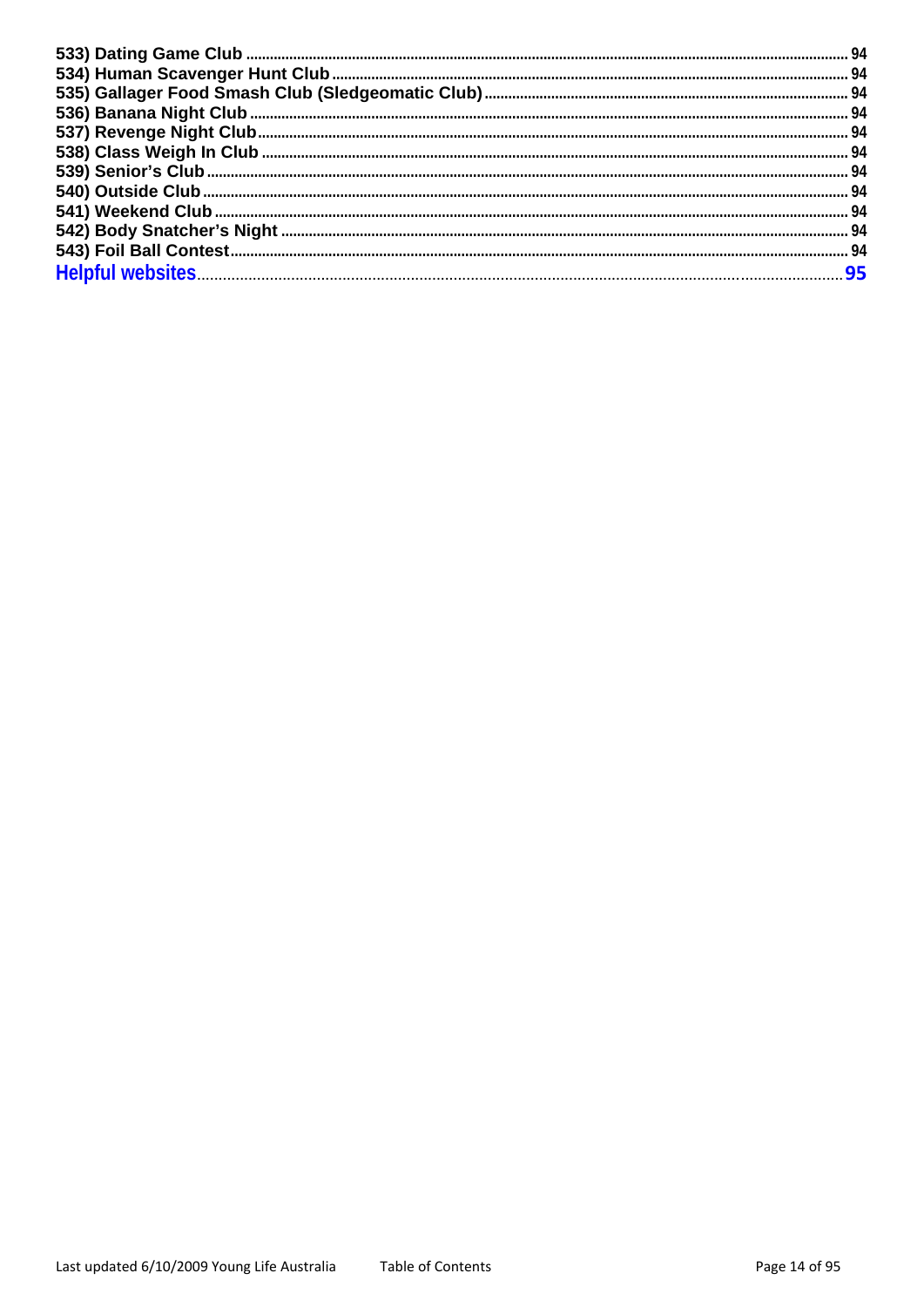# **[Mixers](#page-4-0)**

#### <span id="page-14-0"></span>**1) Young Life Bingo**

Great for large or small groups. Give out the "Find Someone Who" list to students and have them go from student to student looking for someone who meets the descriptions on their list.

**Example:** Find someone who is wearing blue pants. The student who fits this description signs their name. Students then go off to find someone else that meets another description on their list. The winner is the one who has their sheet filled out first and most accurately. You should read aloud the list with the person's name who signed it. Have the student who signed the list verify the information.

#### **SAMPLE "FIND SOMEONE WHO" LIST:**

- Find someone who has a birthday in February and have him/her sign their initials here.
- Find someone who has been to Perth before and leapfrog over him/her. Then have the person initial here.
- Get seven leaders to sign the back of this sheet.
- Find someone who has a birthday this month and sing "Happy Birthday" to them have the person initial here.
- Find someone to listen to you say "toy boat" ten times quickly. Then have them initial here.
- Get three other people to link arms with you and do the cheer "lean to the left, lean to the right, stand up, sit down, fight, fight, fight!" Have each person initial here.
- Give someone your ugliest face and have them initial here.
- With two other people, face the front of the room, put your hand over your heart, Sing the first verse of the National Anthem. Initial each other's papers.
- Have someone tell you about the best Christmas gift they ever received. Then have them initial here.
- Get a hair over 5 inches long from someone else's head. Let them pull it out. Have the person initial here.
- Find someone who has blue eyes and have them initial here.
- Find someone who is left-handed and have them initial here.  **Props:** Pencils and questions.

#### **2) Pastor and the Parish**

Speak to Petelo or Clint.H

#### **3) Body Parts**

Everyone has to stand up in pairs. The person running the game will name two body parts. The pairs have to join by touching those body parts together, i.e. one uses their right elbow and touches the others left foot with it etc. Remembering to keep the body parts appropriate. The last of the pairs to touch body parts is out and has to stand to the side. If it is dragging on, take out several pairs at a time. The game is finished when there is a winning pair.

#### **4) Scissors, Paper, Rock**

#### **THE WORLD RPS SOCIETY - OFFICIAL ABRIDGED RULES OF PLAY**

1.0 The Game is played where the players substitute the three elements of Rock, Paper and Scissors with representative hand signals.

2.0 These hand signals are delivered simultaneously by the players

- 3.0 The Outcome of play is determined by the following
- Rock wins against Scissors,
- Scissors wins against Paper
- Paper wins against Rock

That's it! You are now ready to play a few games and get the hang of it. Once you are ready you can get into the deeper aspects of the game by reading further.

#### **5) Newspaper Islands**

Everyone is to stand on an island (newspaper page), as many can stand on one island as they can fit. After every song, the island gets smaller and smaller (the newspaper is torn in half and more islands are taken away). When people no longer fit on an island, they are eliminated and must stand to the side. The last one standing on an island is the winner. **Props:** Newspaper.

#### **6) Musical Chairs with Knees**

This is like musical chairs, only the guys are the chairs and they are to form a circle and kneel on the ground on one knee. Each time the music starts again, one guy is taken out of the circle. The last person on the remaining knee is the winner.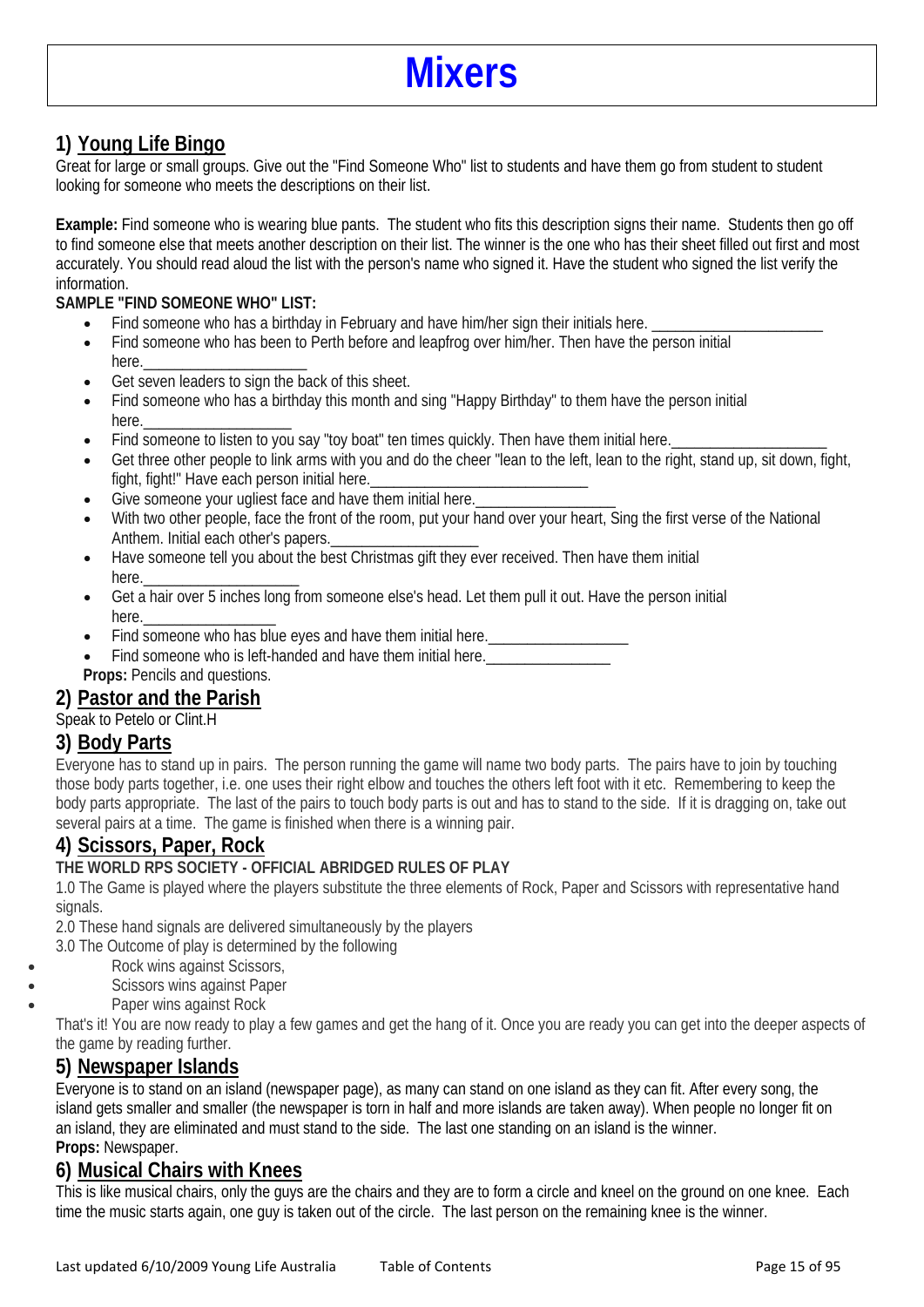#### <span id="page-15-0"></span>**7) Chinese Whispers**

Ask everyone to get into 2-3 lines. Starting at one end, each person at the end is given a phrase. The phrase must be whispered down the line and team who gets the phrase right at the end is the winner. This is repeated with several different phrases, gradually getting harder and longer.

#### **8) Newspaper Fashion**

Divide the campers into four groups. Each is to nominate a model. Each team is given a few newspapers and instructed to design the best outfit. The models then parade the outfits and the winner is chosen by the campers. **Props:** Newspapers

#### **9) Crossing the room in groups with number of limbs**

Break up into teams of five or six. Everyone is placed at one side of the room. The whole group has to cross the room in one motion using the number of limbs specified. E.g., you must cross the room using 13 limbs etc. When teams cannot cross the room with that amount of limbs, they are out. Repeat using a different number of limbs each time.

#### **10) Standing in Groups with Numbers of Limbs**

Same as crossing the room with number of limbs. Instead of crossing the room they are to stand in their groups in the specified number of limbs.

#### **11) Fruit Salad**

Divide the room in half or thirds, lengthways down the room. Make everyone get into a pair in their group. Make each side of the room sit down facing their partner opposite them with their feet touching. Each pair is given a different fruit, as many as you can think of, it can be repeated if needed. Call different fruits out at a time, each of those members are to stand up, run between the legs to get to the end of the row, then run up the outside to the end, then run back through the centre to get to their spot and sit down. Different fruits are called at different times, several fruits can be called at the same time. Later you can call fruit salad where everyone has to get up.

#### **12) Standing in Groups of Certain Numbers**

Everyone is to stand up. The instructor calls out a number and everyone has to get into a group of that number. When there are leftovers, they are out. It is repeated with different numbers until everyone is out except for two winners.

#### **13) Pull Apart**

Get the guys to sit in the middle of the room in one big bunch. They are instructed to link arms, legs heads etc, whatever they can. The girls are then instructed to pry the guys apart, once the guys are detached, they are out and must stand to the side and NOT HELP THE GIRLS. It is finished when everyone has been separated.

#### **14) Penny On The Chin Mixer**

Give each student a penny and have them find a partner. They must hold the penny between their lip and chin without using their hands. Have them stand back to back. On the count of three they turn and face each other. The first one to drop their penny is out and must sit down. The winner then finds a new partner and moves on. Go until someone wins. Find new partners and eliminate to final couple, if there is a tie, both have to sit down. You may want background music starting and stopping each round.

#### **15) Gum Sculpting Mixer**

Divide club into four teams and pass out three to eight gumballs per kid depending on the size of the club. Each team picks a sculptor, chews gum and designs something in five minutes. Judge for originality, and the funniest etc. Use music in the background. Build on cookie sheet and have rubber gloves for sculptor. Gum commercials (off a commercials CD) will work for background music or even TV shows. Also for a sell, you may want a brat guy or girl interrupting chewing gum and stretching it out of their mouth etc., gives you an idea.

#### **16) Simon Says Mixer**

Yes, it's true, we play this one just like you think; however the key rules are that you must be  $$ ä ghts and on strobes and music, you may want to put girls on one side of room and guys on another (divide it with a volleyball net or something). Explain that when the lights come on, one or two folks should have about 100 pins on them - pull them up and parade the winner. Here is one more possible key to this mixer: at the end you will not want them playing with the pins all night during the talk; so dress a tough kid or leader up in very protective gear (motorcycle helmet with face shield, chest protector, turtleneck, scarf, gloves, shin guards, thick pants, etc.); and put a bulls-eye on their chest. Tell everybody to grab all their clothes pins and bring in your human target and play music as they throw their pins at him. Kids can't believe they are doing this, and when you stop the music, all your pins are gathered up at the front so they aren't throwing them at each other. Sweep them in a corner and go on with club! Also, a possible sell is someone in real wrestling singlet and headgear coming in to music, maybe dejected because he can't pin anybody - so you must find the easiest person to "pin"!

#### **17) Indoor Scavenger Hunt Mixer**

4 teams find: 4 fruit of the Loom tags, the longest belt chain, the biggest ball of gum, family pictures, and a love letter etc. Really think through things they can come up with & a great prize for the winning team can go a long way.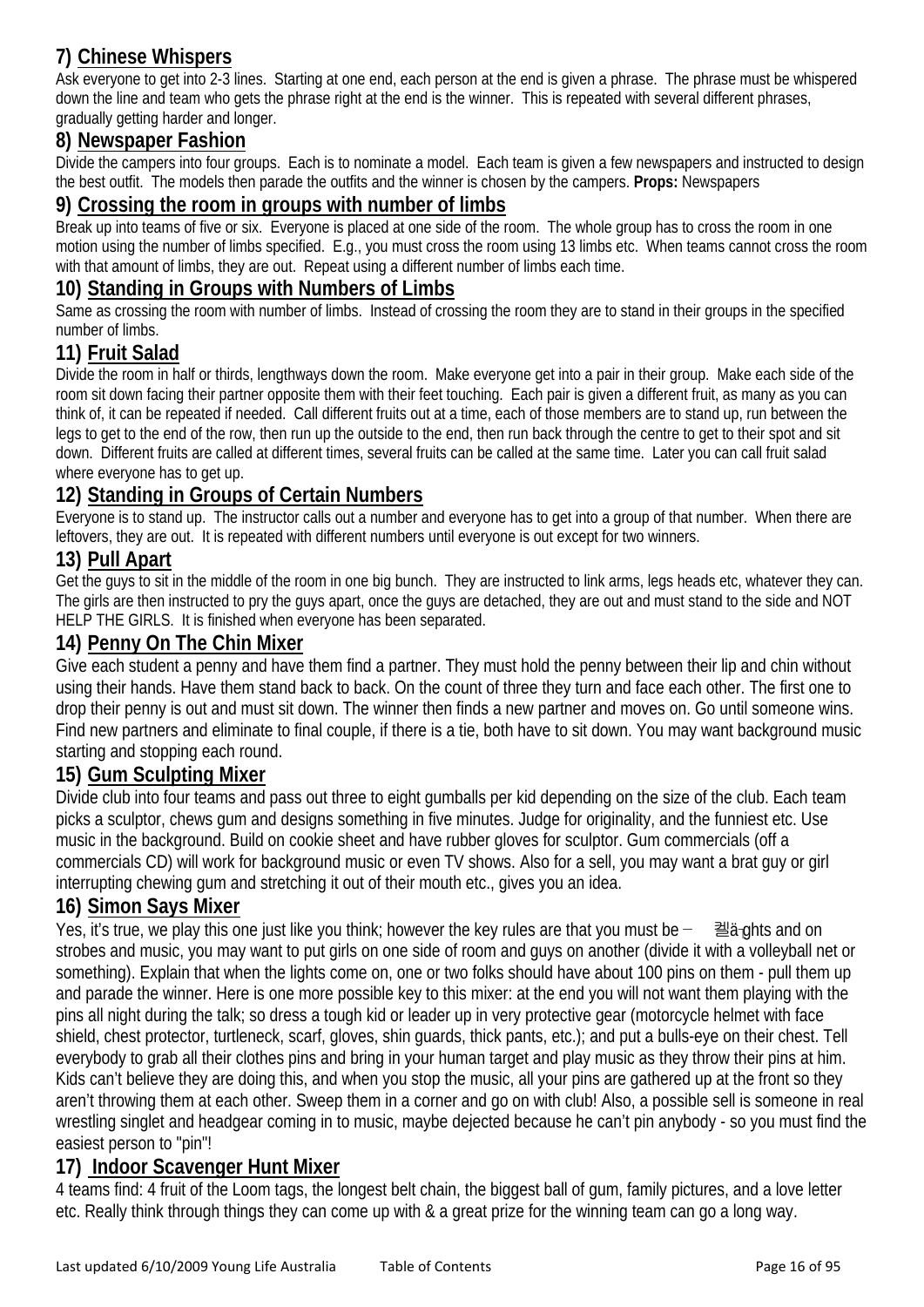#### <span id="page-16-0"></span>**18) Q-tip War Mixer**

Divide room in half. You could use a taped line down the middle. Each person gets a plastic straw and each side a bunch of Q-tips. The task is to get as many of your Q-tips on the other side of the line in the allotted time.

#### **19) Car Stuff Mixer**

Explain inside before you bring them out. You could have a competition between sexes and classes. Each has thirty seconds to get as many as possible into (not on) a small car. Remove the rearview mirror before club.

#### **20) Find People Sheets Mixer**

Hand out papers with lines to be initialed: five people with birthdays in february, 10 people to build a 4-3-2-1 pyramid, a person with a fake ID….You need enough pencils and papers for everyone.

#### **21) Move If Mixer**

All kids sit down. They move over a specified number of seats if they meet certain requirements. If someone is sitting there, they sit on that person's lap. Move one person to the left if you have red on…etc. After a while, see who has the most people stacked up on them.

#### **22) Melt that Ice Cube Mixer**

Divide the group into two or three teams. Give a large block of ice to each group. The team has to melt the ice any way they can (i.e. crushing, breaking, friction, body heat etc.). Weigh before and after to determine winner. Prepare for water.

#### **23) Young Life Bingo Mixer**

Kids run around the room trying to find signatures of people specified trying to get a bingo first. See example below.

| B                                                   |                                                | N                                                                   | G                                                            | $\left( \right)$                      |
|-----------------------------------------------------|------------------------------------------------|---------------------------------------------------------------------|--------------------------------------------------------------|---------------------------------------|
| A freshman<br>guy                                   | Someone who<br>owns their<br>own YL hat        | Someone who<br>does not have<br>their license                       | Someone who<br>rode with their<br>boyfriend or<br>girlfriend | Someone<br>who can do<br>a back-flip  |
| A girl who has<br>not shaved her<br>legs in a week  | A person who<br>is an uncle or<br>aunt         | A person who<br>went to<br>Castaway                                 | Someone who<br>has bench-<br>pressed over<br>250lbs.         | A person<br>with a fake<br>ID         |
| An Honor Roll<br>student                            | A person who<br>weighs under<br>100 lbs.       | Someone who<br>went to the<br>U of M vs.<br>MSU game                | A senior girl                                                | Someone<br>with size 10<br>shoe       |
| A person who<br>kissed<br>someone<br>yesterday      | <b>The</b><br>youngest<br>Young Life<br>leader | A person over<br>6'3''                                              | A person with<br>pink<br>underwear on                        | A person with<br>over \$40 on<br>them |
| Someone who<br>has gotten a<br>ticket this<br>month | A person<br>who goes to<br>discipleship        | Someone who<br>is going to<br>sign up for fall<br>camp/<br>castaway | A person<br>who is at YL<br>for the first<br>time            | A varsity<br>athlete                  |

#### **24) Inner Tube Stuff Or Hula Hoop Stuff Mixer**

Get several large truck tire inner tubes. Divide the room into teams and see who can stuff the most people in their tire. **25) Pipe Line Mixer** 

Have kids divide into teams of 8 to 20. Give everyone a straw and have them lineup and get on their knees. Each team chooses a "sipper" (you may even give them a "skipper" captain hat) who goes to the far end of the line. At the signal, they must join their straws together, form a pipeline and sip a coke from a cup.

#### **26) Get In The Polaroid Picture Mixer**

May be a class competition. Mount a Polaroid on a tripod that must be held stationary on the same spot. Explain to them that they must try to fit as many people as possible into the view of the camera. The winner is the team with the most in the picture.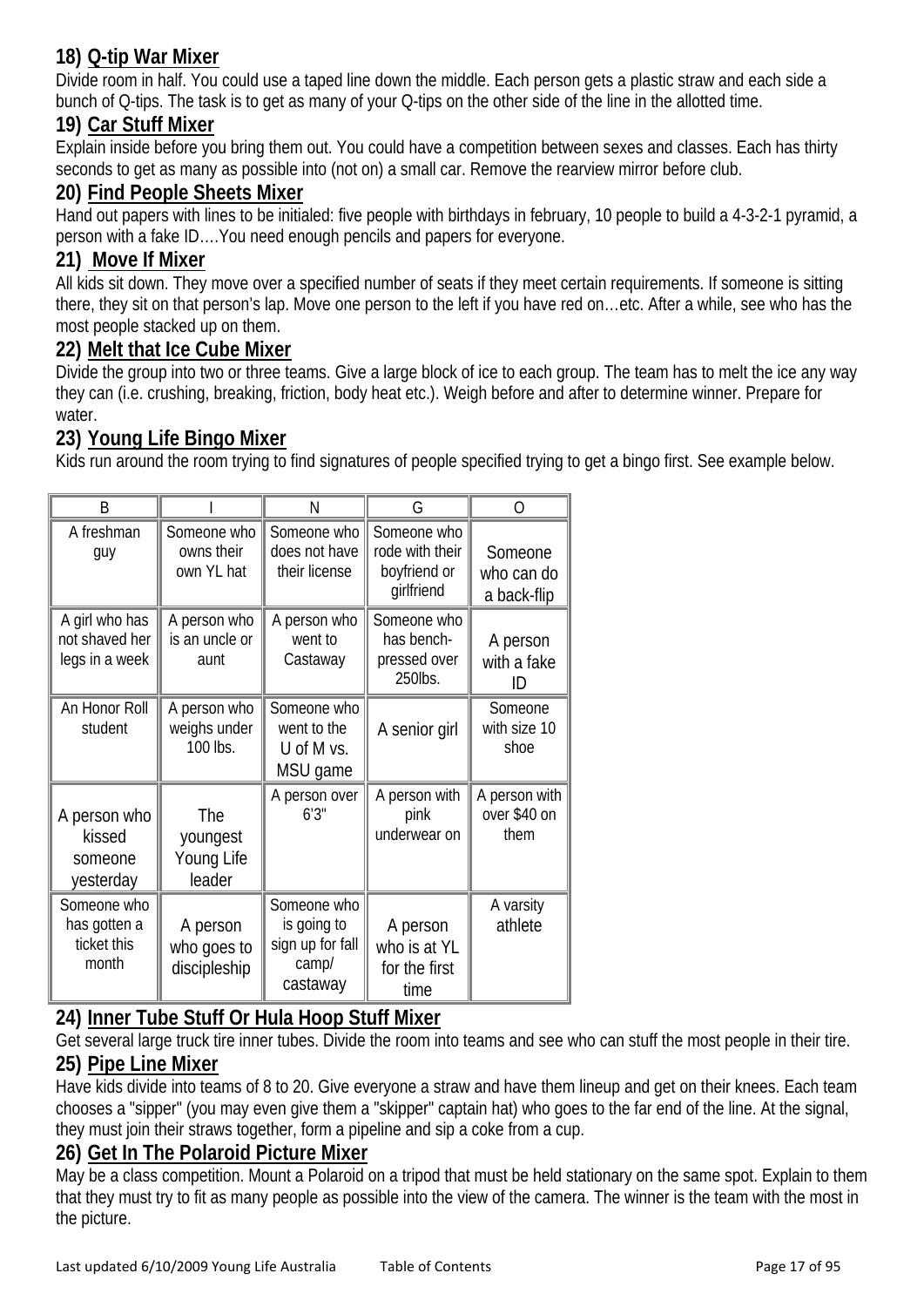#### <span id="page-17-0"></span>**27) Shoe Pandemonium Mixer**

Have everyone take off a shoe and throw it into the middle of the room. Turn off the lights and have the kids get their shoes back. Throw some old shoes in the pile.

#### **28) Tennis Ball Relay Mixer**

Divide into teams and place a tennis ball between the knees of the first person. Have them run across the room and give it to the next person

#### **29) Toilet Paper Relay Mixer**

Have teams line up and pass a roll of TP over one person's head and under the next person, unrolling as they go.

#### **30) Karate, Gun, Gorilla Mixer**

Pair everybody into couples and stand back to back. On the count of three they turn around and act out either a karate move (demonstrate), a gun move or a gorilla move. Gun kills gorilla, gorilla kills karate, and karate kills gun.

#### **31) Ninja, Gun, Gorilla Mixer**

A ton like the old rock, scissors, paper hand deal from way back-now you use your whole body. Play it up huge, have some one demonstrate each-ninja, guy in karate stance yelling waaaaa; gun, hold finger gun and say BANG; Gorilla, arms in air saying ooo, ooo, ahh, ahh, ahh, you know jungle sounding. Ninja beats gun, gun beats gorilla, gorilla beats ninja. Keep going until all are eliminated, fun to find a champ. It helps to have the students who are out to go to the outside and the people still playing in the middle.

#### **32) Bat-Round Relay Mixer**

Divide your group into teams. Each team gets a baseball bat that is placed on one end of the playing area, with the team lined up at the other end. The object of this relay is for each team member to run to the bat, put his forehead on the bat (in a vertical position) and run around the bat ten times while in that position. He then returns to the team, usually so dizzy that getting back to the team is a difficult and fun to watch experience.

#### **33) Blanket Ride Relay Mixer**

This is a relay in which a girl, (or girls) ride on a blanket while being pulled around a goal. Other team members (preferably boys) line up behind the starting line. The girl rider is positioned on the blanket (sitting cross-legged) holding on tightly, and the first boy in line grabs the blanket assumes a pulling position. On signal, the boy begins running while pulling the blanket all the way around the room and around a marker at the far end, then back to starting point where the next boy in line takes over. The blanket must be pulled completely over the line before the next boy may pull. The first team to complete all rounds wins. Obviously this game works best on a slick floor.

#### **34) Boy Relay Mixer**

Here is a wild relay race that most boys really like. The boys line up in several teams. The girl members of their teams divide in half and each half lines up one side of their boys' team. So you have a line of with a short line of girls on each side of them. At a signal, four girls from each team (two from each side of the boys) pick up the first boy. One girl takes one leg, another the other leg and one girl takes each arm. They ten carry the boy across the room and deposit him on a chair. The girls race back to the team, get to the end of the line and the next four carry the next boy. First team to carry all boys across is the winner. Girls will have to carry more than one boy.

#### **35) Broom Jump Relay Mixer**

Divide into teams. Team members should stand two across. The first couple on each team is given a broom. On "go" the couple must each grab one end of the broom and run back through their (broom is held just above the floor). Everyone in the line must jump over the broom. When the couple reaches the back of the line they must pass the broom back to the front of the line. This is done by hands only — no throwing. Then the second couple repeats etc. The game is won by the first team, with the original couple again heading the team.

#### **36) By The "Seat Of Your Pants" Volleyball Mixer**

This can be an excellent indoor game for large groups in a large room, especially during rainy weather. Divide the group into two teams. Set up a volleyball net in the room so the top of the net is approximately 5 feet above the floor. Each player is instructed to sit down on his team's side of the net so that his legs are crossed in front of him. From this position a regular game of volleyball is played with the following changes:

- 1. Use a "light" beach ball type ball (or a Nerf ball)
- 2. Use hands and head only (no feet)
- 3. All serves must be made from center of group, and overhand.
- 4. Because of limited mobility of each player a larger number of participants is suggested (20-25 per team).
- 5. All of the other rule of volleyball apply.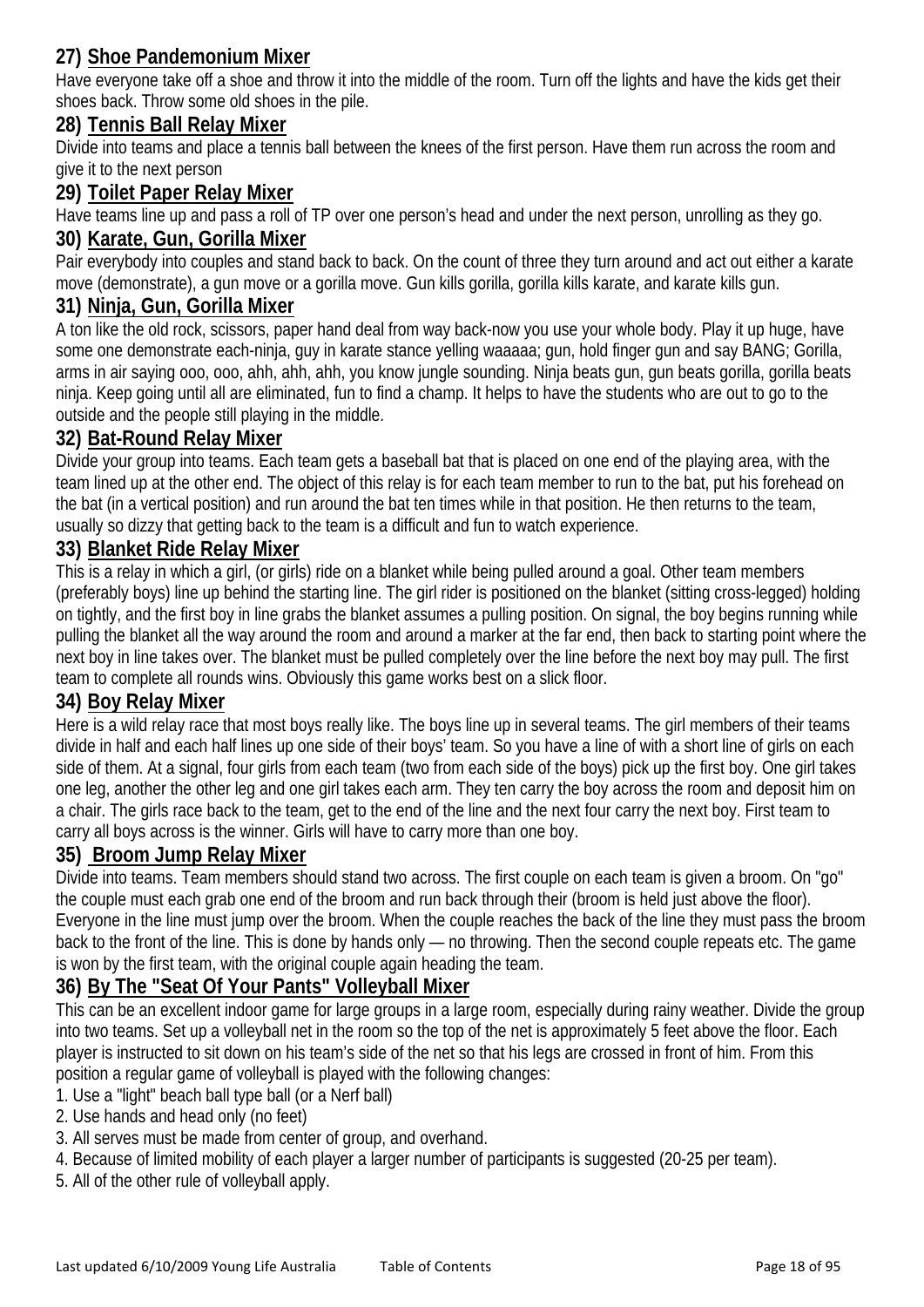#### <span id="page-18-0"></span>**37) Clothespin Relay Mixer**

String a clothesline from one end of the room to the other, shoulder high to the average person. Place clothespins on the line. Teams line up facing the line. The object is to run to the line, remove one clothespin with your teeth (no hands) and bring it back to the team. All team members do the same in relay fashion.

#### **38) Dummy Bag Mixer**

This idea is a variation of the "Take Off What You Don't Need" minutes. Get the group in a circle and give each a grocery bag. The group is seated in chairs. The instructions are that you are going to have an endurance test to see who can last the longest. Each person is then told to place the bag over their head to minimize embarrassment. Then they are told to take off something that they didn't wear to bed the night before. Some will catch on immediately, others will take off an article of clothing or piece of jewelry, etc. Then they are instructed to take off something else that they didn't wear to bed the previous evening. Just to watch someone sitting with a paper bag on his head undressing is hilarious. Before the slow one take off too much, you yell at them, "Take off the bag, dummy. Or did you wear it to bed last night?"

#### **39) Top 40 Mixer**

This is a fun guessing game that can be used as a mixer. Divide the room up into teams. Tape-record bits and pieces of some of the top 40 hits of the month, week, or whatever onto a cassette. You can usually accomplish this by recording them right off of the radio. Edit it so that only a second or two of each song can be heard. Then when you play it back for the kids, see how many of them can identify all of the songs. Usually they are so familiar with these songs, that it is nearly impossible to stump anyone, even when you only play one second of each song.

#### **40) Chewing Gum Relay Mixer**

This is a relay for two or more teams using sticks of chewing gum, work gloves, and shopping bags. Individual sticks of gum (wrapped) are placed inside the shopping bags, and each team is given a pair of work gloves. The idea is to put on the gloves, run down to the bag, pull out a piece of gum, unwrap it and chew it (with the gloves on), run back, and then pass the gloves to the next person. The team that finishes first is the winner.

#### **41) Savage Women Mixer**

This is a wild game that is easy to play, and lots of fun. All the guys are to get inside a circle and huddle together in any position and lock arms. The girls attempt to pull the boys out of the circle any way they can. The guys try to stay in. The last guy to remain in the circle is the winner. Guys cannot fight the girls.... all they are allowed to do is hang on and try to stay on.

#### **42) Pull-up Mixer**

Everyone gets a chair and forms a circle, everyone sitting in their chair and facing the center of the circle except for 5 boys and 5 girls who start the game. (They are in the middle, standing). At a whistle the 10 boys and girls in the center of the circle run to the people sitting in the chairs and "pull-up" a person of the opposite sex, by taking their hands and pulling them out of their chair. For example a boy would go up to a girl, pull her out of her chair and then take her place. The girl can offer not resistance. She then runs to the other side of the circle, pulls a guy out of this chair, and takes his seat, and so- on. This continues for one minute, the whistle blows, and everybody stops where they are. The boys and girls left standing are counted. If there are 2 more girls than boys, the boys get 2 points, and the game goes on. Every time a minute goes by, the whistle blows and those standing are counted. The idea is sort of a random "musical chairs", boys against the girls. The team with the least left standing each time wins

#### **43) Name Tag Mixer**

Before kids arrive, prepare name-tags by writing an easy-to-read number on each one. Also prepare slips of paper with instructions such as "Introduce #4 to #12, "Find out #7's favorite pizza topping," "Shake hands with #5 and #13," and so on. Don't use numbers higher than the number of kids expected. It's better to make instructions for #1 to #10 and have duplicate name- tags for #1, #2, #3, and so on. Give kids a name-tag and slip of paper, then send them out to complete their assignment.

#### **44) Toe Fencing Mixer**

Here's a wild mixer, and if it's set to music, it looks like a new kind of dance. All the players pair off, lock hands, and try to tap the top of one of their partner's feet with their own feet. In other words, one player tries to stomp on the other player's foot while their hands are clasped (tapping sounds a bit more humane.) Of course, since players are also trying to avoid having their feet stepped on, they are all hopping around the floor in a frantic dance.

When a player has had his foot tapped three times, he is out of the game, and the winning partner challenges another winner. The game continues until only one person is left (or until the music runs out).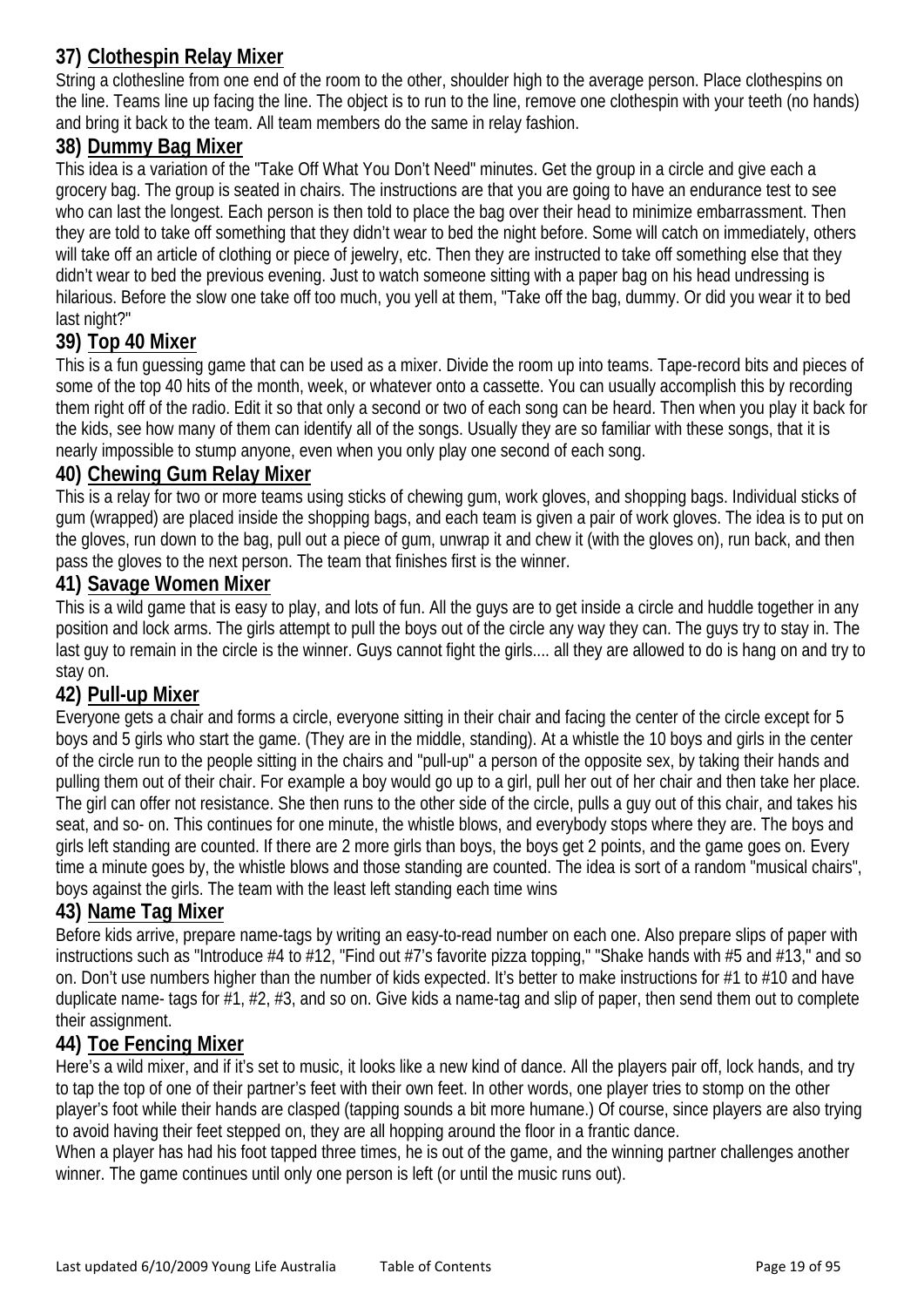#### <span id="page-19-0"></span>**45) License Plate Mixer**

Here's a take-off on a game most folks have played while traveling in a car. List on a blackboard, overhead or handout the following state nick names (and others you may know) from auto license plates. Then have your group divide up into teams to identify the correct state for each name. The team that correctly identifies the most states wins the game. You can play the game several times by only using ten states at a time. If the game seems too difficult for your age group, provide the state names as well (out of order) and make it a matching game.

First in Flight North Carolina The Empire State New York The Aloha State Hawaii The Grand Canyon State Arizona The Keystone State Pennsylvania Land of Opportunity Arkansas The Vacation State Maine The Centennial State Colorado The Volunteer State Tennessee The Constitution State Connecticut The Land of Enchantment New Mexico First State Delaware The Golden State California The Hoosier State Indiana The Sportsman's State Louisiana The Hawkeye State Iowa Land of Lincoln Illinois The Sunflower State Kansas The Great Lake State Michigan The Bluegrass State Kentucky The Silver State Nevada The Bay State Massachusetts Land of 10,000 Lakes Minnesota The Magnolia State Mississippi

#### **46) Marshmallow Pass Mixer**

Give each kid in the room toothpicks. Split into teams and then race. You pass the marshmallow to the person behind, leaving the toothpick on the marshmallow when you let go.

#### **47) People Scavenger Hunt Mixer**

Have three or four teams each with a captain. Leader stands a distance away and calls out certain characteristics.....blue eyes, likes to snowboard, etc. captain of team must bring someone with that characteristic up to leader. First team to leader wins prize. (Reeses or snickers, etc.)

#### **48) Encore Mixer**

Divide into groups and give a word, like "red". Each group must think of a song with that word in it. Go around groups until only one group can come up with a song.

#### **49) Relay Mixers**

Lifesaver/marshmallow on toothpick

Water in a cup

Food relay. Place lots of food in bag, each person on team must run, eat something and run back

Clothes relay. Split team in two across from each other. First person puts on old clothes, runs across and takes off for second person to put on and run,etc.

Pass raw biscuit on forehead

Pass Kleenex by sucking on straw.

Beach ball waddle: couples lock arms back to back and hold beach ball between them. Try to get around pylon and back without dropping ball.

Inversion: divide into teams of 15 or 20. Have stand in order between two lines that are 18 inches apart. On signal, #1 changes with #20, #2 with #19, etc. without moving outside of lines.

#### **50) Killer Mixer**

Mingle around room shaking hands. Killer has special handshake and kills people must die dramatically.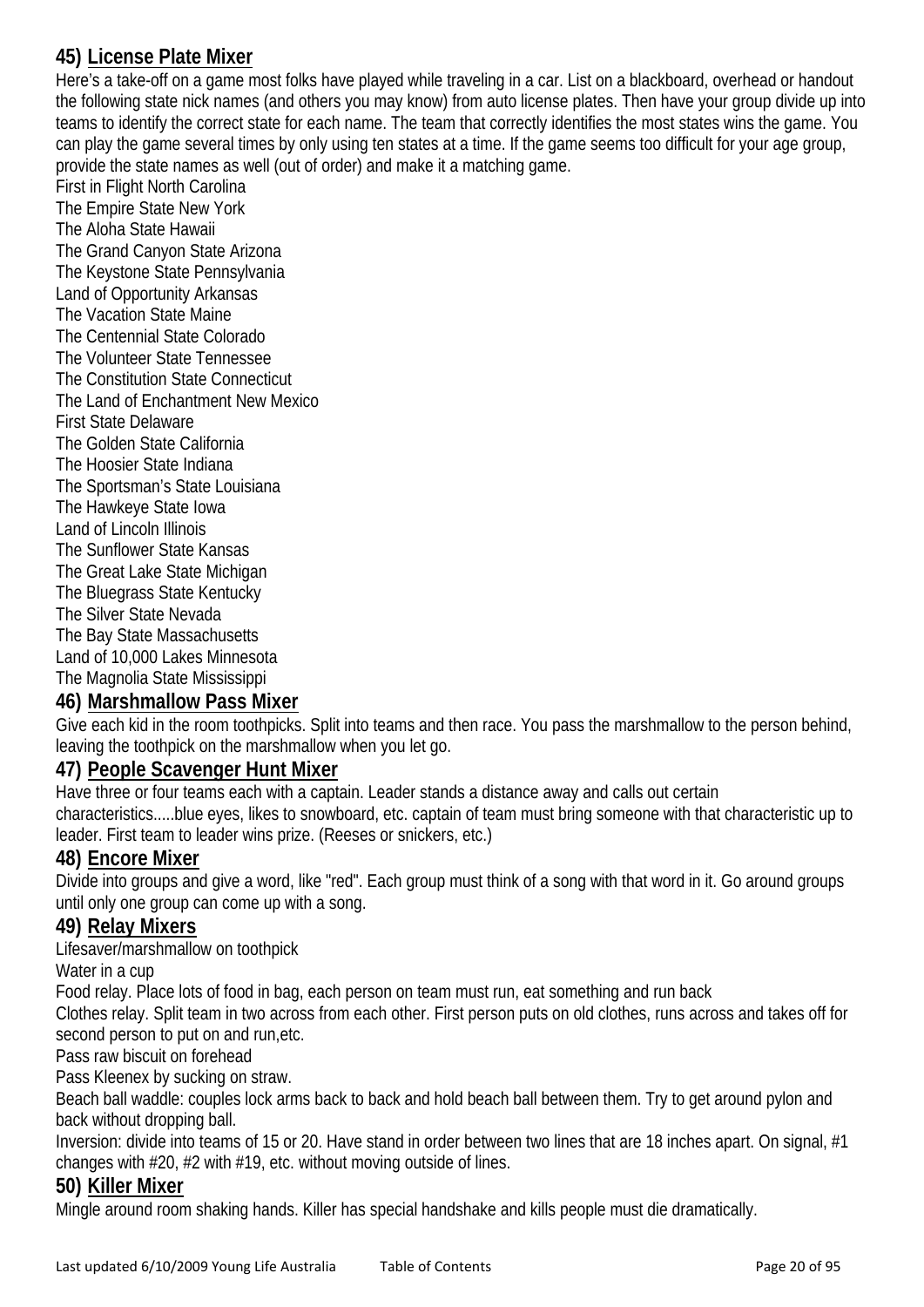#### <span id="page-20-0"></span>**51) Socks-Off Mixer**

Try to get everyone else's socks off while keeping yours on.

#### **52) Balloon Bust Mixer**

Tie balloons to ankles and stomp on everyone else's but save your own.

#### **53) . Lap Sit Mixer**

Get in circle, all facing counterclockwise. Tighten up circle, then everyone sits down. Try to take steps as a group sitting on each other's laps.

#### **54) Punker-Jock-Cowboy Mixer**

Like paper/rock/scissors. Stand back to back and act out character. I.e. punker w/mohawk, jock w/muscle, cowboy with lariat.

#### **55) Ha-Ha Mixer**

Everyone lie on ground with head on someone's stomach. First person start staying "ha ha.." soon everyone is laughing as heads bounce up and down.

#### **56) Circumference Mixer**

Have teams of the same number of people. Tell group to get in a tight circle of smallest circumference and measure.

#### **57) Dollar In The Crowd Mixer**

Mingling game. One or two people have a dollar. Everyone goes around shaking hands. Person with dollar passes off dollar to tenth person he shakes. Keep going...if you get dollar, pass off to tenth person. When music stops, person with dollar keeps it.

#### **58) Your Number Is Up Mixer**

Instruct your whole group to walk randomly around ling Mixer

Students mingle to music and shake hands. When the music stops, leader calls out a question they must ask of whomever they are shaking hands. Use fun and serious questions.

#### **59) Rainbow Soccer Mixer**

Two teams, each with a bunch of balloons. Each team has only one color balloon. Goalie for each team stands opposite his team with a large container. Try to get your balloons to goalie and into container while keeping the other balloons out by popping, etc.

#### **60) Conversational Hearts Mixer**

Pass out valentine conversational hearts to everyone, then split up into groups and have each group come up with a poem using what it says on their hearts.

#### **61) Farm Animal Mixer**

Give everyone a piece of paper with a name of a farm animal on it, then during the mixer time have everyone make the noise of the farm animal and get with the same animals. This works well with a strobe light and the lights off too.

#### **62) Names On Backs Mixer**

As students come into club put a sticker on each person's back that has the name of someone on it. During the mixer time they have to ask yes/no questions to find out who they are and then find their partner. Example — Kermit and Miss Piggy, or Santa Claus and Mrs. Claus.

#### **63) Fruit Sculpture Mixer**

Break up into groups of 7 or 8 and make sculptures out of the fruit given to your group, then meet the people in your groups.

#### **64) Water Buckets Mixer**

Get four groups into a line with one bucket of water on the end. Have small cups used to pass down the water to the opposite end of the line and fill up an empty bucket. The first line done wins.

#### **65) Flour Bag Pass Mixer**

Separate the club into big lines and see which one can pass a bag of flour overhead to the back of the line and then back up front the fastest (cut some small holes in the bag first). This Mixer is extremely messy.

#### **66) Human Knots Mixer**

Separate the club into small circles. Everyone grabs the hand of a person not standing next to them. The first team to untangle back into a circle wins.

#### **67) Candy Match-Up Mixer**

Hand out (one to each) all sorts of mixed up candy. Have students match theirs to others who have the same and have them introduce each other or tell something about themselves when they get into their groups.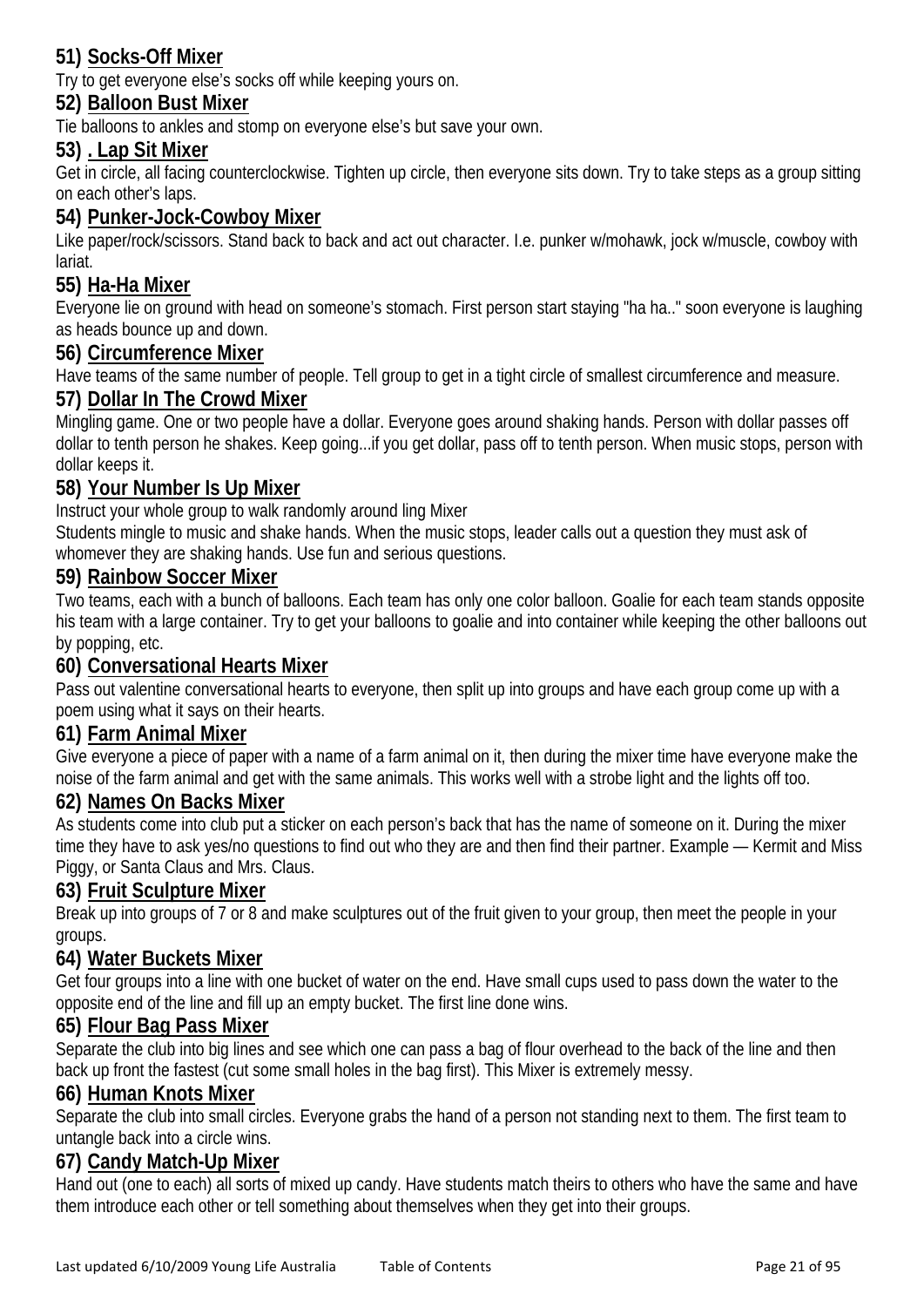#### <span id="page-21-0"></span>**68) Lengths-Of-String Mixer**

Everyone gets a length of string. Each string is the same length as one other person in the room. Students have to match up with his/her partner.

#### **69) Spoons Mixer**

Play the game of spoons with everyone.

#### **70) Cross The Room If Mixer**

Divide the room in half and have students, "Cross the room if …."

#### **71) Cut Up Pictures Mixer**

Use old camp or club pictures, cut them up into 3 or 4 pieces, mix all the pictures up and hand them out. They have to put the picture back together.

#### **72) Song Making Mixer**

Split the room up into groups and give each group five words on a card. They need to make up a song with those words. This works well on theme nights, for example, come up with a western song.

#### **73) Paper Plate Musical Chairs Mixer**

Have paper plates scattered throughout the room. When the music stops everyone must be touching the plate. If they are not, then they are out. Take out more plates every time.

#### **74) Hula Hoop Pass Mixer**

Have two large circles hold hands and compete against each other trying to pass their whole team through the hulahoop.

#### **75) Crap Throw Mixer**

Divide the room into four sections by putting tape on the floor. Have a ton of newspaper and toilet paper or whatever else you can find and the object is to get all of the stuff out of your section and into the other team's section.

#### **76) Michael Jackson/Punker/Rocky Mixer**

Just like paper/rock/scissors — great for 80's night.

#### **77) Twister Clothes Mixer**

Have a Twister spinner and have people connect with colors on people's clothes instead of dots on the ground.

#### **78) Pumpkin Decorating Mixer**

Divide into groups of 4 or 5 and give each group a pumpkin which they need to draw a face on with markers. Works great around October 31.

#### **79) Group Charades Mixer**

Dive the group up and give each group something that they need to act out for the other groups to guess what it is. Use: poison gas in the room, laughing gas, we're naked, bad odor in the room, etc.

#### **80) Closest Birthday Mixer**

Have everyone line up according to what their birthday's are.

#### **81) Shuffle The Deck Mixer**

Hand everyone a playing card as they come in to club. During the mixer call out different combinations that they have to come up with.

#### **82) Q-tip Wars Mixer**

Divide the room in half. It might help to put a strip of tape down the middle. Each person gets a straw. Each side gets a bunch of Q-tips. If you can get different colors for each team that would be the best, otherwise just visually judge at the end. The task is to get as many of your Q-tips on to the other side in the allotted time. When time is up, see who has the most Q-tips on their side. The only problem is that Q-tips continually fly the rest of the evening. That can cause distractions during the message.

#### **83) Scramble Mixer**

Break into teams and have them: arrange themselves by height, by birthdays, alphabetically by mothers maiden name, build a pyramid, sing a scale, each person signing a note.

#### **84) Quick Draw Mixer**

Divide into tams and have each team get as far away from each other as possible (in four corners of the room). The leader is in the center of the room and holds two boxes (one for each team) containing about twenty words or phrases on little slips of paper.

When the game begins, one member from each team runs to the center, takes a slip of paper out of their team's box, reads it and gives it to the leader who discards it. The player then runs back to his/her team, picks up a drawing pad and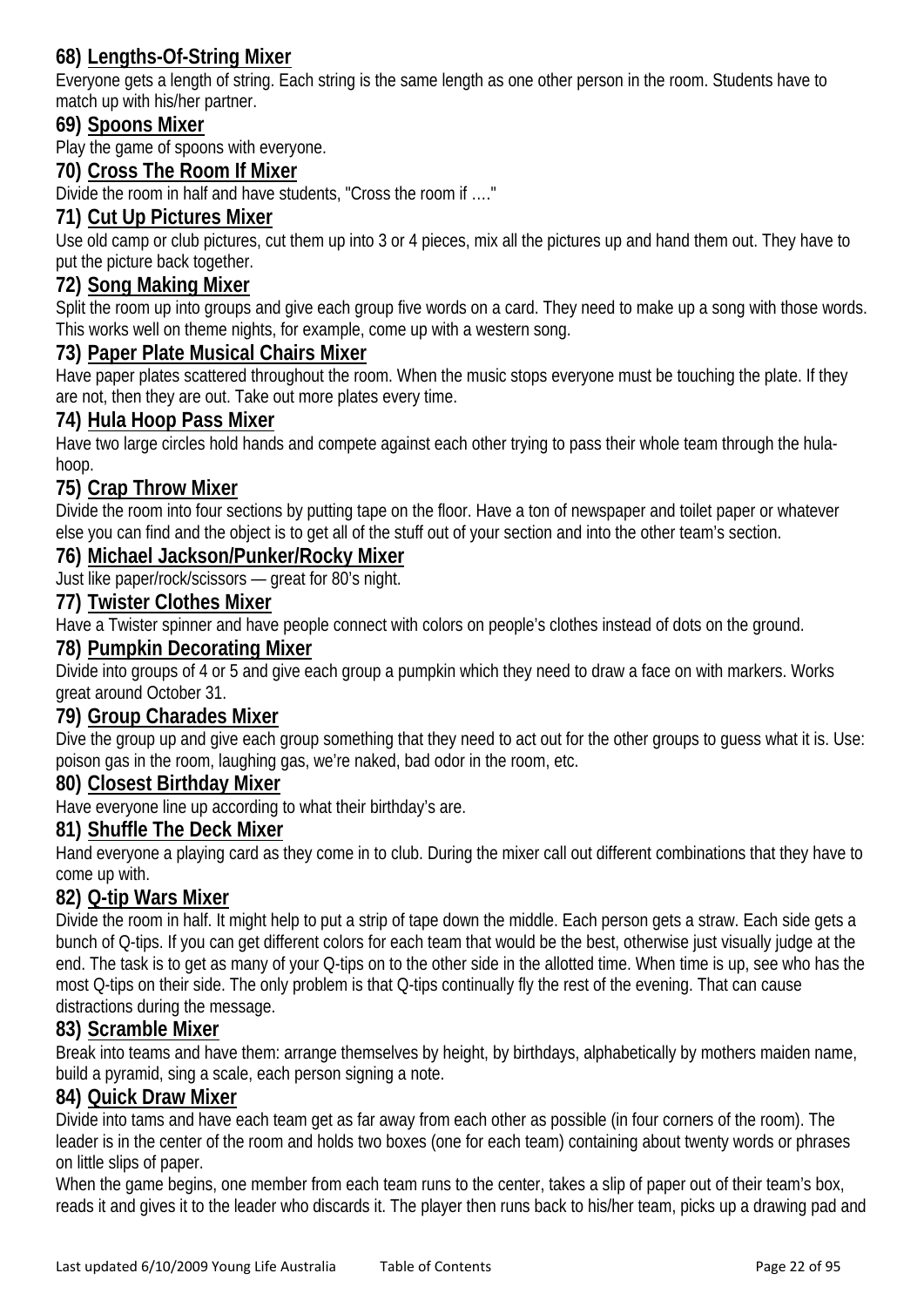<span id="page-22-0"></span>a marking pen and tries to draw the word or phrase. No letters or words are alowed, only pictures. The team tries to guess the word or phrase by looking at the drawing. The artist may not speak until someone finally guesses correctly. As soon as the word or phrase is guessed, the next player runs to the leader and draws another slip of paper. Play continues until one team finishes all twenty.

The twenty words and phrases should be the same for all teams. Also, it might be wise to have an adult referee with each team. In that case, each contestant should bring the slip of paper to his team referee so he knows what the phrase is and can determine when it is guessed.

#### **85) Pockets Mixer**

Divide into groups of four or five. Everyone in the group should empty their pockets, wallets, pocketbooks, etc. The group should try to have one possession that begins with each letter of the alphabet. The winning group is the one to have objects representing the most number of letters.

#### **86) Gossip Mixer**

Select a very short story or news clip from the paper. Have everyone sit in a circle. Give the news clip to the first person and have him read it to himself. He must then whisper the story to the person on his right. The story continues this way around the circle until the last person hears the story. Hey must then tell it out loud. Naturally the story will be somewhat different.

#### **87) Name Game Mixer**

Everyone starts out in a circle. One person (or however many needed depending on the size of the group) goes around to a person in the circle and asks that person their name. They shout and dance the name and then go to another person with the first person hanging on to the hips of the second person. Repeat this and build a chain running all around crashing into the other chains until everyone is doing it.

#### **88) Newspaper Mixer**

Split up into teams and hand out a newspaper to each. Then call out different things that they need to find.

#### **89) Toothpick Mixer**

Pass Life-savors one to another by using toothpicks in their mouths. Race against teams.

#### **90) Bike Tube Mixer**

Break up into even teams and see how many people you can get inside of a bike inner-tube.

#### **91) Pyramid Clumps Mixer**

Have your kids mill around the room. Then the least blows the whistle or horn and yells out a number. Then the participants seek out the called number of kids and build a pyramid with them. Individuals and pyramids without the correct number are out.

#### **92) Back To Back Mixer**

Divide your group into pairs and have them sit on the floor back to back and link arms. Then tell them to stand up. With a little timing in can be done. Then combine the twos into a foursome and do the same. Keep adding more people to the group until the giant blob can't stand up.

#### **93) Snap Crackle Pop Mixer**

Cut off the front panel of several cereal boxes — one for each group you want to form then cut up each panel into puzzle shapes- one for each person in the group. Mix together all the pieces and give one to each person and have them compete to find their cereal.

#### **94) Co-Op Spelling Mixer**

Pin a large card bearing a letter of the alphabet to each member's arm. Give each person a small card and a pencil. The goal is for letters to get together and spell words. Once you've spelled a word, write the word on your card. Then separate everyone and look for new words. Award a prize to the longest list of words. Catch the cheaters by excluding vowels or certain consonants!

#### **95) Life's Little Puzzle Mixer**

As kids arrive, give them each the piece to a kid's jigsaw puzzle. If you have extras left over, place them back into the correct puzzle frames. Put all frames in the center of the room. Have kids locate the correct puzzles to which their pieces belong. The first group to completely put a puzzle together wins.

#### **96) Mr. Potato Head Mixer**

Break the group into teams of four kids, and give each team a potato, toothpicks, and vegetable pieces. The object is for each team to make the funniest, most creative potato person possible. If you desire, you can turn this into a competition between the teams and give out prizes.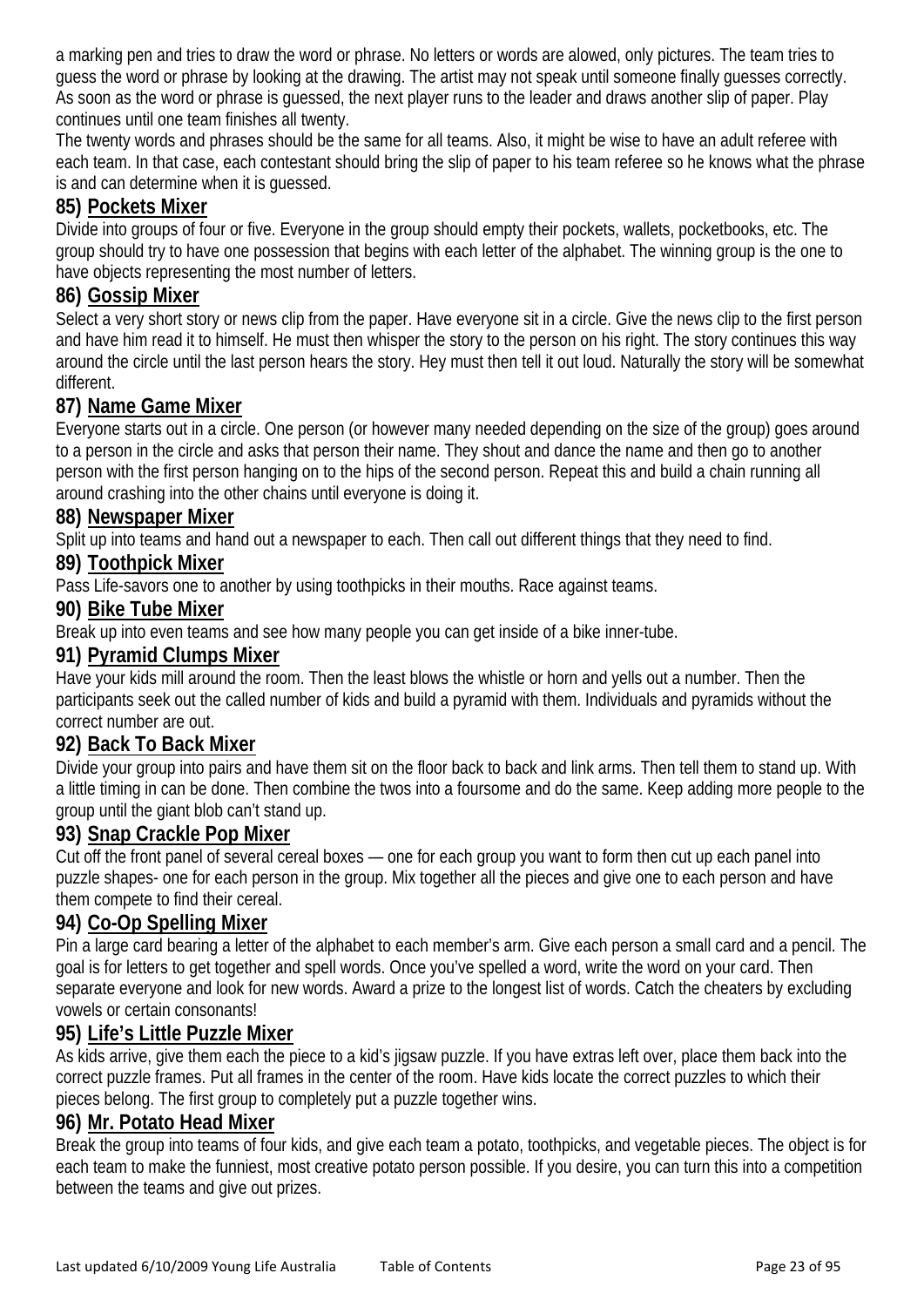#### <span id="page-23-0"></span>**97) It's the Pits Mixer**

Divide the group into equal teams (6 to 10 on a team). Give each team a Nerf ball. On "go", each member of the team passes the ball from armpit to armpit without the assistance of hands. If the ball is dropped or touched by a team member's hand, the team starts over again. The first team to pass the ball successfully to each member and then back is the winner.

#### **98) Young Life Confusion Mixer**

Hand out a sheet and pen to everyone and have them get signatures or initials of the different categories. The first one to get them all wins.

- 1. Find someone who has a birthday in February and have him/her sign their initials here.
- \_\_\_\_\_\_\_\_\_\_\_\_\_\_\_\_\_\_\_\_\_\_\_\_\_\_\_\_\_\_\_\_\_\_ 2. Find someone who has been to Colorado before and leapfrog over him/her. Then have the person initial here.
- 3. Get seven leaders to sign the back of this sheet.
- 4. Find someone who has a birthday this month and sing "Happy Birthday" to them Have the person initial here.
- 5. Find someone to listen to you say "toy boat" ten times quickly. Then have them initial here.\_\_\_\_\_\_\_\_\_\_\_\_\_\_\_\_\_\_\_\_\_\_\_\_\_\_\_\_\_\_\_\_\_\_\_
- 6. Get three other people to link arms with you and do the cheer "lean to the left, lean to the right, stand up, sit down, fight, fight, fight!" Have each person initial here.
- 7. Give someone your ugliest face and have them initial here.
- 8. With two other people, face the front of the room, put your hand over your heart, and say the "Pledge of Allegiance" in unison. Initial each other's papers.
- 9. Rub noses with someone of the opposite sex. Have them initial here.
- 10. Have someone tell you about the best Christmas gift they ever received. Then have them initial here.
- 11. Find someone who showed an animal at the Hudsonville Fair. Have them initial here.\_\_\_\_\_\_\_\_\_\_\_\_\_\_\_\_\_\_\_\_\_\_\_\_\_\_\_\_\_\_\_\_\_\_\_\_\_
- 12. Get a hair over 5 inches long from someone else's head. Let them pull it out. Have the person initial here.\_\_\_\_\_\_\_\_\_\_\_\_\_\_\_\_\_
- 13. Give someone a backrub and have them initial here.
- 14. Find someone who has blue eyes and have them initial here.
- 15. Find someone who is left-handed and have them initial here.\_\_\_\_\_\_\_\_\_\_\_\_\_\_

#### **99) Touch Telephone Mixer**

This game is based on the old telephone game but involves touch rather than hearing. No talking is allowed. Divide the group into teams of about six each. Each team sits in a line, one behind the other. The last person is shown a simple hand drawn picture of an object such as a house, a cat, or a Christmas tree, for example. The person who is shown the drawing then tries to draw an exact copy of it, using their fingers, on the back of the person in front of them. The drawing can only be done once. The second person then draws what they felt onto the back of the person in front of them. This continues until it gets to the person at the front of the line, that person then must draw what he or she felt, on a piece of paper. The team whose picture most resembles the original wins that round.

#### **100) Wet diaper Mixer**

Before club, place four buckets full of water at one end of the room and four empty buckets at the other end. Have kids form four equal groups, and give one large disposable diaper to each group. Have one member from each group wait at the opposite end of the room by his or her group's empty bucket. At the signal, the first person in each line must soak a diaper with water, then transport the diaper on his or her head, to the empty bucket at the other side of the room. Once they've reached the empty-bucket guard to squeeze the water from the diaper into the bucketusing only their heads. When the diaper is empty, each team member runs back to his or her line, and then the process repeats itself. Instruct groups to keep playing until time is up. Measure how much water each group got into the originally empty bucket.

#### **101) Jigsaw Jack-o'-Lanterns Mixer**

This is a great competitive team mixer for the fall. Cut up pumpkins into 8-10 pieces. Break your group into teams of 5 or 6. Have a supply of round wooden toothpicks. Give each group two minutes to put its "jig-saw puzzle" pumpkin back together, using the toothpicks to hold the pieces in place. The first team done or the team with the most "together" pumpkin after the time limit is the winner. Pumpkins must be able to stand up alone to be considered a winner.

#### **102) Dog Biscuit Relay Mixer**

This hilarious rely is great for any size group. If your group is large, divide into teams of five or more players. If your group is small, divide into two teams and repeat the relay two or more times to determine the winning team. Have each team form a straight line with each team member down on all fours (like a dog) facing forward. Give group members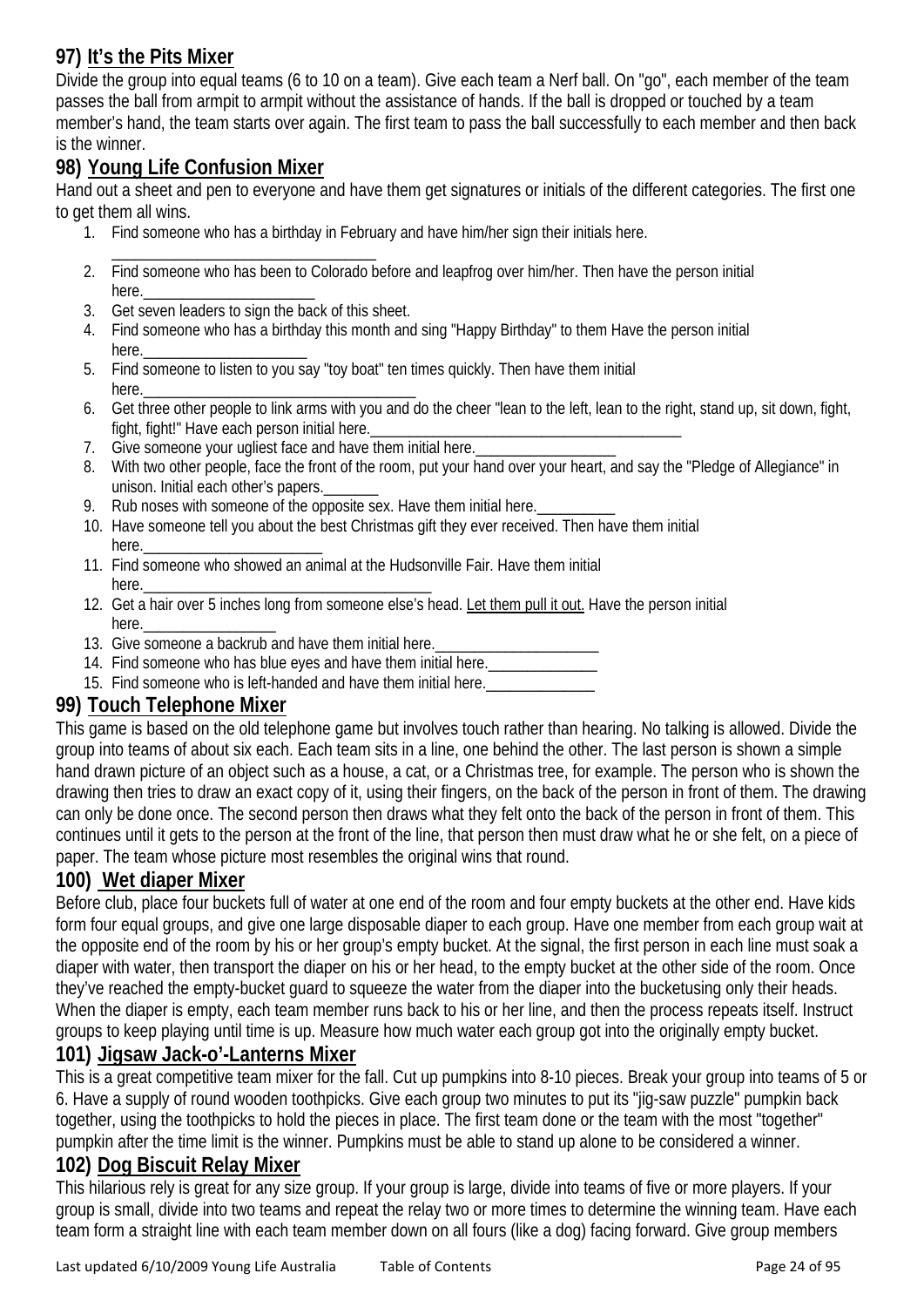<span id="page-24-0"></span>each a pinch-type clothespin to put in their mouth so the clothespin can be opened and closed with their teeth. Put bowls with 10 to 12 dog biscuits in each on the floor in front of each team's line. The first person in each team's line must take the dog biscuit out of the bowl, one at a time, using the clothespin in his or her mouth. The biscuits are then passed on to the next person and so on down the line. If a biscuit is dropped, the person who dropped it must pick it up with the clothespin. No hands are allowed at any time. Teams must stay in a straight line and remain on hands and knees throughout the relay. The first team to put all its biscuits in the bowl at the end of the line wins.

#### **103) Sit Down Mixer**

Instructions:

- 1. Ask the entire group to stand.
- 2. Instruct them to sit down when the statement characterizes them and remain seated.
- 3. Encourage them to be as honest as possible.
- 4. If you have trouble because most are not sitting down, give them general characteristics (sit down if you are under 15, if you have on white socks, if you are in love).

*Sit Down Mixer Number 1*

#### Sit down if:

You haven't used deodorant in a week…two days.

You haven't won the same socks two days in a row.

You sing in the shower.

You drive a Volkswagon.

Your belly button is an outie.

You kiss with your eyes open.

You went to the drive-in this weekend but didn't see the movie.

You haven't taken a shower in a week.

You kiss sloppy.

You didn't use mouthwash today.

You are a girl and you didn't shave your legs today.

You are a guy and you didn't shave your legs today.

You are ugly.

*Sit Down Mixer Number 2*

Sit down if:

Your nose is crooked

You believe each person should pay expenses on the first date.

You are mad at your girlfriend or boyfriend now.

You still suck your thumb.

Your socks don't match.

You are ticklish.

You wear baby doll pajamas.

You walk funny.

You weigh less than 100 pounds.

You nose is running and you don't have a handkerchief.

You're going steady but you wish you weren't.

You are good-looking but not conceited.

*Sit Down Mixer Number 3*

Sit down if:

You have ever two-timed your boyfriend or girlfriend.

You have ever eaten snails.

You are cross-eyed.

Your mother still dresses you.

You use Ban deodorant.

You have never lied to your mother.

The person in front of you smells.

You have a hole in your sock.

Your zipper is open.

You got a traffic ticket lately.

You are on a diet.

You aren't on a diet but you should be.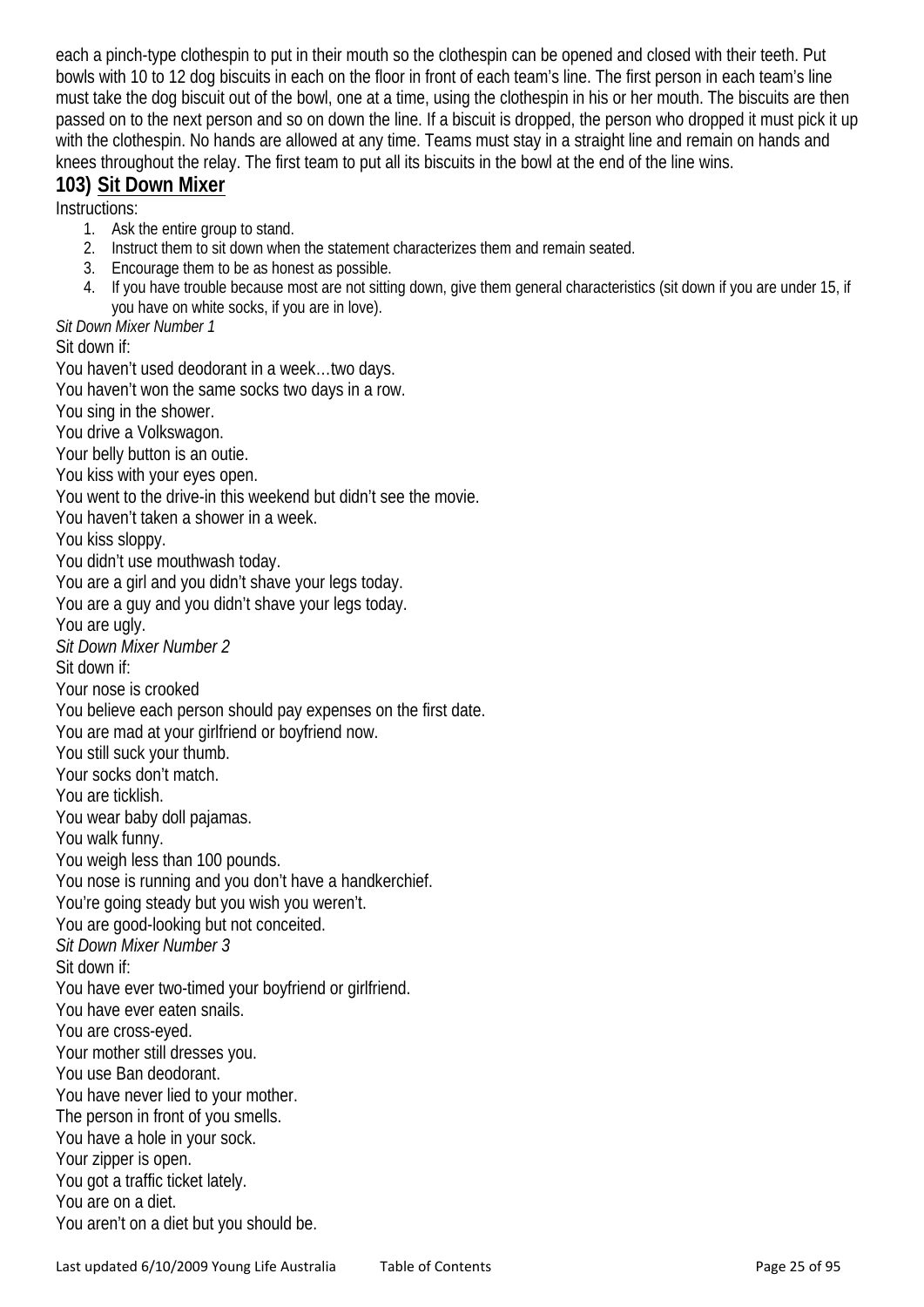<span id="page-25-0"></span>You aren't on a diet but he person next to you should be.

You have never stolen a street marker.

You have a false tooth.

You are really good looking.

Stand up if the person next to just sat down and was wrong.

#### **104) Karoake**

Some kids really get a kick out of this, some don't so just be sensitive with this mixer.

#### **105) Improv Comedy**

Some kids like to act out skits in front of the group, divide the group into smaller groups and give them a topic to make a skit up about.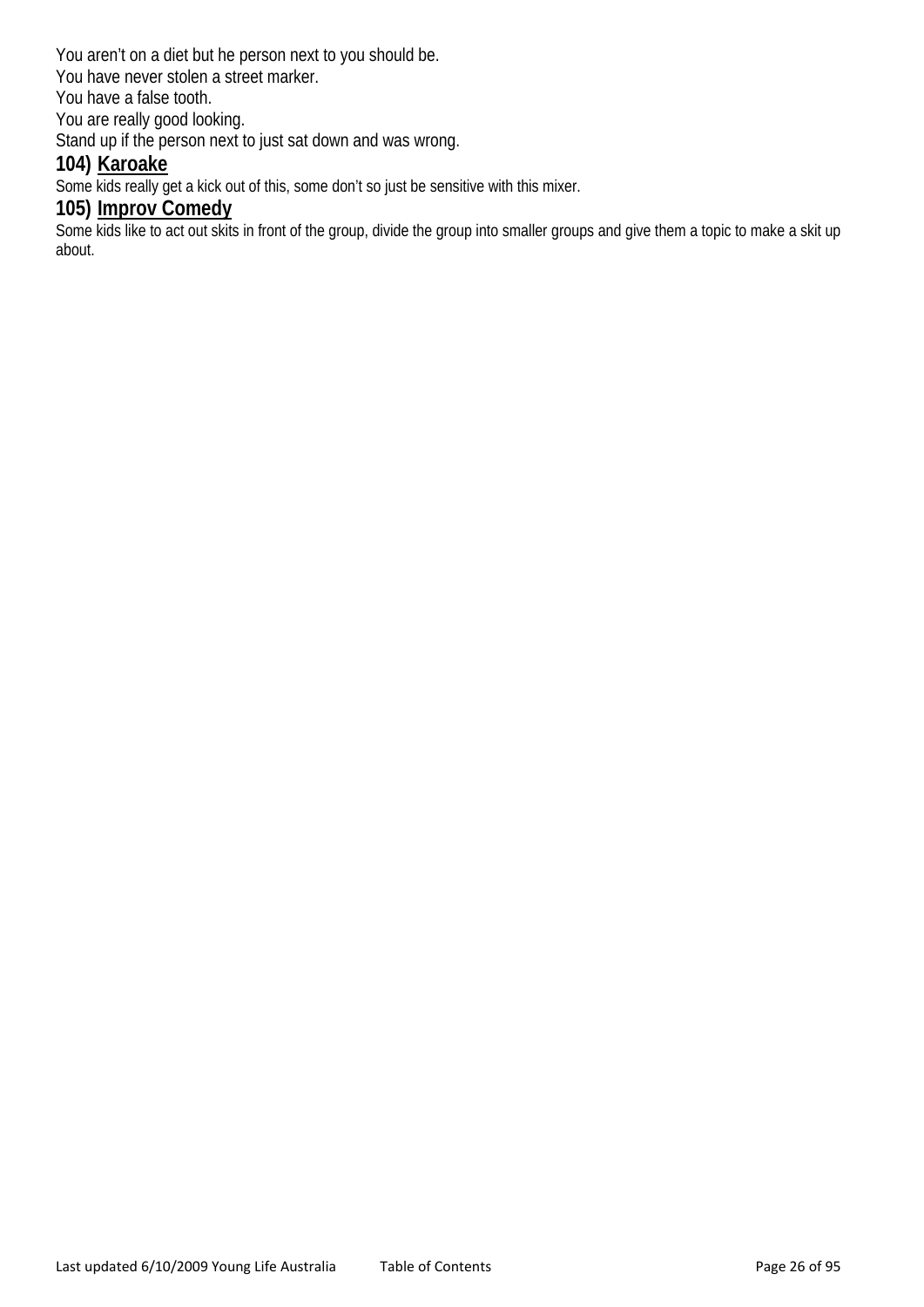# **[Competitions](#page-4-0)**

#### Very similar to 'minutes' – involving kids up front.

#### <span id="page-26-0"></span>**106) Frozen T – Shirt**

**Description: Before the Game:** Thoroughly soak T-Shirts and fold them up like you would put them away in a drawer. Now place them in the freezer overnight. Make sure the T-Shirts are well frozen before the Game. I'd give yourself at least a day, if not more than that for the T-Shirts to freeze.

**Before the Game:** Give every player one of the frozen T-Shirts. On the signal, players have to put their frozen T-Shirt on. But it's kind of hard to put on a frozen folded T-Shirt, so they'll need warm it up a lot. They can use anything to warm up their T-Shirt. The first player to put their frozen T-Shirt on wins.

**Props:** Three T – shirts frozen.

#### **107) Blow – up Glove on Head**

Pick 3 or 4 volunteers.

Take one surgical glove and insert both hands into the opening. Carefully stretch out the opening until it is at least the circumference of your head. Repeat this process until the opening is pliable.

Beginning at the back of your head, pull the opening of the surgical glove over the outside of your head by inserting your hands into the glove and pulling outward. As you dilate the opening of the glove, continue to stretch and pull the glove over your head until the front edge of the glove covers your nose.

With your mouth closed, blow out forcefully through your nose to begin filling the glove. Take short, firm breaths instead of longer breaths. Continue blowing out with your nose until the glove pops.

**Props:** Latex Surgical Gloves.

#### **108) Feed Your Friend**

Pick 6 Volunteers.

Place the volunteers in pairs, one feeder and one eater per team. Place garbage bags over the eaters' shoulders to protect their clothes. Have the feeders stand behind the eaters and place their arms under the eaters' armpits. The feeders then grab items of food and feed the eaters. They are racing to finish the food first.

**Props:** Garbage bags, Tables and three chairs, tonight's meal (main, dessert and drink), plastic knives, forks and spoons.

#### **109) Hula-Hoop Challenge, Lord of the Rings**

Ask for three volunteers. Each of these volunteers is to come to the front of the stage and are each given a hula hoop. The challenge is who can keep the hula hoop going the longest around their waist.

#### **Props:** Hula - Hoops

#### **110) Pegs on Faces**

Pick six volunteers to come up the front, they are to be placed into pairs. They are each given the same amount of pegs. One member from each pair is to attempt to place all of the pegs on their partners face. The first pair to use up all of the pegs wins. **Props:** Pegs x 60

#### **111) Blended Meal Game**

Pick three volunteers, preferably good and fast eaters. A table is set up at the front of the room with a meal for each contestant, containing that night's main meal, some cordial and desert. Explain the purpose of the competition is to finish the meal first. Then bring out a blender and begin to blend their meals together. The aim is now the first person to drink their meal is the winner.

**Props:** 3 x that nights meal (main, cordial & dessert), blender.

#### **112) Ultimate sit-up**

Get three volunteers to come up the front. An Atomic Sit Up is when you bet somebody they can't do a sit up with you holding their head back with a towel or pillow case. You prep the first two volunteers to look like they are trying, but can't do the sit up. The third guy thinks he can and tries with all his might. As he does the sit-up, take his towel away and pie him in the face with shaving cream on a paper plate.

**Props:** Tea towel, paper plate of shaving cream.

#### **113) Oreo Slide**

Get six volunteers to come up on stage. They are placed in pairs either same or opposite sex. They are given a sheet of Perspex between the two with Oreo's stuck on it. The aim of the game is the first the remove all of the Oreo's with their mouths only. First team to remove the Oreo's wins.

**Props:** Oreo's, Perspex x 3.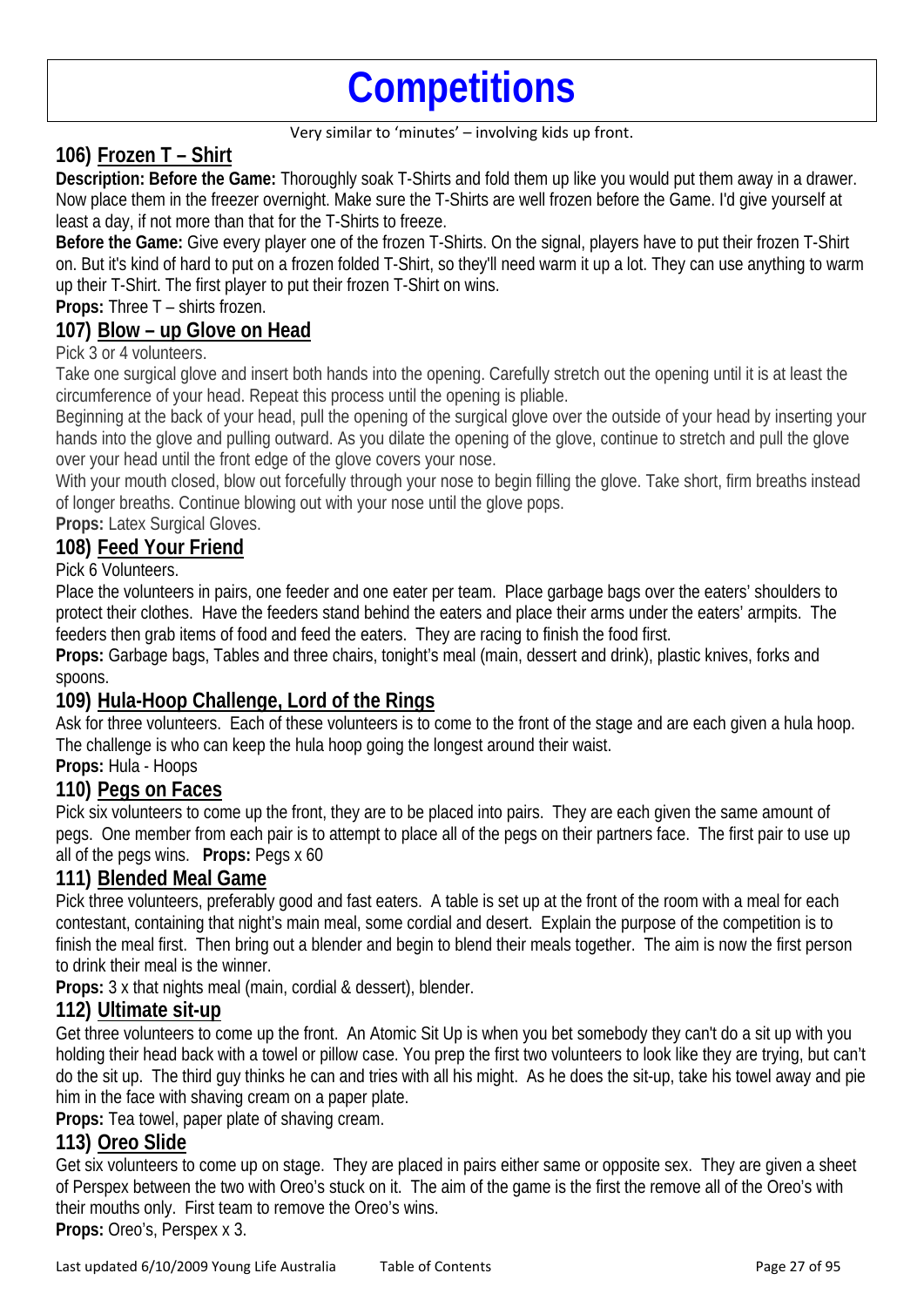#### <span id="page-27-0"></span>**114) Talking Game with Water Pistol**

Get three volunteers who think they are good at talking. In turns, they are each given a topic to talk about for 60 secs. They cannot say um, ah, like, etc or pause. If they say or do any of the previous, they are to be sprayed in the face with a water pistol. The person who gets sprayed the least amount of times wins. **Props:** Water pistol.

#### **115) Simon Says**

One person plays the role of "Simon", and he or she stands facing the crowd. Simon explains the rules: "I am Simon. I will give you instructions to do various actions, and you must imitate my actions. I will instruct you to do various things by saying 'Simon says, do something', where something is an action like touching your head, waving your hand, and so on. If you do something without me saying 'Simon says', then you are eliminated for that round."

Simon (the game facilitator) then proceeds to say various commands (while demonstrating the action), sometimes beginning them with 'Simon says', and other times not.

These commands can include the following (be creative!):

• Pat your head, Smile, Wave hello , Flex your biceps , Touch your toes , Turn around

#### *Strategies for Simon*

A good way to get many people eliminated at the very beginning of the game is to explain the rules, and then say: "Ready to play? Okay, everybody stand up." Whenever many people stand to their feet, they will all be eliminated for that round, because Simon did not say "Simon says stand up to your feet."

Another way is to give commands very quickly and to try to catch people off guard by not saying "Simon says" on occasion.

#### **116) Egg Blow**

Get two volunteers up on stage. Crack an egg into a tube. Get each volunteer to stand at each end of the tube opposite each other and instruct them to blow into the tube at the same time. The aim of the game is to not get the egg in your face, but to blow the egg onto the other persons face. **Props:** Clear tube, egg.

#### **117) Mummy Wrap**

Get two teams of four. The team nominates one person from their team to be the mummy. Each team member is given a roll of toilet paper. They are then instructed to wrap the mummy as best as possible. At the end the crowd judges the best mummy with a cheer off.

**Props:** Toilet paper.

#### **118) Banana and Lemonade**

Get three volunteers on stage. Give each of them a banana and a cup of lemonade. Ask them to take a big bite (mouthful) of banana and chew it into a mush but not swallow it, then take a swig of lemonade. The idea is to hold it in your mouth for the longest time. It fizzes up in your mouth.

**Props:** Three bananas, three cups, bottle of lemonade.

#### **119) Doughnut on String Dipped in Chocolate**

Get six volunteers up on stage, preferable 3 guys and 3 girls. Get the guys to lay on their backs so the audience can see their heads. Place a bowl filled with chocolate syrup next to their heads. Get the girls to take a piece of string with a doughnut attached to the end. They are to dip the doughnut in the chocolate and feed the guys. The guys can't use their hands and the girls can only hold the end of the string. The first person to finish the doughnut wins. It is a messy game and may require a tarp on the ground and a plastic bag over the guy's clothes.

**Props:** Doughnuts x 3, string, chocolate topping, bowls.

#### **120) Getting Ready in the Morning**

Same as feeding your friend only putting on clothes, cleaning teeth, brushing hair and shaving, ?also using hair gel. **Props:** Button up shirt x 3?, tooth brushes x 3, hair brush x 3, paddle pop sticks x 3, shaving cream, hair gel?.

#### **121) Eat Banana through Stocking**

Get three volunteers up on stage. Get the volunteers to place a stocking on their heads and to cover their faces. They are then each given a banana and asked to peel it. It is then a race to eat the banana the quickest through the stocking. **Props:** bananas x 3, shocking legs x 3.

#### **122) Name that Object**

Get three volunteers to go outside with a leader. Whilst they are outside, objects are placed on a table on stage and a camper or leader is in the table with the hole cut out with their head poking out. Each object has a bucket covering it. The volunteers are asked to come inside one at a time and are to go from one side of the table to the other naming the objects when lifting the bucket. The camper is the last one and generally the volunteer jumps backwards. The last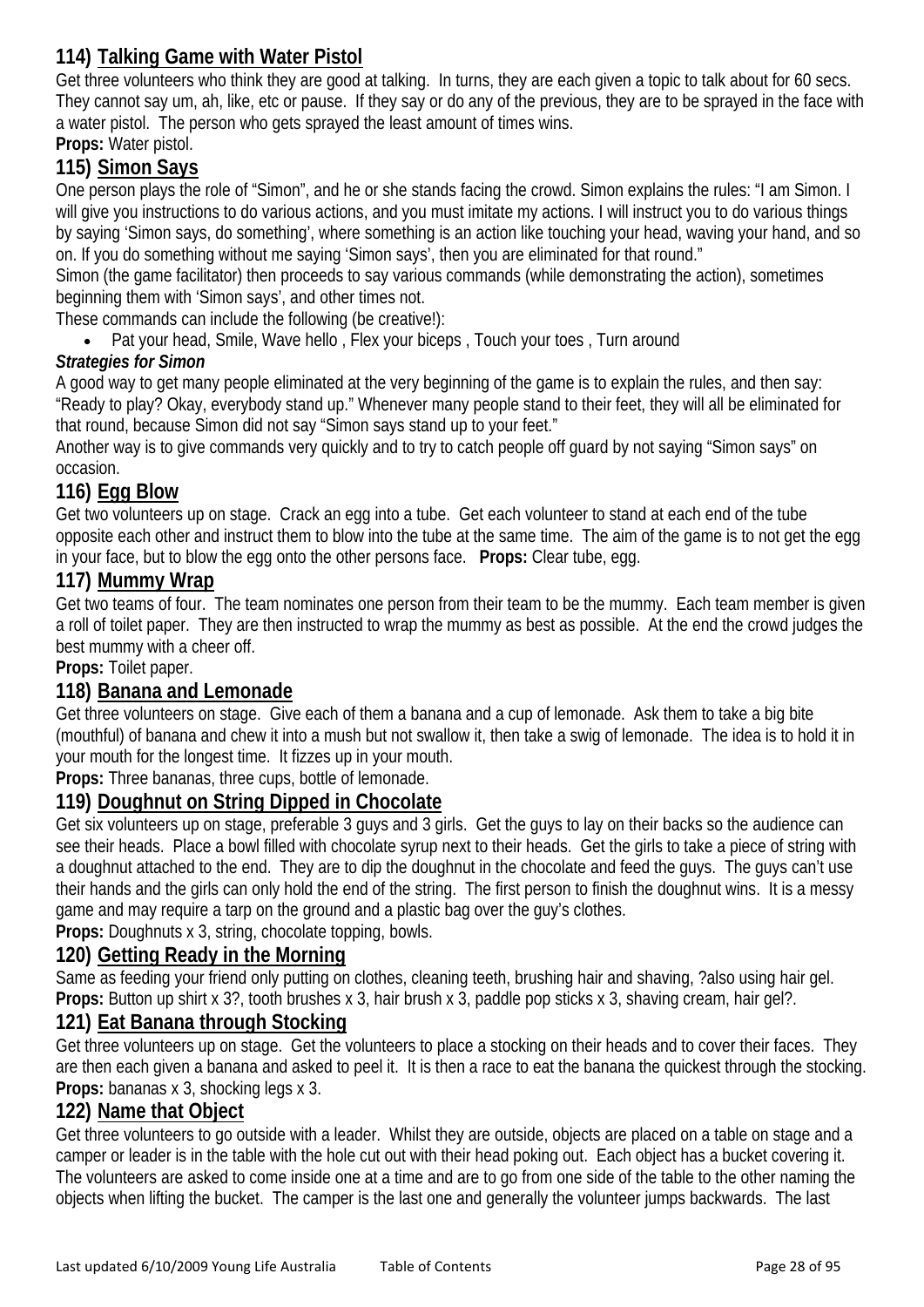<span id="page-28-0"></span>person is warned and comes in with shaving on a plate. When they reveal the camper/ leader, they pie the camper in the face. The joke is actually on them.

**Props:** Tables (one with hole cut out), buckets, shaving cream on plate, lots of objects.

#### **123) Eno Challenge**

Get three volunteers to come up on stage. They are each given a spoon with eno on it. They are then given a cup with lemonade in it. A bucket is placed in front of each of them and possibly a tarp. They are to each place then eno in their mouths, and not swallow. They are then to take a swig of lemonade and instructed not to swallow. They are to hold the eno in their mouths for as long as possible. They can spit in the buckets when they can no longer hold it in. The aim is to be the one to hold it in the longest.

**Props:** Eno, lemonade, cups x 3, spoons, buckets, tarp.

#### **124) Flying High**

Get one volunteer up on stage and two strong summer staff. The volunteer is to stand on a board and blindfolded. They place their hands on the head of the person instructing. They are then told that the summer staff are going to lift them up as high as they can whilst standing on the board. The summer staff then lift them slightly off the ground. The person instructing then gradually ducks down and gets lower and lower, making the volunteer feel as though they are high above the ground. As the instructor is getting lower, the summer staff shake the board a bit and make it feel as though they are lifting the volunteer and struggling. Once the volunteer is as low as possible, the summer staff pretend they are losing their grip and tip the volunteer off the board. They are actually only a few inches off the ground. It is the volunteers' reaction that is funny. It is important to properly blind fold the volunteer and ensures that they cannot see at all.

**Props:** Board, blind fold, Bricks or the like to prop the board up.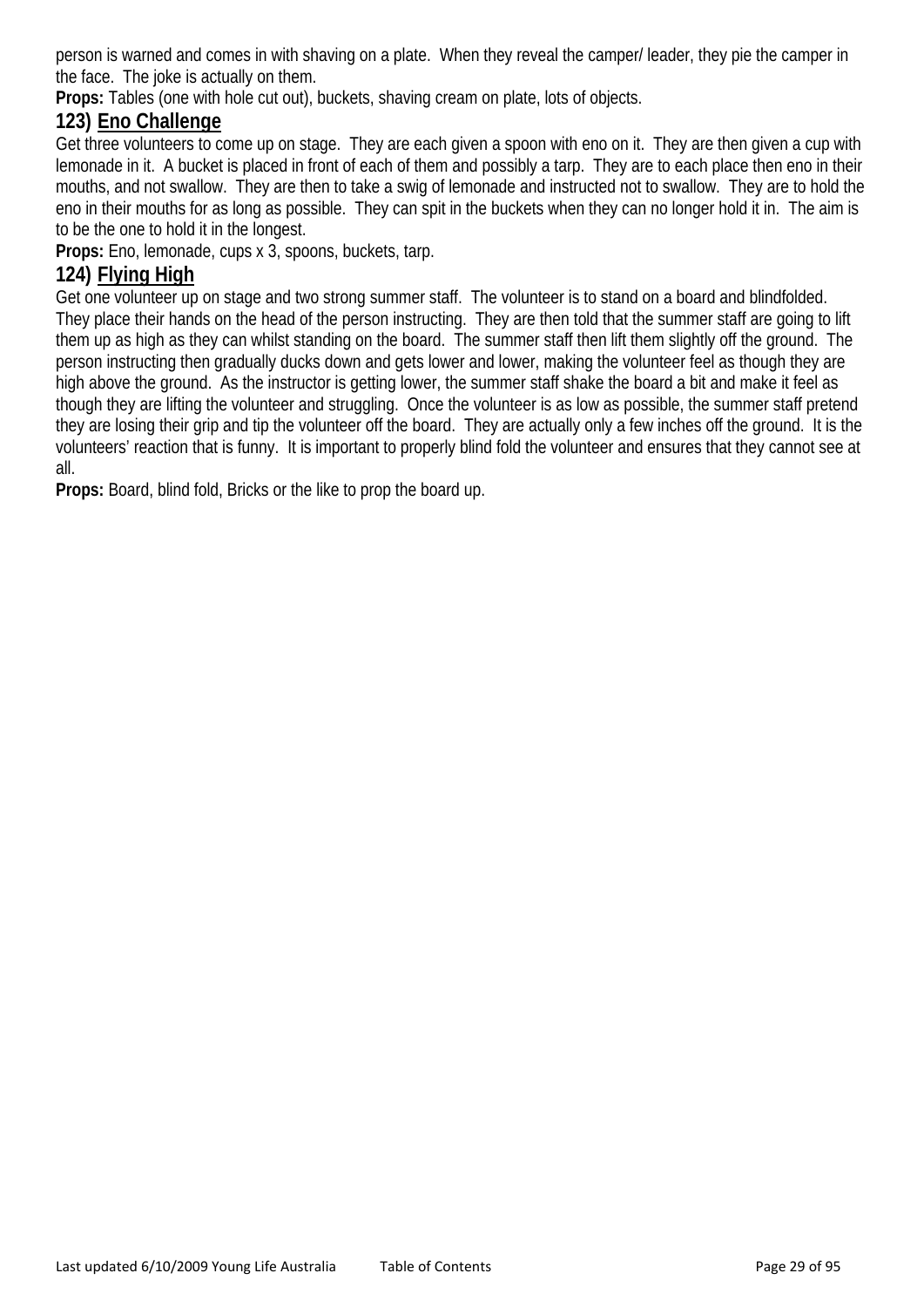## **[Minutes](#page-4-0)** (involving kids up front)

<span id="page-29-0"></span>Minutes began very early in Young Life. The "minutes" name evolved from the fact that Young Life was a club and a club always had the minutes of the last meeting. Early clubs (1940's and 50's) had officers, a president, a vicepresident, secretaries and bouncers. The secretaries did the minutes, and they almost always involved the kids with the use of their names and a review of the events of that week. Therefore, we have the name, "minutes", and it is still used today because **it is a good distinction from "skits" which are usually all leaders, and minutes involves kids up front.** The purpose of having minutes in club is three-fold. First, is to have fun in club. To get kids laughing is as important as getting them there. Second, we have minutes as a promotion for club. The conversation around school the next day is often, "You should have seen what they did at Young Life last night." Third, minutes involve the students.

#### **125) Take Off What You Don't Need Minutes or What's The First Thing You'd take off Minutes?**

In this contest you get 3 kids and take them out of the room. Tell the crowd that this is an intelligence contest. "We will tell each person to take off something they don't need while they are sitting under the blanket. The object is to take off the blanket which they don't need."

Meanwhile, have another leader tell the three guys what is going on. This is a set-up on the crowd rather than the 3 kids. Have them go out one at a time and have the first two take off a few items like a watch, socks, or shoes. "Is this it?" "No!" Then have them "realize" what is going on and take off the blanket. Then have the 3<sup>rd</sup> person come out. (Have him put a pair of shorts under all of his clothes in the back room). The 3<sup>rd</sup> person proceeds to take off all of his clothes (also a pair of boxer shorts), throwing them out from under the blanket. Then he runs off with just his shorts and the blanket around his waist. You are "accidentally" standing on the blanket.

#### **126) Clothes Relay Minutes**

Props: (1) football pants, jersey, shoulder pads, cleats, and socks (2) big woman's bra, dress, leotards, high heels, and wig. Have three guys race three girls. The girls have to completely put on the football uniform over their clothes and the guys have to put on the women's clothes. After they are completely dressed, they have to take it off and the next person starts putting it on. The first team (guys or girls) to finish wins. Mechanics: Teams start at the same time. One person completely dresses and undresses before the next starts, etc. When 3rd person is undresses the race is over.

#### **127) Balloon Race Minutes**

Two teams inflate and pass balloons to kid who stuffs them into oversized sweat shirt and pants. Girl leader counts for girl; guy for guy by popping balloons with pins. Have a three-minute time limit. Pop all extra balloons so kids aren't throwing them during talk. You may have different sized and different shaped balloons. Fat Albert music in background (off TV tunes CD). For a sell you may have a little person in huge sweats already stuffed with balloons come in to Fat Albert. Maybe you could even do a spin off of one of these ridiculous Gas X, and Tums commercials.

#### **128) Guess Weight Minutes**

Have several people come up and sit cross legged; the weight guesser lifts each one of them, holds them for a few seconds, then puts them down and quesses. On about the 3<sup>rd</sup> person, slip a pan of water under him before he gets down.

#### **129) Rubber Band On Nose Minutes**

Put a large rubber band around the heads of several people. Place it so that is squashes their nose and folds their ears over. They can use anything to get it down around their necks except their hands (can use wall, other people, etc.). First one through wins.

#### **130) Valentine's Toe Freezin' Relay Minutes**

Have several people up front and take their shoes and socks off. Have two or three teams of students. Then have the teams as quickly as possible "fish out" candy hearts from buckets of ice water (or snow) with their feet. When the team gets done have them try and read the candy hearts that were removed from the water. If the hearts are still readable if they go quickly.

#### **131) Bob for Apples — Or Bananas — Or Baby Ruth Candy Bars Minutes**

Pull up three guys and have a large fish tank (wider is better then deeper). Explain that it is time to play that age-old game "Bobbing for Apples Young Life Style". Instead of just apples put in ping-pong balls, small apples, and golf balls. Explain that the ping pong balls are worth 1,000 points, the apples 2,000 points, and the golf balls 3,000 points (when it comes to points, Cindy says "Go big or stay home."). They will be blindfolded and have 30 seconds to 60 seconds each to get as many points a possible. (They may go for it more if you put a \$25 camp scholarship on the line). The visual on this one is hysterical. If your tank is big enough you may even try two at a time. Maybe an old "Momma" character could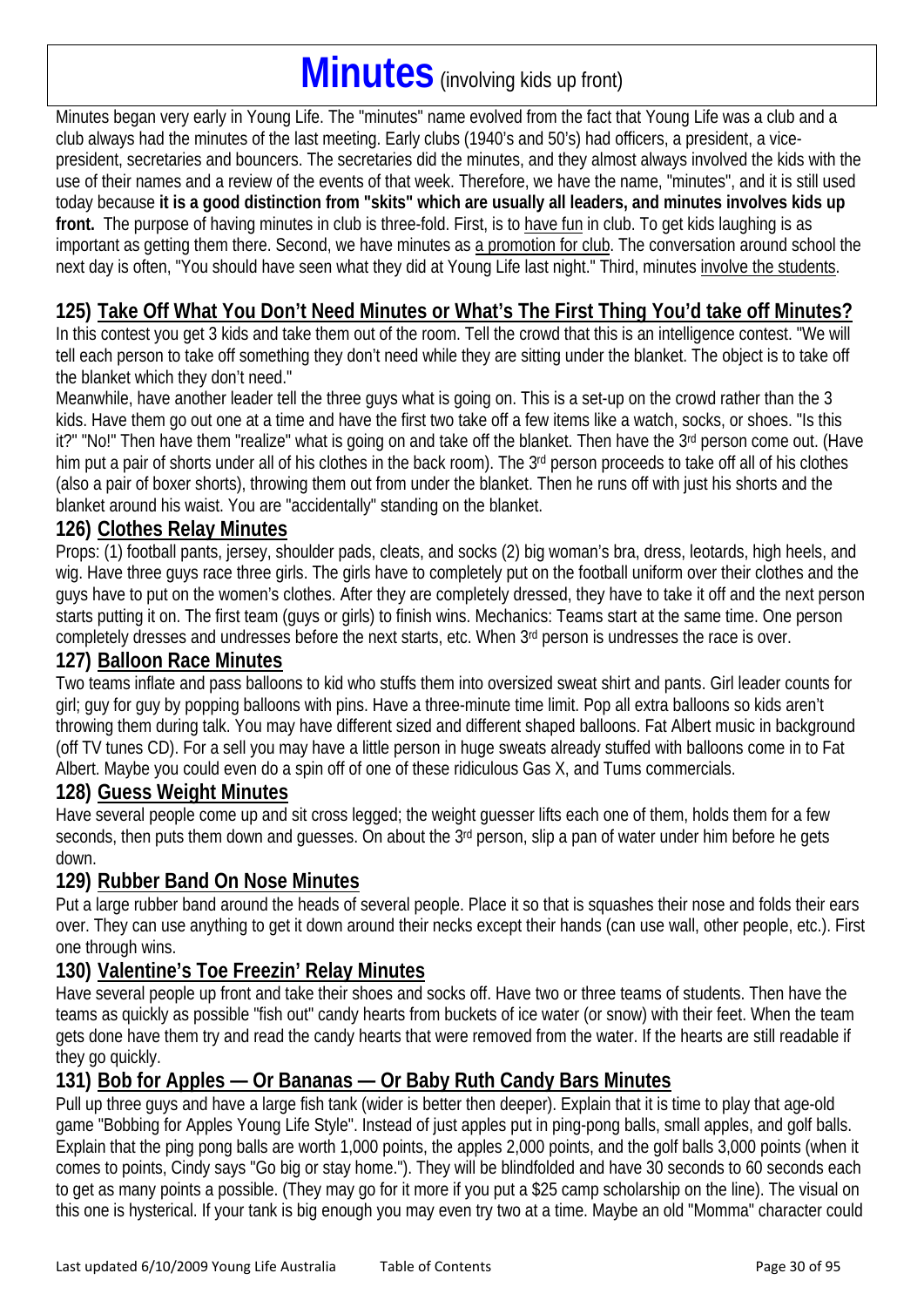<span id="page-30-0"></span>sell this skit as a great "kiddies" game.The old traditional with a twist. Think of unusual thing to "bob" for: oranges, hot dogs, pickles, eggs, etc.

#### **132) Chocolate Diaper Minutes**

Have three students up front. Fill a baby diaper (preferably Huggies) with chocolate pudding . When you say go, the students lick/eat the chocolate pudding our of the diaper with their hands behind their back. The first one done wins. A twist on this one is to have gummy worms hidden in the pudding, then have the contestants pull out all the gummy worms from the pudding. Be ready for a messy clean up.

#### **133) Tag Team Two Liter Minutes**

Have 3 teams of 2 up front, give each team a two liter of pop. The rules are that they can pass the 2 liter back and forth as they drink it. The first team done wins.

#### **134) Wiener War Minutes**

Those little Vienna weinies are great for minutes — Give the kids up front toothpicks and a can of little weinies and see who can make the best wiener creation.

#### **135) Wiener War 2 Minutes**

See who can spit one of the little weinies out of their mouth the farthest.

#### **136) Pin Face Minutes**

Cindy says that this one is painful — so choose the right people to be up front. Bring several students up front and give each 20-30 wooden clothes pins with the little metal springs. See who can stick the most clothes-pins to their face. (They cannot stick the pins to hair, jewelry, glasses, etc) When the allotted time is over count to see which student has the most pins on their face and declare them the winner. You might want to have teams of 2 and have one person putting the clothes-pins on the person.

#### **137) Slurp and Spit Minutes**

Have a huge bowl of Jello up front, three students, and three smaller jars. Each student gets a straw. The object is to see which student can get the most Jello into her personal jar by slurping it out of the mother bowl and spitting it into her jar. Give them a certain amount of time and then compare jars to see who has sucked the most.

#### **138) Gargle a Tune Minutes**

Have 3 students up front, hand them a glass of water. Then show just that person who is going to be doing the gargling the name of a familiar song. It might be a nursery rhyme, or any other songs everyone will know. Have the person take a drink of water and attempt to gargle the tune you have showed them. The rest of the students in the room should be listening close so they can guess the song. Be ready for water through the nose.

#### **139) Marshmallow Attack Minutes**

Get 6 students up front — 3 teams of two. One person is the eater and the other is the feeder. When you say "go" the feeder dips a marshmallow into chocolate syrup and then feeds it to the eater. See how many can be eaten in a minute.

#### **140) Strained Banana Minutes**

Get three students up front and give each one a pair of panty hose which they are to put over their head and face. Then — when you say "go" they peel a banana and begin to smash it through the panty hose in to their mouth. The first person to eat the entire banana wins. This one also works with Jello.

#### **141) Shaving Cream Shootout Minutes**

Get a couple of "volunteers" up front and put a huge blob of shaving or whipped cream on their nose. Place them strategically around the room. They must try to shoot the shaving cream off of the nose of the other person on their right. Clearly explain that if they start shooting the crowd on purpose, they will be executed. Use wild west, country songs for this one. Have towels and remember that things will get wet. The first person to shoot off all the whipped cream wins.

#### **142) Bubble Blow Pop Minutes**

Have 3 "volunteers" up front. Give them each a Blow Pop sucker. The first one to unwrap it, and bite into it, to the gum, and blow a bubble wins.

#### **143) Shave The Balloon Minutes**

3 or 4 kids race to shave a balloon. First put shaving cream all over the balloons. The trick is that when the balloon breaks, the shaving cream goes all over — so be prepared. A little nick put on the razor's edge before hand will assure that the balloons will break.

#### **144) French Charade Minutes**

This game is played like "Elephant Pantomine" but since you don't restrict the act to any one theme, it played as often as you like with the same group. Divide into teams of five to seven people. Have the members of one team leave the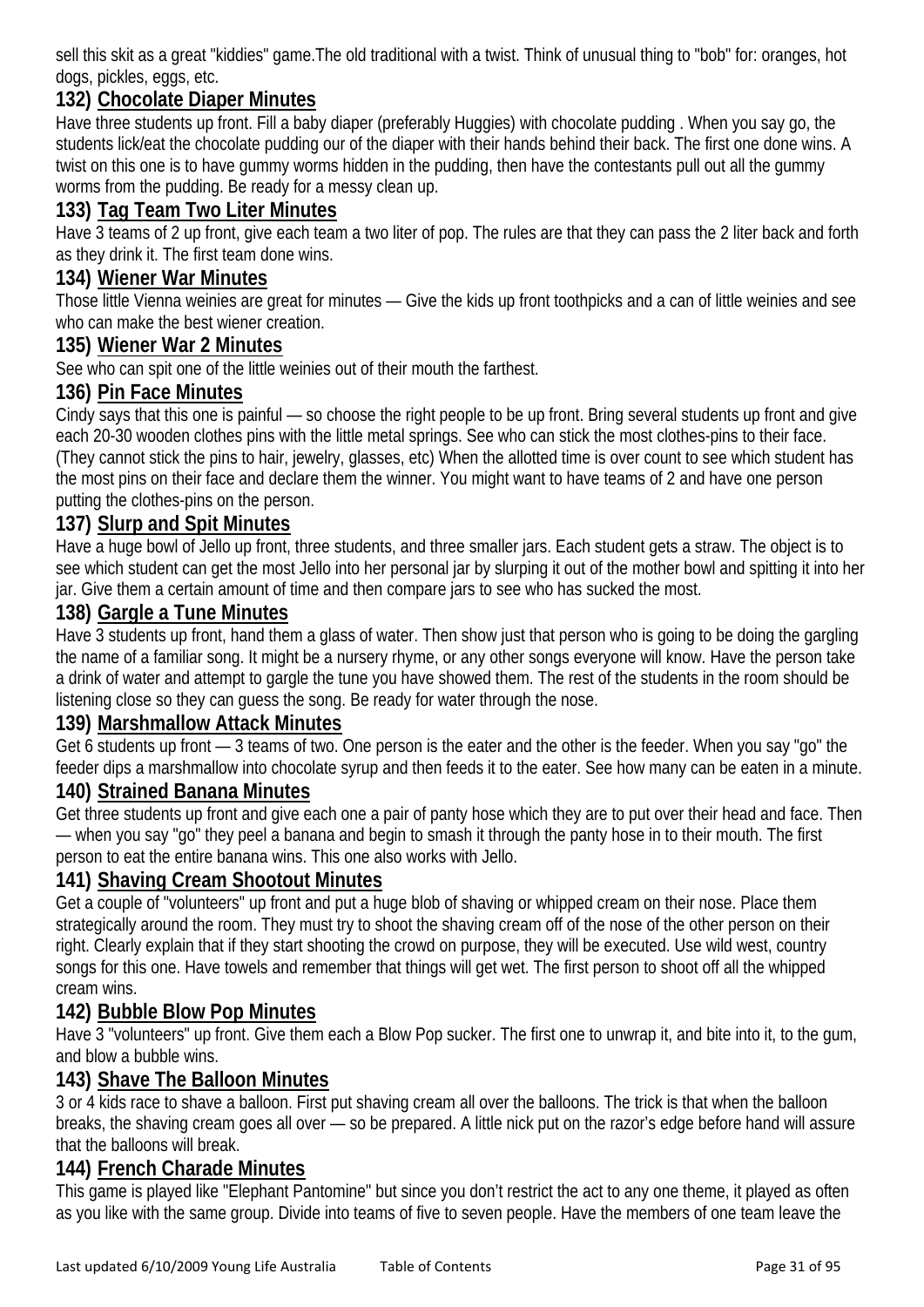<span id="page-31-0"></span>room while the others think of a situation which can be acted out without words. Then bring in one person from the team that was sent out of the room. Explain the situation he or she will be acting out.

Now bring in the second person from that team. Without saying a word, Person #1 must act out he assigned plot for Person #2. Person #2 may or may not understand the charade, but he or she must subsequently act out the same situation for a third member of the team. Person#3 performs the charade for Person#4, and so on. The last person must guess the original story line.

Remember, all this is done in complete silence. Even the simplest charade can undergo a thorough metamorphosis after being passed down several times. If the lost person cannot guess the charade, person #1 should perform it again and let the last person guess once more.

Here are some classic French charade situations to spur your creativity. Charade 1:

The original pantomime that you do could include the following: pull the elephant into the room on a rope; tie the rope at a stake; dip a rag in a pail and wash the side of the elephant jumping high to get all the way to the top; crawl underneath, wash his belly and legs; go to the front and wash the trunk inside and out and wash the elephant's ears as well; and then, wash under his tail (hold your nose).

Charade 2:

You are a high school beauty pageant contestant, anxiously awaiting the announcement of the winner. Suddenly you hear your name! You now step forward to receive your crown and roses. Then comes you victory walk down the aisle, waving to the crowd, you encounter many misfortunes. First, you are allergic to the roses, so you begin to sneeze, but you keep on going waving and sneezing to the crowd. Then, on the way back up the aisle, your high heel breaks and you finish the walk with one heel missing!

#### Charade 3:

Your are a pregnant mama bird about to give birth. You must fly around the room gathering materials for your nest. Once you make your nest, you lay your egg. Then finish the charade by hatching the egg and finding a worm to feed your new baby.

#### **145) Blow Up Toilet Paper 1 and 2 Minutes**

Pick a four-person team from each class. See how long they can keep one square of toilet paper in the air by blowing it. Or you may have one person stand on a chair and drop the paper to a person standing on the floor who blows the paper up while the top person tries to catch it with a party blow out horn.

#### **146) Pop Balloons By Biting Them Minutes**

Two couples race to see how many balloons they can pop by biting them as the balloons are placed between them. Have some balloons with shaving cream in them. Go fast and have each half of room count out loud for their couple.

#### **147) Feed The Babies Minutes**

Use three couples. Have the girls dress like moms and the guys wear a diaper (use Depends or sheets), bib and bonnet. Have the girls put a guy on their lap and feed them a jar of gross baby food and a full baby bottle. When all the food is gone, the girls must burp the guy. The first one to burp wins. Cut a bigger hole in the bottle or it takes forever.

#### **148) Space Alien Dogs Minutes**

Bring three guys in front and put a 32 oz. cups around their necks. Put three blindfolded girls in the back of the room and give each of them a dozen hot dogs. The girls throw the dogs to the guys who catch them in their cups without using their hands.

#### **149) Shoe Shucking Minutes**

Choose two teams of four. Have the team lie on their backs in a circle with their feet raised to meet in the middle, balancing a bucket of water on their feet. Each team member must remove his/her shoes without spilling the water. This can be a class competition.

#### **150) Candle Blowing Contest Minutes**

Two guys face each other at a table. Give each one a candle, a big cup of water or a can of pop and some matches. The object is to drink the entire cup of water, but they can only drink when their candle is lit. They can't use their hands for anything other than drinking water or lighting the candle. So, their options are to drink, blow out their opponent's candle or light their own candle. Explain this clearly to kids and have a referee.

#### **151) Plunger and Tennis Ball Minutes**

Pick three guy/girl teams. Put the business ends on both ends of a plunger. Hang a tennis ball from the middle on a rope. Have the couples put their heads on the cups and, using only their heads, flip the ball around the plunger. The first couple to wrap their ball around three times wins. Kind of like tetherball! This one is more sanitary with new plungers.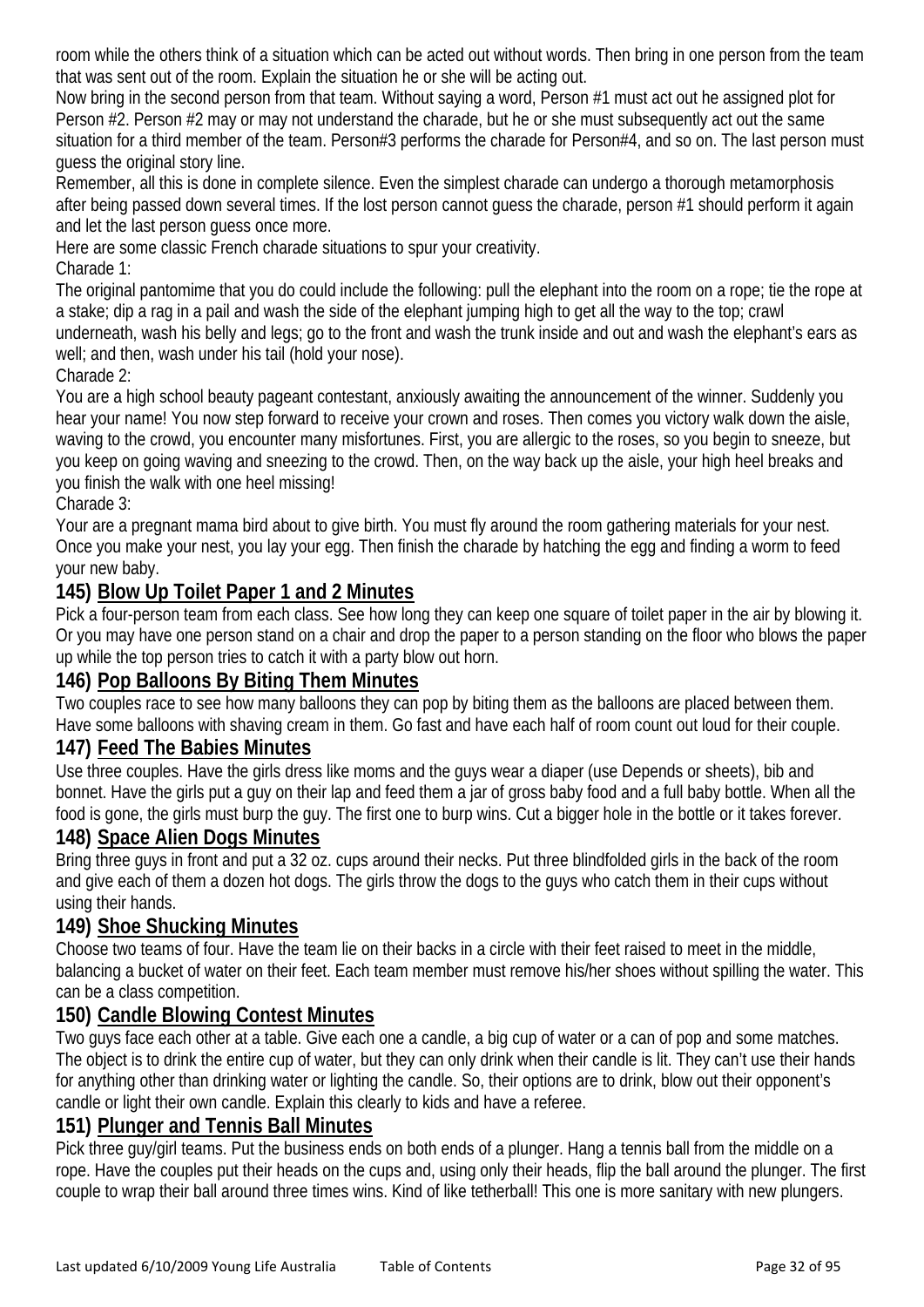#### <span id="page-32-0"></span>**152) Cotton-ball Vaseline Relay Minutes**

Give each team a pile of cotton balls. Team members must move the pile to another location by putting Vaseline on their noses and picking up the cotton balls with their noses. They may not use their hands.

#### **153) Donut Dip Minutes**

Have two or three guys lie on the floor face up. Cover them with garbage bags. A girl stands by each guy holding a plain donut on a string. The girl dips the donut into a bowl of chocolate syrup and swings the donut over for the guy to take a bite. They must dip donut for every bite. The first one done wins!

#### **154) Toilet Paper Mummy Minutes**

Have kids stand back to back. Give them one roll of toilet paper (or more), and see which pair can do the best job wrapping themselves into a mummy. Music possibilities of Walk Like An Egyptian or Wrap it Up.

#### **155) Bobbing For Apples In Baked Beans Minutes**

Just as disgusting as it sounds. Thank Brooks Kimmel for reaching an all new psychotic state for this one, but he said it worked. Make sure you have great clean-up towels. You may be able to get the beans donated and you may want to have swim goggles and ear plugs. For this minutes you have to have kids already prepared and psyched to go.

#### **156) Jousting Over A Baby Pool of Stuff Minutes**

Here is one that goes the extra mile. You need a baby pool filled with the stuff of your choice (oatmeal, instant potatoes, whatever you can get your hands on) and a 4x4 plank of wood long enough to reach across your pool (prop up the ends so the pool is not crushed). This must be sturdy enough to hold two people. Two contestants with Nerf joust sticks (possibly pool noodles) and helmets battle on the plank to knock each other off into the pool. A ton of preparation is needed for this one. Should only be done outside. This could be a fun minutes but you must think through the safety on this one. Make sure the board doesn't get so slippery that the kids will fall and get hurt. You might even want gymnastic mats around the pool.

#### **157) Hobby Pantomime Minutes**

Take three people out of the room. Bring in the first person and act out detailed, exaggerated actions of your hobby. Bring in the next person and have the first act out the hobby for the second. Have the second person act out he hobby for the third. At the end ask each person what they thought they were acting out. You can also act out changing a diaper or washing an elephant.

#### **158) Blind Shoe Grab (Cinderfellas) Minutes**

Arrange chairs in a circle. All of the Cinderellas (girls) in the group select a chair. The Prince Charmings (boys) each pick a girl and kneel in front of her. He removes her shoes and holds them in his hand. The leader calls for the shoes and they are thrown into the middle of the circle. Then the girls blindfold the guys. On the signal, the guys crawl to the center and attempt to find their Cinderella's shoes. The girls can only shout out instructions to her prince. After finding the shoes they crawl back to the girls and put shoes on right feet.

#### **159) Ski Lesson Minutes**

Have kids with ski poles jump back and forth over a pillow in front of them. When the crowd yells "bump" on cue from leader, they must sit down on a chair and burst a balloon. Say it's a five-bump course to be done for time. Choose two or three kids. For the last balloon for the last kid use a water balloon. You may want fast music in the background to build suspense. An enthusiastic ski instructor may serve as a great sell.

#### **160) Feel The Force Luke Minutes**

You will need: tubes, newspaper balls, or squirt guns. Sell this minutes with some classic music from Star Wars and two people (preferably Darth Vader and Luke Skywalker characters) coming in the room with a classic light saber (golf tubes) battle. (Yoda also is funny if you can find a mask at a costume store.) Bill it as a battle of the sexes and pull up two girls and two guys to have sword battles with a golf tube each (make sure the tube is not sharp on the end, if so, pad it with foam). Put the guys back to back with about three to four feet in between them and explain that each guy is fighting their girl. Also explain that there is no hitting above the shoulders. As they are about to begin stop the match and blindfold them. Blindfold the girls first, explaining that they are blindfolded so that they can "feel the force" and then blindfold the guys. After the guys are blindfolded, take the blindfolds off the girls and give them a football helmet for protection. The girls end up hitting the guys without taking hits and the guys usually even end up hitting each other. Be careful with this minutes, it can be great, but dangerous so think through it. Play Star Wars music in the background while they are swinging. This same principle has also been used throwing newspaper balls at guys as they furiously try to hit girls that can see them although they are blindfolded. You might try a squirt gun duel with girls un-blindfolded after it starts.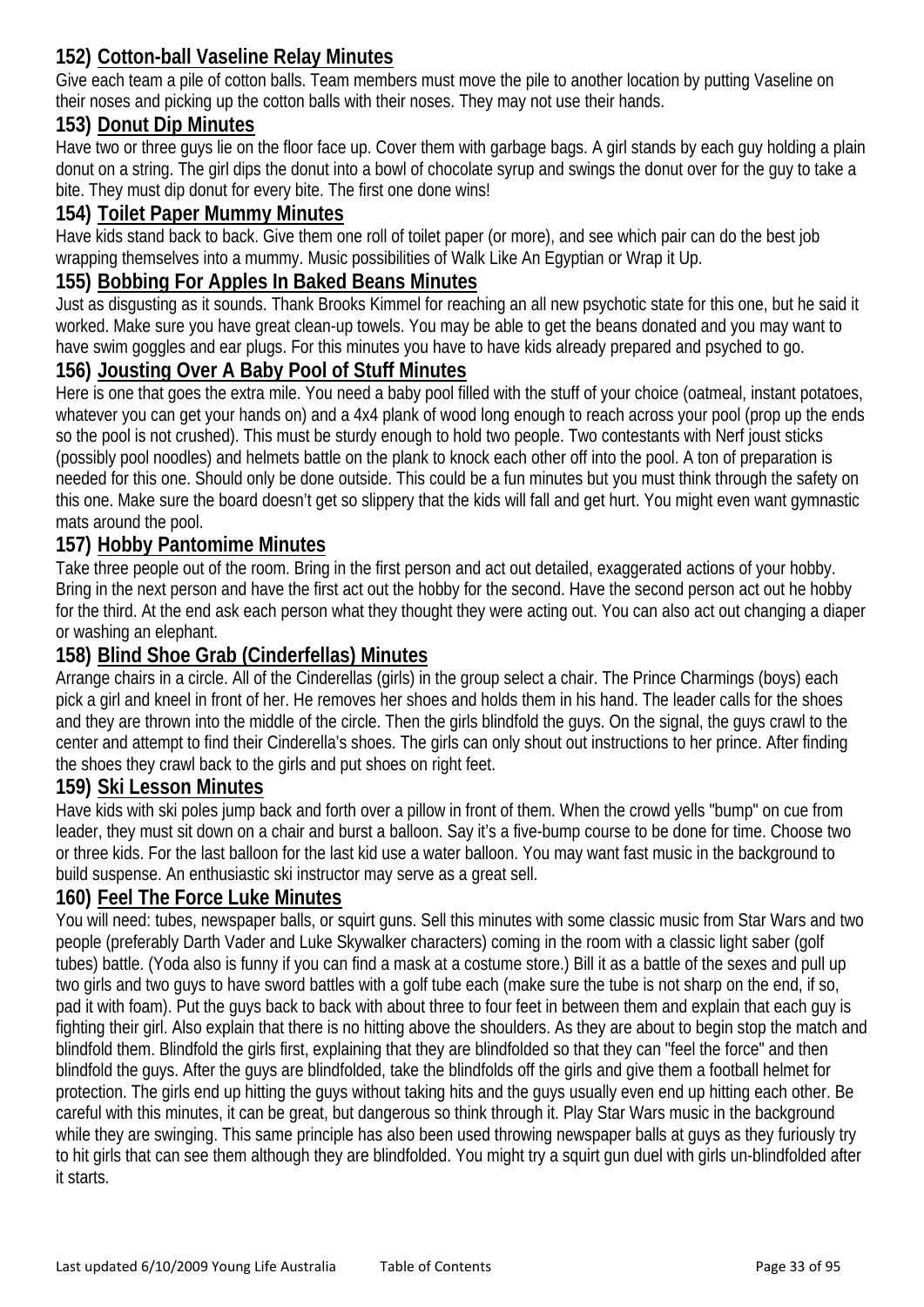#### <span id="page-33-0"></span>**161) Guys Best Pick-up Line Minutes**

To sell this one you may tell a quick disaster date story about asking someone out, telling the crowd that you will need their help. To do this, reenact your scene by building a couch out of three folding chairs covered by a LARGE sheet or blanket (it must cover all the chairs well). After building the couch in front of them, pick a girl and sit her on the end chair. Then pull up three guy studs to come give you their best line and move. Demonstrate for them that it all counts here talk, walk, distance from the girl — that when told to do so they will enter the room one at a time, walk over to the girl, deliver their best line, and sit right next to her with their arm around her. After explaining and demonstrating, briefly send them out of the room. While they are out of the room, you pull out and put away the middle chair, stand on one end of the sheet and keep the girl sitting on the other. When the guys deliver their line and begin to sit down, both you and the girl release pressure on the sheet and they will fall right through. Note: the person who takes them out should have three lines ready for the guys in case they can't think of one. Make sure you build them up afterward, and may want a pillow on the ground under the sheet to break their fall.

#### **162) Egg Obstacle Course Minutes**

Pick two barefoot kids, lay eggs on plastic and have them walk through the course (simple). Have them walk through it backwards (still easy). The last time blindfold them and while they are blindfolded, remove the eggs. The audience can coach them. Use Corn Chips, Doritos, peanut shells, to throw them off. You may sell it with a turban and a robe uniform like the stereotype fire-walkers. Possibly use Eastern Music and sound effects. Also, you can make a circle path through your club. They race around, then backwards, then with the eggs, pulled up after the blindfold is on.

#### **163) Headphone Karaoke — Low Budget Karaoke Minutes**

You will need a sound system or some way to play a song in headphones and over speakers at the same time, and then fade the outside music while keeping music in the phones. Tell the kids that it's Karaoke Night, and three lucky people will have a chance to show off their musical skills. Unfortunately, there were budget cuts from the home office in "your area" and we could not afford any type of karaoke machine. Soooooo, instead each will have to sing their song using a stereo instead. Pick three kids and take them out of the room. Coach the crowd that you will: bring in each person, play the song for everyone who will be singing, then put headphones on the contestant (with the song playing over them). Then, you will draw the sound out of the room and the crowd will just pretend to continue singing, allowing a hilarious solo from your person with headphones. Do the same to the next two kids. You must use a very popular song kids will know and three kids who are really outgoing. (You may even cheat and clue in your last kid before club as a secret between you two forever, just in case the first two lock up when in front). Props could be a mic and mic stand. The other kids in the club can't hear the music, only the hopeless wailing of each singer.

#### **164) Magic Carpet Minutes**

Use a folding chair and a board and get a blindfolded girl to stand up on it while it's on the floor. Get four guys to hold the corners and slowly lift it a foot or so off the floor. Tell her she can balance herself by putting her hands on the heads of a couple of boys; as the board is lifted, they sink way down so that the girl thinks she is being gradually lifted pretty high. Then they take her for a "ride" and move around the room as the kids scream and tell her to duck her head, etc. This usually works well, especially if the kids cooperate.

#### **165) Paint The Picture Minutes**

Paint a picture of spring or something similar. Call kids from the club to come up and stand and be things like a babbling brook, lovers in a canoe, rocks, trees, etc. Also have a kid come up and run around the group to be a frame. Depict beautiful nature scene. Then narrator gradually has the brook freeze and stop babbling, trees die, etc. (winter scene). Punch-line; "and all that was left was the running sap."

#### **166) Stocking Race Minutes**

Sit two or three guys in chairs blind folded. Give them a paper sack with heavy men's gloves and a pair of stockings in each. They race to be the first to put on the gloves and then the stockings. Becomes hysterical when they can't even feel if they have the stockings in their hand or not. You can use hockey gloves, big winter gloves, or lacrosse gloves.

#### **167) Name The FlowerFlour Power**

A great Valentines Day minutes, or a minutes to play up for the dateless! Pull a great looking girl up front with a flower in her hand and tell guys that 2 lucky contestants may win the chance to get flower and a kiss. Send 2 guys out of the room; upon returning they have to guess the name of a flower that is the girl's favorite; if they guess right they get flower and a kiss. The first 2 guesses have the crowd respond as if they guy didn't guess right; the third guess (no matter what it is) is correct. As he goes to kiss the girl she blows flour in his face and hands him a big Hershey's kiss from behind her back! (The girl gets flour in her mouth, and kiss behind back when they are out of room, and you are explaining to crowd their response - girl should practice before club, the flour will have enough to spray guy, but she may also choke on the Play-Doh like flour in her mouth). Your Antonio Amore, Dr. Love, character could sell this one.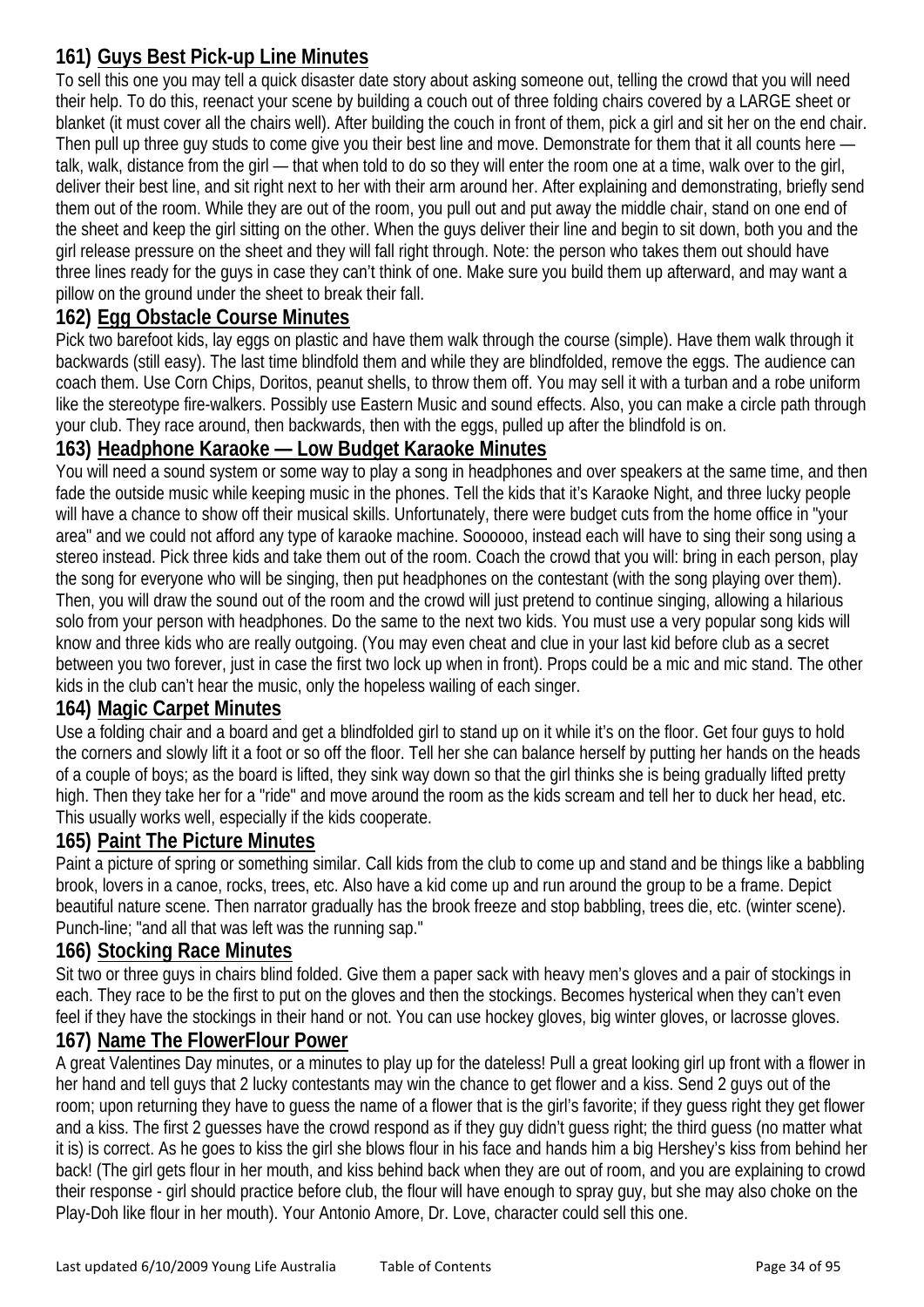#### <span id="page-34-0"></span>**168) Ping-Pong Ball Fight Minutes**

Use teams of one boy and one girl and place a cookie sheet with a ping-pong ball on it between the two teams. The object is to blow the ball to the other side. After they are blindfolded, place the ball on a mound of flour.

#### **169) Moo Minutes**

Send four people out of the room and bring them in one at a time. The first person comes in and is told that one person has been told to "moo" louder than everyone else; everybody moos at the count of three; person has to guess who it is; have everybody moo again(second chance), then tell them who it is (anybody) and ask them to be the one to moo loudest for the next person. When the next person comes in and listens, on the second moo, nobody else moos except the first person. Explain this to everyone before the first person comes in.

#### **170) Blindfolded Banana Feed Minutes**

Get several couples to take turns feeding each other bananas while all are blind folded. First let boys feed girls. Then get girls to feed boys, but first take off the girls blindfolds. Boys get it in the ear!

#### **171) Banana Monkey Race Minutes**

Call up three guys and blindfold them. Give them each a banana and tell them it's a race to see who can eat the banana first. Tell two to sit down so there is only one guy shoving bananas in his mouth.

#### **172) Fill In The Blanks — or — Mad Lib Minutes**

Draft a small piece of writing, either a letter, a recipe, a narrative, a solo, and instruction sheet, etc. leaving out descriptive words. Then at club ask for an appropriate word be they adverbs, adjectives, nouns etc. Fill in the blanks without telling the club what you are filling out. Read the finished product.

Here's a "Mad Lib" that would be great for your next Halloween Party. It's simply a story with key words left out. Without letting the kids in on the story, have them (orally) supply the missing words as you tell them the type of word needed (noun, part of body, adjective, etc.) Tell them to be as creative and wild as possible while thinking up words. Then read back the story after all the missing words are filled in.

"Once upon a time, \_\_number \_\_ years ago, in that fiendish place Translyvania (which is now known as \_\_local high school ), the adjective Count Dracula verb(ed.) . Our story finds him just after he has finished his dinner, which tonight included \_\_person in group.\_ Since he was still a little hungry and a full moon was out, he decided to catch the next \_\_means of transportation\_\_ to \_\_girl in room\_\_'s house and peek into her \_\_room\_\_ to see if she was \_\_verb ing.\_ By chance she was, which brought a \_\_adjective\_\_ smile to his \_\_adjective\_\_ face. Without wasting a second, he \_\_verb-ed\_\_ into her \_\_noun\_\_, startling her so much that she broke her \_\_toy\_\_. "\_\_greeting\_\_" spake Count Dracula. "I have come to drink your blood!" " \_\_exclamation \_\_" she replied, whereupon she kicked Dracula in the \_\_part of body\_\_ and fled. Not to be deterred, Dracula chased her as far as \_\_place\_\_ where he finally tackled her. It looked like the end for same girl but just before Dracula could sink his adjective fangs into her adjective neck, boy in group arrived on the scene. Quickly sizing up the situation, he grabbed the nearest \_\_noun\_ and smote Dracula so hard it was heard in place . " mushy line ," sighed the girl. "Aw, it was nothing," replied the boy as he flexed his part of body for her. "By the way," he asked. "What's a nice girl like you doing in the your church high school group?"

#### **173) Pedro The Sugar Salesman Minutes**

Props: two identical bowls with spoons, one filled with salt the other with sugar. Send kids A and B (both are forewarned and C (unsuspecting sucker) out of the room). A, dressed as in Mexican clothes comes in with a bowl of sugar expounding on how great it is. He/she tries to sell C on buying some of the delicious sugar by having him/her taste it, while taking a huge spoonful himself. C will not be to impressed with A's selling ability, so have C try to sell some to B. while C is putting on the outfit, switch the sugar bowl for the salt bowl.

#### **174) Ugliest Thing In The World Minutes**

Props: one large blanket and 3 informed fellas.

Announce that you have discovered the ugliest thing in the world, and he is so ugly that it is hard to look at him, in fact its downright unbearable. Only another real ugly person can stand the sight of him. At this point, bring in a guy underneath a huge blanket rigged in such a way that there is an opening around his face, but not exposed to the room. Ask a couple of guys who are real ugly to take a look at him and let us know what he looks like (of course these two guys have been clued in). Each takes a hesitant look at the ugly thing and each reacts very violently, screaming running out of the room clutching at his eyes. Finally pick a cute girl and ask her to take a look. She will probably be a little reluctant about taking a look at him. When she does, the guy underneath runs away screaming. Pick the girl very carefully. This might a good one to pull on an unsuspecting leader.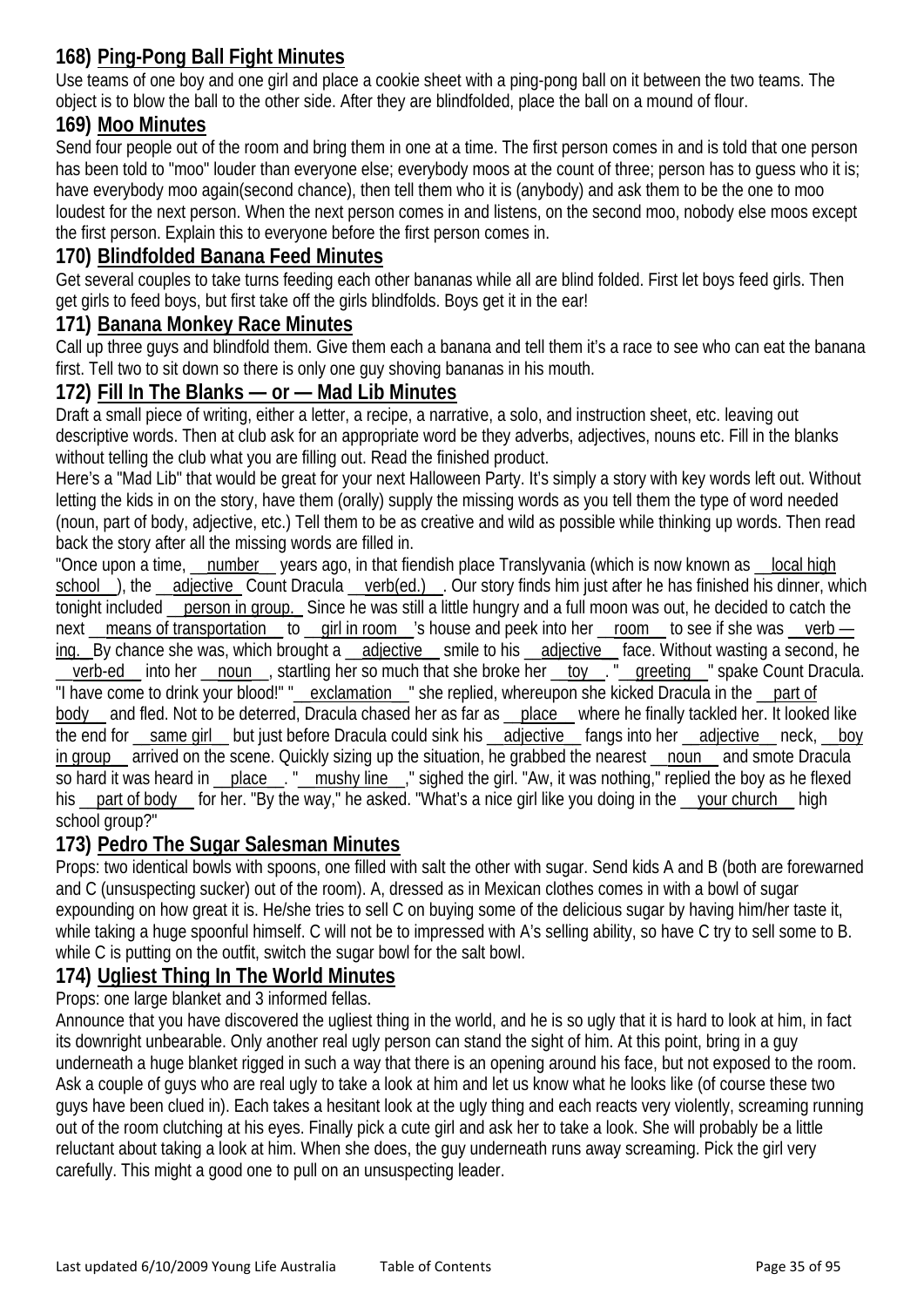#### <span id="page-35-0"></span>**175) Musical Hat Minutes**

You need six weird hats. Have seven kids stand in a circle facing the back of the person in front of them. Each should have a hat except one of them. Then to music the grab the hat of the person in front of them and place it on there heads. Once it is on their head, they should let go of it. This continues at a frantic pace until the music stops. The person without a hat is eliminated, just like musical chairs.

#### **176) Balloon Popping Minutes**

Each contestant has a balloon tied to each of his limbs. The main idea is to pop all the opponent's balloons while still having one of your own. Blindfold for more fun.

#### **177) Eating Contest Minutes**

There are many possibilities with eating contests. You can have contestants eat pies, cabbages, celery sticks, watermelons, and so on. You can either judge on speed or least amount of bites. It has been recommended that you visit the foreign foods section of your local grocery store also.

#### **178) Song Naming Minutes**

Play all or part of familiar and obscure songs. Have a couple of teams composed of guys and girls trying to guess the names of the songs. The first one to guess the name of the song gets a large piece of gum that he must chew. The naming gets more difficult the more one gets right because of the gum in their mouth.

#### **179) String Weaving Minutes**

Props: a long strong string with a spoon attached to the end of it.

Skit: Have two teams of five boys compete. The first boy starts the race by taking the spoon up his pants leg under his shirt and out of the neck and then passes it to the next guy who does the same backwards and so on. This alternating procedure continues until the string starts down the one in the opposite direction. The race is both a speed race and competition to see which team can do the weaving with the lease amount of string. The best way to insure both speed and shortness is to have the first team through weaving shout that they are through, then the other team must stop. Then add an appropriate amount of string per undone person to the slower team and measure.

#### **180) String Mania Minutes**

Props: two 2-foot long strings. Tie a girls wrists together with string leaving about one and a half foot slack. Then do the same with a boys wrists, except that the string of the girl is placed between the boy's string and his body, i.e., they are hooked together. The object is for both of them to separate by funny combinations of stepping through the rope, putting their heads through, etc. However, there is no way they can do it by trying to thread limbs. When they are thoroughly entangled, show them how simple it can be done. Have the guy take the loop of his string that is on the girls side and pass it through the one that ties her left wrist; then loop it over the girls hand and they will be free. Practice with leaders first.

#### **181) Magic Paper Minutes**

Send four girls out of the room and bring them in individually. Have them stand on a newspaper - the first thing they say is supposed to be what they said when they were first kissed. Do some crazy antics if necessary to get her to say something like, "What are you doing?"" or "What do I do now?"

#### **182) Banana Split Minutes**

Build a banana split in the mouth of the person who will eat it! This can be sort of a one-shot deal or could be done by three or four girl/guy teams. Girls build; guys eat, or vice versa. Very messy! Club leaders of course have to provide all the ingredients. Lay guys on the ground and have girls stand over them and drop ingredients into the guys mouths. Banana, chocolate syrup, whipped cream, nuts, cherry. You can blindfold the girls. Put garbage bag on guys and use drop clothes, also have towels to clean them up with. "Bananaman" (superhero) could sell this skit. Also, music in background involving food-*Ice Cold,* Bananaman theme (Green Hornet).

#### **183) Ice Cube Race Minutes**

Pass an ice cube down several people's back. The ice cube is passed out at the bottom of one guy's shirt into the top of the next shirt. If it falls, start over. Make it a two or three team relay.

#### **184) Newspaper Smash Minutes**

Get 2 or 3 couples. (If possible get tall guys and short girls). Tie the boy's right wrists to the girls left wrists. Blindfold the girls first, then boys. After the boys are blindfolded, remove the girls' blindfolds. Give each a rolled newspaper and tell them on the signal to "smash" each other. The boys can't understand why they are getting smashed but have a hard time trying to find the target.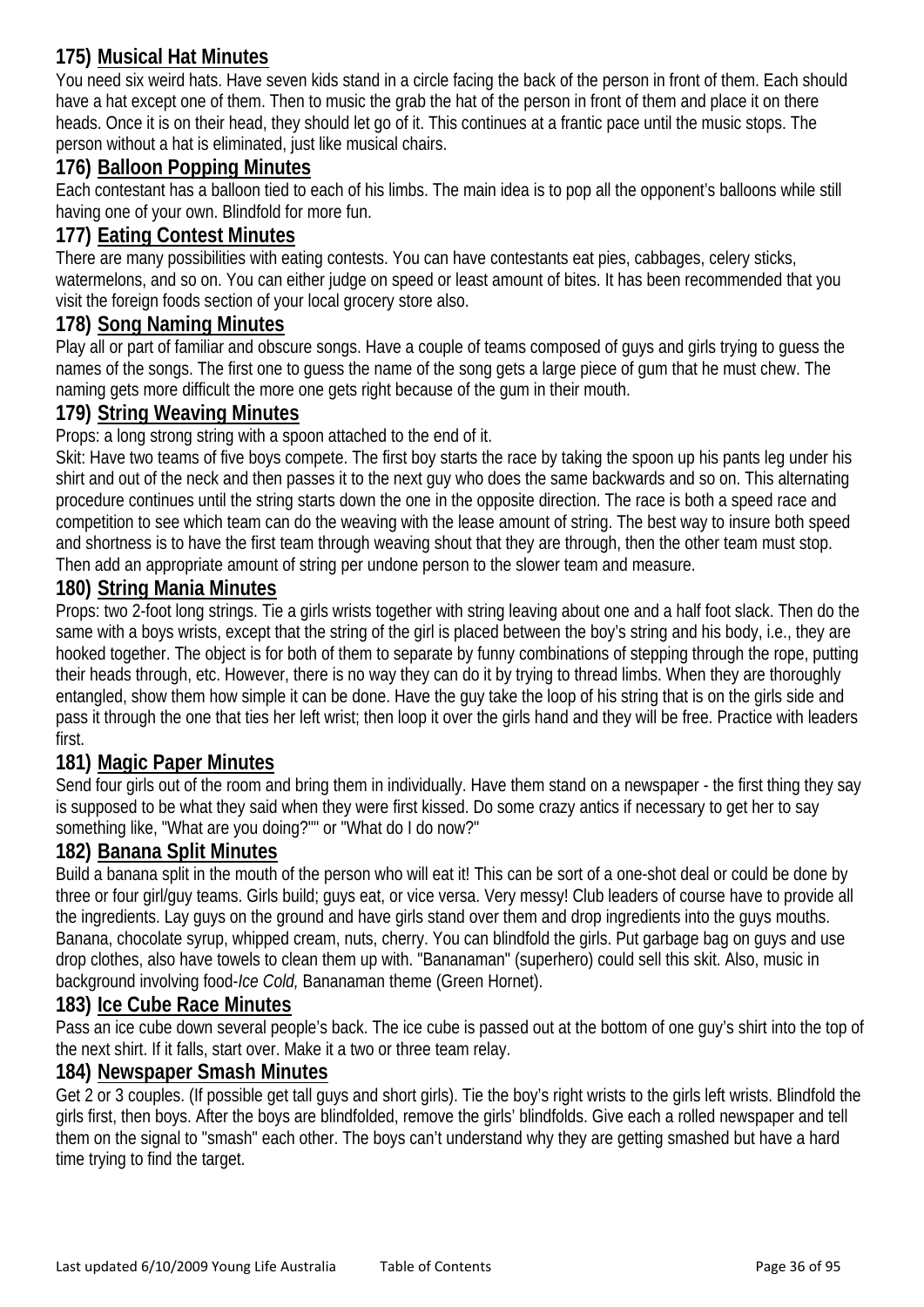# **185) Eat That Food Minutes**

Just like "Name That Tune". Two students add one ingredient one at a time to a cracker trying to outbid each other to eat the cracker. They can pick up to 10 gross ingredients. "I can eat that cracker with sardines." "I can eat that cracker with sardines and jalapenos...."

A great game show host can really spice this one up along with some fun sound effects from a CD. You may even do two pairs and then a championship round with different foods. Have a bucket or a bag just in case there is a surprise ending.

# **186) Egg Blow 1 and 2 Minutes**

Get some half-inch clear plastic tubing. Use a funnel to pour an egg into it. Two kids standing five feet apart try to blow egg into opponent's mouth. A leader must hold the tube so kids don't blow it into the crowd. Also have towels to clean off. Or, do the same set-up as above only set it up ahead of time so the tube gets pointed at a leader's face at the last second.

# **187) Licorice Race Minutes**

Choose three guy/girl couples (this is a safe minutes for a couple if one of the two is shy and would never want to be up front alone). Tie a Lifesaver in the middle of a long (or two pieces) piece of licorice. Guy and girl at each end race to eat the licorice and Lifesaver first without using their hands. If it drops on the floor they must get it without using their hands. This sell could be done by a Dr. Love, Antonio Amore character and is good near dances and homecoming. Any weird love song or song about kissing will do, or just your love character's theme music. Also could be done with kids up front and the Lifesaver at the end of on piece of licorice per person and race to eat it first.

# **188) Dueling Candle Minutes**

For this minutes you will need to figure out a way to connect a candleholder (preferably with three candles in each) onto some type of helmet. Choose four kids and have them stand 10 feet away from each other. Give them squirt guns to try to put out the others' fire. You may want to hand them bigger and bigger guns (up to a Super-Soaker) until someone wins. Have two semi-final rounds and a final round. Sitting on their knees is best. Music Billy Joel "we didn't start the fire", "Come on baby light my fire", etc. or maybe even theme song from the movie *The Good, The Bad, and The Ugly*. Obviously a challenge to a duel will be a good sell. Have towels, know your water supply, and you will need two very good lighters.

## **189) Cowboy King Minutes**

Get five or more guys to be blindfolded horses, and five girls to be riders. The rider has a cup of ice (ammo), which she puts in the horse's mouth. The rider guides the horse by pulling on its ears. The only command they can yell is "FIRE." When this command is yelled, the horse spits the ice from its mouth and tries to hit an opponent. The rider reloads her horse with ice. If a rider gets hit twice, she is out. If it is a hard floor have kneepads for guys. Use western music.

## **190) Face-to-Face Balloon Relay Minutes**

Buy about 5-6 rolls of thick (foam mounted) double sided sticky tape. Make 2 teams of 4, can be battle of classes, sexes, whatever. Cover each person's face with the double sided tape (1 strip down nose, across forehead, on cheeks, down chin, etc., and place a large, yet not completely filled balloon on the first person in each line. The object of the game is to jam your face into the persons next to you and pass the balloon down without using your hands. If it falls to the floor, have that next person go on the floor and jam their face in the balloon to pick it back up. Try this once on your own, you may want the relay to go down and back. An Antonio Amore, Dr. Love, relationship doctor could sell it, any music with a romantic flair could work in background. Keep the crowd cheering!

## **191) Lifesavers On The Face Minutes**

Choose three couples. Each girl gets three roles of Lifesavers and two minutes to lick, stick, and arrange them on the guy's face. Have the audience vote for the winning team. You may make a lifesaver hat out of a foam circle, spraypainted to add to the decor. You may also consider having 2 girls per guy decorate.

## **192) Banana Stab Minutes**

Get two kids; tie their left hands together and give each one a banana. They must peel the banana with one hand and stab the other guy in the face. Possibly try it blindfolded for round two.

## **193) Couples Eat Carmel Apples On A String Minutes**

Choose one couple from each class. Tie carmel apples to a string tied to a broom handle and get someone to hold it for each couple. They race to see which couple can eat the apple the fastest. Fake starting and stop once to add chocolate syrup, then again to add whipped cream and last to blindfold the contestants.

## **194) Girls Put On Guys' Football Uniforms Minutes**

Two small girls race to put on the biggest guys' uniforms. Take all pads out of pockets and include chewed mouth guard. To add more action, have whoever is in the uniform the fastest grab a football and run it to the finish line. They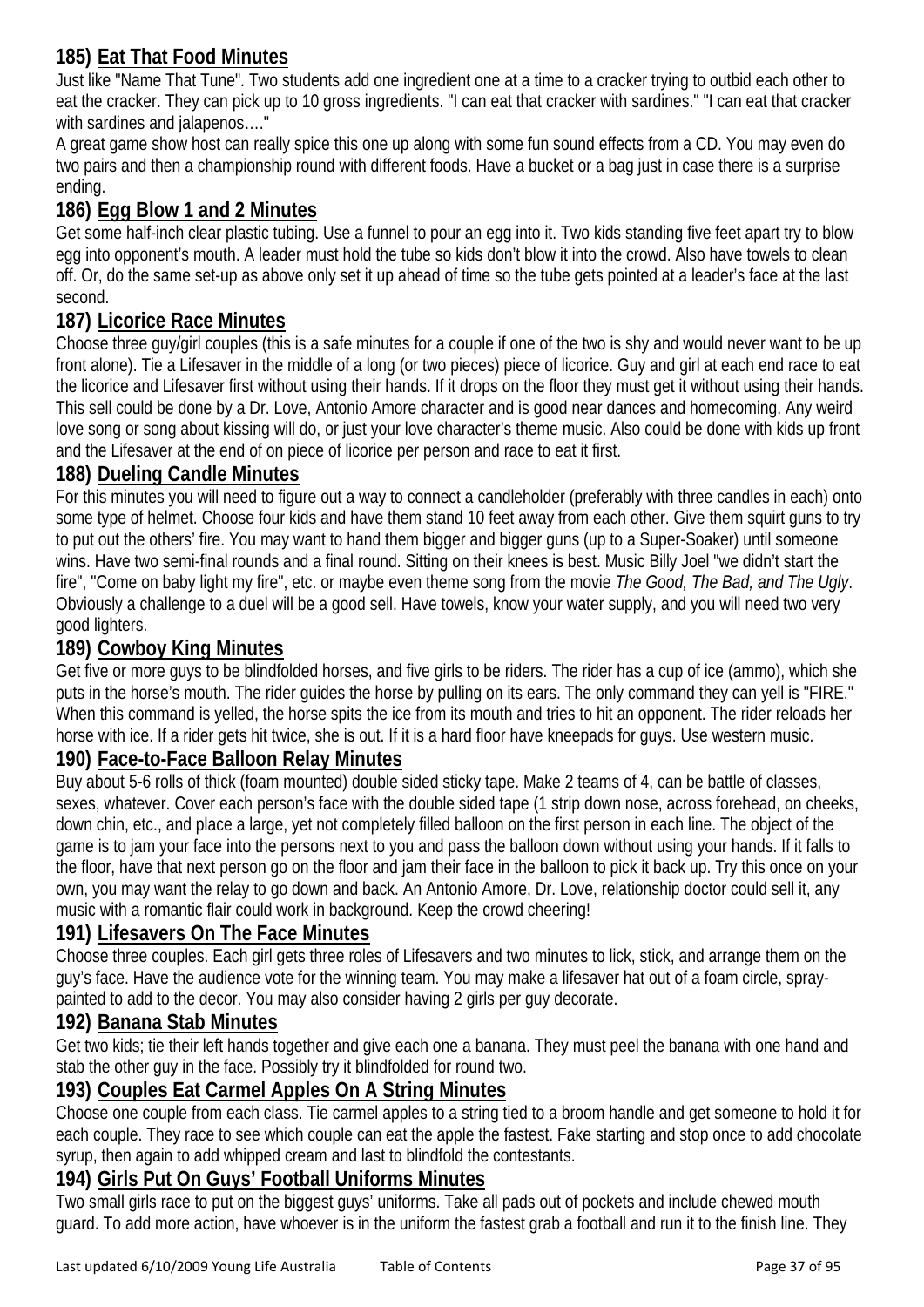may end up tackling one another to get to the finish. Marching band fight song music will add to atmosphere with kids cheering.

## **195) Balloon Pop Relay Minutes**

Pick two teams of three guys and three girls. Race to see which team can run up as a couple and pop a balloon by hugging. A leader places between them. Go through the line a couple of times fast. End with a water balloon. Perhaps you could sell this one as a slam dancing idea.

## **196) Guys Make Wine Minutes**

Put three pounds of grapes in each of two coolers. Let two guys crush the grapes with their bare feet for two minutes. See who makes the most juice. For a tie-breaker, have the guys drink the juice. Have a measuring cup and big glasses.

## **197) Girls Sign Guys' Feet Minutes**

Five guys have three minutes to see how many girls they can get to sign their bare feet. Maybe use permanent markers. **198) Feed Through Pantyhose Minutes** 

Guys put pantyhose over their head. Girls feed guys through pantyhose. Use: applesauce, cottage cheese, pudding, orange-juice with pulp. The guys spit the food into a cup to measure. Maybe this could be a relay or a cooking show deal.

#### **199) Neck Passing Relay Minutes**

Pass objects chin-to-neck down and back guy/girl lines. Use an orange, frozen vegetable package, water balloon. Obviously this one could be a Dr. Love sell on how to teach people to "neck".

#### **200) Jelly Beans In Ice Water Minutes**

Students fish jelly beans out of ice water with their toes. Have them eat them?!

Or have the girls fish out jelly beans with toes out of ice water and feed to guys. Three couples race.

## **201) Ice Stuffing Contest Minutes**

Choose three guys and have them weigh in (have a good scale). Two girls stuff each guy's clothes with ice cubes for one minute. The guy with the most weight gain wins. You will need 20 pounds of ice per guy and big coolers to dump ice into afterward. Best done outside.

#### **202) Ice Cream Feed Minutes**

Have pairs lie down head to head and feed ice cream to the person behind them. The first team to empty their bowls wins.

## **203) Thread Frozen Freeze Pop or Spoon Minutes**

Punch a hole in the end of frozen freeze pop. Tie it to 20 feet of string. Each team member passes the freeze pop down his/her sleeve and out his/her pant leg. Also can be done with an extension cord and the goal is to plug in a lamp or strobe light at the end of the line.

## **204) Funnel In Pants Minutes**

This is the cruelest skit ever. Have a kid lean his/her head back and balance a penny on his/her nose, then drop the penny into a funnel in his/her pants. Then do it again with arms out at sides, then on one leg, possibly blindfolded. Pick three kids. Let them watch each other, but with the third kid, pour water into a funnel the last time. Only do this to a mature kid. You may want suspense music in the background such as *2001 Space Odyssey* theme.

#### **205) Speed Identification Minutes**

You will need two card tables, three large sheets, five buckets and four note cards with words on them (eat pickles, moist towelette, anti-fungal ointment). Put the tables in a row with a space in the middle for a head to fit through. Cover the tables with sheets all the way to the ground. Cut a hole in the middle sheet for a head to fit through. Put cards on the table with a bucket over each and cover the leader's (or senior's) head with a bucket

Choose two or three kids and send them out of the room. One at a time, the kids lift a bucket and read the cards as fast as possible. The leader or senior screams when their bucket is lifted. The last kid double crosses the leader or senior and pies their head. This could be done with different balls underneath that kids need to identify. You may want to play music as you reset for each kid. You may consider having the contestant facing the audience and the head under the bucket with the back of the head to the audience for the first one's so that the audience can see the face of the person who gets startled. Then, for the last kid, tell the kid under the bucket to spin and face the audience because you want them to see how great he/she is doing (that way the crowd gets the best of both.) Also, coach your last kid to pie him/her from behind or the side so the crowd can see it best. A psychologist character could sell this as a test. You may want music in-between as you have to reset for each kid.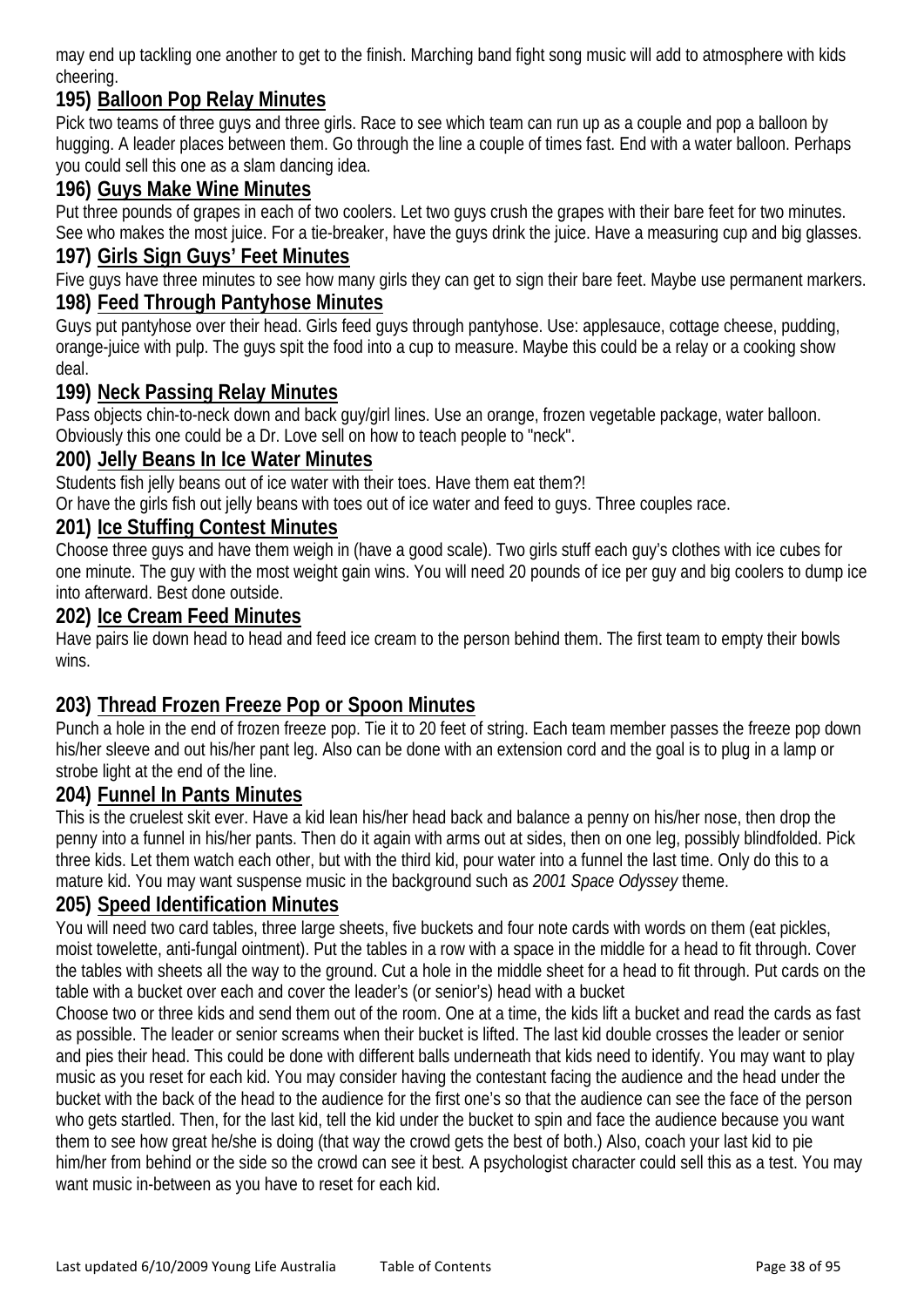# **206) Speed Identification 2 Minutes**

This one is on the crowd. Use the same set-up and concept as the speed identification above only use the following objects in order; a baseball bat, a basketball, a soccer ball or a football, the person's head with a LARGE WIG on, NOT facing the audience. The first contestants are the same as the original; however, your last person is a plant along WITH the person under the bucket or bag. The last person, quickly and excitedly (they must act really pumped up) picks up the first bag and grabs the bat, screams "baseball bat," picks up the next bag, screams "basketball" and hits it hard off the table with the bat (you the panicked leader must play it up and yell to stop them but they are not listening and pick up the bucket with the head under it), the person under the bucket has held up a mannequin head or a ball with a wig on it instead, and the kid screams the person's name and then whacks the fake "head" with the bat. If done right, the crowd will freak.

# **207) Ninja Head Spin Minutes**

Use four contestants. This is great for a battle of the classes. Two contestants face off by putting knee high pantyhose with a tennis ball inside over their head, but not their nose. Both bow to each other and then move their head in a circular motion to get the ball flying in a circle and try to wrap the hose of the opponent and their ball. When they think they have them wrapped together, they yank back their head and pull the hose off their opponent's head, winning the round. To sell this skit, you may have 2 ninja characters come in and demonstrate it (Demonstrating this will go much further than explaining it - you must try it once to understand - it really works and is pretty funny watching them hitting each other with the ball as they try to wrap the opponents ball).

## **208) Oreos or Peanut Butter Crackers on Plexiglass Minutes**

Put Oreos open faced on sheets of plexiglass. Choose two to four kids and blindfold them. They must race to smash their face up against the glass and lick off the Oreos. Have extra open-faced Oreos ready for when they knock them off. It helps to have the plexiglass framed so that it does not wobble too much. Peanut butter on crackers may be a little more sticky.

## **209) Milk The Latex Glove Minutes**

Two to four kids race to see who is the best at milking rubber gloves. Set up the gloves on saw-horses or around chests of guys on all fours for the cow. Make very small pin holes in the tips of the fingers of the gloves. Have a measuring cup to see who wins and a container for each to milk into. Play cow sound effects and country music in the background. A dairy man could sell this one.

## **210) Sponge On The Back of The Head Relay Minutes**

Pick four teams. Seat the pie tins on chairs. Tie a sponge to back of the kid's heads with a bandanna (it's even better if you can really attach the sponge to the bandanna otherwise it slides too easily). Race to see who can get the most water from a five gallon bucket into the tin in two minutes by pressing their sponge into the tin. Students can only use hands to hold tin on lap. Any goofy love song will work for background music. Sponge man or toilet paper man could sell this minutes as an absorbent picker upper.

## **211) Mock Spelling Bee Minutes**

This is designed to get you, the leader. It begins by having someone challenge you to a spelling bee. Four kids come up front to challenge you one a time to a power Young Life spelling bee. The game goes as follows: one kid at a time steps up and is given an object (for example an egg) and your leader asks them to spell egg. If they do it correctly, they get to put the object on you. If incorrectly, they do not (Obviously by now you will have an egg on your head). Then it is your chance to spell and put something on them, only you are set up each time. For example, your leader may hold up a can of coke to which you excitedly blurt out "coke…c-o-k-e…coke" only to have your leader tell you that is not the word, instead, they read the toughest ingredient on the can (phenylcarbonhydronate acid or whatever) you miss. The next kid steps up and spells another object (oatmeal, syrup, bananas all work). Each time you get drilled and each time you spell back you lose.

Whoever is running the game may trick you in other ways, for example, silent "p's" whatever. A good ender is for them to give you one that you can get right, you in disbelief stare and take aminute to try to guess the catch…then you slowly spell the easy word…on the second to last letter your leader looks at their watch, interrupts saying "whoop, you time has expired, but thanks for playing" and takes off. Your reactions, facial expressions, and acting ability will make or break this one!

## **212) Family Feud Minutes**

Pass out questionnaires the week before asking for things like favorite teacher, etc. Plan *Family Feud* based on the answers. You can also make questions up. Develop a final bonus round with prizes. Your host will mean a lot and you will want to have cheesy music and an announcer to "tell them what they can win."

## Young Life Family Feud Questionnaire

1. The first thing you do when you get up is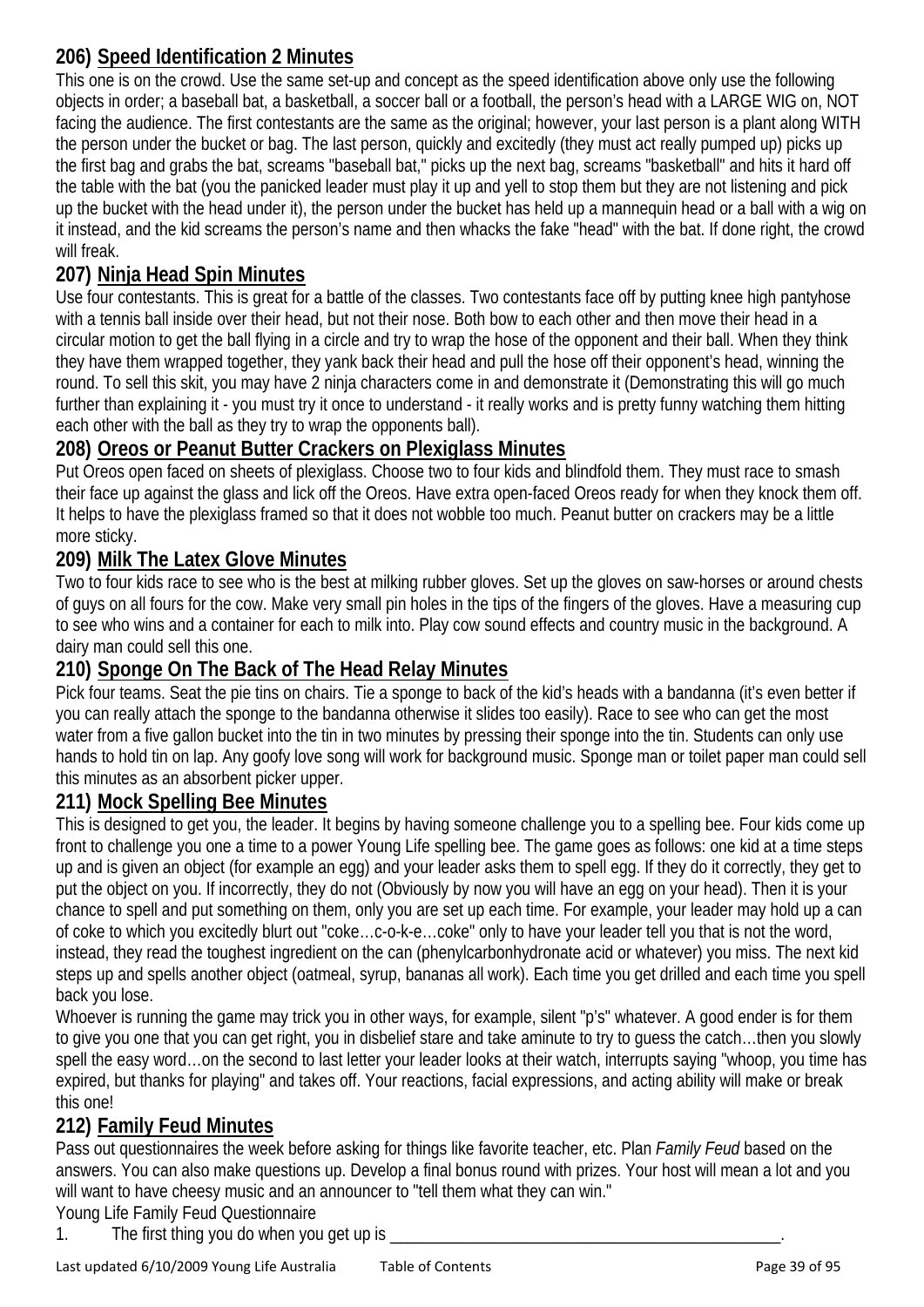- 2. Where do you go on a date? \_\_\_\_\_\_\_\_\_\_\_\_\_\_\_\_\_\_\_\_\_\_\_\_\_\_\_\_\_\_\_\_\_\_\_\_\_\_\_\_\_\_\_\_\_\_\_\_\_\_\_\_\_\_\_\_\_.
- 3. What rule do your parents have that you would change? \_\_\_\_\_\_\_\_\_\_\_\_\_\_\_\_\_\_\_\_\_\_\_\_\_\_\_\_\_\_\_\_\_\_\_.
- 4. Name the place you would go on vacation.
- 5. What is your favorite Olympic sport? \_\_\_\_\_\_\_\_\_\_\_\_\_\_\_\_\_\_\_\_\_\_\_\_\_\_\_\_\_\_\_\_\_\_\_\_\_\_\_\_\_\_\_\_\_\_\_\_\_\_.
- 6. All of a sudden you are given \$1000, what is the first thing that you would buy?
- \_\_\_\_\_\_\_\_\_\_\_\_\_\_\_\_\_\_\_\_\_\_\_\_\_\_\_\_\_\_\_\_\_\_\_\_\_\_\_\_\_\_\_\_\_\_\_\_\_\_\_\_\_\_\_\_\_\_\_\_\_\_\_\_\_\_\_\_\_\_\_\_\_\_\_\_\_\_\_\_. 7. Name the hottest, most with-it MTV video.
- 8. The fastest kind of car is \_\_\_\_\_\_\_\_\_\_\_\_\_\_\_\_\_\_\_\_\_\_\_\_\_\_\_\_\_\_\_\_\_\_\_\_\_\_\_\_\_\_\_\_\_\_\_\_\_\_\_\_\_\_\_\_\_\_\_\_.
- 9. Your favorite fast-food place is \_\_\_\_\_\_\_\_\_\_\_\_\_\_\_\_\_\_\_\_\_\_\_\_\_\_\_\_\_\_\_\_\_\_\_\_\_\_\_\_\_\_\_\_\_\_\_\_\_\_\_\_\_\_\_.
- 10. Name an English-speaking country \_\_\_\_\_\_\_\_\_\_\_\_\_\_\_\_\_\_\_\_\_\_\_\_\_\_\_\_\_\_\_\_\_\_\_\_\_\_\_\_\_\_\_\_\_\_\_\_\_\_\_\_.
- 11. Your favorite flavor of ice cream is \_\_\_\_\_\_\_\_\_\_\_\_\_\_\_\_\_\_\_\_\_\_\_\_\_\_\_\_\_\_\_\_\_\_\_\_\_\_\_\_\_\_\_\_\_\_\_\_\_\_\_\_.
- 12. The #1 video game is \_\_\_\_\_\_\_\_\_\_\_\_\_\_\_\_\_\_\_\_\_\_\_\_\_\_\_\_\_\_\_\_\_\_\_\_\_\_\_\_\_\_\_\_\_\_\_\_\_\_\_\_\_\_\_\_\_\_\_\_\_\_\_.
- 13. Your favorite brand of peanut butter is \_\_\_\_\_\_\_\_\_\_\_\_\_\_\_\_\_\_\_\_\_\_\_\_\_\_\_\_\_\_\_\_\_\_\_\_\_\_\_\_\_\_\_\_\_\_\_\_\_.
- 14. The hottest name in car stereo/"tunes" is \_\_\_\_\_\_\_\_\_\_\_\_\_\_\_\_\_\_\_\_\_\_\_\_\_\_\_\_\_\_\_\_\_\_\_\_\_\_\_\_\_\_\_\_\_\_\_.
- 15. Name a yellow fruit or vegetable \_\_\_\_\_\_\_\_\_\_\_\_\_\_\_\_\_\_\_\_\_\_\_\_\_\_\_\_\_\_\_\_\_\_\_\_\_\_\_\_\_\_\_\_\_\_\_\_\_\_\_\_\_\_.

## **213) Stupid Human Tricks Minutes**

Announce these ahead of time. Include all the weird things kids can do (roll tongue three times, dislocate body parts, burp the *National Anthem*). Screen the volunteers before they go on stage and help them be great at what they do.

#### **214) Wheel Of Misfortune Minutes**

Run this like a game show with a wheel that has things like "pie in the face" and some possible good things like "\$25 off camp." Contestants get whatever the wheel land on. Play music from TV game shows. Have the prizes planned out.

#### **215) The Almost Wed Game Minutes**

Pick four dating couples. Send the guys out of the room, ask the girls embarrassing questions like, "Where did you go on your first date?" or "How would you rate your first kiss 1-10?" Write down the girls' answers. Bring in the guys and ask them to answer the way that they think their girlfriend would have answered. Your game show host and cheesy game show music may make or break this one. Take time to prepare and do it right.

#### **216) Christmas Carols with Helium Minutes**

The leaders or five big kids dress in choir robes and sing Christmas carols taking hits of helium balloons. You may also do Little Nemo set-up and dress them as elves with Santa. It is funny if they sing both individually at times and together as a punch line. Keep the biggest kid with the funniest voice for last so the anticipation builds for him/her to sing. Costumes mean a lot for this one and a good way to suck the helium out of the balloons. Have two balloons per person in case one breaks or something. Also, be careful, if kids suck a lot too fast they may faint. You may want them sitting down.

## **217) Dance Or Dare Minutes**

Sell this as a cheesy game show. Contestants are brought up front with a game show host and his assistant. They are given the choice to Dance or Dare. They then draw a card from the appropriate pile. If they choose to dance, they are given a dance and a costume (disco outfit, hand jive, chicken dance). The dares are similar (sing an Elvis song — Elvis style). Obviously this takes thoughtful preparation and some outgoing kids.

#### **218) Pavlov's M&M Training Minutes**

Choose two to three couples. Send the guys out of the room and then tell the girls that they will "train" their guys to do a certain action using only M&M's as reward and nothing else. Bring the guys down and explain that they will be rewarded as they move towards the correct action. Give each a different action like getting a guy to sit down and take his shoes off or stand on a chair and bark.

#### **219) Alka-Seltzer Poem Minutes**

Guy reads a mushy poem to a freshman girl. Place two Alka-Seltzers and a couple of breath mints in his mouth ahead of time. Foams like a rabid dog.

#### **220) Kazzo Band Minutes**

Pick three teams of four kids. Send them out to choreograph and practice a Christmas carol on kazoo. Give each group a different song and make sure there is a leader in each group.

#### **221) Surgical Gloves on Head Minutes**

Several kids pull surgical gloves over their head down over their nose, but not mouth. Inflate the gloves by inhaling through mouth and exhaling through nose. Hold onto sides with hands. Pull on by getting on forehead first, then pulling: back, over, and down. A doctor may be involved in this sell. Music in the background with kids cheering them on is a must.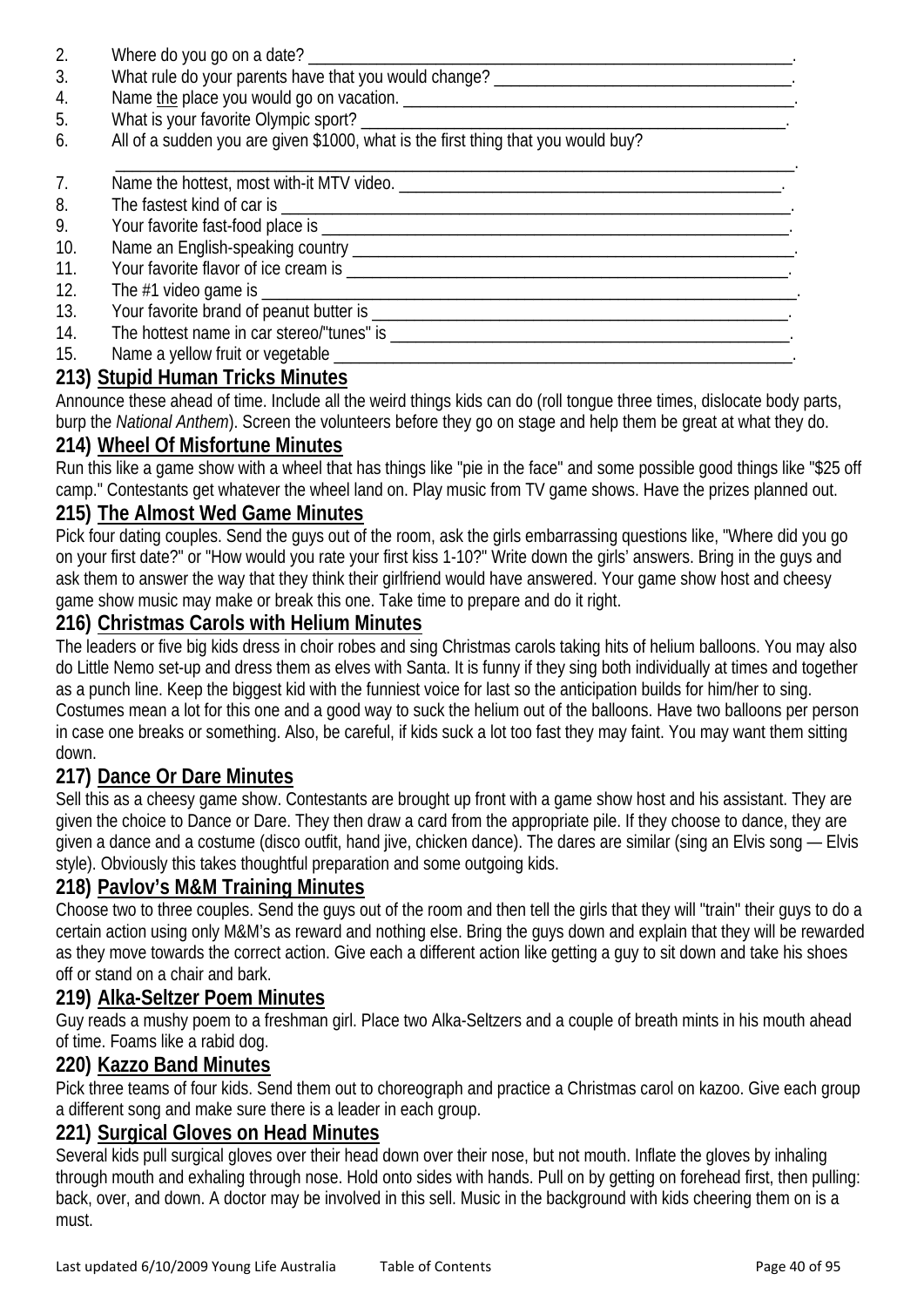# **222) Name that Tune with Marshmallows (or Squirt Guns) Minutes**

Four guys versus four girls. Use music. One person from each team steps up with a big pot on their head and a big spoon in their hand. When they think they know the answer they beat on their heads for a bell. If the answer is correct each member of the other team puts a marshmallow in their mouth. If the answer is wrong, that person's team puts one marshmallow in their mouth, and if the other team gets the answer right, they put an additional marshmallow in their mouth. If it is going too slow, you can have bonus rounds with double penalties in which anyone on the team can take a spoon and guess. This can also be done with a kazoo or any other music. Obviously a great sell is a good game show host. Also, you can do this game with squirt guns where you do one girl vs. one guy at a time. Each person has a squirt gun and squirts the other person until they get the answer right.

## **223) Pie Roulette Minutes**

Six kids in a circle pass a pie around. When the music stops, the kid with the pie has the choice of pieing the person on their right or himself. If the kid pies another kid he's out. If he pies himself, he stays in. If they all pie themselves add honey to the pie, or Spam, or whatever it takes. Use marshmallow fluff for the pies.

#### **224) World's Most Dehumanizing Minutes**

Fill nylons with applesauce or honey. Pull them over guys' heads. The first one to eat all the stuff wins. Wow we are reaching on this one!

#### **225) Donut Olympics, Gargle Olympics Minutes**

This could include munchkin toss into the mouth, pass the donut on a toothpick, and roll a donut with the nose. You could also do Olympic gargling. Have kids come up for events such as: gargle as long as possible without stopping to breathe, or have them gargle a familiar song.

#### **226) Face Decorating Minutes**

Have guys lie on their backs and let girls decorate their faces with icing, candy sprinkles and candles. Let the crowd choose the best face.

#### **227) Find Your Man Minutes**

Blindfold three girls and have them feel the legs of four guys (or maybe even sneak in a girl to see their reaction) to see if they can identify their guy.

#### **228) Marshmallow Necklace Minutes**

Tie marshmallow necklaces around three couples of people tightly. Then have them eat the marshmallows off each other's necks except for the last one. That one they must eat off their own neck. The first group to finish wins.

#### **229) Spaghetti Hairdoo Minutes**

Have three guys give three girls (or vice versa) a "haircut" by dumping spaghetti on their heads. Give them scissors and a comb and let them create a hairdo. You may use chefs uniforms or and Italian hair expert to combine the ideas for a sell. Have background music (Italian, Respect, etc).

## **230) Women's Arm Wrestling with Pillow Battle Finale Minutes**

Just like it sounds, have a semifinal and a final round or women's arm wrestling. Then, you may want to have your female champion take on the biggest guy you have, not in arm wrestling, but in a pillow battle. Give them each a pillow and explain that they will each get three chances to hit each other. Blindfold them both and tell them they must keep one foot still, although they may dodge the hit however else they want. First they must ask the question "Are you there?" and the other answers "I am here." When it is all explained, un-blindfold the girl, but leave the guy blindfolded, therefore the girl will be able to dodge the hits, but the guy won't. After the guy misses once, put the blindfold back on the girl, and show the guy that she is still right there. Then re-blindfold him and do the same thing again.

## **231) Balloon Tri-Athlon Minutes**

Three kids compete in three events. Have them blow up a balloon until it breaks. Have them blow up a balloon not using their hands, only their mouths. Have them blow up a balloon only using their nostrils.

#### **232) Spamanimals Minutes**

Creativity at a whole new level. Bring up teams of two to three people and give each team a platform and three cans of Spam. Have a sculpting contest and see what you get.

## **233) Skateboard and Plunger Relay Minutes**

Choose teams of four. This is good for class competition. Racers sit on skateboards and use plungers as oars in a relay race. Use music in the background. Obviously works best outside.

#### **234) Pillow Jousting Minutes**

Four guys and four girls (possibly pair up classes). Senior versus sophomore, then junior versus freshman, then championship round. Each girl will be on the back of her guy who is on all fours. The key rule: the girl's feet cannot touch the ground at any time; she must keep them wrapped around the guy. Give each girl a pillow and let them try to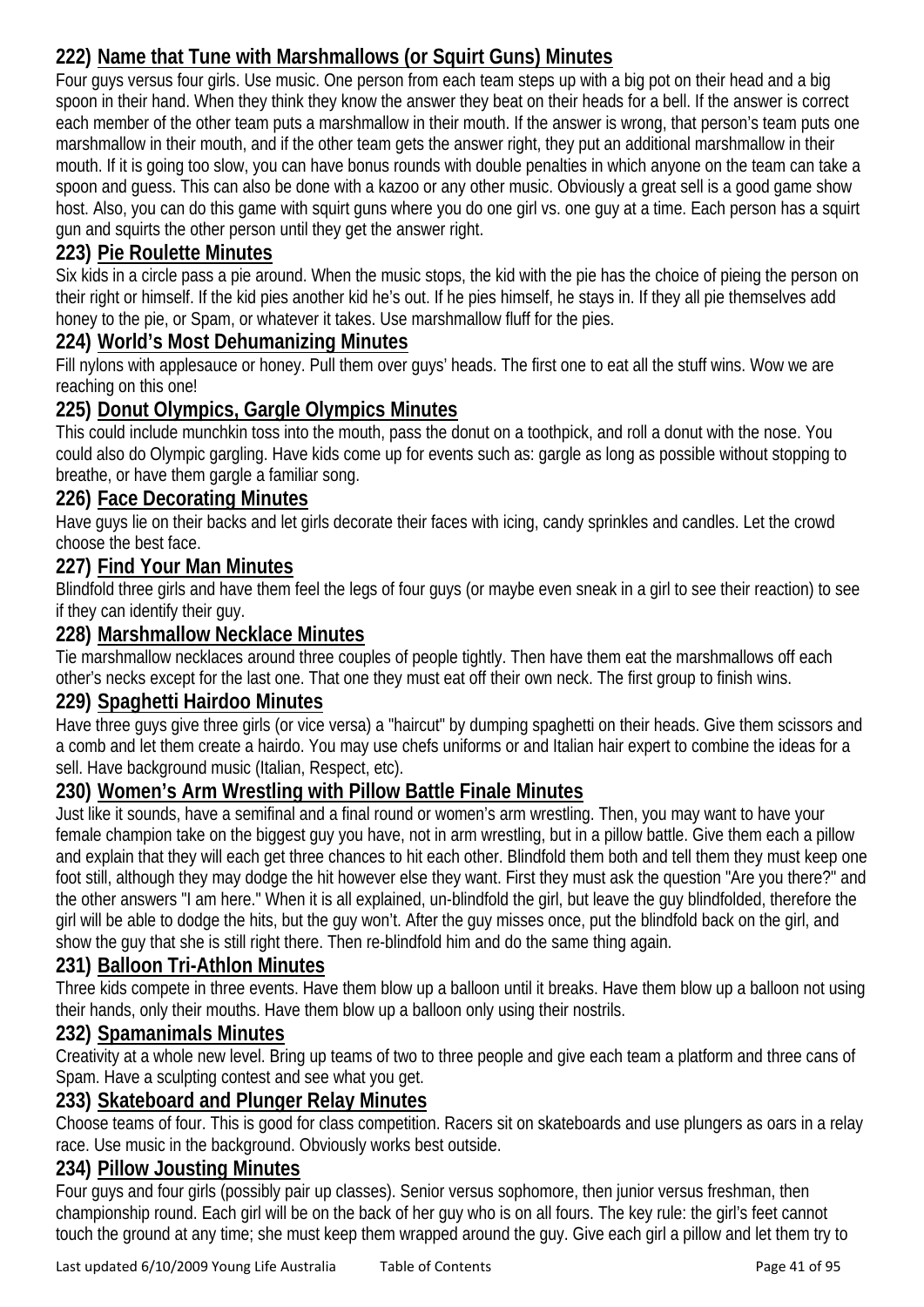knock each other off! Call the feet rule close and the championship round will be better. The guys cannot knock each other over, only the girls. You may want to put helmets on the girls. A medieval jousting uniform would be great for a sell and music in the background will do a lot for this one.

# **235) Shaving Cream Hairdoo Minutes**

Hand out one can of shaving cream per couple. The guys spray into girl's hair and sculpt a hairdo (or vice versa). The crowd votes on winners. You may want to give a hint to a few kids ahead of time in secret-create an Abe Lincoln look, punk rocker spiked do, Mickey Mouse ears, Roman headgear. A hairdresser or fashion consultant character could sell this event. Background music *You Are so Beautiful* or something heart wrenching about beauty.

# **236) Egg Roulette Minutes**

Get one dozen eggs (four raw, eight hard-boiled). Two people alternate picking an egg and smashing it on the other person's head. You may want to choose four people and have two rounds and a final round. In the final round, have six eggs (five hard-boiled and one raw) and hold them in a bowl above their heads to pick. Put your finger on the raw egg and before club explain the skit to all four contestants (because you don't know who will be in the finals). Play the first round for real (possibly girls versus girl, guy versus guy, and battle of sexes for the final round) and in final round they pick the hard-boiled eggs five in a row (because you told them not to pick the one with your finger on it till last). Each time you are really in their faces to nail one another, when the final egg is up in the final round you are going crazy only to have the finalist smash it on your head! Make a kid a hero!

# **237) Girls Make Up Guys Blindfolded Minutes(or vice versa)**

Blindfolded girl applies make-up to guy. Use three or four groups. Have it go in stages: first, you can really save this skit with good wigs for the guys (they will look much funnier with them on), eye shadow, cheek powder, lipstick. Have good music in background…Theme from Wonder Woman works or Aretha Franklin's *Respect*. Have kids vote for winner, and have towels for guys to wash off. This is a great skit to sell before homecoming or prom…play up the fact that guys get ready in five minutes for dances and do not appreciate all the work the girls do. You may even have the guys hold goofy corsages.

## **238) Egg Drop, Toothpaste Drop or M&M Drop Mnutes**

Guys lie on floor with a Dixie cup in their mouth. Girls sit on another guy's shoulders and crack eggs on his forehead, then drop the eggs into the cup. Each team gets three eggs. The team with most in their cup wins. You may want a glass measuring cup to pour contents of the cups in to determine who wins. You will need a drop cloth under the guys, towels to protect their clothing and more towels for them to clean up with. Buy the huge jumbo eggs for a better effect. You will need a container to collect the shells quickly. Obviously a sell involving basketball will be a natural. You may want the Globe Trotter's theme in the background and a funny kid calling play-by-play; or possibly a sell with an Oriental chef making Egg Drop Soup who encourages aerating the eggs.

Similar minutes can be done with toothpaste and coke bottles on the chest, or a bottle to be filled with water using a sponge. Another version uses M&M's. The girls pick them up by sucking through a straw and them try to the drop them into their partner's mouth.

## **239) Tape Head Minutes**

Place ski masks (or nylons over their heads) on two to three kids and wrap their head with duct tape, sticky side out (this will take some time-think through what else can be going on as they do this-comp sell, club cards, whatever). Put a bunch of objects on the floor or a table (we want kids to see them going for it). Use different sizes of objects such as yearn, paper clips, ping pong balls, Whiffle balls and bats, fuzzy dice. The kids roll around or head bang for one minute to collect items. The one with most items on his/her head wins. You may consider selling this minutes as a Young Life version of "head banging" dancing. Have heavy metal music in the background and for the sell, folks can come in slam dancing.

## **240) Tape Head 2 Minutes**

Use the same set-up as in previous Tape Head minutes. Only use glow in the dark objects (glow necklaces, glow sticksoften bought through the Oriental Trading Company or at camping and outdoor stores) and have them do the skit in a blackout. It can be a wild visual minutes with a completely dark room and kids who are going after it. See previous minutes for details. You may for a sell have your "sell" person come in the dark lit up like a Christmas tree.

## **241) Cheese-ball Spitting**

This is a great minutes for a battle of the sexes or classes. Have tow contestants sit in chairs two feet apart with their hands behind their backs. Cover their faces with shaving cream, making sure that it is thick so that the cheese-balls will stick in the cream. You may consider using goggles on each, also make sure that you have plenty of towels to clean up with and something to cover their clothes. Once positioned and covered in shaving cream, each contestant is "fed" by a partner with a can of cheese-balls…the contestants then spit the cheese-balls at each other trying to stick as many as possible to their opponent. Obviously make sure their partners are feeding them from behind so not to block the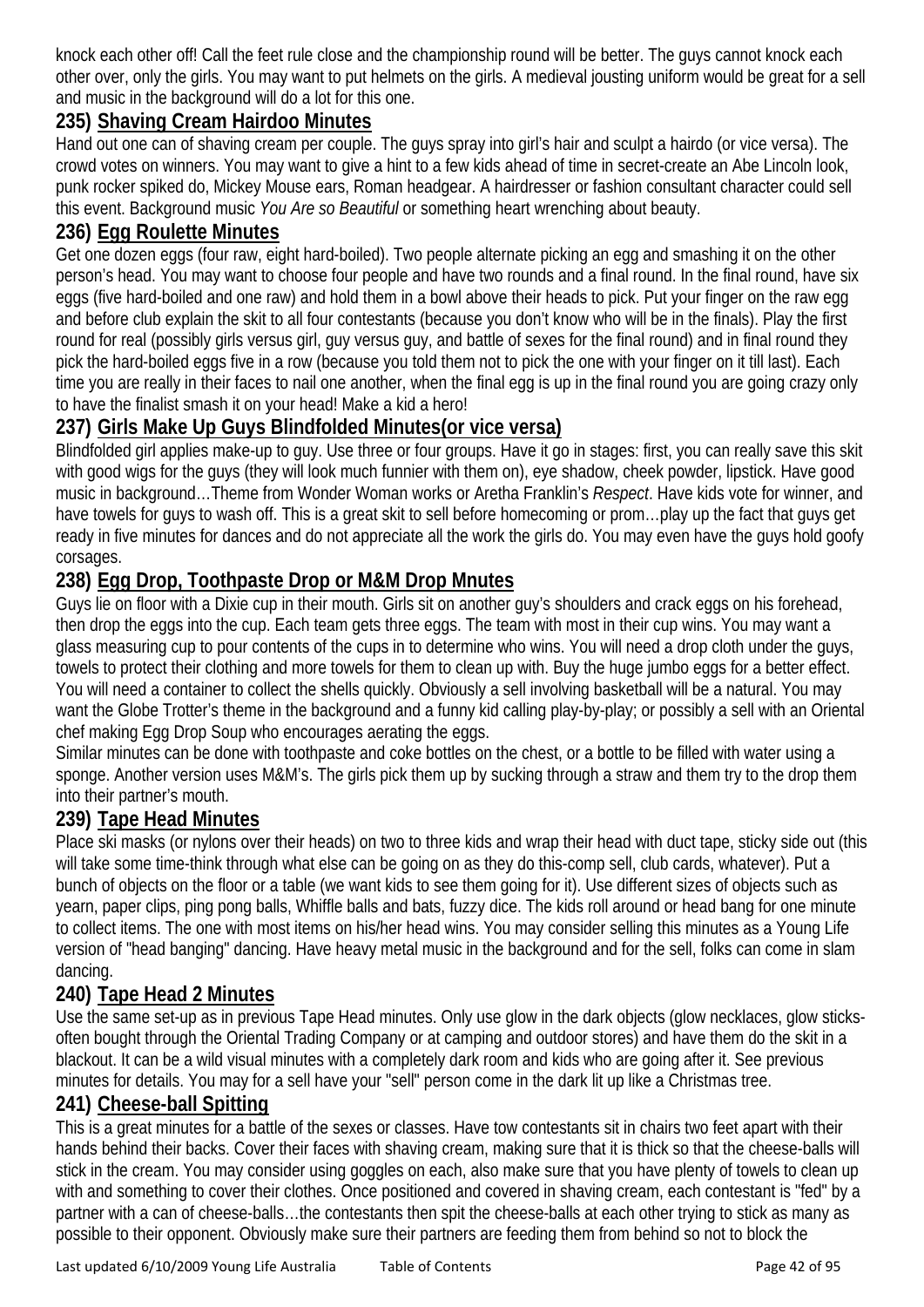audience; they may feed on cheese-ball at a time. Background music is must. Play for two minutes. Strobe lights might work too.

# **242) Alka-Seltzer On The Head Dueling Minutes**

You may run this minutes as a four-person tournament. Two contestants, each armed with a squirt gun, will take five paces and turn to duel. On each of their foreheads, you will have attached an Alka-seltzer tablet with double stick tape (possibly use big rubber bands if tape doesn't work). They draw and shoot the water at each other, the first on to dissolve the tablet on the other wins. You may need to use goggles for each to protect their eyes. The tablet will fizz and foam all over the place. Make sure you have towels for them to clean up with afterward. Obviously, a western song and some cowboys or cowgirls could sell this one.

## **243) Marker Fencing 1 and 2 Minutes**

Dress two contestants in white tee shirts and white sweats. It will add a lot if you could get your hands on some fencing headgear as well. Take tow big black markers duct-taped to the end of two strong dowel rods (bought at any hardware store) and they duel. The person to make the most marks of at least on half inch long wins. You can order glow in the dark pens, follow the same directions, and then turn out the lights to determine your winner. Background music will be a must, and white gloves and socks can help highlight the uniforms! Fence away!

## **244) Gladiator Sumo Wrestling Minutes**

You may have done this one at camp. Get six large inner-tubes, and tape three together in a stack so a person can fit inside. Take a piece of rope about 32 inches long and cut it into four pieces…tie them into circles, and then tape two at the bottom of each stack of inner-tubes so they can be used as handles. Borrow two football helmets. Then create a ring on the floor with string, tape, chalk, whatever.

Have both contestants wear a helmet, step into their three tube protective uniform (holding the handles on the bottom tube) and they try to push each other out of the ring. The first person to go outside the ring with both feet or to fall down loses.

This is obviously a very aggressive minutes, but it does blow away kids' stereotypes. You may use sumo type music, salt over the shoulder, the whole bit for the sell. Of course outside is best.

#### **245) Human Christmas Tree Minutes**

Each class decorates someone with ornaments, garland, tinsel, popcorn, lights. Plug them in for the finale and vote for winners. You must have a lot of lights and great ornaments to make this one worth it. Think through how to hang the ornaments (for example, putting old sweats on each kid so they can hook them in the sweats and not ruin their clothes). Music while decorating is a must.

## **246) Kix or Trix Blow Out the Nose Minutes**

You may use a bunch of kids in this one. The sell will mean a lot as well. I suggest maybe a take-off of a track event such as the long jump. You could sell it with the *Chariots of Fire* song and slow motion runners dressed in ridiculous track uniforms with numbers or Roman uniforms.

Each kid steps up to a starting line, places a Kix in one nostril. Then they will run a few feet, stop in front of another line (or long jump board), and blow the Kix as far as possible into the "pit."

The folks you used to sell the minutes can mark the Kix and use a tape measure to give you an immediate reading. The longest blow wins! Any good *Rocky* music or sporting music would help.

## **247) Pie Eating Contest Minutes**

Two to four students race. Sit at a table with a pie and a fork. Say, "On your marks, get set…" then stop and take away their forks. Repeat and add whipped cream. The last time, have them put their hands behind their back. These must be kids that will go for it. Have a drop cloth and towels to clean up. Play music in background.

#### **248) Talk or Get Squirted Minutes**

Give an outgoing kid a topic like belly button lint. He/she must talk about it for two minutes. If he/she stops or repeats him/herself, he/she gets squirted. These must be funny kids who can really talk. For a sell on this one you may use a "valley girl" character who just talks and talks non-stop interrupting club. You may consider giving the kid a bullhorn or microphone so kids can hear him/her.

#### **249) Marble in Clear Tubing Minutes**

Wrap 15 feet of clear tubing around a small girl. Have three different pairs of guys get three marbles from one end and out the other by lifting and spinning the girl. The fastest time wins. If you have the bucks to buy two lengths of tube, it may be better to do two groups at once racing. Background song *I'm All Shook Up, Twist and Shout*. For a sell you may consider a girl coming in with 20 hula hops talking about how she just loves to hula hoop and has a three dimensional version of hula hooping.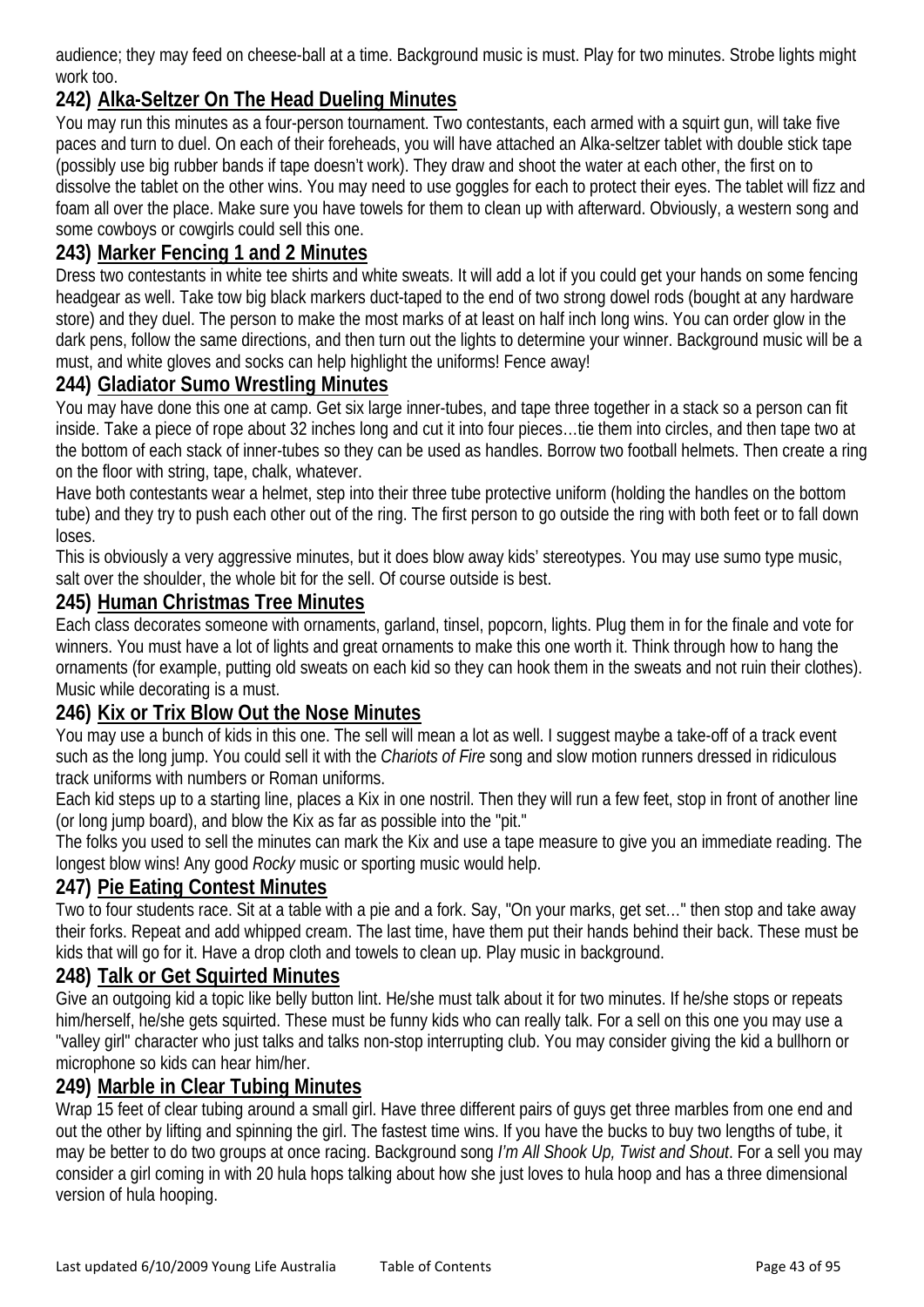# **250) Wheelbarrow Eating Race Minutes**

Get three couples. Set out line of food items beginning with small stuff (M&M pile) and get larger (Jello or a plate with Spam). The girls wheelbarrow the guys down the row as the guys eat the items. Play music in the background and have towels to clean up with. For a sell you may have a girl wheelbarrow in a guy in total crash uniform gear and have him crash and burn into crowd. You, being the helpful leader, decide to teach them how to do it Young Life style.

## **251) Sell What's in the Bag Minutes**

Take three people out of the room. Tell the crowd to ask questions to figure out what's in the bag. Bring one kid in and tell him/her to really sell what's in the bag without giving away what it is. Crowd knows it's toilet paper (or underwear). While the kid is out of the room, tell him/her that there is gum in the bag. Fire him/her up for the hard sell, you may even consider him a salesman uniform (sport coat, hat). Announce him like he is a 60-second infomercial. This deal could be a spin-off of those famous TV infomercials. Use your imagination!

## **252) Dancing Musical Chairs Minutes**

Get six volunteers and have five chairs up front. Tell them that they are gong to play musical chairs, but this being Young Life, we do dancing musical chairs. Tell them that they will have to dance, dance, dance when the music starts. Blindfold them and starts the music. Encourage other kids to cheer them on. After a couple of rounds, pull blindfolds off all kids but one. Cheer like mad and let them dance and scramble for seat. Keep it up till they figure it out.

#### **253) Psychological Sit-Up Minutes**

"Hypnotize" three people so they can't do a blindfolded sit up. The first two are in on it. They strain but don't do a sit-up. The third sits up into a pie. Or, you can challenge them to do 10 sit-ups in 10 seconds, five of them with their eyes closed.

## **254) Caramel Onion Minutes**

This is great around Halloween. Get an onion and cover it with caramel coating. Pick three students to race to finish a caramel apple-one is the onion.

#### **255) Pin The Tail Minutes**

Say you are playing pin the tail on the donkey but you forgot the tails, so have kids use their finger. Play normally but hold a jar of peanut butter in front of wherever the kids are going to put their finger.

#### **256) Sit On Lap Talk Minutes**

Have a guy sit on a girl's lap and try to talk her out of putting pie in his face. Clue girl in to let him go for a while. This works well with dating couples.

#### **257) Charcoal Marshmallows Minutes**

Give two kids a bowl of small marshmallows. They have to feed the other person their marshmallows, blindfolded. As you are blindfolding them, switch the marshmallows with charcoal covered ones (you can get charcoal capsules), have them begin feeding each other the marshmallows. They will cover each other's face.

#### **258) Thar's a Bar Minutes**

The leaders' exaggerated expression is the key to this one. Have a row of five to six kids pass the phrase, "Thar's a bar!" "Whar!" "Over thar!" and a hand motion down the row. Start with one arm point then add second arm, then point with two arms and a leg. End down on one knee with tow arms pointing. The leader pushes the kids over domino style at the end.

If you know you are doing this ahead of time, goofy hats and costumes like you are going on a hike will help the atmosphere. Also, heavy backpacks will get students off balance easier. The sell is a Bar Drill instead of a Fire Drillmake them sound the same.

## **259) I Went to Paris Minutes**

This skit works much like "Thar's A Bar". The leader must practice and do a great job of having fun with his/her volunteers. Line up four other people with your leader and explain that one at a time they will pass down the line what you will do. It begins, "Hey Karina, I wet to Paris and brought back a yo-yo" (you move your left arm up and down as if yo-yoing). They will pass to the next person in the same way…have fun with them…make them do it exactly as you do, even moving their arms up and down at your pace.

Then the second round goes: "Hey Karina, I went to Paris and brought back some scissors." (Working your right hand like a pair of scissors, opening and closing your index and middle fingers at a different pace than the yo-yo motion you keep going…very difficult and funny to watch them try to do).

Third round, "Hey Karina, I went to Paris and brought back an arm exerciser" (keeping the yo-yo going and the scissors going, you take your scissors arm and move it back and forth across your body).

You can keep going with others, even use same type of ending as in "Thar's A Bar" if you want.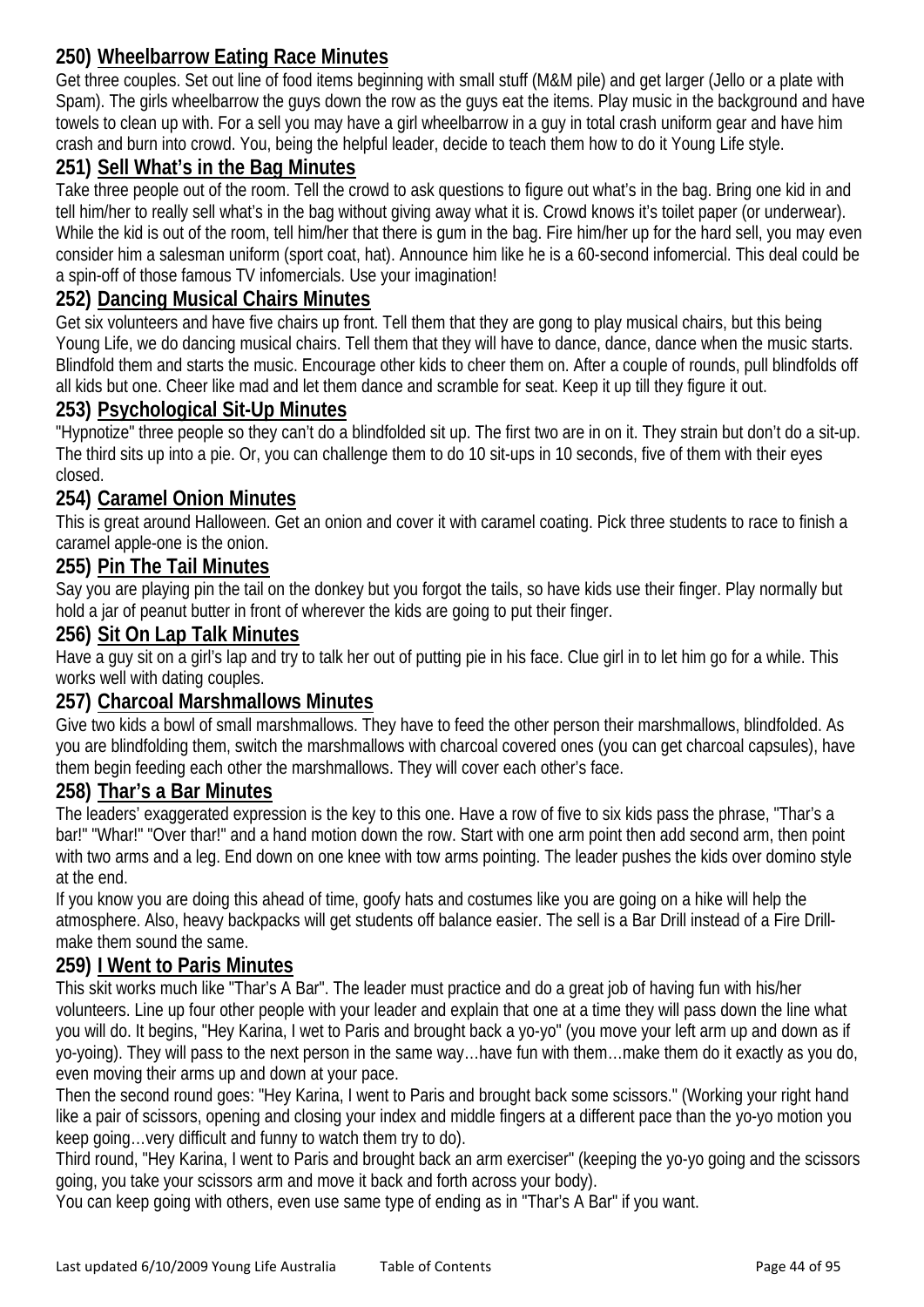# **260) Hobby Hoax Minutes**

Send three kids out of the room and tell them to think of their favorite hobby. While they are out of the room, explain tot he crowd that we all know that everyone's favorite hobby is kissing, so let's find out about their kissing. When the kid enters the room ask him questions about his favorite hobby, (Where do you like to do it? With whom? Why do you like it so much or what's your favorite part?).

# **261) Girls Wrestle For Guys Minutes**

Like musical chairs. Four guys sitting on chairs in a line facing out with five girls standing. Girl must be in guy's lap with arms around his neck when music stops. Possibly have 4 freshman or sophomore guys sitting on chairs in a line facing out with 5 upper class girls. Play musical chairs. Play up "fighting to the death for your man". Make a world champion belt for them to wear the rest of the night, possibly put the names of past winners on it so that it can become a yearly tradition that kids look forward to for club. You may even include the last guy's name as well. Use a big time wrestler uniform and music for the sell.

## **262) Chubby Bunnies Minutes**

Several kids in line stuff one marshmallow in mouth at a time and say "Chubby Bunnies" then they stuff in another marshmallow. It can also work good around Easter to use the actual bunny-shaped marshmallow's that are out around then. The last one who can say "chubby bunnies" with marshmallows in mouth wins. A possible trophy would be a giant bunny made of marshmallows, keep girl and guy records of how many they held along with past winners on trophy. Use a giant rabbit costume or marshmallow man for the sell.

## **263) Human Bowling Minutes**

Go to local bowling alleys and ask for 12 old pins, they should be able to give you some as they get beat up fairly often. Get a "creeper"(sled on wheels used to slide under a car to due maintenance), or some other sled on wheels. Get a motorcycle helmet. Put girls on the sled with the helmet on and have them put their hands behind their back and let a guy (or vice versa the guy and girl thing) "bowl" them down into the set of 10 pins (they must be spread out well, you will need to practice to see how far). Usually bowl 3 competitors and let them do a frame a piece. You will need 2 folks to set the pins up again quickly and one to catch them so they don't go through the pins and head first into the wall. Most good sleds can really move up to 20-30 feet or so, so have a good runway. There are great sound effect CD's with bowling sounds for the background. Also, you have the two extra pins - paint them gold and do them up right into trophies, give one to keep and put the names of the winners on the other as your running trophy. For a sell, have a "human cannonball" fly in on the sled and smack the pins (helmet, chest protector, goggles, shin guards, elbow pads, etc.).

## **264) Turkey Bowling Minutes**

This can be great thanksgiving tradition. See pin directions above. Also get a 14-16 pound frozen turkey and drill 3 holes in it where they would be placed in a ball. Same game as above skit. Have 3 contestants bowl a frame. You may want to put down cheap black plastic (at any hardware store) for an alley. Also please have someone at the end of the pins to catch the turkey or you may put a nice hole in a wall. There are chicken dance songs to be played in background or even a kid who hunts may be able to make turkey calls for your background. For a trophy, you may be able to make a turkey out of an old bowling ball (body) and pin (as the head). Use feathers and a red sock as a goblet and paint the ball with winners names. This sell is obviously the job for any turkey!

## **265) Jello Or Food Twister Minutes**

Best done when it's warm outside so that when it's over kids can hose down. This one is very messy. Get a square of cheap plastic and attach pin tins in a 4 x 4 grid by pushing a pull clip through the bottom of the pans and plastic, and then spreading out the clips under the plastic to hold them down. You then may fill them with Jello (already made) right before club. Have a good spinner and kids who will go for it. Play in bare feet. This trophy may be a plaque that looks like a twister board with a past winner in each circle. "The Twist" by Chubby Checker may be background music and the sell possibly with a kid who can come in with their legs behind their head (those sick twisted individuals!).

## **266) Belly Flop Into Jello Contest Minutes**

This makes a histerical winter time minutes and a huge mess as well. Sell for a belly flop contest. Bring out a couple of bed mattresses, cover as much as possible with plastic, and then on top of the mattresses have a baby pool with Jello. Then off a table or high stool, do the best belly flop for points. Be careful with where you do this one.

## **267) Shaving Cream And Cheese Ball Minutes**

Pull two guys up front and cover their face except eyes and mouth with shaving cream (or possibly chests also). Divide the room in half and toss out bags of cheese balls into the crowd (be aware, this is not good on carpet). On the count of three start music and let both sides of the room throw cheese balls at their guy, count the number sticking on them to see which side of the room wins. Possible sell, have a couple of seniors convince leaders to sit in the chairs (or maybe run on characters), this may be a good one for kids to get you! Kids may have a blast as you relinquish your "adult"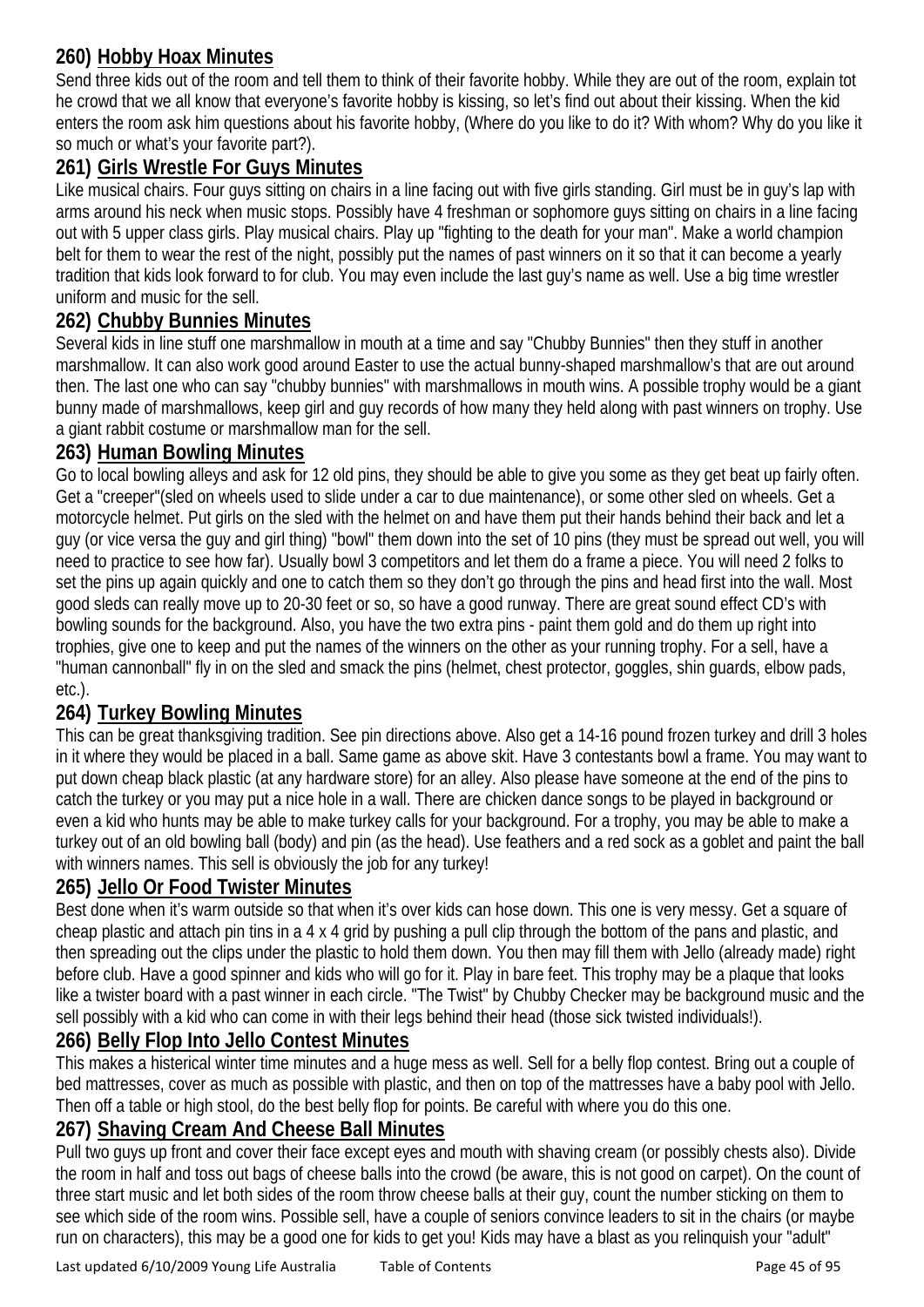rights and let them throw at you, or they may just feel sorry for you in which case this is a stupid idea! Another sell may be cheese heads (like Green Bay Packer fans) coming in throwing cheese balls into one another's mouths.

## **268) Musical Food Minutes**

Put an apple, and onion, and tomato, etc. in separate lunch bags in front of everyone. Mix them up, throw them out into crowd, start music. When music stops whoever has a bag takes a bite. You may need referees to declare who had it when the music stopped. The number of objects will obviously depend on size of club. Try to think of great objects!

## **269) Speed Kissing Minutes**

Seven kids, guy then girl then guy, etc. line up with sharp girl (your hero) at the end. Kids face sideways and turn to next kid passing a kiss on the cheek to the next person after they have received their kiss on the cheek. The third time the leader behind the last girl gives her a pie behind her back. She pies the guy in front of her when he wheels around to plant one on her cheek. For a sell, you may want to invent a character of a "love" counselor (i.e. Dr. Love, Antonio Amore, Sal the love god, whatever) with theme music. Then when you have skits involving guys and gals, your character may be a natural "teacher" to sell this minutes.

## **270) Follow The Moon Minutes**

Three people step up one at a time. Put a flashlight behind a sheet held up by 4 people. Kid follows light with nose to the beat of music, light moves faster till they can't keep up. Play for time followed. Third kid has light bring them down and then up to the upper edge of sheet, when he/she gets there, drop the sheet and pie kid. Can be done in pairs and make them cross, etc. ALSO, *if you think you have done this one and some seniors, etc. may remember* it, you may consider taking the kids out of the room, letting a senior pie the first two kids one at a time. And then when the third kid steps up and is going, have both the two kids pied and the third ALL have pies and double cross the senior behind the sheet!

## **271) Flying On The Ground Minutes**

Two guys (that you have filled in on this skit before club) holding a 2x6x4 board. Send 2 girls out of the room and keep the 3rd to go first. Blind folded girl gets on board and guys lift it two inches off ground. Person in front of girl *holding both of her hands* continues kneeling lower, giving illusion to girl that she's really lifted high. Guys shake board as if straining. Have suspense music in background and kids cheering to add to confusion. Get the crowd to count to three and pull her hands as she jumps off. Then do the next two girls. Have the 3rd girl be the one you worry about being embarrassed the least, since the first two will at least get to see someone else fall for it. This is a great skit for camp sell - for example, have a kid in a frogman scuba costume with a helmet come in screaming about the blob and how they need to blob now. Since he/she is so enthusiastic, you think of this blob simulation game.

## **272) Sponge On The Chair Minutes**

Leader dressed as cheerleader (wig, uniform, and two sets of pom poms make it) sitting on chair facing kid in another chair. Do follow the leader including several stand up-sit down things. You must get them going very fast and be 10 times more enthusiastic than you want them to be. Do three kids one at a time with the others watching and for the last kid, the last time he/she stands, someone else slips a wet sponge in pie tin on the chair for them to sit on. Note: if you send 3 kids out of the room and try to get all three, you will need 3 chairs (because they will notice they are wet, and a way to dry everything fast - kids will notice water). An over enthusiastic cheerleader sell or a sell involving a tribal initiation or something will also work.

## **273) Identify Your Friends Minutes**

Pull two kids up front and tell them that they will be brought in to identify people in the room, then send them out of the room. While they are out of the room, hand out grocery bags to everyone, MAKING SURE they don't open the bags until you tell them to. Explain to the crowd that you will bring in the contestants, give them one last look at the crowd, and then will spin them around so that cant' see the crowd. Then on your instructions the crowd quickly puts on the bags at once…with \_ inch of flour in each one! Think through the mess.

## **274) You've Got Something On Your Forehead Minutes**

Take 3 kids out of the room and bring them in one at a time. The leader demonstrates that there is a special skill of facial movements allowing someone to shake a dime off their forehead without jumping or shaking. Place a dime on your forehead so it sticks and get the dime to fall off. Then as you go to press this same dime on their forehead, press hard for 10 seconds and gently take off the coin so it feels to them like its still there. Have them open their eyes and try to get off the coin that isn't there. Practice.

## **275) What Did You Say? Minutes**

Send three kids out of the room (choose kids carefully) explain to the crowd that it was recently learned that when someone is placed in front of a crowd in complete silence, that they will revert back to the experience of their first kiss. As a matter of fact the first things they will say are the things they said after their first kiss! Therefore, the crowd must be Completely silent and stare at the person. Don't leave the poor kid up there for too long.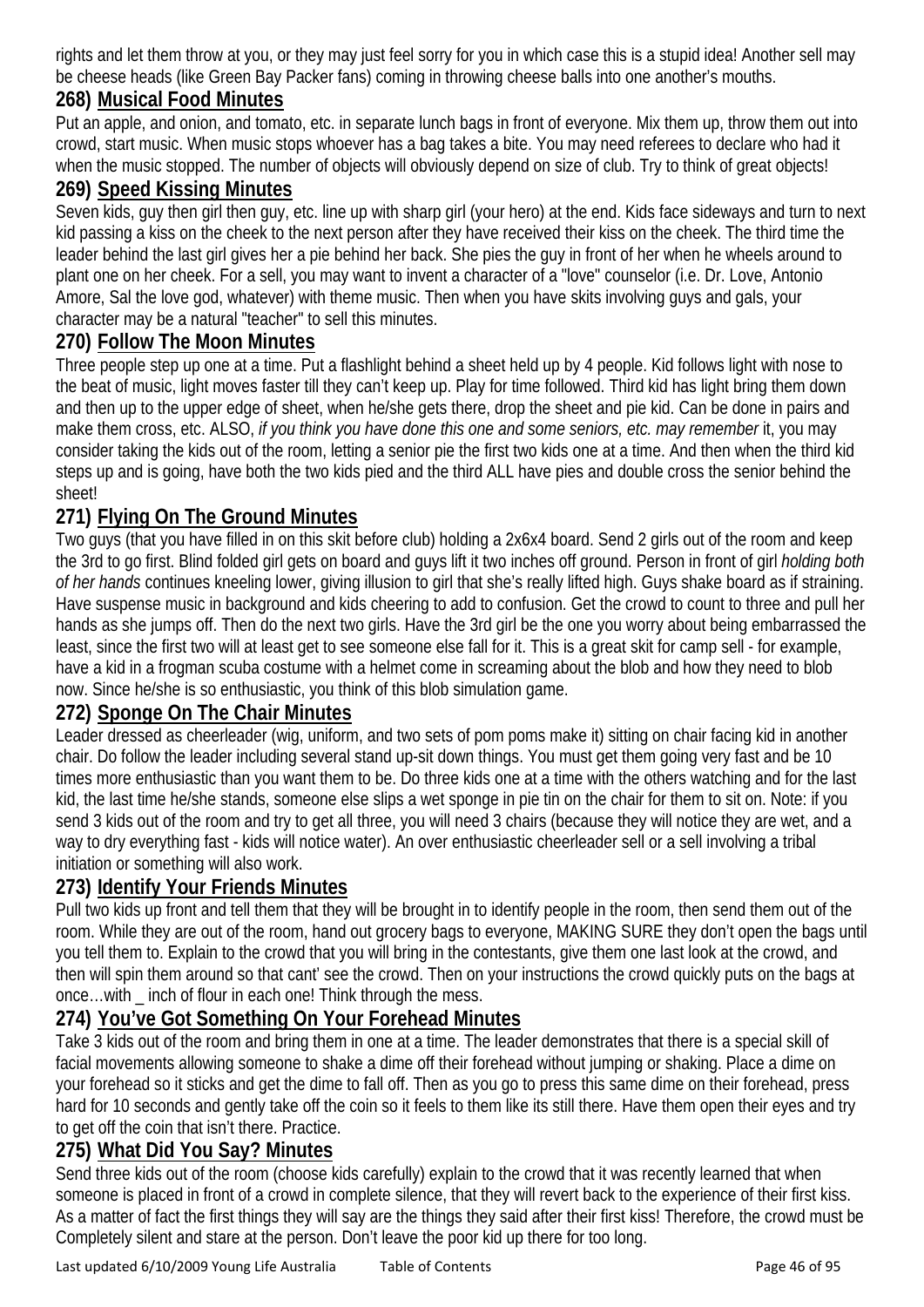# **276) Do As I Do, Not As I Say Minutes**

Pick three kids and send them out of the room. Explain to the crowd that you will be acting something out for the first person. Bring in the first person. Act something out for them and don't tell them what it is. They do it for the second person and the second person does it for the third. Go back and ask what each person thought they were doing.

## **277) Dating Game Minutes**

Have kids put names in a hat the week before and pick four girls and four guys. Line up one guy and girl from another school to be the contestant. Go over the questions ahead of time to eliminate marginal ones. Video tape the date to show in club. Discipleship and student leaders plan and execute the date like a progressive dinner in public places. Have a creative way to chauffeur them around. Interrupt with funny things and don't leave them alone much since it can be very awkward for the kids. You may also incorporate commercials through your show.

## **278) Pantomime A Dump Minutes**

Take three kids out of a room. Tell them they will pantomime a motor cross rider, a fan at an exciting game, a roller coaster ride (or possibly also a bucking bronco) using sounds, no words, and a chair. Whoever is with these kids must show them how to do it, give them ideas, get them fired up - this time out of the room and the right kids will make or break this skit. You may want to pull them out and sing one more song just to buy time to teach them how to go for it! Before they come in one at a time, tell crowd you have actually asked them to pantomime themselves during their best episode on the toilet. Crowd must cheer them on! For a sell on this one you may consider someone trying to learn the fine art of "mime".

## **279) Tush (Butt) Charade Minutes**

Have kids spell words to their class using their butts only. You may need to give category. You can also do this one for time.

## **280) Whipped Cream Pie Search Minutes**

Have a whipped cream pie in front of each kid. Tell them that there are 5 M&M's in each pie. The first ones to find all five using only their face will win. But only put 4 M&M's in each pie.

## **281) Cheeky, Cheeky Minutes**

This minutes is dedicated and sometimes sold by a grandma character. The truth is that we all will be grandmas and grandpas soon so we need to practice. Bring up 6-7 kids guy girl alternating with a girl at the end (all are in on it before club except for the last guy before the last girl). Standing in line always facing the audience they quickly relay down the line a "cheeky, cheeky" (they say it as they squeeze some part of the other persons face between their forefinger and thumb). When receiving the cheeky cheeky you must close your eyes like you would if grandma was doing it and then you must relay it quickie to the next person. Do it over and over, faster and faster, but the last girl each time has lipstick on her fingers and is decorating the face of the guy next to her without him knowing it! He looks goofier and goofier each time. This must be a kid that can handle it. The girl may need to practice, if it doesn't work it is usually because the guy sees stuff on her hand or she leaves a big glob. Have a towel for him to clean up.

## **282) Will He/She Drink It? Minutes**

Mix different concoctions (ice cream, spaghetti sauce, sardine juice, pickle juice, etc.), blindfold kids and ask them if they will dare to drink concoction. Take pictures of their faces upon contact. Possibly give prizes to the most daring.

## **283) Pick Your Friend's Nose Minutes**

Use a huge piece of paper or a sheet and draw three people on it. Cut out the space for their nose. Three people are chosen from the audience to stick their noses through the holes. The paper has to be big enough to hide their bodies. The rest of the kids try to see if they can pick their friends nose.

## **284) Kazoo Band Minutes**

3 teams of 4 kids. Send them out after second song to choreograph and practice a Christmas carol on kazoo. Give each group a different song and make sure there is a leader kid in each group.

## **285) Alka-Seltzer and Dr. Suess Minutes**

Put an Alka-Seltzer in your mouth and read a Dr. Suess story.

## **286) Alka-Seltzer Romance Minutes**

Get about three or four couples. Put an Alka-Seltzer tab on one of the partner's forehead. Use a rubber band to secure the tab. Place goggles and garbage bag on that person. Hand a squirt gun to the other partner. On your command squirt away. Whoever dissolves their Alka-Seltzer tab first wins.

#### **287) Whistle and Burp Minutes**

Select three couples to participate. Feed boys five saltine crackers. Girls drink a bottle of coke. On a signal, boys must eat and whistle. Girls drink coke and burp. First couple to complete both tasks wins.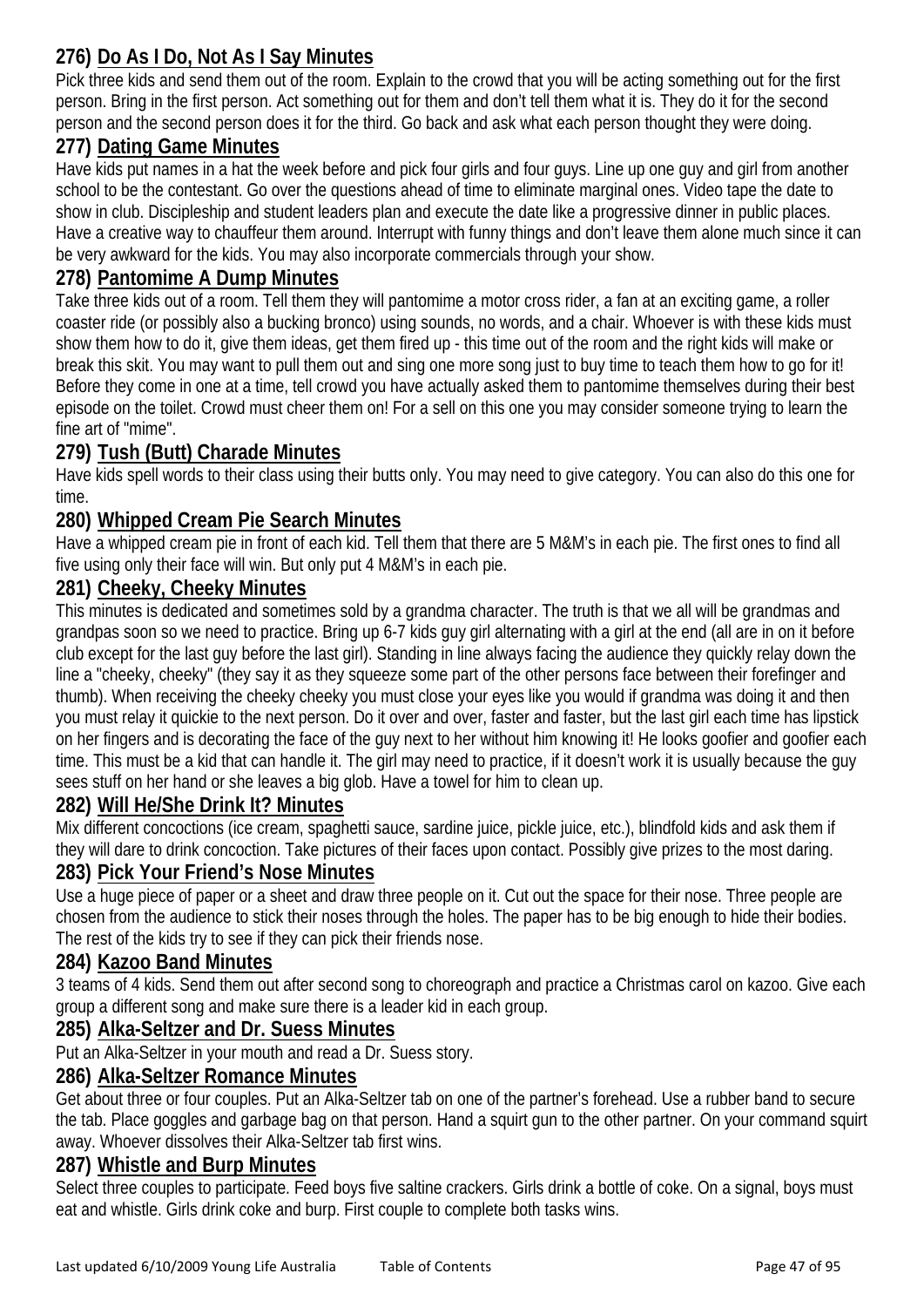# **288) Sushi Minutes**

Have a kid (female) come into club dressed as a Gishi girl, holding a large clear bowl with water in it. Pick three kids to come to front of club. Have them blindfolded dip cup into large bowl. Tell them all to drink the water, set it up as a contest or something. Right before they put the water to their lips, drop a gummy fish in one or two glasses. Watch the reaction when the slimy treat touches their lips.

# **289) Go Fish Minutes**

Aluminum roasting pan, (deep)-fill with a few gummy worms and lots of Reddi-Whip whipped cream. Using only faces, no hands etc, the kid goes fishing for as many Gummi worms as they can locate in a specified amount of time. This one is messy.

# **290) Oreo From Forehead To Mouth Minutes**

Three or four kids up front twist Oreo open, moisten the creamier side and stick it to their forehead. Then, without using their hands, they try to slowly contort their faces to maneuver the Oreo down their face and into their mouth. First one wins. Funny faces!

## **291) Egg, Sausage, and, Panty Hose Rodeo Minutes**

Guys put raw egg inside pantyhose and pull over head. Girls ride piggy-back with half a kielbasa sausage (put the sausage in pantyhose also or it will break immediately and they will have nothing to swing with). Try to break other guy's egg, make sure guys know they cannot hit each other. Four teams, lots of room, knee-pads for guys if it is a hard floor, and towels to clean up! A cowboy rodeo sell will work. Have some good country wild west music for this ride also!

## **292) Paintin' With Your Noggin Minutes**

Three guys with way short hair. Come to front and dip heads in tins filed with chocolate sauce. Others, maybe some girls, hold large pieces of cardboard for them to draw of write on. Write words. Draw pictures. You get the idea. Use your imagination.

## **293) Make Rain Minutes**

This minutes involves the whole club, and the larger the better. This may even be a good way to focus attention before a talk. Explain to everyone that you are going to do something once thought impossible. That with their help you will make it rain inside.

Divide them into three of four groups right where they are sitting (left, left middle, right middle, and right…sides of the room) and explain that they MUST be absolutely quiet and watch you tell them what to do for this to work. Then, only after they are quiet, point to the left side and have them quietly rub their hands together back and forth, then bring in the next group, the next group until all are doing it (it should get louder as you go).

After the last group has joined in, go back to the first group and get them snapping their fingers, then the next group and so on. Then back to group one to begin patting their hands on their legs...on to the other groups.

Then back to group one to begin patting harder and stomping their feet on the floor…on then to the other groups. Then begin to do this process in reverse…back to patting legs, back to snapping, back to rubbing hands, back to silence. If it is done right, you will hear your rainstorm!

## **294) Cup Closer Minutes**

This is done with partners. The girls lay on the floor with a coke cup on their forehead. The guys put their forehead on the other end of the cup. From this position the couple must try to stand — then turn the cup around between their heads without touching the cup with their heads — then they must waltz with the cup between their heads. (Supply some good waltzing music.)

## **295) Gag A Napkin Minutes**

Here's a "quickie", just for fun. This game will really liven up even the most boring banquet. Each person opens up a paper napkin and places a corner of it on his or her tongue. Then have a race to see who gets the complete napkin in their mouth first.

## **296) The Shoe Stretch Minutes**

Get two old pairs of men's shoes, take out the strings, punch holes in the back of each show and tie a four-foot piece of elastic to each. Place shoes on opposite sides of the room and tie other ends of the elastic to the legs of the chair. Two people get into the shoes — one in each pair — and walk toward each other. Have someone sitting in the chairs to weight them down, and have them spaced so that the elastic becomes taut just as the two meet each other. The object is, with the shoes stretching the elastic, to exchange shoes in the fastest time possible and return to the other chair. Rules: 1. Once one's foot is taken out of the shoe, it cannot touch the floor. 2. Hands must only be used to hold each other up. 3. If a shoe snaps back to the chair then the person must hop back to get it.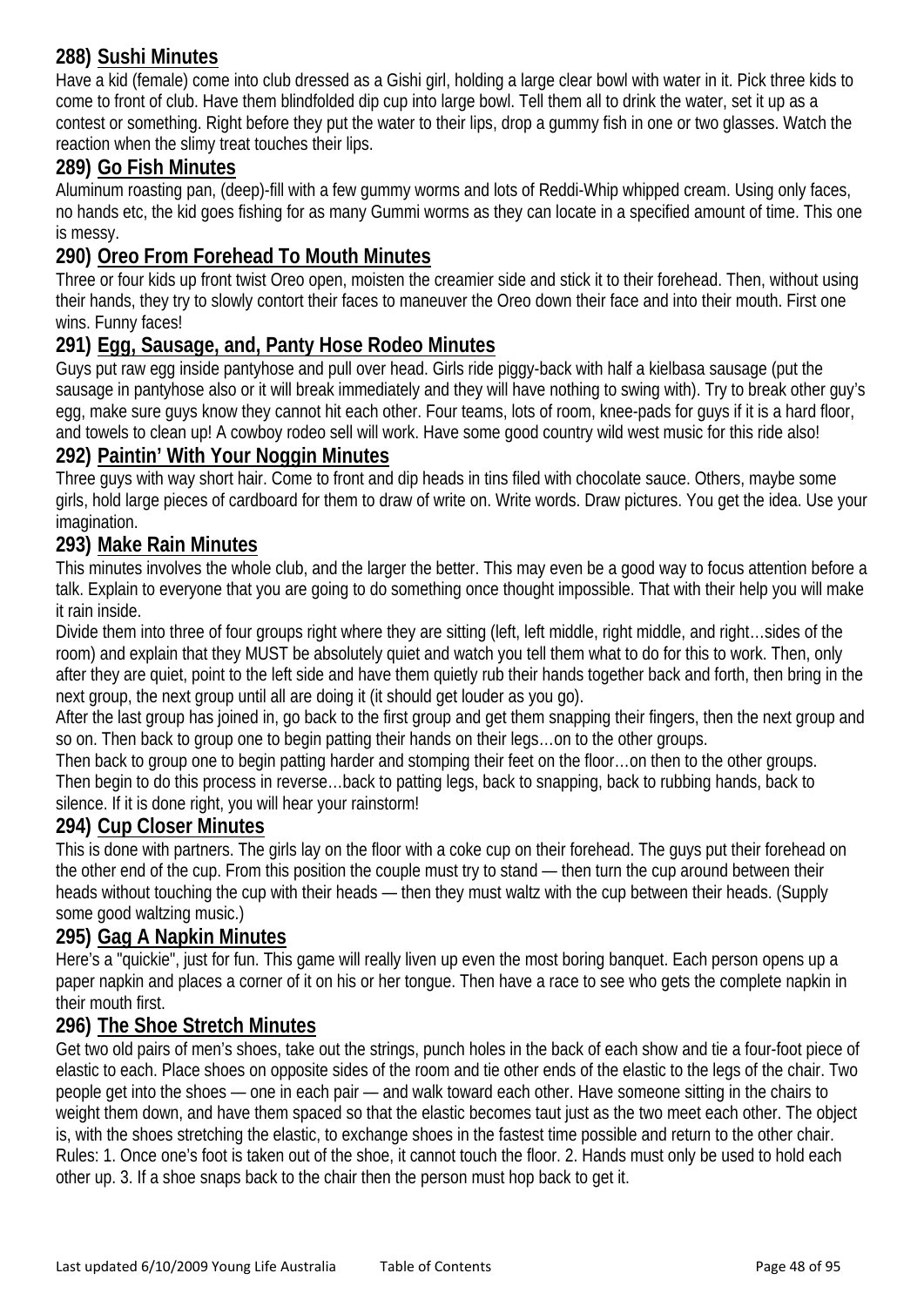# **297) String Tie Mystery Minutes**

Here's a simple little game that you can use to test your group's creativity. Hang two strings from the ceiling in such a way that they dangle approximately one foot from the floor (both strings should be about the same length). The strings should be far enough apart that, while holding the dangling end of one string, the other string hanging down is a foot or so out of reach. Challenge anyone in your group to tie the dangling ends of the strings together with no help from the audience. The only thing that can be used in this task is an ordinary pair of pliers. How is it done? It's simple. Tie the pliers to the end of one of the strings and then swing the string ask and forth. Then hold the end of the other string, and when the pliers swing close enough grab them. Untie the pliers and tie the two strings together.

## **298) Squirm Race Minutes**

Place a volleyball between the foreheads of a boy and girl couple. Without using their hands, they must work the ball down to their knees and back up again. Their hands must be kept behind their backs and the two must start over again if they drop the ball. Couples do not have to be of the opposite sex. Two guys or two girls will work just fine, but a boygirl couple usually adds to the fun of this event.

## **299) Whirling High Jump Minutes**

Get three volunteers to come forward and try this simple game. Give each a stick about 24 inches long. Tell him (or her) to hold it straight out at arm's length with both hands so that he can watch it while turning around 50 times. He then must drop the stick and jump over it. Whoever jumps the farthest is the winner. Of course, most kids get so dizzy they can't even see the stick when they drop it, let alone jump over it. It's fun to watch. Have the rest of the group count as the person turns around.

## **300) Foot Signing Minutes**

Have five guys come to the front of the room and remove their shoes and socks. Give each a felt-tipped or ball point pen. On the signal, the five boys run out into the crowd and see who can get the most signatures on the bottom of their feet in the time limit. No one person can sign more than three feet. Guys can use both feet. Signatures must be legible.

#### **301) Corn Shucking Race Minutes**

For this little game, you will need several ears of corn. Select three or more volunteers to try and "shuck" an ear of corn using only their bare feet. No hands are allowed. Whoever finishes first, or whoever has done the best job within a given time limit is the winner. Award an appropriate prize, such as a bag of corn chips.

#### **302) Ten Toes On the Rocks Minutes**

Fill two pans with crushed ice and place ten marbles in the bottom of the pans, underneath the ice. Two boys must remove their shoes and socks and try to get the marbles out of the pan using their toes only. They can't turn the pan over, or spill any ice. The first to get all the marbles out of the pan is the winner.

## **303) Water Balloon Shave Minutes**

Three couples come to the front of the room. The boys sit in chairs facing the audience and hold a large water balloon on their heads. Their girl partners cover the balloons with shaving cream, and with a single edged razor blade (no razor, just the blade) try to "shave" all the soap off of the balloon without breaking it. Whoever is the first to succeed is the winter.

## **304) Who Hit Me Minutes**

Have two guys lie down on the floor (face up, side by side) and put a blanket over them so that they cannot see. Everyone in the crowd forms a circle around them, and one person in the crowd has a rolled up newspaper. The newspaper is passed around to someone who takes it and hits one of the guys under the blanket on the head with it. Then gets back into the circle, leaving the newspaper on the blanket. The guy who has been hit counts to 10 and comes out from the blanket and tries to guess who hit him. If he guesses correctly, the person who is guessed goes under the blanket in his place. These are the instructions given to the crowd and to the players. However, one of the guys under the blanket has been clued in ahead of time that he will be given the newspaper and he will reach over and smack the guy laying next to him with it, then pull his arm in under the blanket real fast and play dumb. The guy who is hit will jump up, and his guesses will always be wrong. (Hit the clued-in guy once in a while so that it won't look quite so rigged.)

## **305) Cupid Minutes**

Make a heart-shaped target and fasten it to a guy's back. Give his girlfriend a bow and arrow (with suction cups on arrows) and she stands about 20 feet away, and is given 6 arrows. The idea is that she must hit the heart on her boyfriend's back, if she loves him. Every time she misses, the boy gets a pie in the face. (Note: Bow and arrow should be the toy store variety. You can use toy pistols with suction-cup darts, also.)

## **306) Girls Arm Wrestling Minutes**

Have two girls come to the front and arm wrestle. Encourage the crowd to root for their favorite. Two out of three wins a prize.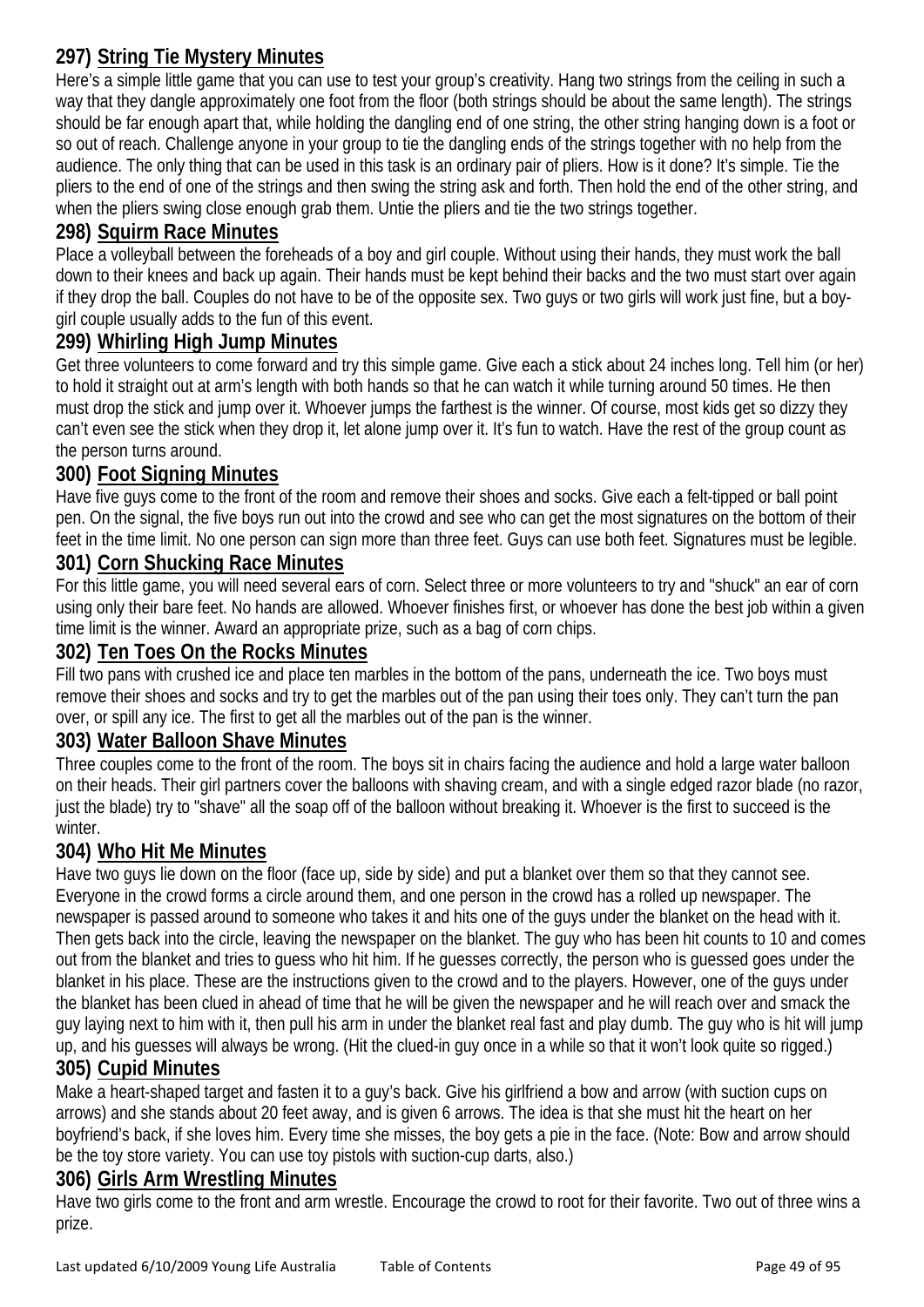# **307) Big Bad Wolf Minutes**

Give three-man teams enough newspaper and tape to build a newspaper shelter of some kind. It must be big enough to get all three inside. The (youth leader) then attempts to blow the shelter down. A prize is awarded to the best job. Afterwards, have a giant paper fight.

## **308) Blind Tag Minutes**

Conjure up something with a circumference of about twenty feet, (such a two tables pushed together or rope wrapped around four chairs). Blindfold two people and put them on opposite sides of this object. Both must always be touching it. Designate one to be "it" and have the bystanders shout to their favorite which way to go to catch or avoid being caught by the other. Beware of high-speed collisions. One variation is to remove one of the two contestants and let everyone shout directions to the unsuspecting victim. Another is to have everyone silent and let them listen for each other. This won't work on a carpet.

## **309) Strength Test Minutes**

Here's a good stunt you could use on contest night. All you need is a flat, ordinary bathroom scale. Each person holds the scale with two hands and squeezes it, pressing as hard as possible to register the highest weight on the scale. Or, you could have two people, one holding the scale and the other pushing, attempt to register their highest weight on the scale. Or, you could have two people, one holding the scale and the other pushing, attempt to register their highest score.

## **310) Doctor Banana Minutes**

Have a team peel and cut up a banana into equal parts. (Don't tell them what comes next.) Then tell them they must put the banana back together using pins, needles, tape, or whatever. The team with the best, reconstructed banana wins.

## **311) Bob for Bananas Minutes**

Follow the same rules as you would in bobbing for apples, but use bananas instead.

#### **312) Banana On a String Minutes**

Tie strings around several peeled bananas and hang them from the ceiling. Ask for volunteers to race to see who can eat the banana first without touching it with their hands.

#### **313) The Un-Banana Minutes**

Ask for two volunteers. Give each person a banana and a bottle of 7-up. Tell them they must eat the banana first then drink the bottle of 7-Up as fast as possible. The first one finished wins. Sounds easy. But watch what happens when the 7-Up mixes with the half-chewed banana.

## **314) Submarine Ride Minutes**

A volunteer lies flat on his back on a table with a person at each arm and each leg. The legs are the left and right rudders. The arms are torpedoes one and two. A jacket is put over the volunteer's head with one sleeve directly over his nose. This is the periscope. The captain (you) yells "Left rudder!" (Person on left raises leg) "Right rudder!" (Raise right leg) "Torpedo one!" "Torpedo two!" (Raise arms). "Up periscope!" (Sleeve is lifted straight up). "Dive! Dive!" (You pour water down sleeve and into the volunteer's face.)

#### **315) The Talking Head Minutes**

To set up, use a table that extends in the center, or place two card tables ten or twelve inches apart and drape with sheets to the floor. Cut a hole in the sheet for a guy's head to come through. Place three buckets upside down on top of the table, one of them over the hole. During a busy part of your meeting (or behind a curtain), have a guy that will act as the "talking head" position himself under the table with his head sticking up through the sheet and under a bucket. No one in the group should be able to tell that there is anyone under the table.

Ask three volunteers (preferable girls) to leave the room, and bring them back in one at a time. Explain that they are helping with the Karina Machado Speed Reading Course and have only two seconds to read the short printed phrase under bucket #1, only four seconds for bucket #1 and only six seconds for bucket #3. When they are ready, position them with their faces close to the bucket's edge, lifting the bucket just long enough for them to see and read the phrase. Lower the bucket and have them tell the group what they read. Repeat for the second bucket amid much praise and encouragement for the fine job they are doing. When they are positioned and ready for the third bucket, lift it much higher and your talking head should scream or yell to scare the volunteer. The first time, even the group will scream and react since they were not expecting to see a head under the bucket. Repeat the process for the second victim, making sure that the group has been cued not to give anything away.

## **316) Put Your Money Where Your Mouth Is Minutes**

Two guys who have wallets each face the other and see who can "draw" his wallet the fastest and stick it in his mouth (gunfighter style). Another way to do this is to ask for two people who want to win two dollars. When they come up, give each a dollar bill, which they must put in their wallets and place back in their back pockets. On the signal, they go for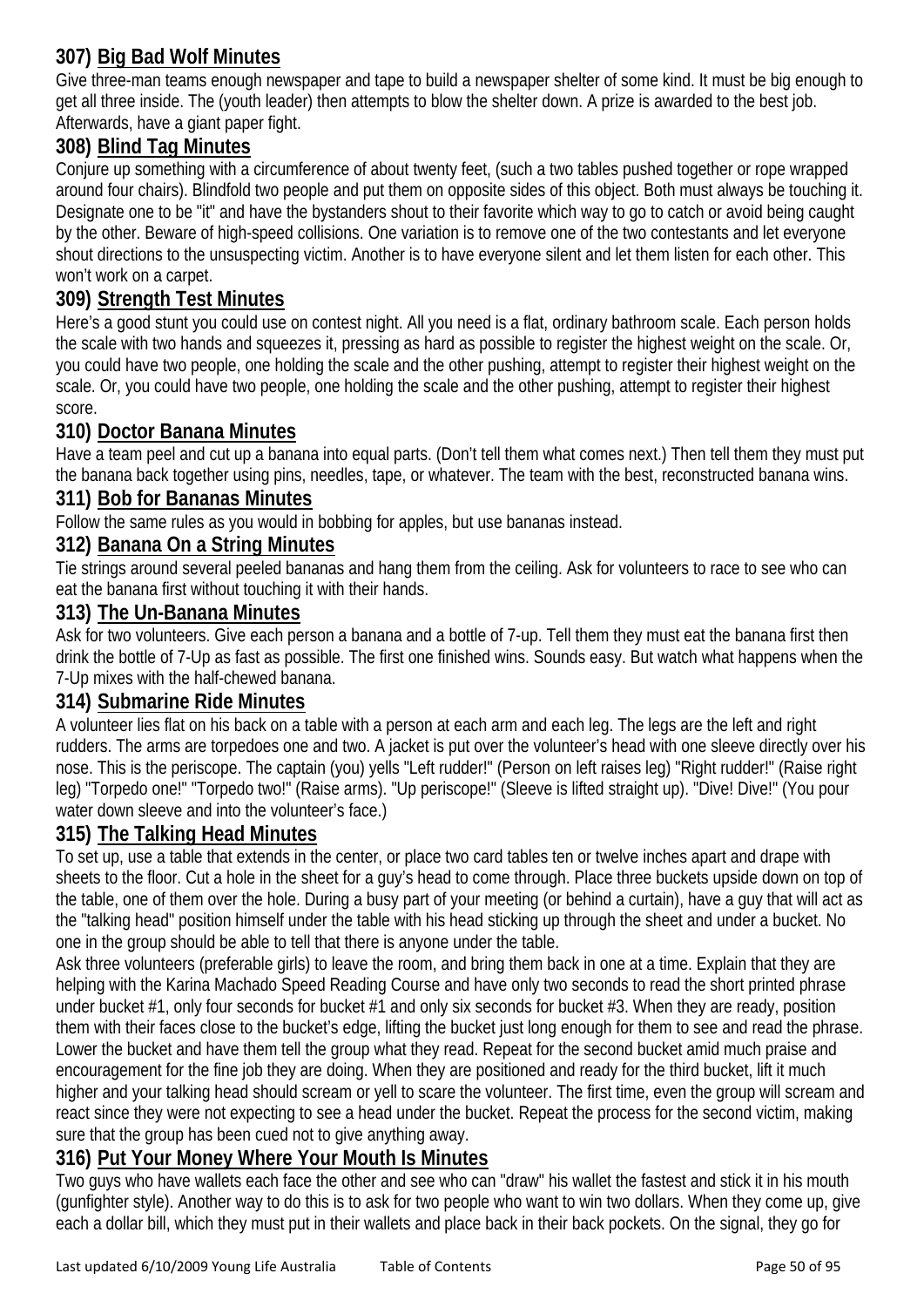their wallets, gunfighter style, and each must take the dollar out of his wallet, put it on the floor and then sit on it. The last guy to do so has to give the other guy his dollar, and he loses.

## **317) Spam Roulette Minutes**

Materials needed: Can of Spam, Spoon, and Fun facts about Spam (Phone # to call on the can.)

Call up people to the front. They play Spam roulette. Music would play, I guess. When the music stops, the person must choose a person on his right or left. That person must answer a trivia question about Spam. If they cannot answer, they must take a bit of Spam.

# **318) King Of The Goats Minutes**

Choose a "goat" from the group (or one from each team) and have it removed while the groups are given instruction. The crowd (one group) is instructed to stand o the sidelines and shout instructions to the goat, while the circle group (the other group) is told to from a circle holding hands. The goat is to be put in the center of the circle blindfolded. At the signal, the goat is to start chasing the circle and the circle is to move as a whole to avoid being caught. When the goat is ready to start, the circle group is instructed in his presence to move silently and to make no sound. The goat is to listen to the sideline crowd for instructions where to go to catch the circle. As soon as the start signal is given, the crowd starts shouting instructions to the goat, such as, "Go to the right, the right, now go back, straight ahead." The minute the game starts, the circle team, instructed before the goat arrived, immediately disbands and joins the crowd, leaving the goat in a an empty field. Let the goat run for a short time or until the goat guesses what is going on. Be sure you choose someone for this who can handle it.

# **319) Marshmallow Pitch Minutes**

For this game, have your kids pair off and give each pair a sack of miniature marshmallows. Each pair should also have a neutral counter. One person is the pitcher, the other the catcher. On "go", the pitcher tosses a marshmallow into the catcher's mouth, and the catcher must eat the marshmallow. The pitcher and catcher should be about ten feet apart. The counter counts how many successful catches are made, and the couple with the most at the end of a time limit or the first to reach twenty successful catches is the winner.

# **320) Marbles In Jello Minutes**

Put marbles in a roasting type pan (use a dark colored Jello) paper towels, and plastic for the floor. Have 2 people for each pan of Jello, using only 1 foot they must race each other to find the marbles.

## **321) Putting On the Lips Minutes**

Tube of lipstick, paper towels and couples on kids

The guy holds the lipstick in his mouth and puts on the girl's lips. You may want to put a trash bag on the girl, just in case.

## **322) Gum And Flour Minutes**

Gum, flour, cake pan and 3 to 4 kids

Bury the gum in the flour. Without using their hands, they have to find the gum and blow a bubble.

## **323) Butt Charades Minutes**

Great spur of the moment, no material needed. Have people spell out words with their butts and have the audience to guess the word.

## **324) Mr. Blockhead Minutes**

Stack different sized block. Emcee is wearing a box block over his head and makes a big deal of game.

## **325) Burp Contest Minutes**

Contestants chug a coke and burp. Possibly use a mike.

## **326) Honey, If You Love Me Please Smile Minutes**

Have three girls/guys try to make one of the opposite sex smile.

## **327) Velcro-head Minutes**

On three people put stockings over their heads and carpet tape over that. Leave room only for breathing. Put cotton balls on floor and have students roll around trying to get as many cotton balls stuck to their head as possible.

## **328) Donut-line Minutes**

String several donuts on a string. Three students must try to eat donuts without their hands. People on either end of string is bouncing and swinging string to make it hard.

## **329) Apple Hang Minutes**

Have three couples blindfolded and facing each other. Tie 3 apples to strings and have couples try to eat apple as fast as possible.

## **330) Gum Un-wrap Minutes**

Four or five people are given a piece of gum with wrapper. They must unwrap in their mouth and blow a bubble.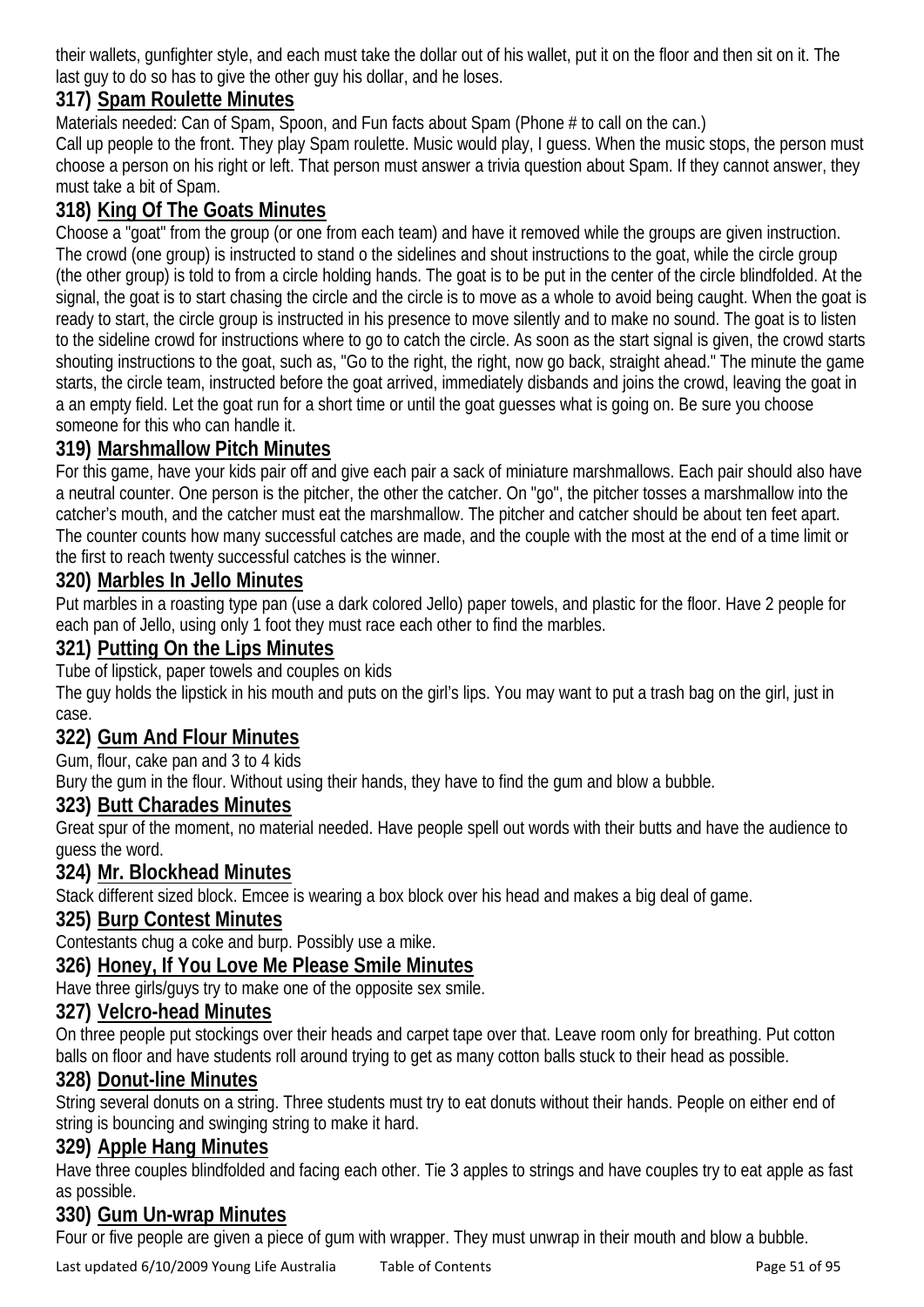## **331) BB Butts Minutes**

Girls hold frying pans over their butts while guys shoot BBs through straws and see ho many times they hit.

## **332) Pictionary Minutes**

Play with teams. For variation, have them draw with toes or mouth.

## **333) Play-Do Pictionary Minutes**

Sculpt objects for your team to guess.

## **334) Sleeping Bag Wrestling Minutes**

Have four people come up front. Put sleeping bags over two of them as they stand on their knees. They have to wrestle the other person to the floor. Then have the next two go, and finally have a championship round. Usually the heaviest person wins so try and pick people that weigh about the same.

## **335) Spam Sculptures Minutes**

Each team gets a can of Spam. Have a sculpting contest.

#### **336) Name That Person Minutes**

Divide into two even teams. For larger groups, divide into four teams and have a play-off with the two winning teams and two losing teams. Give each person a blank 3x5 card (or piece of paper) and have him write five little known facts about himself and sign his name. Examples: I have a pet snake; my middle name is Hortense; I was born in Mexico City; I hate pizza; the carpet in my bedroom is green.

Collect all the cards and keep separate stacks for each team. The game is now ready to play.

The object is to name that person on the card that the leader draws (from the other team's stack of cards) in as few clues as possible. Begin by opening up the bidding between the teams, for example: "We can name that person in five clues!"or, "We can name that person in four clues!" etc. The team that wins the bidding has five seconds to guess after the reading of the appropriate number of clues. Appoint a referee.

## **337) Musical Squirt Gun Minutes**

Have a group of 6 or seven up front. A loaded squirt gun is passed around until the music stops or until the leader says, "Stop". The person who is holding the squirt gun at that time must leave the game. But before he leaves, he may squirt the person on his left twice or on his right twice or once each. The last person is declared the winner. The gun must be passed with two hands and received with two hands (otherwise it will be frequently dropped and will break). It is best to have a second loaded squirt gun on hand to be substituted for the empty one. An assistant can refill the original gun, while the second one is being used. Be sure to emphasize that only two squirts are allowed, or you will be continually refilling the squirt guns.

## **338) Blanket Minutes**

#### Materials: One blanket

Make sure everyone knows everyone's first and last name. Divide the group into two teams on each side of the room. Two leaders hold a blanket up in the middle of the room. Each team puts on person in front of the blanket. On the count of three, the leaders drop the blanket. Each person tries to say the other person's name standing on the other side of the blanket first. The faster person captures the other and brings that person over to their side. Continue until each person has had roughly two chances. The team with the most people wins.

## **339) Kool-Aid Taste Off Minutes**

Ask three volunteers to sit in chairs facing the rest of the group. On a signal they each open a different flavored packet of Kool-Aid. They then lick just one finger and dip it into the packet. The person who in that manner is the first to eat all of the Kool-Aid in the packet wins. It's hilarious because they do not anticipate it being so sour, and they usually end up with it all over their lips.

## **340) Grape Toss Minutes**

Divide into teams of about ten. Each team gets into a circle and appoints one member to be the grape tosser. He gets a bag of grapes (or small marshmallows if you prefer) and stands in the center of the circle. When the signal is given, he tosses a grape to each team member in the circle, one at a time, and the team member must catch the grape in his mouth. The tosser cannot toss to the next player until a successful catch is made. The first team to toss all the way around the circle is the winner.

## **341) Shoe Tie Minutes**

Divide all the people into groups of three. Taking turns, have two people untie and then retie the laces of the group with one person using his left hand and the other person using his right hand. Put a time limit on it. Race against two groups.

#### **342) Sunglass Spit-wad Minutes**

Put sunglasses on two people and try to get spit wads on their glasses using straws.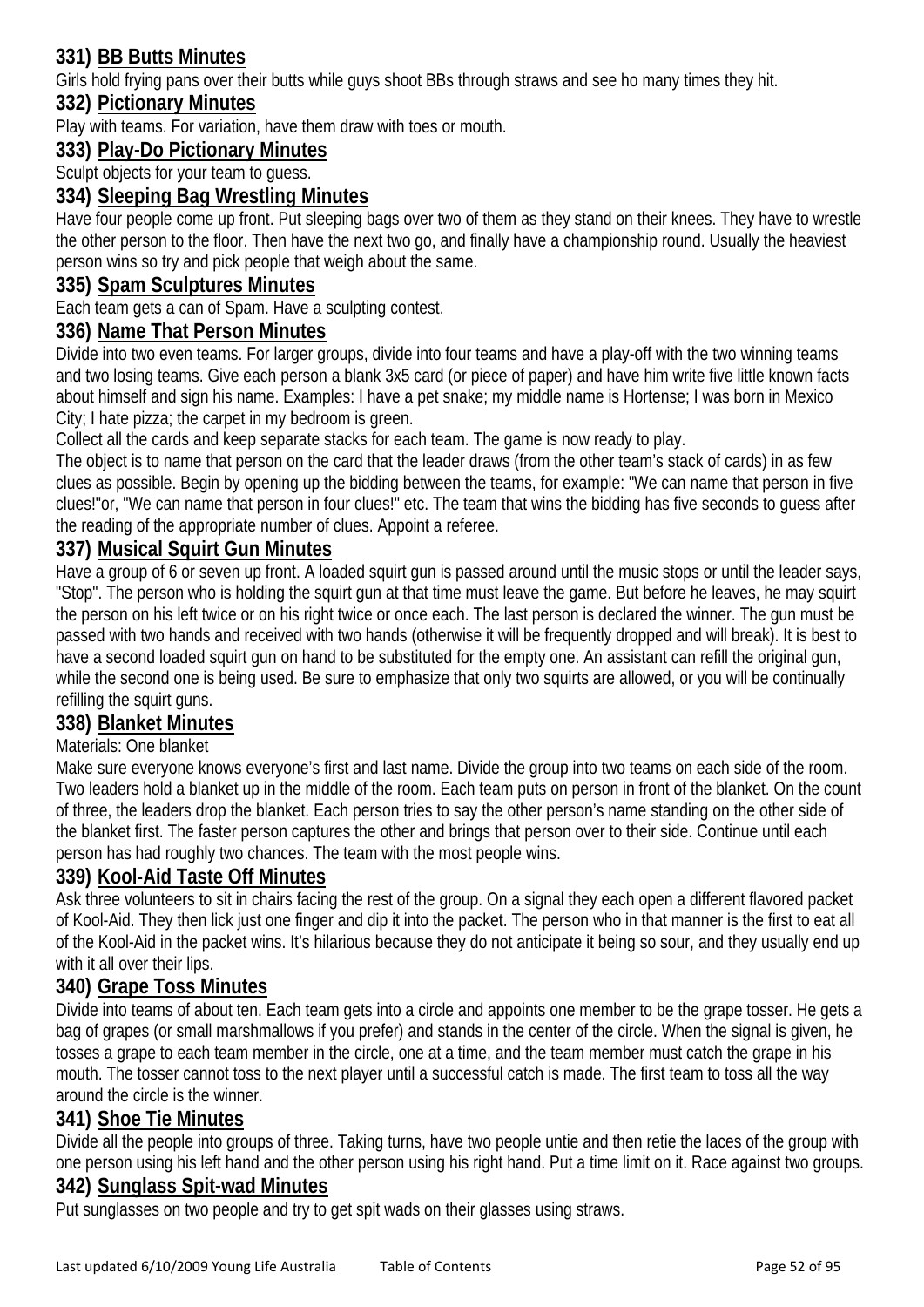## **343) Balloon Blow-up Minutes**

Have three co-ed teams. The girl holds the balloon while the guy blows it up until it pops. Switch.

## **344) Screaming Contest Minutes**

Hold a screaming contest.

#### **345) Blind-folded Musical Chairs**

Musical chairs but blindfolded this time.

#### **346) Forty Inch Dash Minutes**

Give 3 kids a 40-inch piece of string with a marshmallow tied to one end of it. On a signal, each person puts the loose end of the string in his mouth and "eats" his way to the marshmallow. The first person to reach it is the winner.

#### **347) Strawless Relay Minutes**

Have 3 or 4 kids put one end of an ordinary drinking straw in their mouths. Have them all start at the same time and try to get their mouth from one end of the straw to the other without using hands, only mouths and tongues.

## **348) Dark Draw Minutes**

Everyone in the group is given a sheet of paper and a pen. They are given 5 minutes or more to draw what the want. But the lights are all turned out during the time of drawing. The pictures are judged and winner gets a prize.

#### **349) Straw Contest Minutes**

Each contestant receives 2 straws and a cup of water. One straw is to be put in the cup and the other is not. However both straws are to be inserted in their mouth. Then they race to see who can suck the water out the fastest.

#### **350) Straw Mumble Minutes**

Have 6 kids up front and give each one a straw. They must get the entire straw in their mouth without using their hands. It's harder than you think. The first person done wins.

#### **351) Who Do You Love Minutes**

Take 3 people out of the room. Bring them in one at a time and ask them to say, "Who do you love?" The idea is for them to say the actual words, "Who do you love?" The audience is clued in on the joke.

#### **352) Balloon Sitting Minutes**

A race to see who can break more balloons in a given time by sitting on them. Make the last one a water balloon.

#### **353) Musical Baby Food Minutes**

Pass the baby food around to music, like hot potato, when it stops whoever is holding it must take a spoon-full. Start with applesauce and build to strained veil.

#### **354) Soap Shrink Minutes**

Divide into teams. Give each a large new bar of soap. Provide one or more kiddy pools filled with water-enough pools so each group has access to it. On 'go' have teams race to shrink their bars without breaking them. Call time after five minutes. Award motel-size bars of soap to the winner.

#### **355) Puffed Up Minutes**

Divide the group into two or more teams with three or four people on each team. Give each team a roll of masking tape and thirty balloons. On your command, have members of each team roll the masking tape (sticky side out) around one of their teammates below the neckline. Next, have kids blow up their balloons as quickly as they can and stick as many as possible to the taped-up team member. When the balloons have been attached, have the player go through the obstacle course and back to the team. Balloons that fall of during the race can't be re-attached. The team that has the most balloons still attached when the balloon person finishes the obstacle course wins the game.

## **356) Building A Firm Foundation Minutes**

Divide the group into teams of six players or less. Provide each team with a Lincoln Log set and have them build the biggest structure they can in an allotted amount of time.

#### **357) Kid's Shapes Minutes**

Get three of the little kids toy that has all different kinds of shapes inside that has to go through the right holes in order to get inside. Blindfold all three participants and have them race to see who can finish the quickest. Possibly even put all of the pieces in one big pile.

#### **358) Stuff 'Em Minutes**

Divide the group into teams of four kids each. Give each team a pair of pantyhose, and explain that the team will have two minutes to place as many personal items as possible into the pantyhose. (You may want to have extra items on hand just in case some teams come up short.) Each item should be inserted through the waist end of the pair of pantyhose with out tearing them. Declare the team with the most items inside the pantyhose the winner. You could try blindfolding participants too.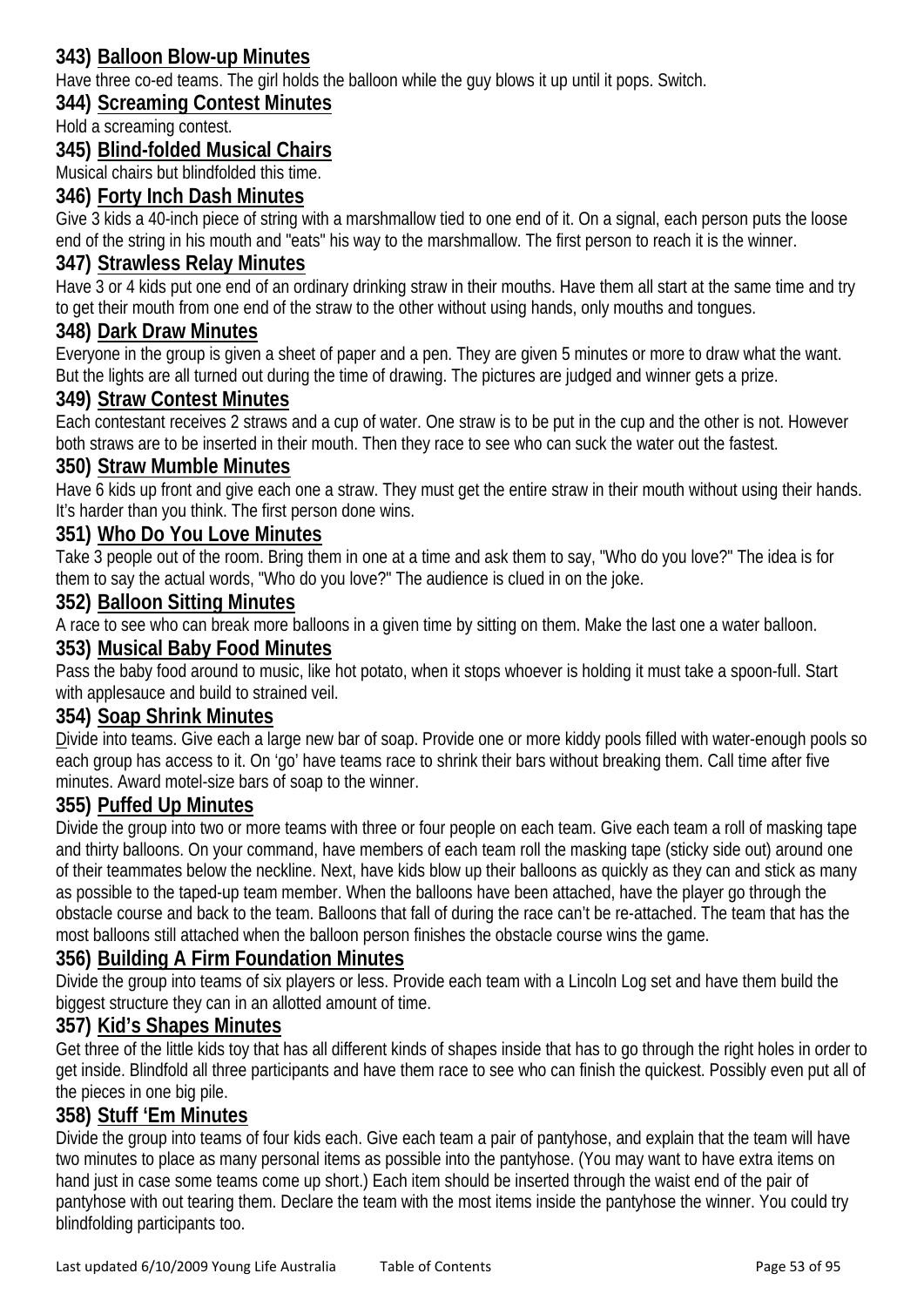# **359) Bagpipes Minutes**

This really can't be called a song, but it is fun enough not to matter. Divide your group into three sections. The first section sings "Oh" continuously while lightly hitting their Adam's apples with the side of their hands. The second group sings "Ah" and rhythmically pinches their noses giving both a straight and nasal tone. The third group holds their noses and to the tune of "The Campbells Are Coming" sings using the "da" sound. Done correctly, this really does sound like bagpipes, provided the kids can keep from laughing.

# **360) Cookie Tower Minutes**

Get teams of 3 or 4 people up front. Each team member is armed with cookies. (Gingersnaps are usually the best; however, Nilla Wafers will do in a pinch.) Within one minute, the team members must stack their cookies, one on top of the other, on one person's forehead. The team with the most cookies stacked wins.

## **361) Brother and Sister Minutes**

This game is very similar to the Newly Wed Game, but instead of newlywed, use brother and sister couples. They must work together to score the highest points possible to win. The brother is sent out of the room and the sister answers a series of questions about her brother. She records her answers on a large sheet of paper. When the brother returns, he sits in a chair with his sister standing behind him holding up her written answers. If their answers match, the couple gets a point. Repeat this process by sending the sister out of the room and asking the brother to answer questions. Tally the scores and award the prize. Their answers are usually hilarious.

Questions to the sister about her brother:

- 1. What is the dumbest thing your brother has ever done?
- 2. What is his favorite food?
- 3. What do you dislike most about your brother?
- 4. Describe your brother in one word.
- 5. What is the meanest thing he has ever done to you?
- 6. What does he spend most of his time thinking about?
- 7. If you had one wish, what would you wish about your brother?
- 8. What is his favorite TV program?
- 9. How often does he take a bath?

Question to the brother about his sister:

- 1. What does your sister spend most of her time doing?
- 2. If your were your sister, what would you change about yourself first?
- 3. About how many arguments do you have with her each week?
- 4. Who obeys your mom and dad best, you or your sister?
- 5. How old was your sister when she kissed her first boy?
- 6. What animal is your sister most like?
- 7. What is you sister's favorite subject?
- 8. How long does she talk on the phone each day?
- 9. Does she chase boys?

## **362) Human Scrabble Minutes**

Two groups of kids line up in the front of the room. Each kid gets a letter hung around his or her neck on a card. All the letters in each group spells a word, but it is all scrambled up. At a signal, each group must arrange themselves to properly spell the word. The first group to do so wins.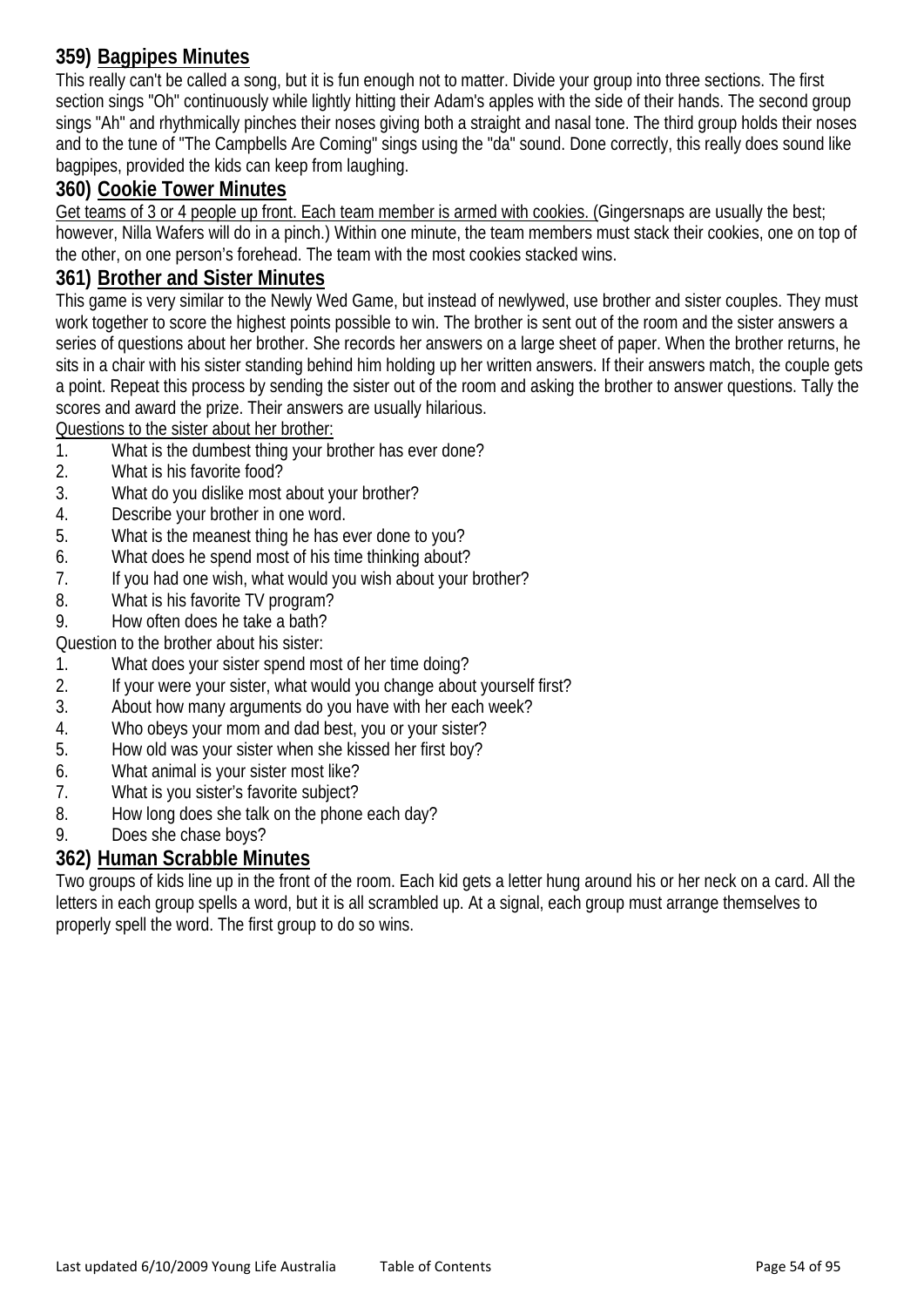# **[Skits](#page-4-0)**

For a long time everything (mixers, minutes, skits, and run-ons) was called a "skit". Well, these are the actual skits. **They are done mostly by leaders and traditionally cause a lot of laughs.**  They need a lot of work, practice, and preparation before you ever get to club.

## **363) Rindercella And The Prandsome Hince Skit(origional ending)**

Once upon a time in a coreign fountry ther was a geautiful birl, whose name was Rindercella. And Rindercella had a mugly other and two sigly usters. Also in this coreign fountry there was a prandsome hince and the prandsome hince was going to have bancy fall.

Rindercella's mugly other and her two sigly usters went out and bought dancy fresses for he bancy fall but poor Rindercella couldn't go because she had nothing but rirty dags. So on the night of the bancy fall, Rindercella's mugly other and her two sigly usters put on their dancy fresses and went to the bancy fall. And since poor Rindercella couldn't go she cat down and sried.

Suddenly, her gairy fodmother appeared before her and touched her with her wagic mond and turned her into a peautiful brincess and then gave her a kig boach and hix sorces so Rindercella could go to the bancy fall. So off went Rindercella. When she got to the bancy fall the prandsome hince met her at the door. He had watched her come up in her kig boach and hix sorses from a widden hindow.

Rindercella and the prandsome hince danced all night long and the prandsome hince lell in fove with Rindercella. When the prandsome hince was just about to quop the prestion, Rindercella heard the moke of stridnight so she turned, straced down the rairs and when she got to the stottom blep she slopped her dripper.

The next day the prandsome hince went all over his coreign fountry looking for the geautiful birl who had slopped her dripper. When he go to Rindercella's house he tried it on her mugly other, but it fidnt dit! He tried it on her two sigly usters but it fidnt dit. And he tried it on Rindercella and it fid dit! So they were mappily harried and lived appily ever hafter. Ehe Thend!

#### **364) Rindercella And The Prandsome Hince Skit (Young Life Moral Ending)**

Once upon a time in a pall smillage lived a prettle litty girl named Rindercella. Rindercella lived in a hall smouse with her mep-stother and her three sigly usters. Rindercella wanted to go to the bancy fall at the castle of the prandsome hince, but her three sigly usters made Rindercella flop the moors and hay at stome. (said with sadness…) After the three sigly usters had gone to the bancy fall, a gairy fodmother appeared and told Rindercella she could go the the bancy fall too. She waved her wagic mond and made Rindercella a dretty press and some little slass grippers. Then she turned a cumpkin into a poach and four hats into roarses. But she had to be home when the strock cluck 12.

When Rindercella arrived at the sastle in her dretty prittle press the prandsome hince lell in fove with her. Boy were her three sigly usters mad…wow!! Then the prandsome hince and Rindercella pranced and pranced (demonstrate stupidly) all evening, but when the strock cluck 12 she ran down the steps into the night. But the prandsome hince had noticed that Rindercella had slopped her dripper!

The prandsome hince knew if he could find the gretty pirl whose tootsy would fit the dripper, he would find his love. (Suspenseful….) Meanwhile, the gairy fodmother was so mad Rindercella had slopped her dripper she turned Rindercella into a rat and put her in the cumpkin! The prandsome hince came to their hall smouse and made the three sigly usters try on the dripper. Unfortunately, Matilda, the third of the three sigly usters fit the dripper. There was nothing left for the prandsome hince to do but to barry Matilda, and they lived hunhappily ever ufter (sadly). The storal of the mory is…when you go to a bancy fall, don't slop your dripper!

#### **365) Herman The Trained Flea Skit**

The trainer has a flea do various tricks, when suddenly he loses Herman. After searching for a while, a girl is brought forth who has the flea in her hair. The punch line is, "He wait a minute, this isn't Herman!"

#### **366) Pick Pocket Skit**

"Freddy Fingers and Hands Harry" meet and embrace each other. They tell where they've been in the last few years (like what prisons they were in, etc.), and as they say goodbye, one says to the other, "Oh you may want this." He gives him back his watch. The exchange of articles that they have picked up from each other until one of them hands back the other's pair of boxers!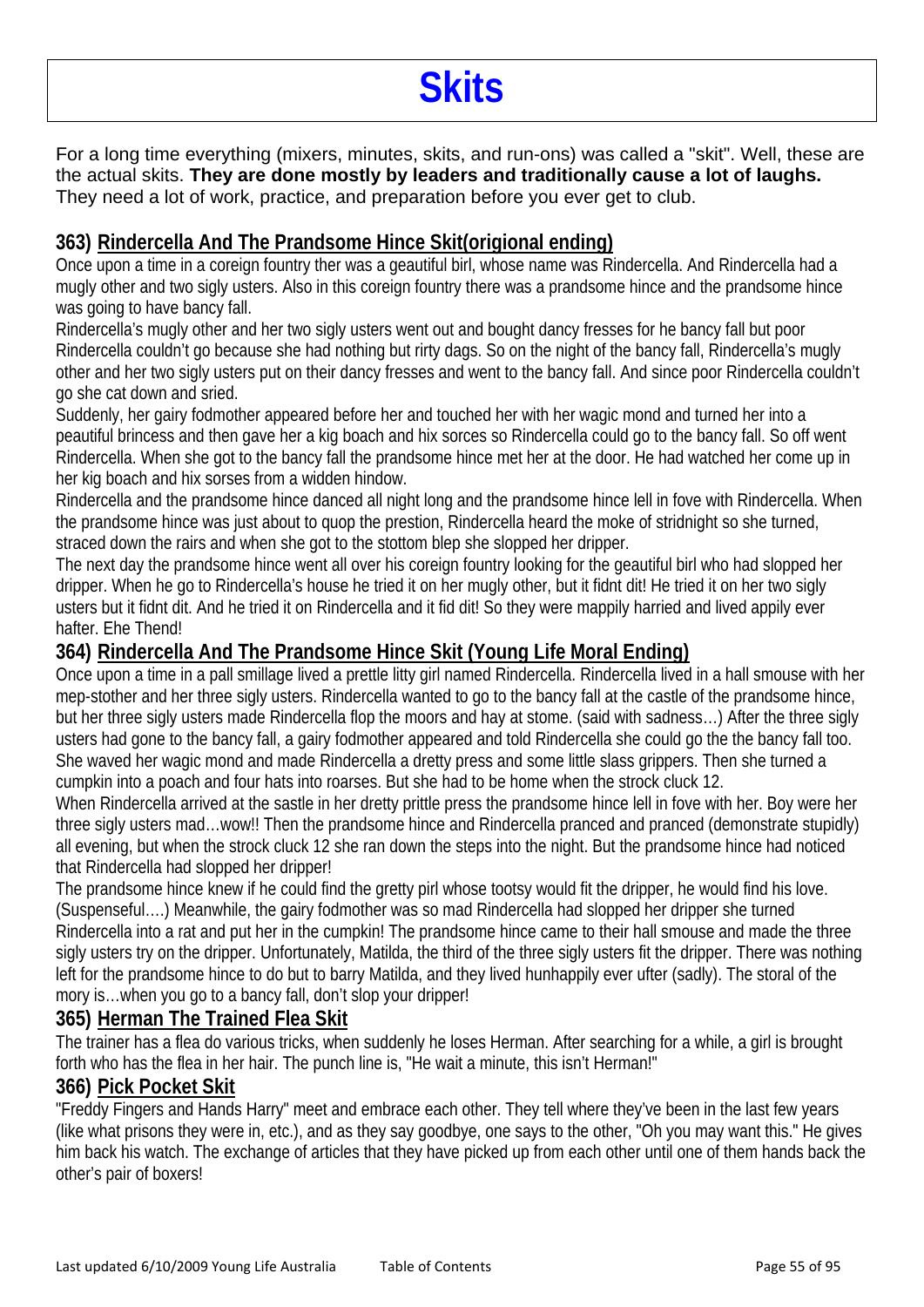# **367) Coke Commercial Skit**

Have one person standing, holding an unopened coke bottle, the next fellow holding a bottle opener, the other two doing nothing. The skit opens with the first examining the bottle very closely, then he passes it on to the next. He opens the bottle and passes it on to the third person, he/she guzzles the entire thing and passes empty bottle to the next person. The last person looks at the empty bottle with a sick look and burps as loud as he can.

# **368) Granny's Candy Store Skit**

Paint verbal picture of the various kids acting as three chairs, etc. in Granny's store. Have three guys standing there, but with no parts to play. Have several kids come dressed up as five-year olds. They ask granny for licorice, and she regretfully tells them she has none, they ask for several other kinds of candy and each time she says she just ran out. Finally, disgustedly, the little kids ask what kind she does have, and she says all she has left is these three suckers standing over here in the corner.

## **369) Statue In The Park Skit**

The skit begins with one person posing as a statue in the park (the thinker or the discus thrower). Another person introduces himself as Prof. Arthritic Kneecap, of the Univ. of Amputation and Mutilation. After a long study he has discovered a way to revitalize the calcium deposited in joints of the human body, the painful and crippling effect of arthritis. In fact his solution will bring life to almost any old lump of calcium. "Even this old statue" He pours the bottle on the statue's head. Slowly it comes to life. Statue: "boy, I've been standing like that for 1500 years." Professor: "What is the first thing you want to do?" Statue: Kill 5000 pigeons with my bare hands!"

## **370) "The Game" Skit**

Perhaps you didn't know it, but for the past 25 years, (your town) has been the scene of a momentous occasion. In truth, this epic of the Old West has been going on for much more than a mere quarter century. We must go back to the thrilling era of yesteryear, when great herds of buffalo grazed the plains and bandits held up stage coaches. Yes, for many years in the boom town, now ghost town of Hudsonville, six men brought together by circumstances too unbelievable to believe — got ready to begin on an adventure that would strike fear into the hearts of men everywhere — and the adventure was called… THE GAME!

Every year these initial players played again in the same town this terrible game only they knew so well. Now the descendants of those men still keep alive the tradition sacred to their hearts by meeting once a year playing…THE GAME!

You have probably figured out by now that tonight, yes tonight, is the night that these men will meet and tonight here at (your place), honored for the past 25 years by the players as their playing ground, will be played the most fantastic game. It is truly the most amazing phenomenon of the age…THE GAME! Truly it is a game of crime, of mystery, yes, even of death!

First there was Gaylord Ravenal — the notorious Mississippi Riverboat Gambler. For him, to win and lose a whole stake in one evening of pleasure is strictly commonplace. He is sly, underhanded and deadly with a pistol. Through the years many prizes have crossed the table his way, tonight he has traveled many miles at great expense for the sole purpose of defending his reputation. (Comes in; fixes gun, has cigarette in mouth, shuffles the cards, and then misses). Second there was Honest Tom Foolery — the sheriff from Cut-up Creek. Old Tom is one of the best sheriffs money can buy. Tom never runs from trouble. But of course, he never looks for it either. Tom is a friend of gunmen, gamblers, trainrobbers, horse thieves and claim jumpers; he also has many enemies as a result of…THE GAME! (Acts cocky, steps up to bar, watches Gaylor…orders drink, gets it poured all over him.)

Fourth there is Just Plain Bill — This is a man as hard as the rocks he digs. We would like to say more, but we can't because he is just plain Bill. (Stumbles in, acts out of it.) He has come for THE GAME!

Fifth there is Injun Joe — the last of the famous Apaches, one of Geronimo's right hand braves. Strong, silent, ruthless, and just plain mean. The scalps of many men have hung from his belt, some of them gathered in…THE GAME! (Comes in and sits down, looks mean. Gaylord deals cards here. Bartender pours drinks.)

And finally, there is Dirty Bert — dirtier than the dirtiest dirt. He was reared by a grizzly bear, educated by a coyote, whips his horse with a rattle snake. A ripsnorting, gun slinging, fist fighting, tough skinned galloot. Most feared hombre west of Pecos. He's been in so many wars that he is known in these parts as Pin Cushion Pete. (Comes in, brushes off dirt — then pulls arrows out of body, looks at everyone's cards, then knocks Manual Labor off chair after taking his cards — when Manual Labor pulls knife, Gaylord shoots him; bartender drags him out.) Cards are re-dealt.

Then Just Plain Bill starts by sneaking cards. Injun Joe cuts off his hand, when Bill goes for Joe, Gaylord shoots Bill — Bartender drags him out.

Gaylord then hypnotizes Injun Joe and takes the cards he wants form him, then wakes him up (bartender keeps pouring drinks and while watching game, pours drink on Honest Tom Foolery's head).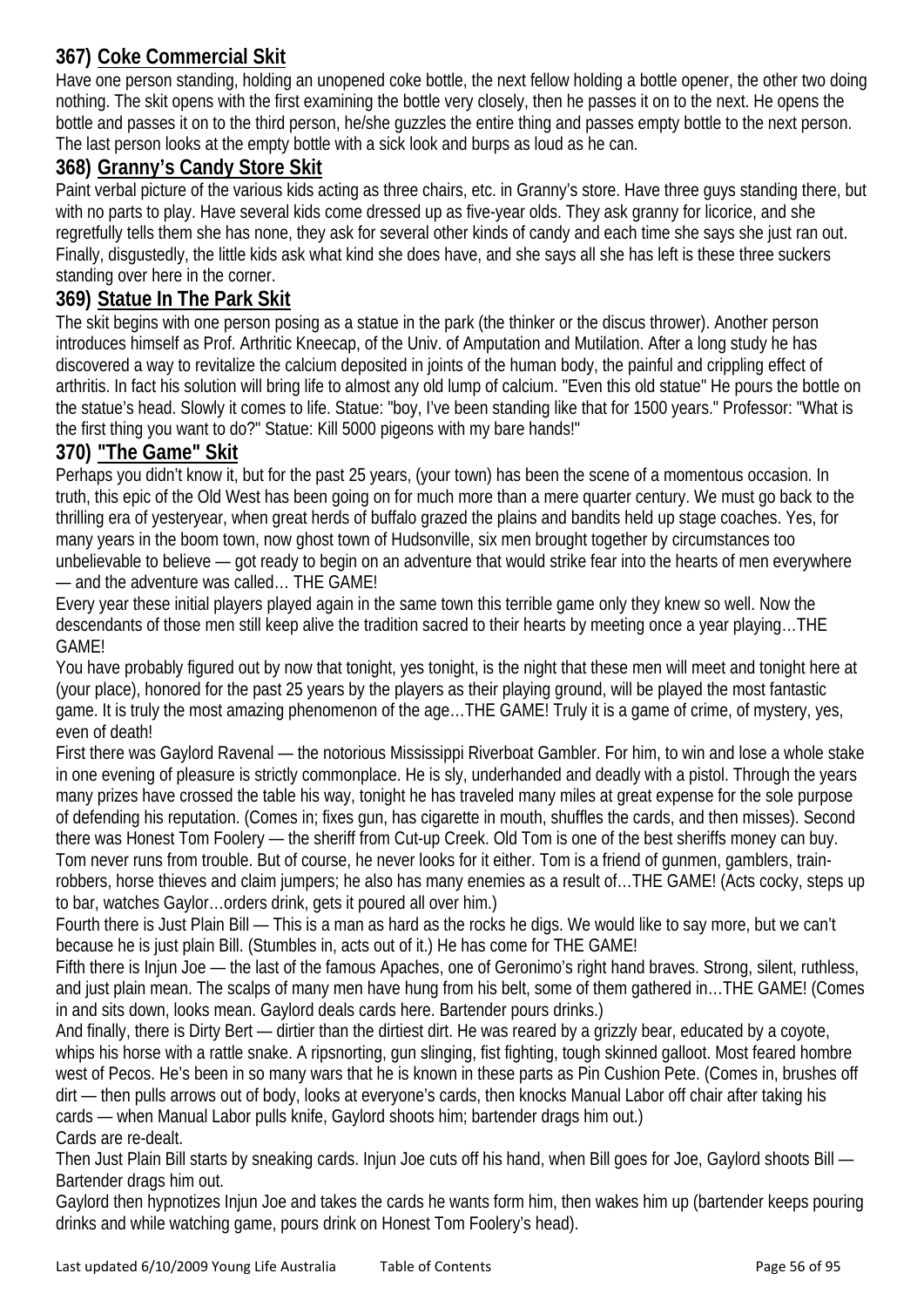Dirty Bert points out toward imaginary object and while all are looking, he takes all cards in the middle of the table. Start with Injun Joe and each man gambles more and more, upping with more money and then objects until finally someone calls. Then, one at a time each man puts down his cards until Dirty Bert finally lays down his last card and yells (frustrated) "Oh man, I'm the Old Maid again this year!" (Use whatever kids game kids in club would know).

# **371) Peanut Whistlers Skit**

Take a large piece of cardboard and make tall top hats (to cover head arms and chest) Guys take off shirts draw faces on stomachs (belly buttons as mouths) Put shirts on waists and shorts below that. Play music with whistling (Globe-Trotters, middle of *Walk like an Egyptian* by the Go Go's) and let the dance through the room.

## **372) Motorcycle Gang Skit**

Turn off the lights and 4 or 5 people come in and lie on their backs, on floor (heads toward crowd) with their arms up in the air, and each havine a round stick or dowel covered with tinfoil for the handlebars. They are the bikes. "Bad To The Bone" plays as a 'motorcycle gang' walks in they sit on the 'bikes' knees and use kazoos to simulate motorcycle sounds. They all lean left, right, wheelie in sync. When they finish, they all say together, "Mom, can we have another quarter?"

## **373) Toucharama Skit**

This is a ride where you watch the movie on the screen and really feel the action. One guy walks out and girl in lab coats who stand behind a chair. Meanwhile the announcer pulls up a planted volunteer. The kid sits down in the chair, puts on 3D glasses and stares ahead as if watching a movie behind the crowd. A guy and girl read a movie story line backstage over microphones while the lab coats help make it "live' to the volunteer. For example, "Oh Jim I've missed you so much I just want to hug you" (Lab coat hugs him). You may kiss, slap, throw water on, the volunteer to make the most of their experience. The volunteer may even ham it up and when they begin to fight, root for them to make up; then they make up, get sick.

## **374) Foreign Exchange Student Skit**

You need someone who can speak a foreign language *very fluently*. It sometimes is fun if you have a real foreign exchange student at club to have them play it up. Explain that you the leader are excited to make YL for everybody, and thought that it may be best to have a foreign exchange student come and share their thoughts on YL. You will ask the questions and translate for the crowd. Bring in your non-English-speaking student and ask them things like…"How do you like the music at club?" Have the student rant and rave, holding there nose, rambling about how awful it is and when they are finished, you smiling, tell the crowd they loved it. Continue until the student gets mad and walks out.

## **375) Coke's Fine Dining Campaign Skit**

This is a quick commercial: "And now ladies and gentlemen, a word from our sponsor. With the successful marketing of the Arch Deluxe for adults, Coca-Cola now turns its advertising to a more mature fine dining audience. "Coca Cola the choice of a mature generation." 2 couples enter in tuxes and prom gowns. The first girl: pulls out a bottle of Coke; hands it to the next guy in line; he pulls out a handkerchief; twists the cap and hands it to the next girl; she in very lady like fashion guzzles down whole bottle; and hands the empty to the last guy who belches.

## **376) Spittoon Boy Skit**

Three hillbillies acting like they are chewing begin to brag about their spitting prowess. One spits for speed, one for distance and one for power. They decide to have a contest and call out Spittoon Boy (guy enters wearing rain slicker, boots, hat, goggles, and carrying a coffee can). They each back him up more and spit for distance. He flicks the can each time as if the spit landed in it. The last guy even sends him out side, down the street (he comes back amazed.) Now for speed, he flicks the can, he flicks it faster, the third time he flicks before the guy spits. Now for power, he flicks and falters a bit. He flicks and falters more, third time he flicks and spills it (water) all over crowd.

## **377) You Gotta Try This! Skit**

A family is sitting around the table getting ready to eat. A kid comes running in and hits his toe on the table. "Oh, this hurts so much! I've never stubbed my toe this hard, I think its broke." He carries on and says "You gotta try this and see what I mean! It hurts!" They all get up and try it. Another family member takes a bite of dinner and burns their mouth. They spit it out screaming how hot it is and carrying on and says, "You all got to try this!" They all do, screaming and burning. Another takes a swig of some lumpy old sour milk carrying on how disgusting it is saying, "You got to try some of this!" They do and behave similarly. Scene ends when someone comes in saying "Oh man, I just got hit by a bus, every one of my ribs are broken and I have internal bleeding,! You gotta try this!" they all run out and scream with screeching tires.

## **378) Little Nemo Skit**

This can be done in a doorway. You need two sheets, a table, shorts, shoes, big shirt and two peopleone with long arms. The front person is the face and legs placing hands into shoes. The back person is the arms by reaching around the front person and through slits in back of shirt then out the sleeves. One sheet hides the legs under the table and other sheet hides the back person. You may want a third sheet to place in front of them and pull it over their heads so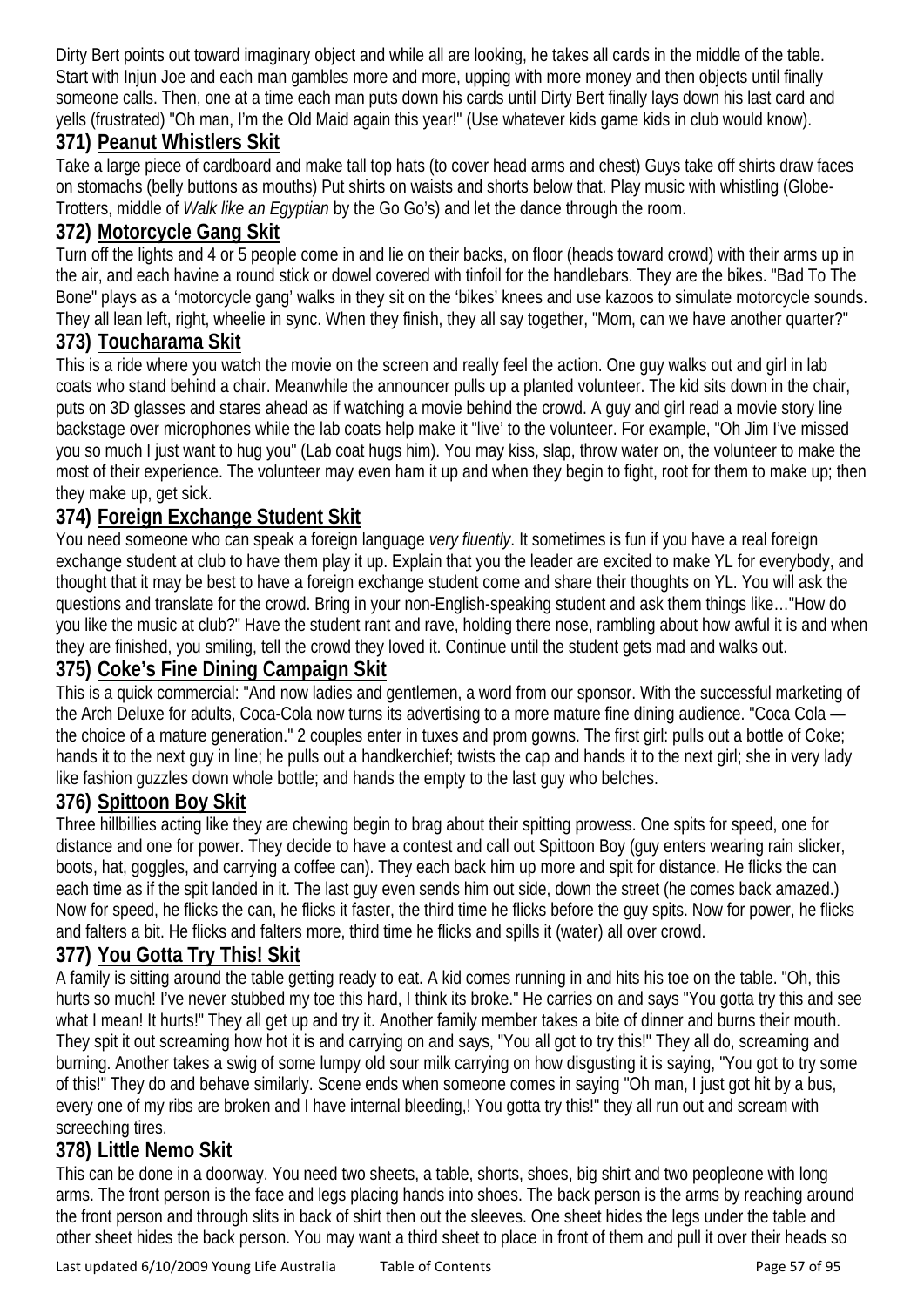they can get in and out unnoticed. Nemo can be prepared for a date (brush teeth, comb hair, shaveremove blade from razor). Also do exercises. Dancing with a strobe light helps. Practice!

## **379) Little Mobile Nemo Skit**

This skit works great with Christmas elves or little UPS people (people that carry lots of packages). Here is how it works: this is a single uniform for one person. The person puts a long sleeve shirt over their head, but puts their arms down through the shirt (not in the sleeves). The sleeves must be stuffed to look full, safety pin gloves to the arms as well. Then, put shorts with high socks or pants and shoes on their arms so that they will look like the legs (much like Little Nemo). Pin the shorts or pants to the shirt, throw on an elf hat and you begin to see the littler Nemo.

Then the person kneels down in the middle of a dark-colored king size sheet or blanket with their entire body on the blanket, but their "arms-now legs for the creature" are outside the sheet.

Throw a pillow or two on their legs (their real legs) and then wrap their real legs and body and pillows up into a bundle and pull the tie portion of the bundle over their shoulder and pin it to their fake hands (also pull the sheet up under their fake legs and pin it on their shirt in back for better support as well). Now with their hands, and then dragging their body in what looks to be a big sack.

Remind then to keep their shoulders back and head up for good posture and appearance. Do whatever you want with them, just keep in mind that they have no way to move their fake arms.

## **380) Water Shortage At The Frat House Skit**

This is a "picture if you will" skit of a water shortage at a local frat house. The scene opens with a glass of water on a table with a sign that reads, "water out of order, this is the last glass." Guys enter one at a time all in jammies as if it is a mirror and do different things with water. First guy combs hair dipping in and out of cup, second guy cleans ears (fake it but have flour on the Q-tip to cloud water), third guy rinses and spits toothpaste (frosting), fourth guy shaves (whipped cream), fifth guy comes in to take aspirin and drinks the water!

## **381) Dirty Socks/Laundry Detergent Skit**

This is a TV commercial. Get a pair of white socks with chocolate syrup all over them to make them look dirty. Fill two different detergent bottles with milk and food coloring. Wash the socks and compare the results. Both clean the same so drink the "water" to see which tastes better.

## **382) Wind Beneath My Wings Skit**

This may be a good skit for two seniors to have some fun with you. We have used it to kick off a senior skit night as a Saturday Night Live like opening. Explain to the crowd the tradition and incredible meaning of this night, and how you and two other seniors have chosen a very serious song to kick things off that you feel will set the tone for the show. They come and stand on either side of you very serious, and you begin to play the guitar. You all begin to sing, "It must have been cold there in my shadow" (as you finish the line they break in "You're as cold as ice…" and throw ice down you back). You yell at them and they apologize, you reluctantly go on. "To never have sunlight on your face" (They break off into Sunshine On My Shoulders as they shine big flashlights in your eyes). You chew them out more, then go on. "You were always one step behind" (You may have them de-pants you, with some great shorts on underneath, or smack a kick me sign on your behind…pointing and singing *Moon River*). Same scenario, you go on keeping your eyes on them. "You're everything I wish I could be." You turn defensively only to have them looking innocently back at you. You go on big, "You are the wind beneath my wings!" They lift your arms and use hair dryers on you. You explode for a final time and ask them, "Why are you doing this? What do you think this is?" They look at one another and yell, "Live from Hudsonville, it's Monday night!" Lights out, Saturday Night Live music on.

## **383) Olympic Nose Blowing Skit**

This idea is to mock Olympic announcing. You must have funny hosts. Have a Bryant Gumball host and a Mary Lou Retna commentator to go along with him. They talk about Olympic nose blowing and comment on your first contestant (in a gymnastics uniform, loosening up, chalking the hands). You can talk about how she blew out a nostril on her last blow and really shouldn't be competing but the team may need this to win the gold. Great comments like, "Would you look at the nostrils on her, Mary. I bet kissing her is like double dating a two car garage." "It's snot really possible to get a perfect 10 here." You may want to bring in judges. She picks up hankie, hobbles on one leg, gets a score, wins, whatever. Announcers can toss to end skit, "and to Bruce Jenner and company for a look at the indoor javelin catching competition."

## **384) Talk Show Travesty Skit**

Here's your chance to mock the favorite daytime talk show trash of your choice. Do it up like any show you wish. Today your guests are students who their whole life have only used one word. One guest female only say "OK" (flightily) to everything, one large tough guy only says "dude," and a third burnout guy only says "whoa." You begin with the girl. Questions are like: What has life been like for you? How do you communicate with your parents? How do you do in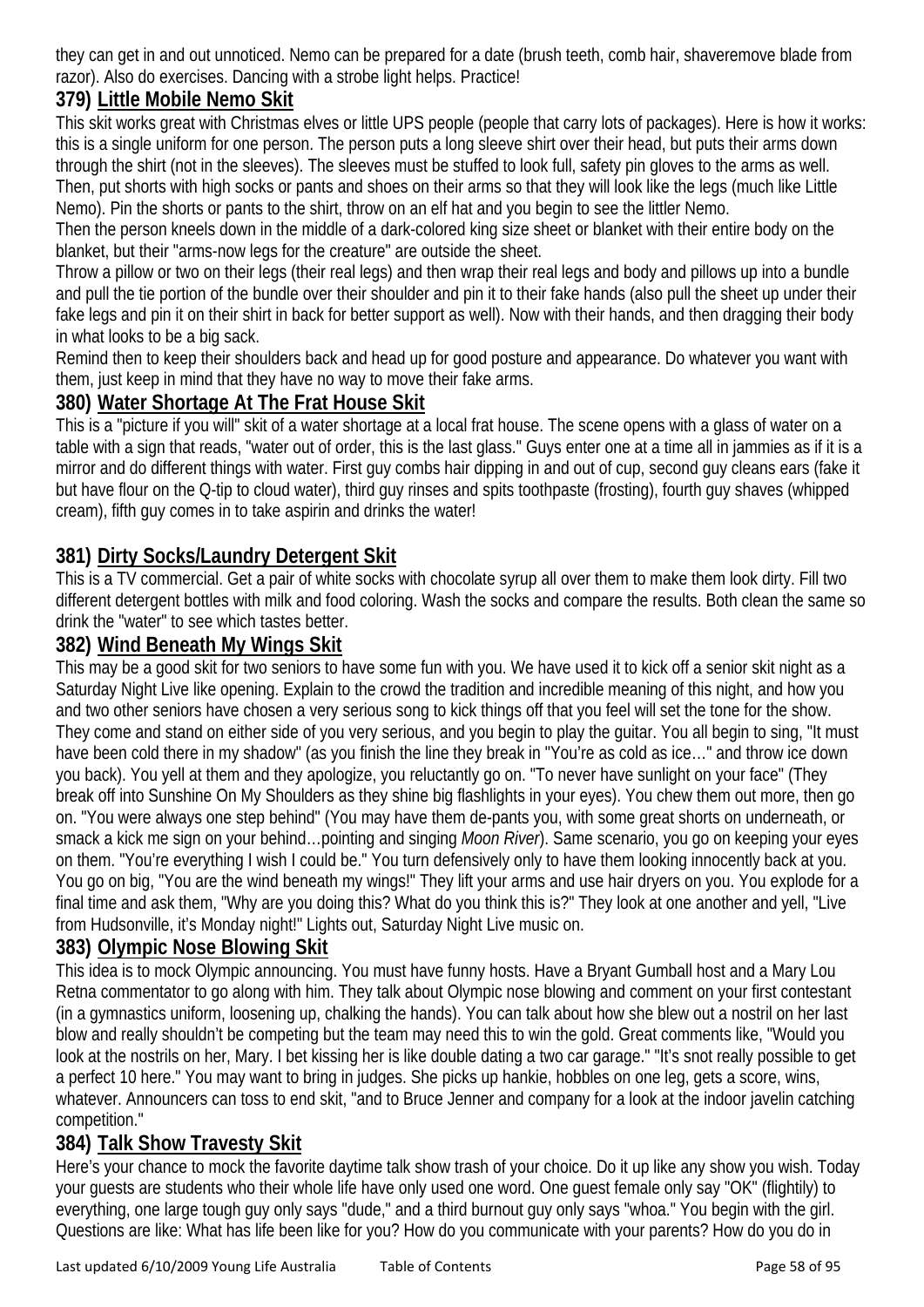school?" She answers these with some undertones to each OK. Your host mentions that peer pressure sure must be tough in today's school. Would she jump off a bridge if her friends did? She hesitates with a thoughtful face, then perks up dizzily and says OK. Next you work on the burnout "whoa" guy. Ask him questions about how he feels about things. For example, what do you think about your life? How does your girlfriend feel about this? What do you feel when kids pick on you? He answers each with undertones to match his whoas. Finally you work on the "dude." He answers each similar question with an attitude or excitement depending on the question. The interviewer is concerned that these people can't really communicate so he goes to the audience with questions. Kids planted in the audience ask the dud guy what he'd do if someone stole his bike. He grabs a chair and swings it around while yelling violently "dude!" The kid with the questions shakes his head and says "right on man! I hear you!" The interviewer shrugs his shoulders and says he wants to watch each of he guys ask the girl out on a date. Dude guy turns to her and says real romantically and with the nod of a head to the door "dude." She looks lovingly at him and sighs "OK." Dude guy acts all cocky then. Whoa boy then turns to her and caresses her cheek and says whoa real intensely. She sighs and reaches for his hand and says "OK." He smiles and she moves closer to him. Dude guy comes over to whoa boy and says toughly "Dude!" Whoa boy acts all scared and says "whoa, whoa" defensively. Soon they scuffle and dud guy picks up whoa boy and tosses him out. He leaves yelling "whoa." Dude turns to OK girl and offers his hand. She takes it and say "OK!" They walk off happily together. Your host wraps up and tells them to tune in tomorrow for more.

## **385) Commercial Skits**

Any commercial can be fair game for a one-timer skit. Keep your eyes open. For example, mocking the milk commercials have worked well. Also, we have used a little puppet with a kid's face screened on like the Nike Little Penny Hardaway commercials.

#### **386) Da Tre Berrese Skit**

#### (an Italian Fairy Tale)

Uans oppona taim ues tre Berrese. Mama berre, Papa berre, e Bebi berre live ine contri nire foresta…naise aus. Unno dai, pappa, mama, e bebi go tuda biche anie forghette locha di dorre. Bai en bai commese Goldilachese. Schi garra nattinghe tudo batta meiche troble.

Schi puschie olle fudde daon di naute. No leve cromme. Dan schi gos appesterese enne slipse in alle beddse…leise slobbe!

Bai enne bai commese omme de tre berrese. Alle sonnebrande enne sandinna scius. Dei garra no fudde; garra no beddse en wara dei goine due to Goldilachese? Tro erre inne strit? Colle pullisemenne? Fette cienze! Dei vas Italian berres!

Goldilachese stei derra tre unniddase. Schi etta aute auseun homme. Ongusta becose dei asche erra to meiche de beddse schi sai "go jumpe in di lache!" enne runne omma criane tu erra mam, tellen erre vat sansigunses di tre berres vor!

Vatsi use? Varrjugoine du? Go complieneto sittiole? De ende!

## **387) Irate Neighbor Skit**

(For this skit to work, you need to have the angry neighbor be played by an adult who the kids do not know. A good idea is a man on your committee. It's crucial that no kid recognizes this guy, though.) First appearance: angry neighbor knocks on the door loudly, claiming a car is parking his driveway (which is a leaders car, and they go out to move it) Angry neighbor is slightly ticked off, and asks for everybody to try and hold it down a little. Second appearance: after a song (preferably a loud one), angry neighbor knocks again louder, and is angry because of the noise. He asks who's in charge of this, and a leader tries to calm him down. The neighbor says stuff like he just got home from a long day at work, and he can't relax with all the noise. He's a little louder this time, and a little more confrontational. After the leader reassures the angry neighbor, he leaves. By this time, the kids probably can't believe what a jerk this guy is. Third and last appearance: a few minutes later, during one more really loud song, (or a loud game, or anything loud) he busts in the door, and gets right in the leaders face, poking him in the chest, telling him he's going to call the police if he doesn't shut this "meeting" down immediately. Then, the leader starts to get mad back. He reaches behind something, (a counter or anything) and produces a cream pie and smashes it in the face of the angry neighbor, then grabs him by his shirt and throws him out the door. The kids either are hooting and hollering, or are freaked out that the leader would actually do something like that. Next, (and this is important) the leader brings the angry neighbor back in, and tells everybody it's all a gag. This skit is a great way to introduce the kids to a guy on committee (who doesn't mind getting thrashed), and also show another adult who loves YL and kids. Remember: if one kid knows about it early, it'll probably blow the whole thing. You can't do this very often, not even once a year, because a kid will probably remember it, and then pipe up during club. Have fun!

## **388) Who's On First Skit**

This is an Abbot And Costello skit. You will need to memorize the script and baseball uniforms work well for this one.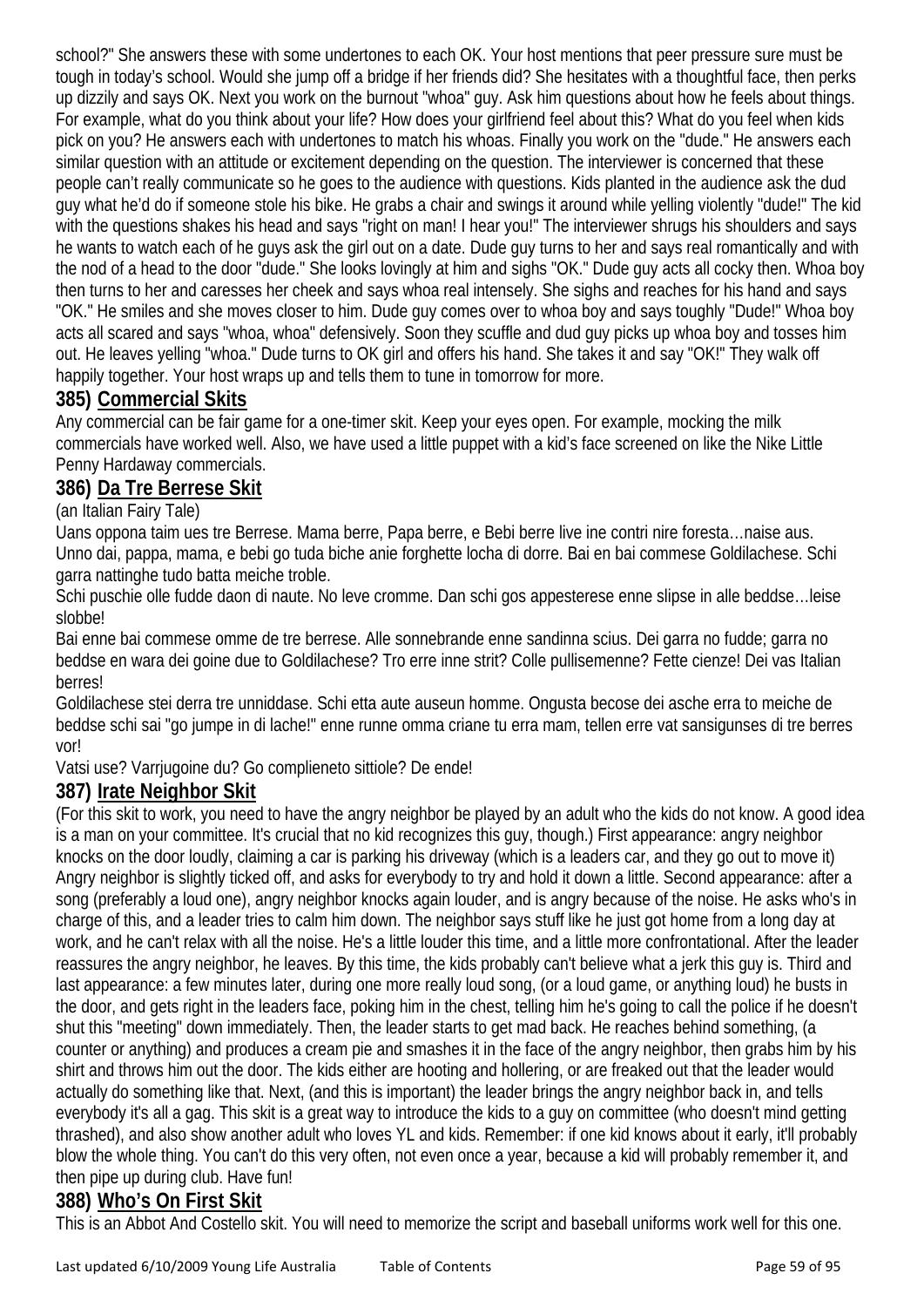# **389) Bus Stop Skit**

You will need the *Lion Sleeps Tonight* music, costumes, pick pocket set up, and a bus stop scene. All of the leaders can be in this one. Everyone is sitting at the bus stop, waiting for the bus. Two people with trench-coats on are also there. These two get into a conversation about how every day they all come to the same bus stop but never interact. One starts singing the *Lion Sleeps Tonight* song, the other person joins in, gradually everyone is doing it until they are all dancing around singing. One person says that the bus is there, and the group acts like they are getting on (leaving the room). The first two people stay back and start pulling things out of there jacket asking each other what they got (they were pick-pocketing all the others while they were dancing).

## **390) Grecian Urn Skit**

You will need togas, water, and music. 4 or five people spit water in a ballerina type fashion making a human fountain while going along with the music. It works well for each person to have a pitcher of water.

## **391) Lone Ranger Skit**

You will need 4 hats, 4 guns, 2 masks, lighters, costumes, and the radio story. Plus the radio story needs to be memorized.

## **392) King And Queen Skit**

You will need two people, costumes for a king, queen, princess, gatekeeper, suitor, and the script memorized.

## **393) We Are The World Skit**

You will need uniforms for everyone and the song. Play the song with all of your leaders acting out and lip-synching the different parts.

## **394) Chair Wrestling Skit**

You will need a folding chair, wrestling singlet, headgear, music, and a strobe light. The wrestler will come into the room as if entering a big prize-fight, with the folding chair up front. After the wrestler gets into his wresting stance the lights go down and the strobe light comes on as the wrestling begins. Go through a few moves (be sure to include holding the chair above your head and bringing it back down with a big slam) and end either with the chair or the wrestler winning however you want it.

## **395) YMCA Skit**

You will need 5 people for the Indian, cowboy, police, construction worker and army guy.

## **396) Junior Class Play Skit**

You will need four people for the doctor, director, mother and child.

Mother: (enters sweeping the floor)

Son: (comes in the room holding his stomach) Mother, I've been shot.

Mother: Oh, my son.

Son: I think I will die mother.

Mother: Oh, son you must not do that. I will call the doctor. (She picks up the phone.) Doctor, Doctor do come quickly, my son has been shot and is dying.

Doctor: (enters immediately as mother hangs up the phone)

Mother: Where have you been, this is an emergency.

Doctor: I had an emergency appendectomy after you called, but I got here as soon as I could.

Son: I feel sick.

Mother: You look sick.

Doctor: You ARE SICK.

Son: I think I will die.

Mother: You must not die.

Doctor: He is dead.

Director: Cut, cut, cut…

First time: Have all the actors read the script with no feeling or emotion. Then the director stops the scene and says there must be more emotion…

Second time: Do it with wild emotion; it's the saddest thing ever done…weeping and wailing, with very pronounced actions. The director stops again, saying that that was a little too much sadness, this time make it a little lighter… Third time: It is now very, very funny. Laugh until it hurts.

You can add other variations, such as a hippie (he needs more social identity, etc.) Costumes and props are key.

## **397) Light And Fluffy Skit**

You will need two people, whipped cream, water, and costumes. They go back and forth asking each other if they like light and fluffy, in their ear, on their nose, on their head, in their shorts, etc. until there is whipped cream everywhere. In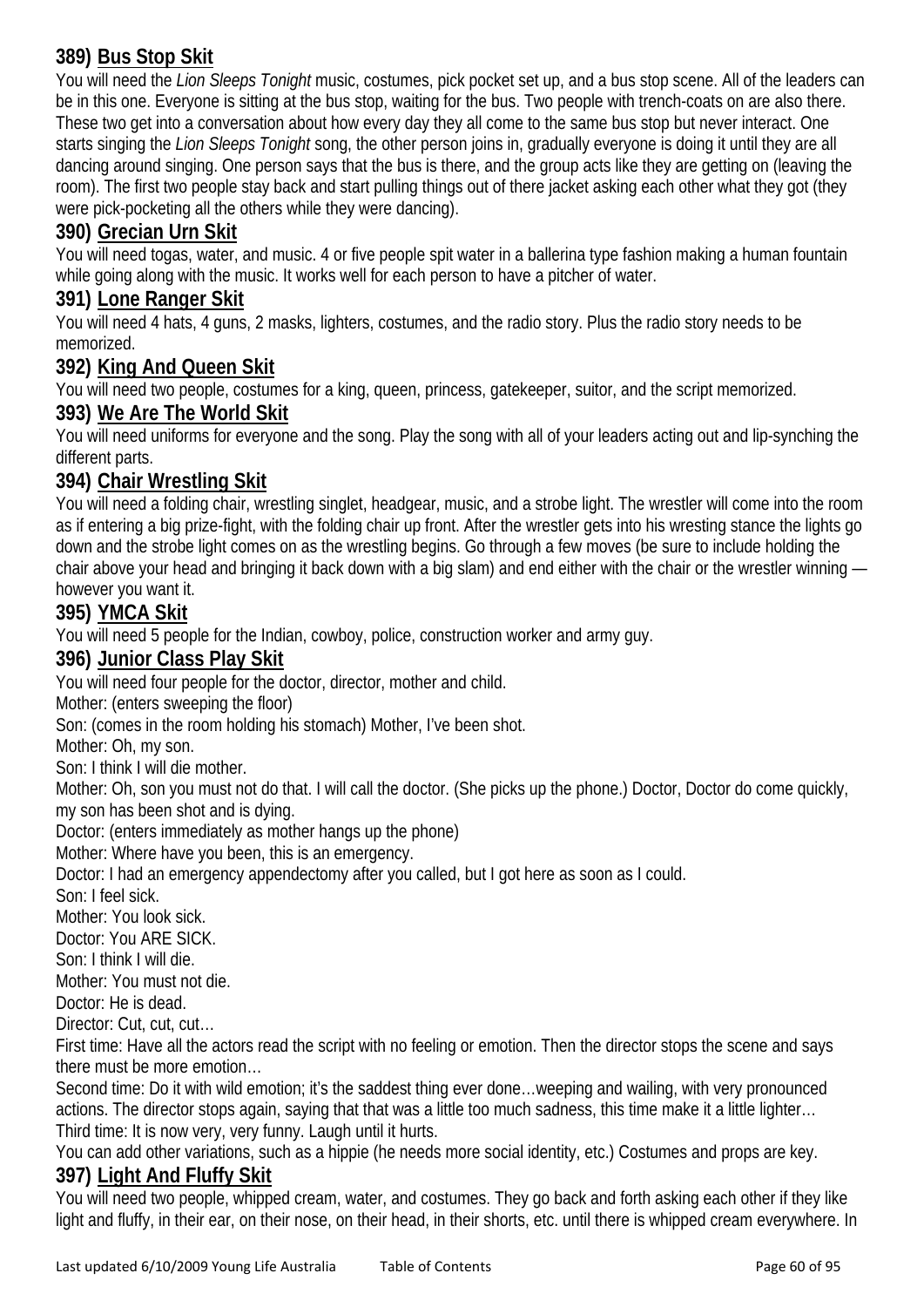between they sing the "light and fluffy song", "Light and fluffy, we like light and fluffy, light and fluffy, we like light and fluffy" while dancing around. They finish by cleaning each other off by dumping water all over each other.

## **398) 2001 Bowling, Golf and Baseball Skits**

You will need 3 people, the *2001 Space Odyssey* theme song, strobe light, golf ball, baseball, and bowling costumes. These are really three skits with the same idea. In each one the lights are out and the strobe light comes on, with the theme song from the *2001 Space Odyssey* on loudly. Then two people go through a scene of golfing or baseball or bowling, using the music for dramatic effect.

## **399) Pass It Down Skit**

You will need 4 males and 3 females, popcorn, candy bar, pop and one nerd costume. Have five chairs up front representing a movie theater with 2 of the guys and one female sitting watching a movie. The next two characters come in dressed in very nerdy costumes and acting as if they are out on a date. The guy is carrying popcorn, candy bar, and the pop. They notice that there are only two seats left so one person sits on one end, and the other on the other end. The guy takes out the candy bar, takes a bite, and then asks the next person to pass it down to his date. The people in the middle continue to pass the candy bar down, but each takes a bite so that it is gone by the time it gets down to the date. The same thing happens with the popcorn and the pop. Then, the first guy tries to put his arm around the person sitting next to him, and then asks him/her to "pass it down" which they do. The guy next to the nerdy girl does it, she kind of likes it, and he leaves his arm there. The first guy starts to get upset, but then passes down a kiss, which makes it's way all the way down the line. The last two "kiss passionately" (hand over mouth type). The first guy goes crazy, but the last two walk out together.

## **400) M&M Commercial Skit**

You will need two people, M&M's, chocolate syrup, dresses, white gloves, and an announcer costume.

## **401) Slot machine cowboy Skit**

Four characters are needed; a mechanical quick-draw cowboy dressed in full cowboy garb, two warehouse employees, a third employee. Only the mechanical quick-draw cowboy need remember any lines. They should be spoken in a mechanical manner: "Howdy Cowboy. So you think you can beat me, eh? Put on the holster at my feet and on the count of three, draw! Are you ready? One...two...three!" The only props you will need are two gun-and-holster sets, one of which should be loaded with blanks. The play begins with the two warehouse employees rolling in the mechanical slot-machine "cowboy" for storage. The extra gun-and-holster set is placed at the feet of the mechanical "cowboy". The third employee walks in and seeing the robot, decides to try his luck. He reads the instructions printed on the chest of the mechanical man and then places a quarter in the slot. The robot winds up and gives the memorized spiel. The employee is unable to pick up the extra gun and holster set because it's trapped under the boot of the mechanical cowboy. He panics and turns to run as the robot counts to three and shoots the employee. Not to be outdone, the employee lifts the robot's leg and puts on the gun set before inserting another quarter. He even practices his quick-draw skills several times. Feeling quite secure with himself, he insets another quarter. The message is repeated but this time the gun sticks in the holster and again he is shot. For the final attempt, the employee pulls his gun, stands to the side and holds his gun to the robot's head and inserts another quarter. The robot repeats the message except that this time the mechanical cowboy winds down in the middle of "two". The employee bangs on the robot a couple of times to get him moving again, but no response. Disgusted, he takes off the gun, sets his down at the robot's feet and turns to walk off. The robot continues suddenly with the rest of the pre-recorded message, says "three" and shoots the employee.

## **402) William Tell or Bahamian Rhapsody Skit**

You will need all of your leaders, costumes (garbage bags maybe), a conductor costume, and music. Play the song with different people or groups of people acting like they are playing the different instruments, with a conductor out front. At the end everyone falls into a pile.

## **403) Dueling Nostils**

You will need 2 people, penlights, and the Dueling Banjos song off from the soundtrack of the movie *Deliverance*. Two people come in very seriously, dressed in concert costumes (maybe tuxedos), and instrument cases. They set their cases down, open then up, and then pull out Q-tips. They clean out their noses with the Q-tips, and then put the penlights up into their noses, which is the cue for the lights to go out and the music to start. They then go back and forth with one person following the guitar and the other following the banjo, lighting up the lights which makes their noses glow red. After the song is done they very seriously pack up their things and leave the room.

## **404) The Fly In The Library Skit**

You will need 4 people and someone to make the fly noise in the background, a book, flour, a glass and a librarian costume. Play baseball, do CPR, and then high 5 the fly with someone in the back making the fly noises into a microphone.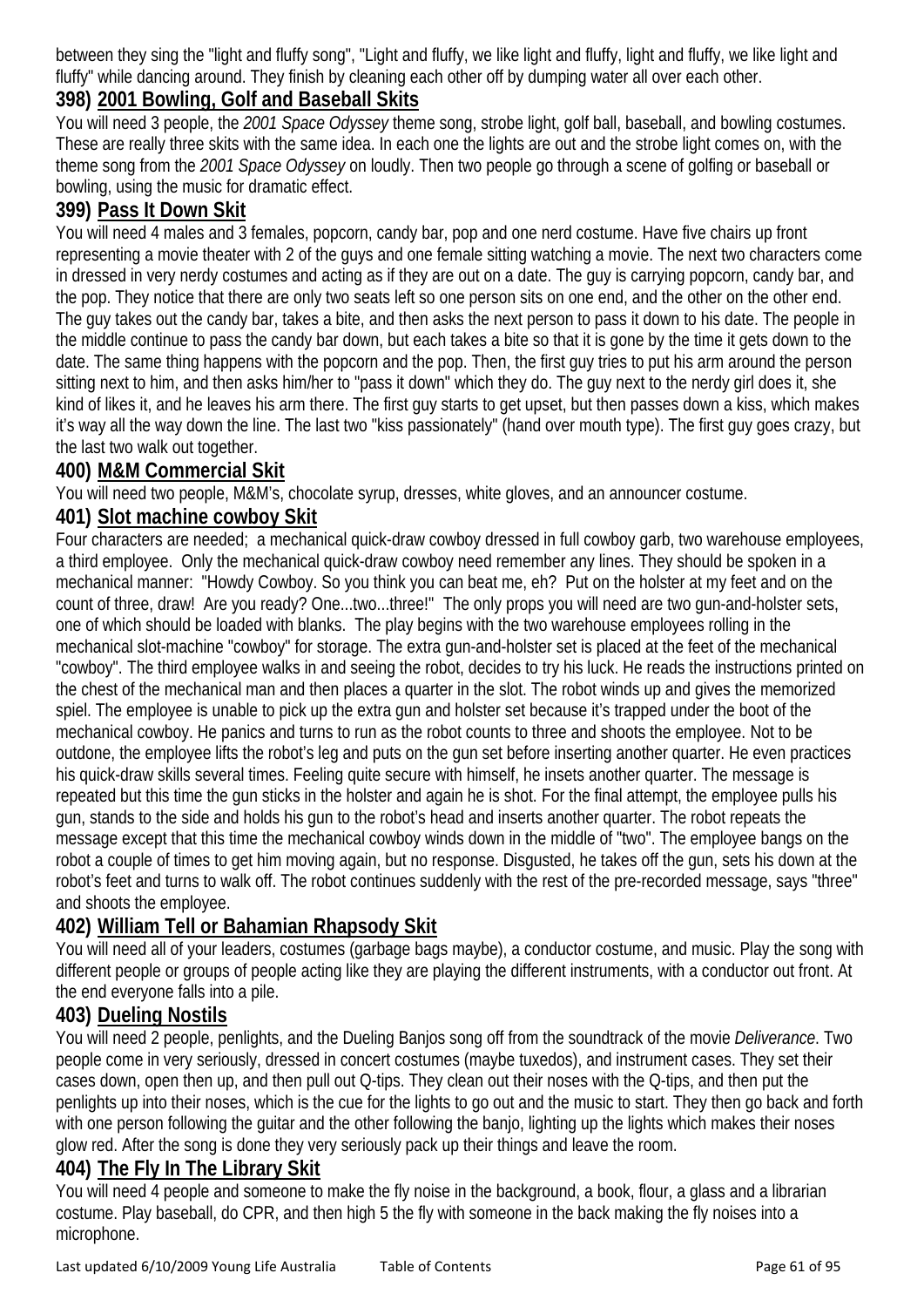# **405) If I Were Not In Young Life Skit**

You will need 5 people. Possible characters are: an undertaker, birdwatcher, farmer, surfer, stewardess, ice cream maker, Mac D's Worker, Post, ballerina, etc. The song goes, "If I were not in Young Life, I know just what I'd be. If I were not in Young Life, a \_\_\_\_\_\_\_\_\_\_\_\_ I would be. And each person in turn jumps in and does his or her character all in rhythm.

Undertaker: Well, well, well, you never can tell, if their going to heaven or if their going to…Well, well, well

Birdwatcher: Hark, a lark, flying through the park, splat

Farmer: Come on Bessy give, the baby's got to live! Surfer: Hey, Dave, totally awesome wave!

Stewardess: Here's your coffee, here's your tea, here's your paper bag, blahh!

Ice Cream Maker: Ushy Gushy, ushy gushy, good ice cream.

Post: A post, a post, a post. A post, a post, a post.

Balleriana: Tippy, tippy toe, tippy toe, tippy toe

## **406) Contagious Ward Skit**

You will need 6 people, pregnant woman costume and a nurse costume. The room is set up like a doctor's office with a nurse at the desk. The first person comes in and says that they have an appointment to see the doctor and sits down. The second person comes in sneezing like crazy, says that they have an appointment and then sits down. Gradually the first person starts to sneeze and the second person sneezes less and less, until only the first person is sneezing. The second person notices that he/she isn't sneezing anymore and then walks out. Another person comes in coughing uncontrollably, says that they have an appointment, and then sits down. Gradually the first person starts to cough (while still sneezing) and the third person coughs less and less, until only the first person is coughing (and sneezing). The third person notices that he/she isn't coughing anymore and then walks out. The same thing happens with someone who is itching all over, until finally a pregnant woman walks in. The first person screams and runs out of the room.

# **407) Mother Skit**

You will need two people, the memorized script, diapers, bibs, and bonnets.

## **408) Hiccup Skit**

You may sell this one as a time to think back about a time when you had the hiccups. Lights go off and back on (a little you sits in a chair facing club and hiccuping). Frustrated with the hiccuping you say aloud that you wish you could get rid of them. In back of you a person dressed in a mask, bandanna, or something like that sneaks up to try to scare you. Just as he/she is about to scare you, you shout, "I know, I'll drink some water!" You jump up and the guy/girl behind dives the other way to avoid being seen (remember to keep hiccuping).

You come back with a glass of water, take a sip, but hiccup really hard and throw the water behind you onto the guy/girl as they began sneaking up on you again. Just as he/she is about to pounce on you again you stand and yell, "I know, I'll stand on my head!"

You try this but hiccup again while upside down. Same scenario, you try to breathe in paper bag…as he/she gets close you pop it in frustration and he/she grabs their ears like you just made them deaf.

Finally after he/she regroups, they sneak up on you for the last time and you turn and scream at him/her. He/she jumps and you laugh and then realize you've lost your hiccups and leave excited.

The scared guy/girl gets up, takes off his/her mask, looks at the crowd, and hiccups. You may also do this in reverse by remembering back to the time you wanted to help someone with their hiccups.

## **409) The Bucket Trick Skit**

This is one you play on the entire group. You need one helper. Announce that you have a bucket of water from the fountain of youth. (Or any story that you want to make up.) Have a volunteer take a drink of water (he is your clued-in helper.) The bucket is brought in, and the audience can't see inside it, but it is really a bucket of rice or confetti with a dipper sticking out of it. Inside the dipper is some water. The outside of the dipper must be dry so that no rice will stick to it. You take the dipper out of the bucket, pour the water into a glass, and the volunteer drinks it. He waits, starts acting like a two year old, grabs the bucket, and throws it's contents all over the audience.

# **410) The Stand In Skit**

Characters:1. Director (wearing a beret, scarf, dark glasses, etc.) 2. Camera Man (with a "movie camera" of some kind. Try using an old fashioned meat grinder on a tripod to look like a camera.)

- 3. Make Up Man (with a sack of and a powder puff) 4. The Hero (handsome, dressed in white)
- 

5. The beautiful girl 6. Bartender (or soda jerk...) 7. The Sucker (the stand-in)

The skit begins with an apparent movie-making set-up. The hero is sitting in a chair, next to the girl, getting ready to kiss her, and the camera man is moving around taking pictures, the director is directing the action, apparently intrigued with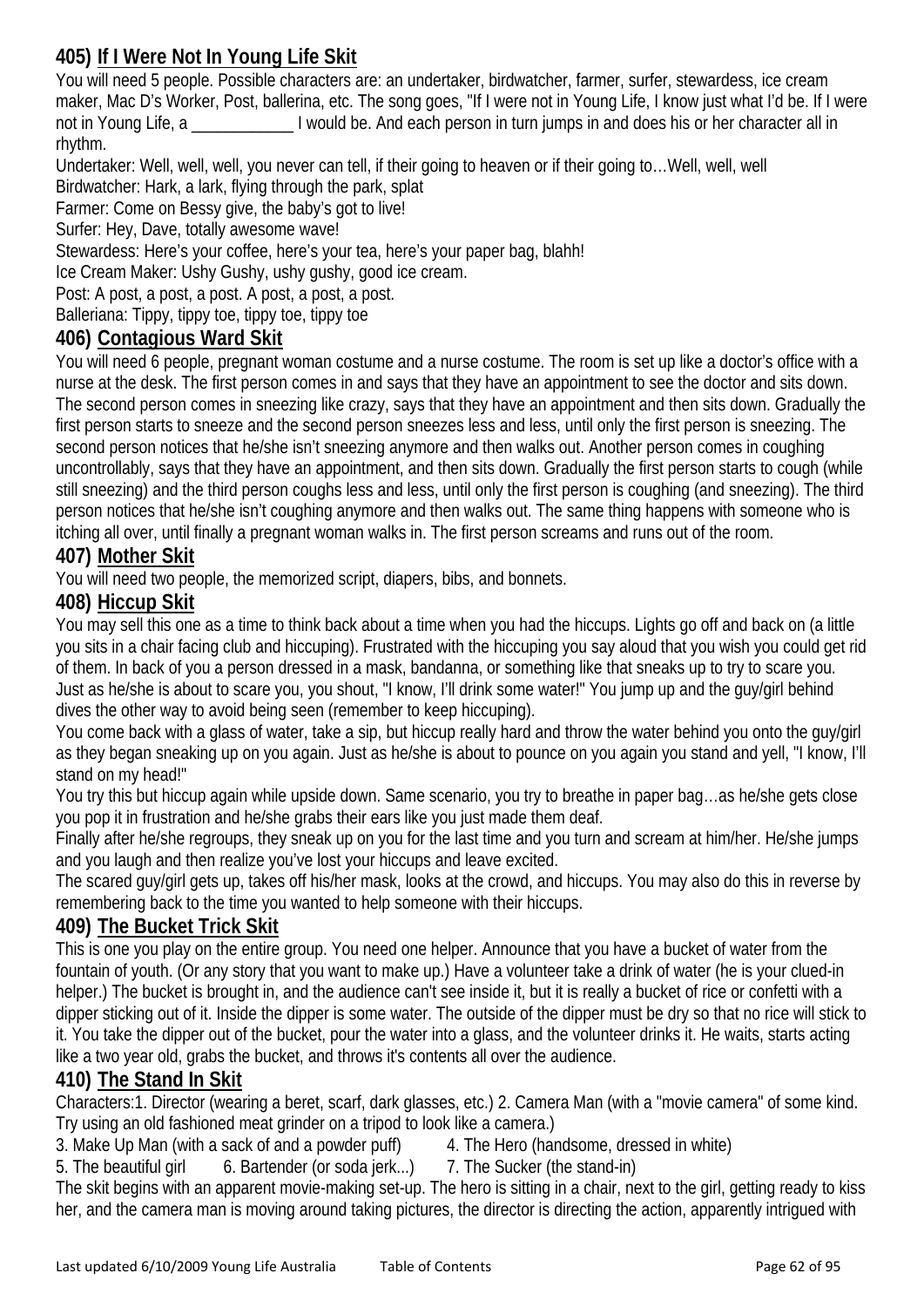the whole thing, as he has never seen a real movie set before. He walks in front of the "camera" and interrupts the action.

SUCKER: Wow, a real movie. I wish I could be in a movie

DIRECTOR: (in rage) CUT! CUT! You! Get out of here! You've just ruined a perfect take!. Beat it! Scram! SUCKER: (runs off disappointed) Shucks. I sure wish I could be a movie star.

DIRECTOR: (thinks a second) Hey! Wait a minute! You! (points to the sucker) Do you want to be in a movie? I think we can use you! (he whispers to the hero something and they both smile.)

SUCKER: (overjoyed) Really! Wow! I'm a star! Oh boy! Where do I start? Where are my lines?...

DIRECTOR: Just wait a minute and we'll show you.

The action continues, and the hero sits again by the girl, says a bunch of mushy things to her, and then starts to kiss her. When he does, the brings back her hand to slap the hero's face...

DIRECTOR: Cut! O.K., bring in the stand-in! (The sucker takes the place of the hero in the chair) Make-up! (The makeup man comes in and throws a bunch of flour in the sucker's face.) Action!

The sucker starts to kiss the girl and she slaps him across the face so hard that he falls over backwards in his chair. DIRECTOR: Cut! Great! All right let's have scene two...Action!

The hero crawls along the floor, crying "Water, water, give me some water..."

DIRECTOR: Cut! Bring in the stand-in! (He comes in and takes the hero's place) Make-up! (Make-up man throws more flour in his face.) Action! Roll-em!

The sucker crawls along the ground and yells "water." An off-stage helper brings in a big bucket of water and dumps it all over him.

DIRECTOR: Cut! Perfect! All right, let's have scene three...Action!

The hero walks up to a bar and orders some milk. The bartender gives him some milk and he drinks it. Then he orders some pie. The bartender says, "Do you really want some pie?" The hero says, "Yeah, give me some pie." The bartender reaches for some pie...

DIRECTOR: Cut! Bring in the stand in! (The sucker enters looking pretty bewildered at the whole thing)... make up... (He gets more flour in the face)... action!

The sucker stands at the bar, demands the pie, and the bartender throws the pie (big cream pie) in his face.

DIRECTOR: Cut...Perfect... Tremendous! ... Well, that's it for today!

Everybody leaves, leaving the stand-in with a puzzled look on his face. He shrugs his shoulders and walks off stage. 48. The PsychiatristThis is a skit that requires two persons: the psychiatrist and his patient. The scene is the doctor's office. The only props needed are a couch (for the patient to lie down on) and a chair for the doctor. The skit begins with a knock on the doctor's door, and he answers it.

MAN: Oh, ah, hello there... are you Dr. Kaseltzer, the psychiatrist?

DOC: Yes I am, and that will be 20 dollars. What other questions can I help you with?

MAN: Well my name is Mr. Gaspocket... I have an appointment.

DOC: Oh yes, what's the nature of your problem?

MAN: Well I'm trying to break - bark!- a nervous habit.

DOC: Well, maybe I can help you.

MAN: Thanks, doc. - bark!

DOC: How long has this been going on?

MAN: Oh, ever since I was a teenager - bark!

DOC: Hmmm... Think back. Did a vicious dog ever frighten you?

MAN: Huh? I don't get it.

DOC: Well, these problems can often be traced to a single event.

MAN: No. This is just a -bark!- nervous habit.

DOC: Have you ever tried to break it?

MAN: Oh yes! I've tried lots of things, such as wearing gloves.

DOC: Wait a minute. You've tried wearing gloves?

MAN: Yes, well, you know, I thought if I would start wearing gloves, I might stop biting my nails.

DOC: Biting your nails?

MAN: Well, yes. That's the nervous habit I was telling you about.

DOC: You mean you came to see me just because you bite your nails?

MAN: Well, certainly. What else- bark!- what else in the world - bark!- would I have on my mind?

DOC: Maybe you should lie down and tell me all about it.

MAN: Well, I'm not allowed on the furniture.

DOC: That's all right, I don't mind.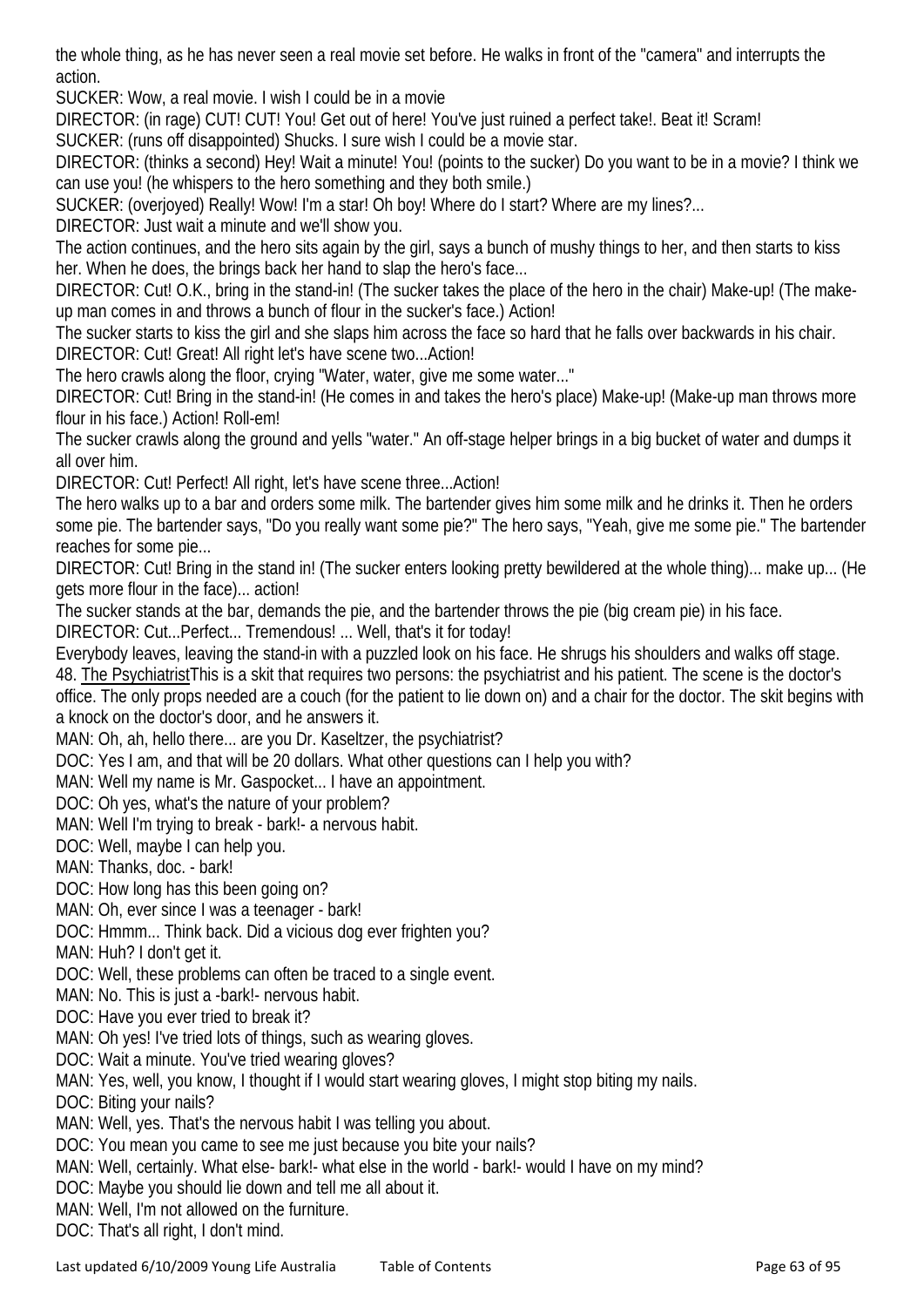MAN: Well, all right. You see, one reason I get nervous and bite my nails is -bark!- because of my mother. DOC: Your mother?

MAN: Well, she always makes sleep on a bunch of newspapers down in the cellar. Somehow, she got this crazy quirk, you know, she got it in her mind, now you won't believe this, but she got to the point that she imagined that I went around the house, now listen to this, that I went around the house barking like a dog!

DOC: You think she imagined this?

MAN: Well, I know she did, you know, she finally wrote to a doctor about me... a Veterinarian.

DOC: Oh really? And what did he say?

MAN: I don't know. I never let the mailman near the house. -bark!

DOC: This goes deeper than I thought. I'm going to try the word association test. I'll say a word and you say the first word that comes to your mind...Table!

MAN: Chair.

DOC: Ball.

MAN: Bat.

DOC: Flower.

MAN: Rose.

DOC: Cat.

MAN: Bark!

DOC: Dog Catcher.

MAN: Bark! Bark! Bark!

DOC: I'll tell you what. This is going to require some consultation. Why don't you come in next Thursday?

MAN: Oh, no, Doc, couldn't you make it another day? I don't want to miss "Lassie."

DOC: Okay. How about Monday night around 7:30?

MAN: Nope, that's Young Life night.

DOC: Okay, let's make it Tuesday. Good day, sir.

MAN: (exits) Bark! Bark!

#### **411) Little Red Riding Hood Skit**

The following skit requires only two characters. One is a guy dressed up like "Little Red Riding Hood" (a red raincoat with a hood or a red scarf should be worn.) The other is the wolf (dressed in black.) Little Red has a basket covered with a towel. Inside the basket is a blank (starters) gun. Little Red skips into the room with her basket...

RED: (to audience) I'm Little Red Riding Hood and I'm going to Gramma's house with this basket of goodies! (skip around the stage area)

WOLF: (jumps in front of Red) Boo!

RED: EEK! EEK! Boy are you ugly!

WOLF: I'm the Big Bad Wolf and I'm going to eat you all up!

RED: But I'm just poor Little Red Riding Hood and I'm going to Gramma's house with this basket of goodies. You wouldn't want to disappoint poor old Gramma now would you?

WOLF: You got a point there. I'll let you go this time. Maybe I'll run into the three pigs somewhere along the way.

Riding Hood skips off around the room and the wolf turns to the audience and says:

WOLF: Ha Ha Ha, what Little Red Riding Hood doesn't know is that I'm going to beat her to Gramma's house. I'll take a shortcut through the strawberry patch... sort of a "strawberry shortcut..."

The wolf gets under a blanket on the floor and Riding Hood arrives.

RED: Knock! Knock!

WOLF: Who's there? (in a high voice)

RED: Yah!

WOLF: Yah-who! Ah, just come an in already.

RED: Hi, Gramma. Gee, what big ears you have Gramma.

WOLF: What? Oh, yeah... all the better to hear you with, my dear, heh-heh!

RED: And what big eyes you have Gramma.

WOLF: All the better to see you with, my dear.

RED: And what big nose you have, Gramma.

WOLF: All the better to smell your goodies with, my dearie.

RED: And what big teeth you have Gramma.

WOLF: (jumps up out of the blanket) Yeah! All the better to eat you with...!

Riding Hood pulls the gun out of the basket and shoots about six shots into the wolf.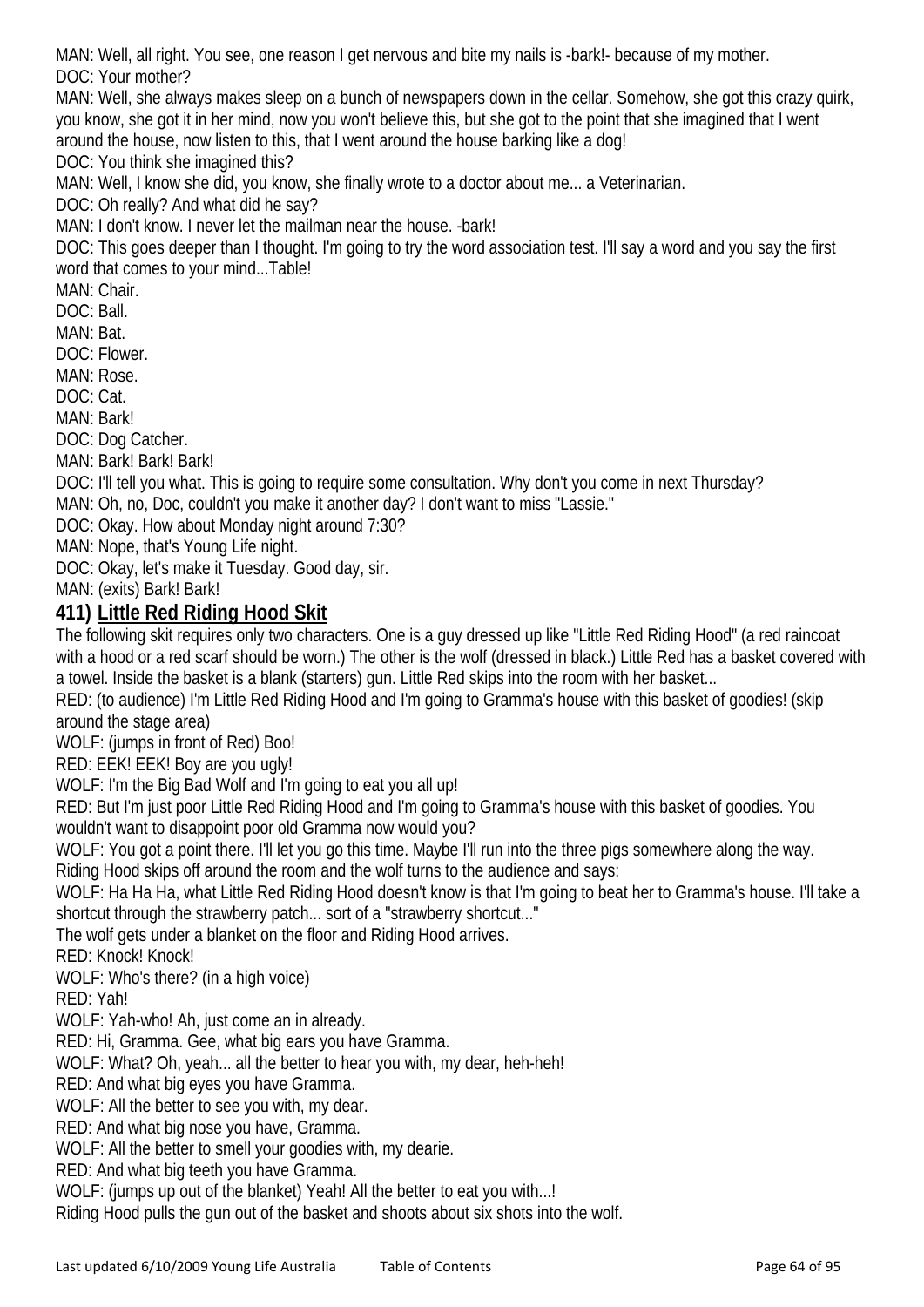WOLF: (staggers, falls to his knees) Well folks, the moral of this story is..."Little girls just ain't as dumb as they used to be."(falls down)

# **412) The Hamburger Skit**

Characters:

The customer

The waiter

The cook (wearing no shirt, only a cooks apron)

Props: table and chairs, set up like a restaurant

Plate of food, including a hamburger

A door near table to the "kitchen," offstage

The customer enters the restaurant and sits down. The waiter approaches the table and asks for his order. This needs to be finished yet…

## **413) Witch Skit**

This skit requires two guys. One is dressed up like a "witch", with the usual witch-looking apparel: a black hat and dress, long crooked nose, scraggly wig, and a broom. The other guy is an average but good-looking young man who is extremely depressed and is about to commit suicide. As the skit begin, we find him ready to "end it all"...

MAN: I can't take it any longer! I've lost my family, my job, my friends, and my house burned down. Life is not worth living! I'm going to end it all right now...

WITCH: (Enters and speaks in a squeaky voice.) What are you doing, young man? Ha ha ha ha ha ha ha. (and other witch sounds)

MAN: Life just isn't worth living. I've lost all my friends, family, job, and all my possessions, and now I'm going to jump off this cliff and end it all.

WITCH: Oh no, don't do that!

MAN: Why shouldn't I?

WITCH: Because, tee-hee, I'm a witch with magic powers and I can give you back everything you lost and more! I'll grant you three wishes! Tee-hee-hee! Three wishes!!!

MAN: You mean that you can give me three wishes? Wow, that's tremendous! I wouldn't have to end it all! Wait a minute. How do I know that your are telling me the truth? How do I know you are really a witch.?

WITCH: Of course, I'm a witch. Don't I look like a witch? Ha ha ha ha hee hee hee. I'll give you your three wishes in exchange for one small favor.

MAN: One favor? (skeptical) I knew there must be a catch. What do you want from me?

WITCH: Three kisses. It's a fair exchange. Three wishes for three kisses!

MAN: I think I'll just jump away

WITCH: Think of all you'll be able to wish for in three wishes!

MAN: (He finally decides to go ahead with it, so he takes the witch in his arms, and begins to kiss her. After each kiss, the young man makes repulsive gesture, spitting each time. Extreme distaste is shown after the last kiss and with it a great sigh of relief. The witch on the other hand, shows extreme enjoyment with each time she is kissed). Okay, now that that is over, I want my three wishes.

WITCH: First of all, tell me how old you are sonny?

MAN: (He tells her his age.)

WITCH: And you still believe in witches at that age?? Hahahahaha-hehehehe (exits laughing to herself)

## **414) Leaving Home Skit**

Need two characters. A man sits in a chair reading a newspaper. A woman enters with a coat on and carrying a suitcase. She is apparently very upset. The man in the chair could care less.

Woman: "I've had it! I'm through! I'm leaving this crummy rotten house and all these crummy kids and going home to mother! I'm sick and tired of ironing, mopping, and cleaning up after you day in and day out! I tell you, I've had it! No more! I'm leaving and don't ask me to come back because I'm leaving for good!" (sobbing) "Goodbye!" (She stomps out of the room).

Man: (somewhat bewildered, turns to and offstage room and yells) "Alice, dear! The maid just quit!"

## **415) Restaurant Skit**

Rehearsed-requires 4 guys

Props: Something to look like restaurant tables and chairs, apron, hot dog, spoon, and a camping kettle. Two boys come into a third class restaurant; only one other customer is in there. One of the guys tells the other customer he should hang his coat and hat on the back of his chair instead of the coat rack because the restaurant has a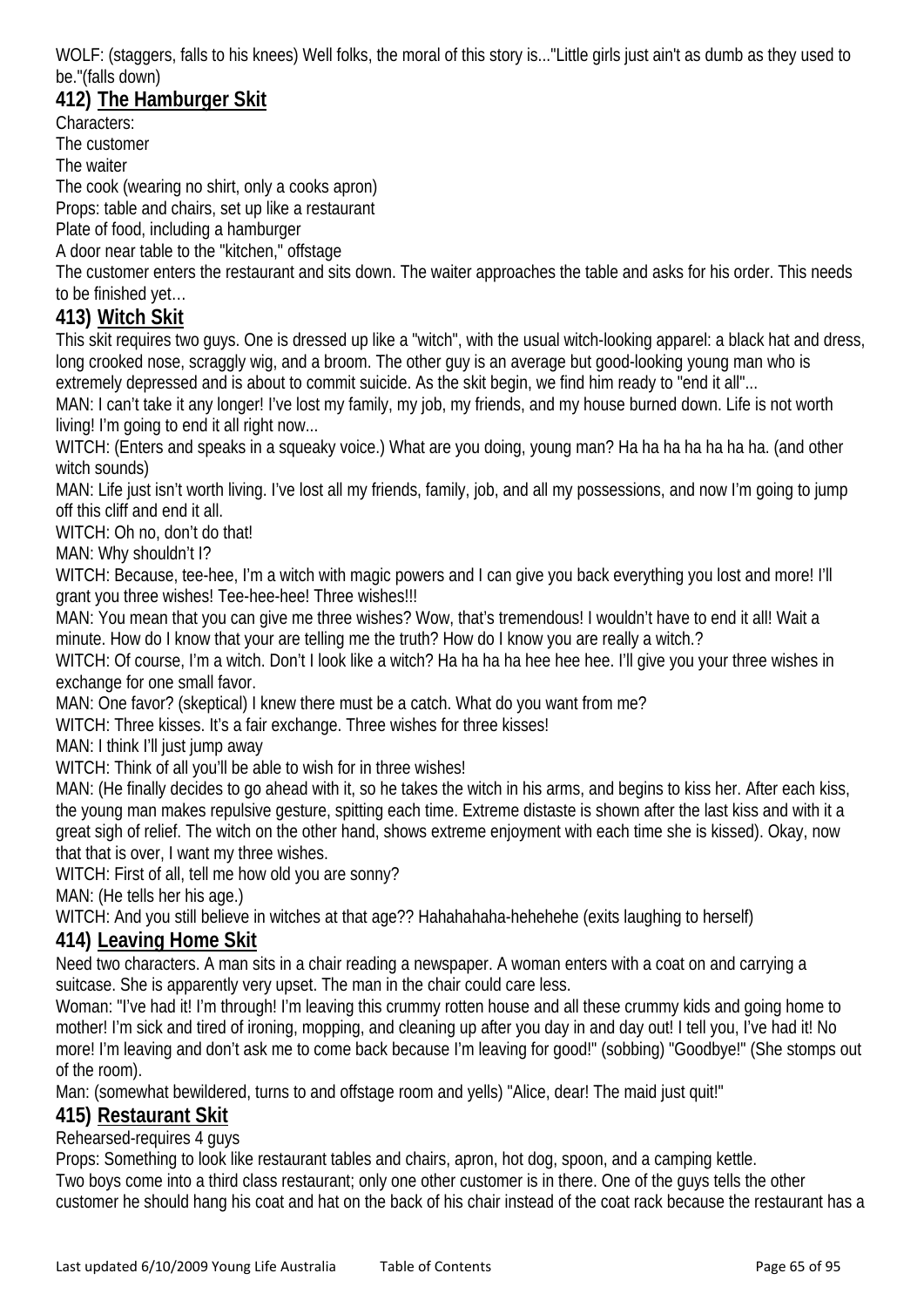bad reputation for stealing things. An Italian waiter with an accent comes in wearing a filthy apron. They begin to order. He has no menu but says that they have soup and hot dog.

1st Man: I'll take the soup.

2nd Man: I'll have the same

Waiter: Wait just a minute. If he takes the soup you have to take the hot dog.

2nd Man: All right, put some mustard on it please. (Waiter exits)

3<sup>rd</sup> Man: (who came in alone) Did you say they steal your coats?

1<sup>st</sup> Man: They'd steal the shirt off your back if they thought they could get it.

3<sup>rd</sup> Man: Well I'm going to keep and eye on mine. (Watches his coat on coat rack). I wish they'd take my order. I've been sitting here since before you came in.

The waiter enters, singing bits of Italian opera, carrying the soup in an ugly camping type kettle. He drops the spoon on the floor, wipes it off on his apron and hands it to the 1st man. He exits and returns with a bare hot dog in his hand and gives it to the 2nd man.

2<sup>nd</sup> Man: Waiter, I asked for mustard on my hot dog. This one's plain.

Waiter: That's a-right-a (looks over apron). Here's some. (He wipes mustard from apron onto hot dog.)

1<sup>st</sup> Man: Waiter, there's a fly in my soup.

Waiter: Quiet, or everybody will want one. (He takes the fly and squeezes it in the soup, while telling the fly, "Now you spit every bit of that out")

3<sup>rd</sup> Man: (disgusted, gets up to leave). "I'm getting out of here" (walks out in shorts-his pants have been stolen).

#### **416) The Lie Detector Skit**

Props: Vase, coin with a string tied to it (a coin with a hole in it works best). The

string should be invisible to the audience, probably a heavier thread, and a man with the other end of the string. Requires a boy and a girl, and advanced rehearsal. This play should be re-worked so the dialogue fits the school situation, but the basic idea will remain the same.

A large vase that can be broken is on a table. The boy sits holding the coin which has a thread long enough so it can be passed from the boy to the girl, and put in the vase.

BOY: I don't see anything unusual about this coin, yet my friend who gave it to me insisted that it has magic powers. He said that when it is placed in a vase it serves as a lie detector, and that the bigger the lie the more agitated the coin becomes, and if an unusually big lie was told, it might even explode and break the jar. Well, I'm going to drop it in this old vase, and see what happens.

GIRL: (entering) Oh, I beg your pardon. I didn't know that there was a boy in here. (The coin begins to jump up and down in the jar as the man behind the curtain pulls the thread).

BOY: Oh, that's right. I've just returned from Arabia and know only a few people here. I'm glad to have the opportunity to meeting you. Are you going with anyone?

GIRL: Oh, mercy no. (The coin jumps up and down). Being a student I have always been so busy with my studies and travels that I have never had time to think about boys. (The coin starts jumping up and down vigorously).

BOY: I've always been the same way about girls. (The coin jumps)

GIRL: Haven't you ever been in love?

BOY: No, not until this minute (coin jumps). I suspect that you have had many boyfriends you never even knew about…secret admirers.

GIRL: No, I'm sure not. I've always been too shy.

BOY: You have been lying to me.

GIRL: What do you mean?

BOY: In that vase on the table I have place a magic coin that a friend gave me. He picked it up in Mesopotamia and gave it to me when we were on the same boat coming back form the East. He told me that it would become agitated and jump up and down when anyone told a lie. I didn't believe it, but I placed it in the vase just before you came in, and each time you told a lie it has jumped up and down in the vase. (The boy takes coin form the vase, shows it to her, and puts it back in).

GIRL: I don't believe that this is a magic coin. I would not lie to a tall, dark, handsome boy like you. (The coin becomes very agitated, and girl looks surprised).

BOY: This coin is truly a lie detector. You should be very ashamed of yourself telling lies about not going with anyone and never being in love. Why, I have never told a lie in my life!

At this point the boy behind the curtain upsets the table so that the jar is smashed!

55. The Big Date Skit

Bill and Karen have just met each other after being introduced by common friends. This is the first date for both. They have just arrived at a local restaurant for a meal.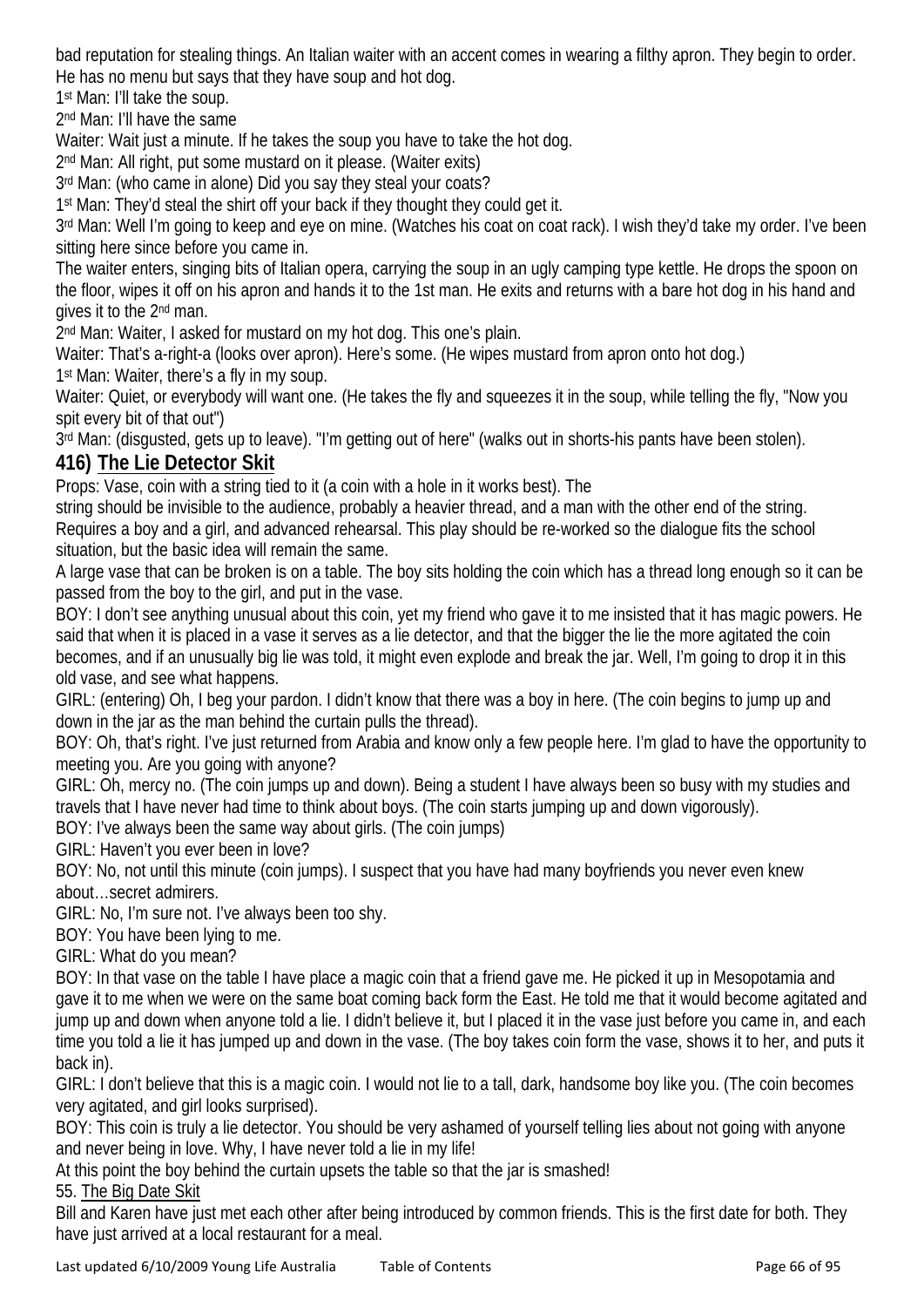BILL: (embarrassed) Hi Karen

KAREN: (equally embarrassed) Hi Bill.

BILL: (still embarrassed) Hi Karen.

KAREN: (still embarrassed) Hi Bill.

BILL: Gosh, this is so…(he leaves sentence floating)

KAREN: Yes, it is so…(she also leaves the sentence floating)

BILL: Karen, ah, have you had many dates before?

KAREN: The only date I've ever had was on August 13th

BILL: Oh really, what was that?

KAREN: My birthday. (Karen then drops her comb on the floor)

BILL: Oh here! I'll get it (As he stoops over, he falls down on the floor.) I guess I fell for that one, but at least I had nice trip. (As Bill stands up, he forgets to pick up the comb)

KAREN: Oh Bill, you're so funny! (She is suddenly serious.) But would you mind picking up my comb?

BILL: (embarrassed) Oh yeah, I guess I forgot. (As Bill squats down, sound effects are heard of his pants ripping. As he reaches behind him to check out that part ripped, he falls backwards from his squatting position over to his back. At that moment a waiter comes to take the order and not seeing Bill, he trips over him and falls to the floor.) DAREN: Oh my goodness!

WAITER: (regaining composure)What in the world were you doing on the floor sir? Aren't our seats comfortable enough?

BILL: Oh no. The seats are just fine. I was just checking to see if the floor was on the level.

WAITER: (unbelievingly) I don't know about the floor, but are you on the level? (The waiter then notices the rip, and seeing the chance for a pun replies…) By the way sir, something has happened to your pants.

BILL: Yes, I know. Isn't that a rip-off? (Both men stand)

WAITER: Well would you like me to do anything?

BILL: Yeah, how about turning your head when I leave?

WAITER: (unbelievingly) Sure thing...Hey. I'll be back in a minute to take your order. (As the waiter leaves, Bill sits back down at the table.)

KAREN: Bill, I really appreciate your efforts, but my comb is still on the floor.

BILL: I'm sorry, Karen, but that waiter crushed my ear when he fell on me. What did you say?

KAREN: I said my comb is still on the floor.

BILL: (sheepishly)Your phone is in the store?

KAREN: No! MY COMB IS STILL ON THE FLOOR!

BILL: (sheepishly) Oh! I'm sorry. (He bends down and gets the comb) Well, we may as well order, there's no use in waiting around.

KAREN: I don't mind waiting. Sometimes I even like to wait around.

BILL: What?

KAREN: I said, it gives me a lift sometimes to wait.

BILL: Yea, I like weightlifting too.

KAREN: Oh good-grief. Not to change the subject, but what did you do today?

BILL: I got things all straightened out.

KAREN: What do you mean?

BILL: I mean I did all my ironing. Aren't you impressed?

KAREN: Not really, I did my laundry today.

BILL: I thought I smelled bleach! But I thought it was just your hair

KAREN: (offended) well, I never…

BILL: Well you ought to, I can't stand the color of your hair.

KAREN: Bill! You've hurt my feelings!

BILL: (Bashfully)Oh, I'm sorry. Speaking of laundry, so you know the money changing the machines they have in there? KAREN: Well, not personally, but go ahead.

BILL: Well, I wanted to prove how stupid those machines are, so I put a 5 dollar bill in one and it still gave me change for a dollar. Just to make sure it was no fluke, I put a 10 dollar bill in the next time and it still gave me change for a dollar. I'll bet you never realized how stupid those machines are, have you?

KAREN: That doesn't make sense.

BILL: What do you mean?

KAREN: I mean you lost 13 dollars and you are saying the machines are stupid.

BILL: Well, I only did it for the change.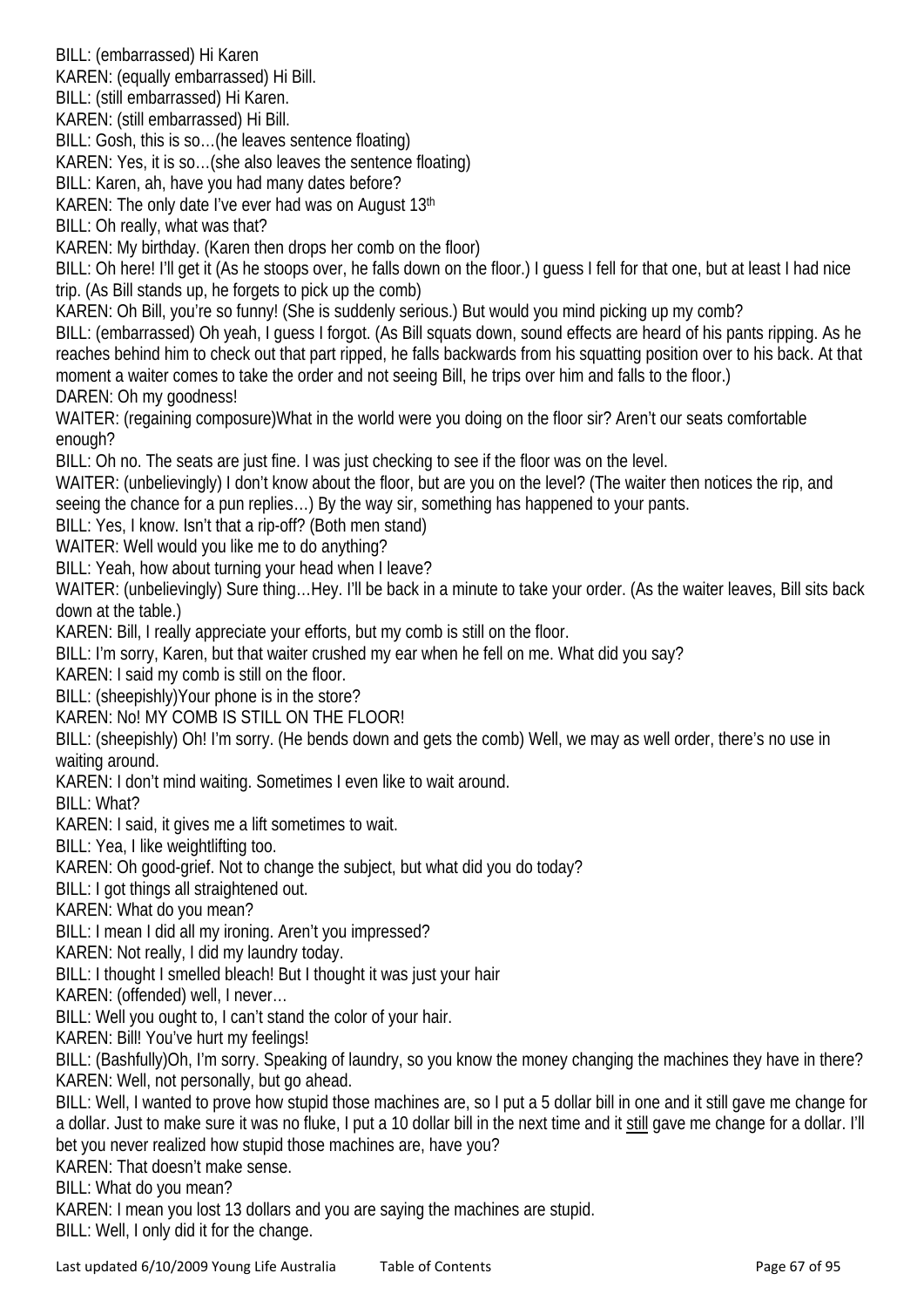KAREN: That's what all the moneychangers are for, a change.

BILL: That makes sense. WAITER: I don't mean to interrupt, but are you ready to order?

BILL: Huh?

WAITER: Your order?

BILL: What?

WAITER: ORDER! ORDER!

BILL: What are you, a judge?

WAITER: I don't know about that, but whenever I got to play tennis I wind up in court.

BILL: You ought to get out of that racket.

WAITER: (looks up and states pleadingly) Why me? Have you decided what you would like to eat?

BILL: Yes, I'll take the New York Sirloin steak, baked potatoes, corn, tossed salad with French dressing and a large Coke. That's all.

KAREN: What about me Bill?

BILL: (surprised)Aren't you going to buy your own?

KAREN: Of course not. It's not proper.

BILL: OK, OK. Waiter, she'll have a small Coke.

WAITER: You're not going too far overboard are you?

BILL: Don't be silly. We're nowhere near water, much less on a ship.

KAREN: You may be right there, but you're still all wet. (Karen then throws her glass of water all over Bill and they exit.) **417) Sumo Wrestlers Skit** 

For this skit you'll need two guys, preferably of a muscular or flabby physique, dressed in diapers (use a white sheet for the uniforms). You will also need an announcer with a good voice and something he or she can use as a microphone, such as a vacuum hose.

Have the 2 wrestlers come stomping into the room, circling each other and snorting at each other with deep voices. The announcer introduces the first man a Yamahaha, who then steps forward, bows with folded hands and slowly laughs with a deep voice and a Japanese accent, "ha ha ha ha ha." He then throws rice over each shoulder. This procedure is repeated when the announcer introduces Korimoto-ho, who then responds with a "ho ho ho".

After their introduction, the 2 wrestlers begin fighting. They never touch each or to speak, except the occasional "ha ha's" and "ho ho's". The fight is conducted by each fighter doing to himself what he really wants to do to his opponent. The opponent responds — at the same time — by reacting to the hold or punch as if it really happened to him. While this is going on, the announcer calls the play-by-play, describing finger bends, nostril lifts, toe stomps, navel jabs,

and armpit hair pulls. With some good actors this event can be hilarious.

## **418) Mashed Potato Skit**

A man comes into a restaurant (table and chair) and sits down.

Waitress comes in and asks for order.

MAN: I'll have a big pot of mashed potatoes.

WAITRESS: Is that all?

MAN: Yup.

WAITRESS: No beverage?

MAN: Nope. Just a big pot of mashed potatoes.

WAITRESS: No salad, or soup, or desert or anything?

MAN: Listen! All I want is a big pot of mashed potatoes.

WAITRESS: Well, o.k. I'll tell the cook

Waitress goes back into a wing off stage and in a voice which everyone can hear, tells the cook that there's a weirdo out there that wants a big pot of mashed potatoes.

COOK: Is that all?

WAITRESS: Yup. That's all he wants.

COOK: No salad?

WAITRESS: Nope.

COOK: No beverage or anything?

WAITRESS: Nope, just a big pot of mashed potatoes.

Argument goes on for a while. Finally the cook condescends and gives the waitress a huge pot of mashed potatoes (get the biggest pot you can find). Waitress brings the pot of potatoes out to the customer. He looks around suspiciously, lowers pot to the floor and sticks his head as far into the potatoes as he can — up to his neck. Then he proceeds to jam them into his mouth, ears, pockets, down his shirt, etc. Finally, waitress, standing there the whole time asks the man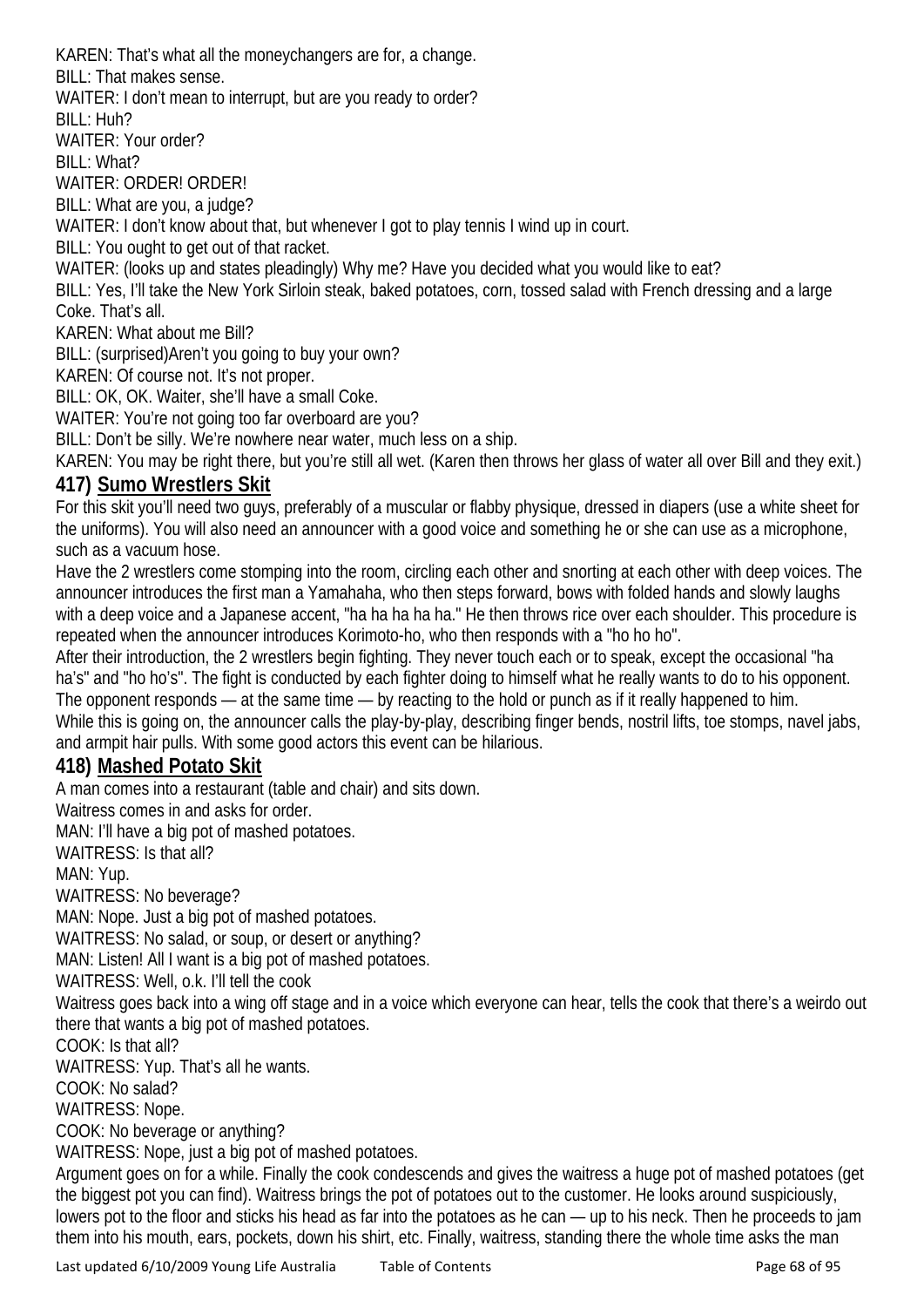what the heck he's doing with all those mashed potatoes. Man slowly looks up at the waitress with question mark on his face . . .

MAN: Mashed potatoes? I thought this was spinach!

Man stands up, turns and walks out.

At this point everyone is confused, including the waitress. Suddenly she turns . . .

WAITRESS: Spinach — oh, I get it.

Waitress dives into the pot of mashed potatoes head-first, mashing them all over the place, in her hair, mouth, etc. Then she gets up and leaves. Finally the cook who has been watching the whole thing from a distance yells . . .

COOK: Spinach spelled backwards, I get it. Is that ever funny.

Goes through same procedures as man, and waitress.

Now everyone is thoroughly confused. At this point, someone comes through with a sign saying, "What is spinach spelled backwards?" A plant in the audience then jumps up yelling that he gets it too, and dives into the pot, mashing it all over himself.

You can end the skit here by having the announcer come out and suggest to the crowd that if they think about it for a while, they'll get it too. If this is to be the last skit of the night, the announcer might even come out and apologize for trying to put over such a crummy skit on the crowd. Then he pauses, and reflectingly says "Spinach spelled backwards.

. . Oh, I get it, and he dives into the pot too.

# **419) Statue In The Park Skit**

One person poses as a statue with a park bench or seat in front of him. Two people come along to eat lunch — the statue takes some of their lunch whenever it is left on the seat. The eaters look more and more suspiciously at each other until they finally leave in disgust. A couple then approaches and sits down at one end of the seat. They are in the early stages of courtship and sit rather shyly next to each other, with no physical contact. After a while, the statue puts an arm around the girl, who reacts sharply, slapping the face of the boy and leaving in disgust. Then comes one of the gardeners with a bucket, mop and feather duster. He first of all cleans the seat, then looks up at the statue. He dusts the statue with the feather duster, while the person posing tries not to move, sneeze, laugh. He is about to put the mop into the bucket when there is a voice calling him offstage. He looks at his watch, yells out "I'm coming," picks up the bucket and throws the contents over the statue.

# **420) Whistler Precision Drill Team Skit**

Acquire a copy of the Mitch Miller album where there is a cut of his choir whistling theme song to "Bridge Over the River Kwai" or "Colonel Bogey March." Use as many guys as you want to involve. Each must provide a shirt and tie, a jacket and pants, and a pair of gloves. Stuff the arms of the jacket with paper and attach the gloves to the end of the arms. For each guy a hat must be prepared. These are made out of cloth and heavy cardboard. The brim must be about three feet in diameter. The hole in the center must be large enough for it to slip over a guy's shoulders. The bowl of the hat is made of some cheap cloth but must be large enough so that a guy can hold his arms over his head and yet have the brim of the hat come to just below his shoulders. Paint a face on the naked chest and stomach of each guy with the belly button as the mouth. Arrange the shirt, tie and jacket around the hips and fasten with pins. The over-all effect is of some very short guys with very big heads. They then march around the stage like a precision drill team to one of the above tunes, acting as if they are doing the whistling by sucking in their stomachs in and out.

# **421) The Magic Bandana Skit**

Two guys come out; one is the magician, one is his not-so-smart assistant. The magician introduces his act and sends his assistant to a table behind him and (facing the audience) says, "Herkimer, (his assistant), do exactly as I say . . ." (Magician can't see him)

- 1. "Pick up the bandana . . ." Herkimer picks up a bandana and also a banana that is lying on the table, looks at them, scratches his head, and puts the bandana down, keeps the banana.
- 2. "Now, Herkimer, hold the bandana in your right hand . . ." Herkimer does.
- 3. "Fold the bandana in half . . ." Herkimer folds the banana in half.
- 4. "Fold the four corners of the bandana together . . ." Herkimer peels the banana and drops the peel to the floor.
- 5. "Now stuff the bandana into your left fist, and don't let any of it show . . ." Herkimer then crams the banana into his left fist, causing the banana to ooze out between his fingers.
- 6. "Now, Herkimer, on the count of three, the bandana will disappear. One! Two! Three! Now show us your fist . . ." Herkimer opens his fist and throws mashed banana at the magician, and the magician chases him off the stage.

# **422) Elevated Gum Skit**

Props: Sun glasses, briefcase, T — shirt, box of candy, straight man, greaser, jock.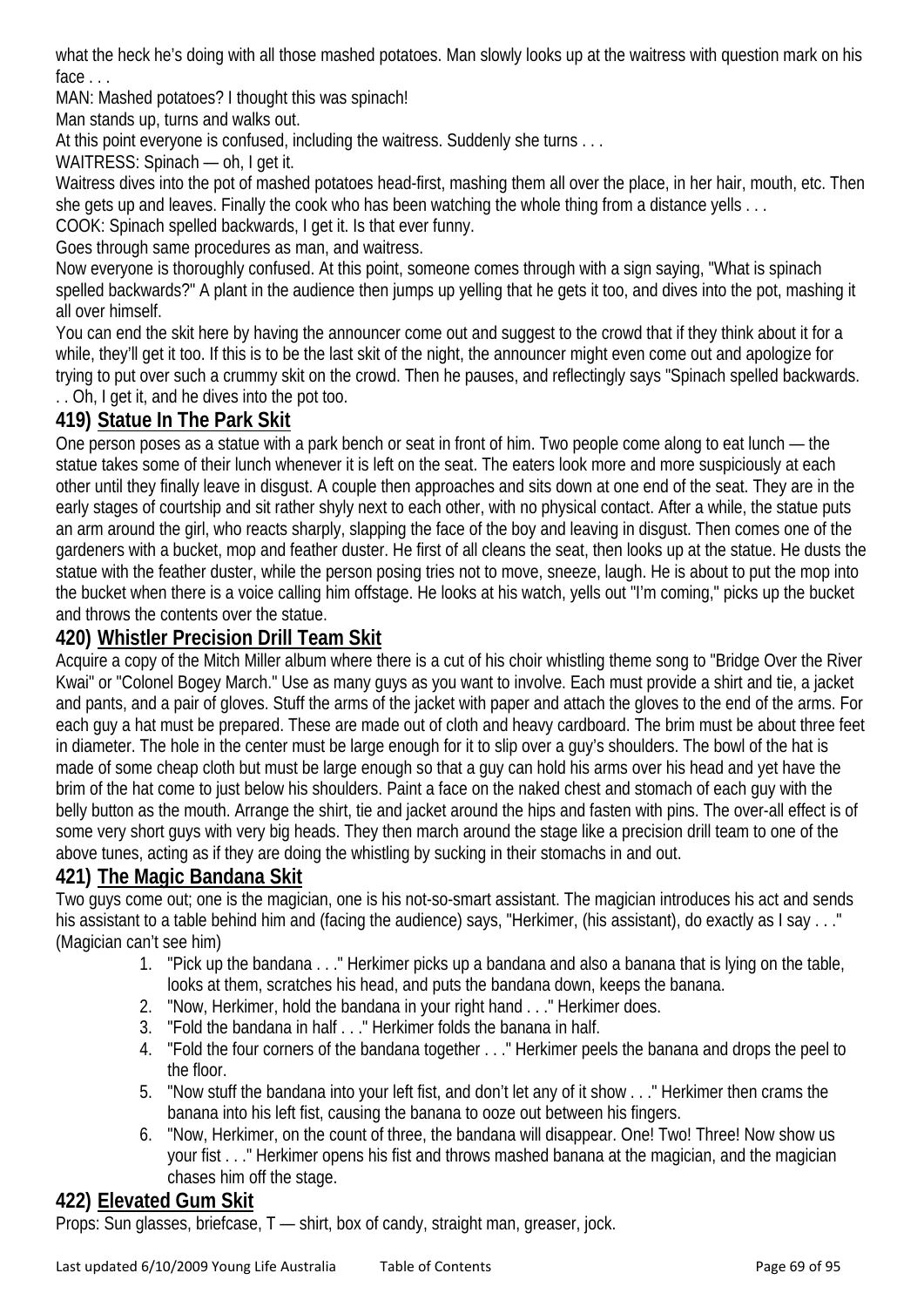Skit: Straight man enters chewing gum, carrying briefcase. Walks up to elevator, pushes button, goes in. Chews gum like it's losing its flavor, decides to stick it to the wall . . . door opens . . . he leaves.

Greaser enters, pushes button, enters elevator. He leans on the wall and his hand sticks to the gum. He pulls his hand off the wall (which is hard to do). Greaser looks at the gum, stretches it out some, picks his nose, gets grease off his hair, sneezes, cleans his ears . . . all this gets on the gum. He chews it a while, door opens he throws the gum on the back of the elevator and then he leaves.

Jock enters, dumb, spacey, letter jacket on . . . typical jock. He enters the elevator, leans on the wall (back wall) and the gum gets stuck:

- 1. Head and elevator
- 2. Hand and head
- 3. Both hands
- 4. Foot and both hands
- 5. Both feet and both hands
- 6. Hands
- 7. Knees
- 8. Hand to face

The jock finally gets free, sticks the gum on the elevator wall where it originally was. Straight man enters, sees the gum, and decides to chew it again and then leaves.

## **423) Sex(mud) Skit**

Props: Notebook, paper, and pen. Two guys or club leaders.

Skit: The 2 guys sit in chairs in front of the club; one is dressed like a psychologist, the other is a patient. As the scene opens the doctor holds up a circle (drawn on paper) where everyone can see it and asks the patient what it reminds him of. He goes wild screaming, "Sex, sex, sex."("mud, mud, mud") Next the doctor holds up a triangle, and asks the patient what it reminds him of. The patient goes wild again screaming sex (mud). The doctor then holds up a square and again in the patient goes wild. The doctor says, "I know what your problem is. You've got a dirty mind." The patient says, "Me? You're the one with all the dirty pictures!"

## **424) Reggie and the Colonel Skit**

Characters:

Reggie, big, dumb. Bermudas, high socks, safari hat, glasses, down on nose, moustache, carries gun in front of him. Colonel: short, limp, no gun, just small knapsack, has cane.

Scene: Walking in place through darkest Africa, speaking pronounced English accent.

Colonel: (excited, jumping and pointing with cane) Reggie, look… Did you see it, Reggie?

Reggie: See what? No, no, where, where?

Colonel: Oh, Reggie, it was a beautiful condor, 8 foot wing span, beautiful colors.

Reggie: No. I didn't see it.

Colonel: Wish you'd pay closer attention. (They continue walking)

Colonel: Did you see it, Reggie?

Reggie: No, what?

Colonel: A spotted Zebra…wish you'd pay closer attention.

Colonel: (later) Did you see it, Reggie? Did you see it?

Reggie: No, I missed it…what was it?

Colonel: An ooh-aah bird.

Reggie: An ooh-aah bird. What's an ooh-aah bird?

Colonel: An ooh-aah bird is a 2 pound bird that lays a 3 pound egg, like this: Ooooooooooh

aaaaaaaaaaaaahhhhhhhhhhhhhhhhhhh (face lights up). (Continue walking)

Reggie: Whispers to audience: next time I'll say yes-pretend like I saw it. I'll fool him.

Colonel: Reggie, Reggie, did you see it? (Excited)

Reggie: I saw it, I saw it!

Colonel: Then why in heaven's name did you step in it?!

## **425) The Pencil Salesman Skit**

Sales mangager and Dumb Salesman enter.

Manager: Now I want you to pay close attention to me so you can become a great salesman. Salesman: Duhh, okay.

Manager: First you hold your pencils in you hand and say, "Pencils for sale." Practice saying that. Salesman: Pencils for sale, pencils for sale, etc.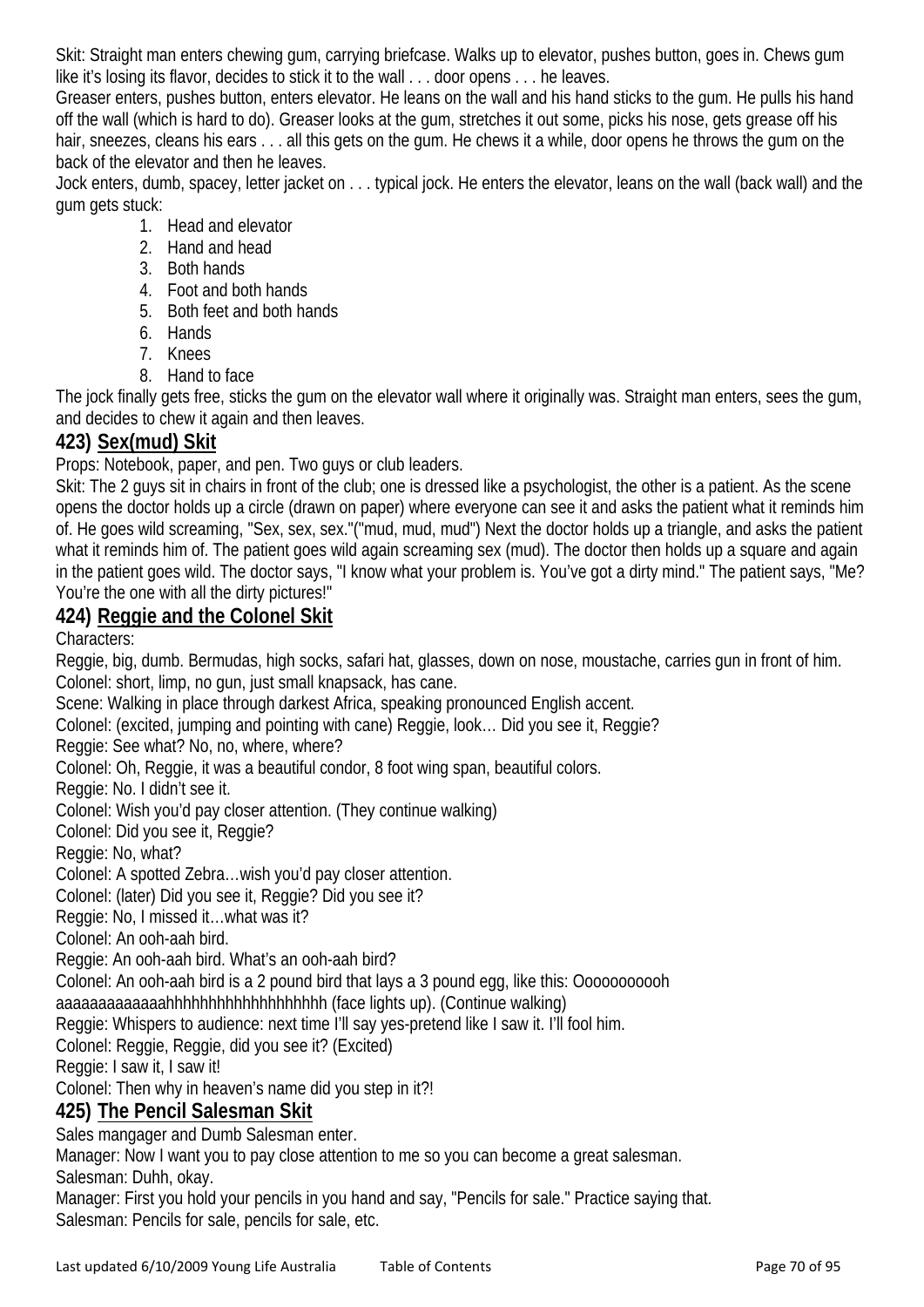Manager: Okay, that's enough. Next, the first question people will ask you is "How much are they?" and you will say "Ten cents. Three for a quarter."

Salesman: "Ten cents. Three for a quarter."

Manager: Right. They will ask you, "What color are they?" and you will tell them, "Yellow."

Salesman: "Yellow, yellow"

Manager: Good. Then the person will buy one or else he will say, "No, I don't want to buy one" and you will say, "If you don't, somebody else will."

Salesman: If you don't somebody else will.

Manager: Very good. Now, let's practice it once and then you are on your own. (They go through the questions and answers).

Now the salesman is alone on the street corner calling out "Pencils for sale." The first customer enters in a hurry, the salesman doesn't notice him, turns around, hits the customer and knocks him to the ground. He gets up, begins to dust off angrily.

Customer: (outraged) Do you know how much this suit cost me?

Salesman: Ten cents, three for a quarter.

Customer: (furious now) What's the matter with you? What do you think I am?

Salesman: Yellow.

Customer: Say, would you like me to punch you in the nose?

Salesman: If you don't somebody else will.

Customer begins to beat the salesman up and both run off stage.

#### **426) The Mona Lisa Skit**

Here's a skit idea that is guaranteed to bring a faint, yet enchanting smile to everyone at the very least. Have someone memorize the words to the old Nat King Cole favorite "Mona Lisa." Then dress someone up as the Mona Lisa herself in a long, black wig, black robe and black shawl. Build a picture frame out of some old boards and have the "Mona" sit behind it. Drape the bottom of the picture frame to the floor so that the audience cannot see the Mona Lisa's feet. He is going to sing a very serious song for them. As the song begins, the curtain opens to reveal the Mona Lisa. The singer turns to see the Mona Lisa and begins to sing to the picture. During the song, however, the Mona Lisa comes out of character; she picks her nose, sneezes, cleans out her ear, shoots water pistols at the singer, blows a kiss to the singer, eats a banana, and does any other things that you might think of. All of this should be done every time the singer turns away from the Mona Lisa to face the audience. The skit ends with the singer getting a whipped cream pie in the face, at which point the singer jumps through the picture frame and chases the Mona Lisa.

#### **427) Monk Monotony Skit**

The following skit is an easy one to pull off as you will need only three characters ( the Main Monk, Monk Monotony and a sign carrier) and one prop (a large sign which reads "ten years later"). The audience is asked to imagine a monastery where Monk Monotony has just taken a vow of silence.

Main Monk: So Monk Monotony, you have just taken a vow of silence? (Monk Monotony shakes his head "yes") Do you know what this vow of silence means? (Monk Monotony shakes his head yes) That's right, you cannot say anything but two words for the next ten years. You may go now.

(Monk Monotony exits. After 20 seconds in which the Main Monk does nothing, the sign carrier enters slowly from right and exits slowly to the left, carrying the sign which reads "Ten years Later" Monk Monotony enters).

Main Monk: Yes, Monk Monotony your first ten years are up, and you may say your two words.

Monk Monotony: Hard bed.

Main Monk: You many go now.

(Monk Monotony exits. After abut 20 seconds in which the Main Monk does nothing, the sign carrier enters slowly from the right and exits slowly to the left, carrying the sign which reads "Ten Years Later" Monk Monotony enters) Main Monk: Yes, Monk Monotony your second ten years are up, and you may now say your two words.

Monk Monotony: Bad food.

Main Monk: You may go now.

(Monk Monotony exits. After abut 20 seconds in which the Main Monk does nothing, the sign carrier enters slowly from the right and exits slowly to the left, carrying the sign which reads "Ten Years Later" Monk Monotony enters)

Main Monk: Yes, Monk Monotony your third ten years are up, and you may now say your two words.

Monk Monotony: I quit (he begins to exit immediately)

Main Monk: Well, I am not surprised. You've been complaining ever since you got here.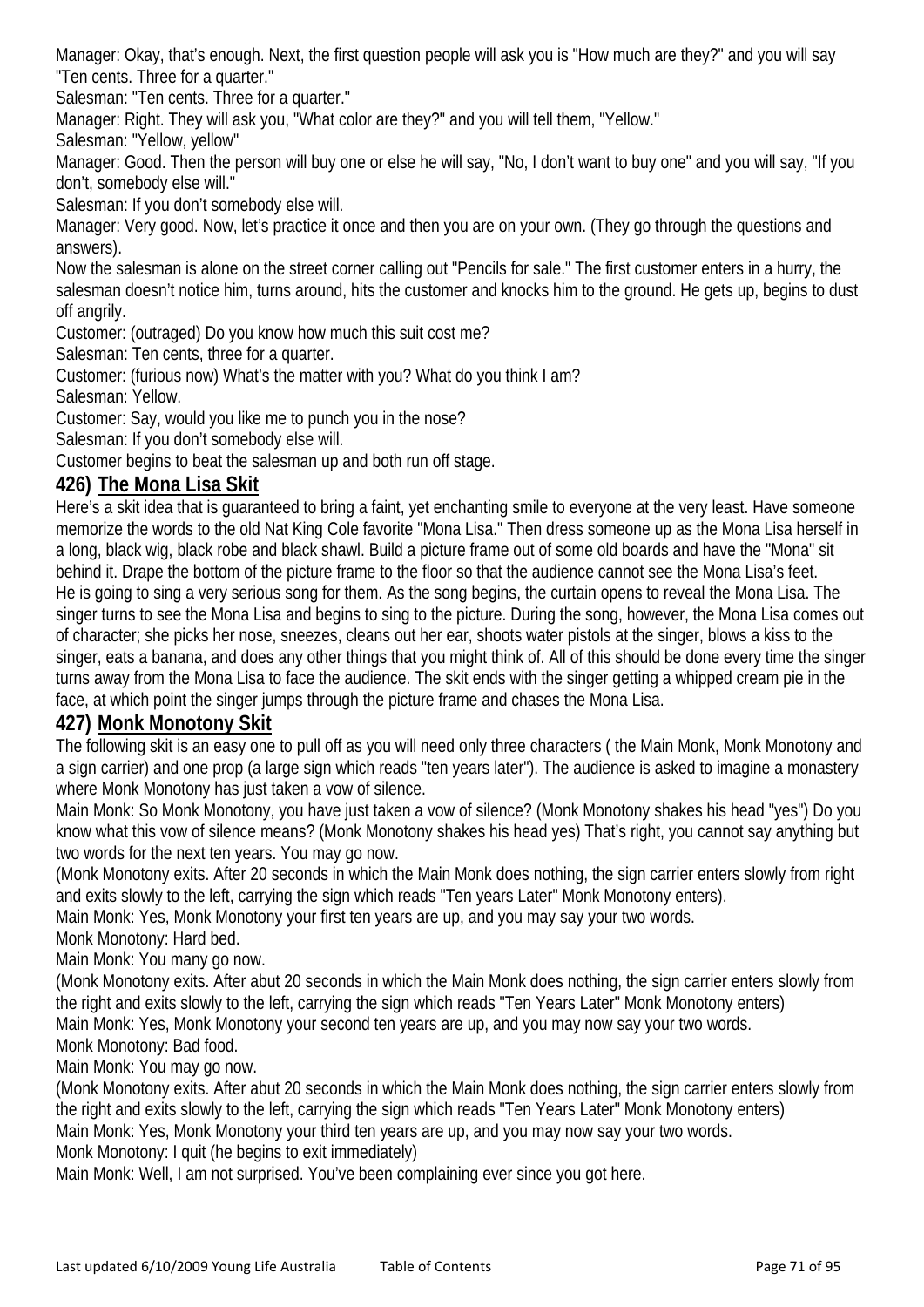# **428) Future Banana Skit**

This short skit requires no words. A guy walks out on stage, sits on a chair in the middle of the stage and takes out a banana. Meanwhile, the music from the movie *2001: A Space Odyssey* is playing in the background and the lights are off with the strobe light on. The guy peels the banana and eats it to the music. If done properly, with appropriate facial expressions, the results are hilarious.

# **429) You were Lucky-#1 Skit(The Liars)**

- I. Imagine us, sitting in the fanciest pub in England, drinking our Chateau de Chauclea wine.
- II. Right you are, 30 years ago we would have been lucky to have had a cup of tea.
- I. Cold tea.
- II. Yes, without sugar or milk.
- I. Or tea.
- II. In a cracked and filthy cup.
- I. We used to be so poor that we would drink tea out of a rolled-up newspaper.
- II. You were lucky to have a newspaper, we used to have to suck our tea out of a damp cloth.
- I. We were poor but we were happy.
- II. We were happy because we were poor.
- I. Right you are, my daddy said that dollars would never buy happiness.
- II. That's because he never had any money, the bloody beggar.
- I. When I was young we used to live in a house with big holes in the roof.
- II. You had a house? You were lucky! We used to live in a bottle cap, 23 of us in the middle of the ocean.
- I. Well, I say it was a house, actually it was a room all 36 of us, and we had only half a floor. We had a big hole in the middle of the floor and we used to huddle next to the wall for fear we would fall in.
- II. You were lucky! We used to live in a hallway.
- I. Well, you were lucky! We used to live in an abandoned septic tank in the middle of the garbage dump.
- II. You lived in a septic tank? You were lucky! We lived in a paper sack in the bottom of a toxic waste dump. Every morning we would awaken to nuclear waste being dumped on us until we glowed.
- I. Actually, the house I was telling you about was no more than a hole in the ground, covered with twigs.
- II. Well, you were lucky! We were evicted from our hole. We had to live in the bottom of the lake.
- I. You were lucky to live in the bottom of a lake. There was 150 of us living in a shoe box in the middle of a road. We dreamed of living in a lake.
- II. You were lucky to live in a shoe box. We lived in a brown paper bag. All 300 of us! Got up at 6 a.m., ate a crust of stale bread, and worked in the mills for 12 hours. When we got home Dad would beat us and put us to bed with no dinner.
- I. Well you were lucky! We used to get up at 3 a.m., strain the lake clean with our teeth, eat a cup of hot grave, work 15 hours at the mill and when we got home our Dad would beat us about the head and shoulders with a broken beer bottle and use us for kitty litter.
- II. We dreamed of that! We used to live in a rusty tin can in the middle of the road. One hour after sunset we would clean the road with our tongues, eat a handful of cold gravel and work 20 hours at the mill with no pay! When we got home our Dad would cut us up with a dull gensu knife and use us for cheese fondue.
- I. Well, you were lucky! That was luxury. We used to get up in the morning at 10 at night which was half an hour before we went to bed - eat a hunk of dry poison — work 29 hours a day at the mill and when we got home or parents would kill us and dance around our grave singing "Glory, Glory, Hallelujah".
- II. But you tell that to the kids today and they simply don't believe you.

## **430) You Were Lucky Skit- #2**

Use same guy starting each round and same guy going 2<sup>nd</sup> and 3<sup>rd</sup>. This will set up the conclusion. At the end, the 1<sup>st</sup> guy gets fed up with the other 2 for topping him and jumps up and starts mouthing. The 2<sup>nd</sup> guy is mad at the 3<sup>rd</sup> and he starts mouthing. The 3<sup>rd</sup> guy sits alone proudly stating that they were lucky. The other 2, in the meantime, get their Chateau De Sauce and pour the water pitcher on the 3rd.

(NOTE: During the skit, one of us will need to take a break and go behind us to get the pitcher of Chateau to establish the fact that it is there).

1st 2nd 3rd

ROUND 1 1. 9 brothers & sisters 20 brothers and sisters 43 brothers and sisters

Family 2. 2 room shack cardboard box hole in the ground

3. Food — gruel & grits Food — snails, bugs, I dreamed of eating snails

so poor — no breakfast bark No breakfast & gruel, No breakfast,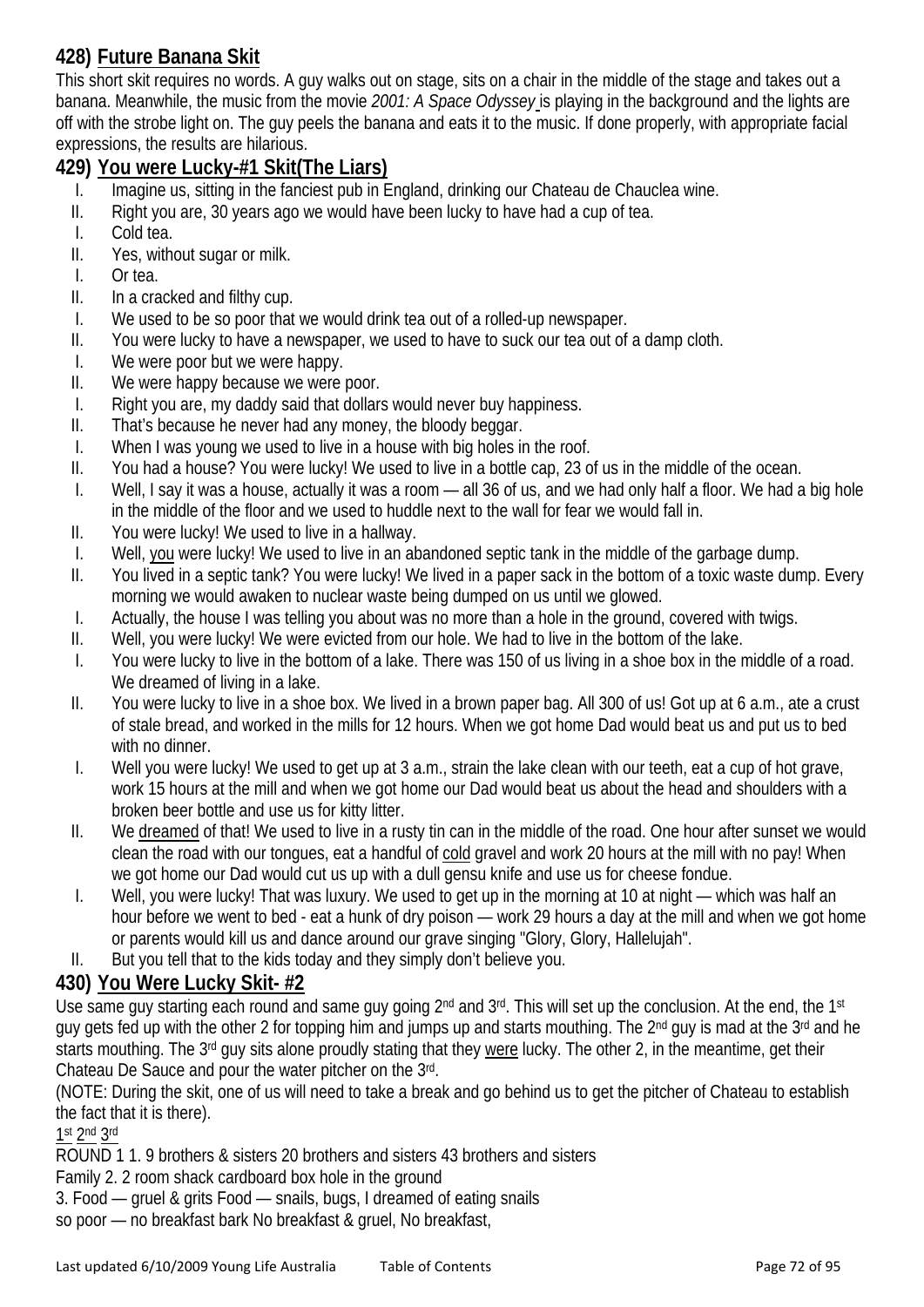echo — no breakfast No lunch, No lunch, No dinner echo — no brk, no lunch echo ROUND 2 1. Parents required "A" Parents required 100 Parents required 125 Educ. On every test every test and home- every test, homework Pressure work test check, & final exam 2. my mama "Lady my daddy was a Marine my ole man was one of Wrestler" would whup me drill Sargeant who Hell's Angels, and he With a leather strap was 6'9" tall. was 9'6" tall and weighed Weighed 346 lbs. My old man2000 lbs. He didn't whup Ole man whupped me me with straps; he with a stick whupped me with chains then tied me to the back of his motorcycle and drug me through town ROUND 3 1. Plowing fields-every- I worked in a coal I cleaned out out-houses Work body else had tractors mine-didn't have no all we used was hands & & disks; I had a shovel picks or shovels, I mouths, didn't get no air used a toothpick and got air through a tube 2. many a day I worked I worked 22 hrs. a day I worked 29 hours a day 14 hrs. a day

3. worked so long that NO SUPPER, NO LUNCH NO SUPPER, NO LUNCH

I got NO SUPPER-echo --echo BREAKFAST, and what's

More --echo

# **431) Radio Jumble Skit**

This is an easy to perform skit in which seven people are used. All seven persons (A,B,C,D,E,F, and G) simply stand in front of the audience and read the script below when their turn comes. To introduce the skit, announce that this is what happened one day, when you were trying to find a radio station to listen to. Each of the readers can wear a sign with the name of a radio station on it, or dress up in costume. Each "Click" below indicates a station change. (The "clicks" can be inserted at the appropriate times by an offstage sound effects person).

Person A: Good evening, ladies and gentlemen, this is Seymour Skidmarks bringing you the latest news in the world of sports. The annual football game between and early was played last week to the enjoyment of a large crowd who went wild at the crucial point during the game when Coach \_\_\_\_\_\_\_\_ sent in ... (click)

Person B: …three eggs, a cup of buttermilk, and a pinch of salt. Stir well and pour into a flat greased pan or… (click)

Person C: …your new fall hat. This year, fashion decrees that women shall wear a large variety of charm bracelets. A most popular design is to make them of… (click)

Person D: ...old whiskers? If you do, just shave them off with Bates' Better Shaving Cream. Use this cream, and you will be so handsome that all the girls will… (click)

Person E: …bend over and touch the floor twenty times. This exercise is superb for general reducing. All right now, pupils, again let's bend over, up, over… (click)

Person F: …(Singing) the ocean. My Bonnie lies over the sea. My Bonnie lies over the ocean, oh bring back my Bonnie to … (click)

Person A: ... \_\_\_\_\_\_\_ who sailed down the field for a touchdown that tied the game. What a play! What a perfect… (click)

Person C: ... Iy darling little summer bag that all you girls simply must have. At first glimpse they may remind one of… (click)

Person G: …a bowl of soup. But it was tooooo hot. The second bowl was as hot as the first, but the third was just right. Goldilocks ate, and ate, until she could...

Person D: …feel the stiff beard with your hand. Does that appear to be very romantic? Our foolproof way to get a girl friend is to… (click)

Person E: …breathe deeply four times, and pound on your chest with the fists after inhaling each breath. This enlivens the tissues and makes one feel… (click)

Person B: ... puffy and full of air. This effect can be had by beating the mixture with a rotary eggbeater for five... (click)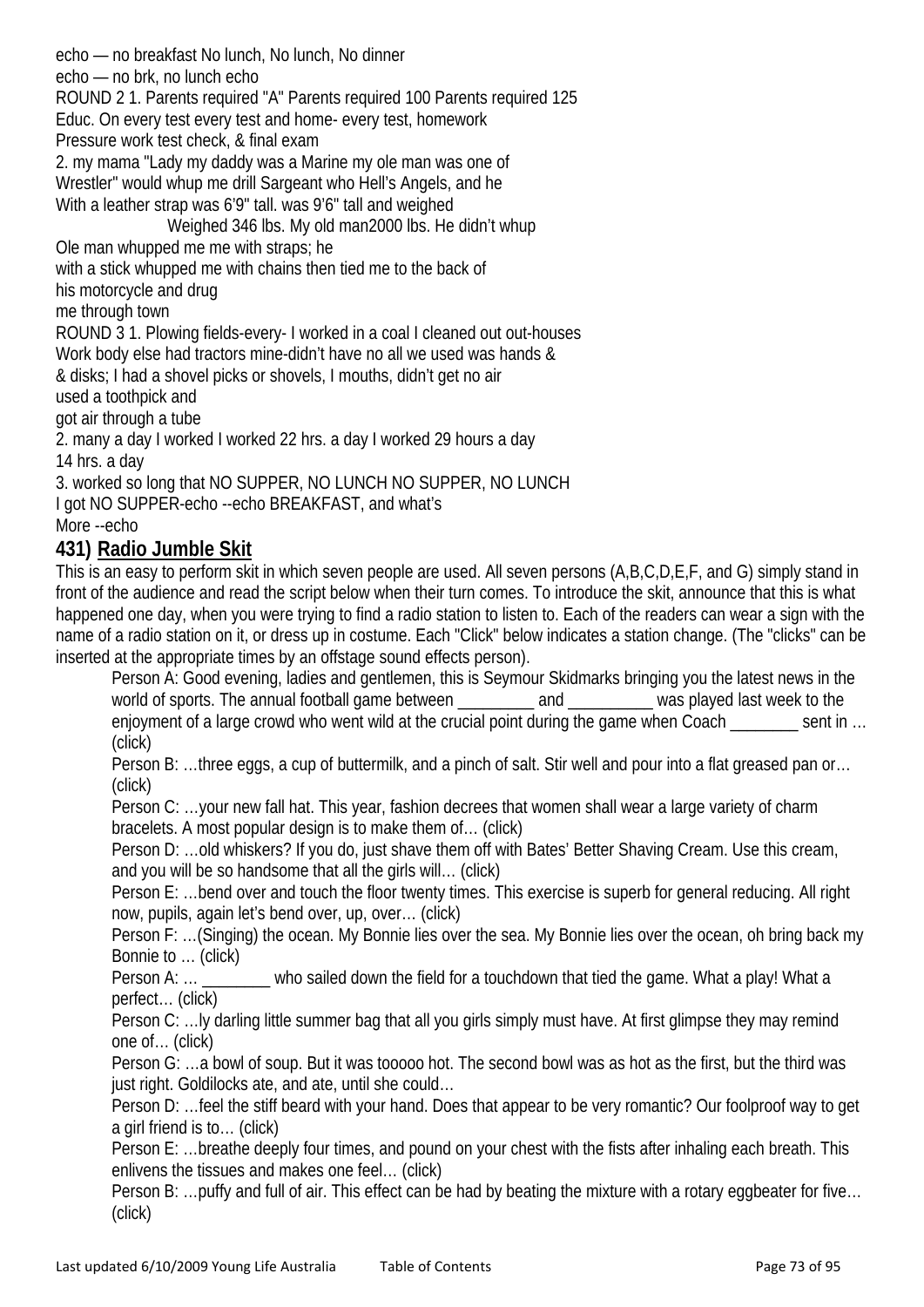Person C: …hundred years. The things our grandmothers wore then are the most popular things today. Already fashion leaders, prominent society women are trying to bring back more old-fashioned manners. Their cry is "Bring back…" (click)

Person F: …(Singing) my Bonnie to me, bring back, bring back, oh bring back my Bonnie to me. Bring back, bring back … (click)

Person D: …a nice soft chin and a host of compliments. If you use our cream, those whiskers will come out with a … (click)

Person G: …CRASH!! Goldilocks had broken the little chair all to pieces. Then she jumped up and started up the stairs. There she saw three beds. The first bed was covered with a bearskin rug, which was too soft. The second bed was covered with… (click)

Person A: …what looked like crawling things from the press box, but it was only the players in hard scrimmage. We are looking with expectations to winning their experience championship this fall. The players are in good condition and average weight is… (click)

Person E: …110 pounds. You, too, can weigh this much if you but follow these simple exercises. Don't take them too hard at first or you will probably have to… (click)

Person F: …(Singing) lay on a pillow. Last night as I lay on my bed; last night as I lay on my pillow, I dreamed that my Bonnie was… (click)

Person B: …cooking in a hot oven about 450 degrees Fahrenheit. For an extra treat, garnish, add cloves or whole… (click)

Person G: …bears? Will Goldilocks get home safely? How will the story end? Keep your radio tuned to this station until tomorrow at this time for the next episode of this thrilling story. Until then kiddies, be sweet and don't forget too… (click)

Person D: …shave off the whiskers with Bates'. Our motto is… (click)

Person E: …stand on your head and wave your feet in the air. Gyn clothes are best for this exercise, but… (click)

Person C: …on ostrich feather will do just as well. Take my tip and you girls will be as fashionable as… (click) Person A: ... \_\_\_\_\_\_\_\_, to whom we are looking for great things this year. This is your friendly announcer, Seymour Skidmarks signing off and saying… (click)

Person C: ... Night all!

### **432) A Day In The Desert**

Place a glass of water in the middle of the floor, with a sign that says, "Oasis" three people crawl in, crying out, "Water, water, we've got to have some water!" Two people die before making it to the water, but the third finally reaches the glass. He picks up the glass of water, pulls out his comb, dips it in the water, and walks away happily combing his hair.

### **433) The Candy Store Skit**

Four guys enter the "candy store," that is run by an old man (bent over, shaky voice, beard and cane). The first person asks for a dimes worth of jelly beans. The old man notices that the jelly beans are on the top shelf and tries to talk him out of it, but the person insists. So the old man gets a ladder and with much pain climbs to the top, gets the jelly beans and comes down the ladder. He puts the ladder away. The second person does the same thing and asks for a dimes worth of jelly beans. Again the old man goes through the same bit and gets the jelly beans. After he does, the third person also asks for a dimes worth of jelly beans and the very annoyed and tired old man climbs up his ladder again getting the jelly beans. This time while he is up there, he asks the last person, "I suppose you want a dimes worth of jelly beans too?" The last person says, "No". The old man comes down, and puts away the ladder. "Now, what do you want, "he asks. The person answers, "I want a nickels worth of jelly beans." The old man chases him out of the store with his cane, shouting.

### **434) The Flat Tire Skit**

The scene is a roadside, and a woman is trying to change her flat tire, but is obviously having a difficult time. A gentleman happens along and offers help.

He: What seems to be the problem?

She: I have a flat tire and I don't know how to work this crazy thing (as she points to the jack).

He: Maybe I can help. By the way, how did you get this flat tire?

She: I was in such a hurry that I ran over a pop bottle.

He: Didn't you see it?

She: How could I. The dumb little kid had it in his pocket.

73. The Sneak Thief Skit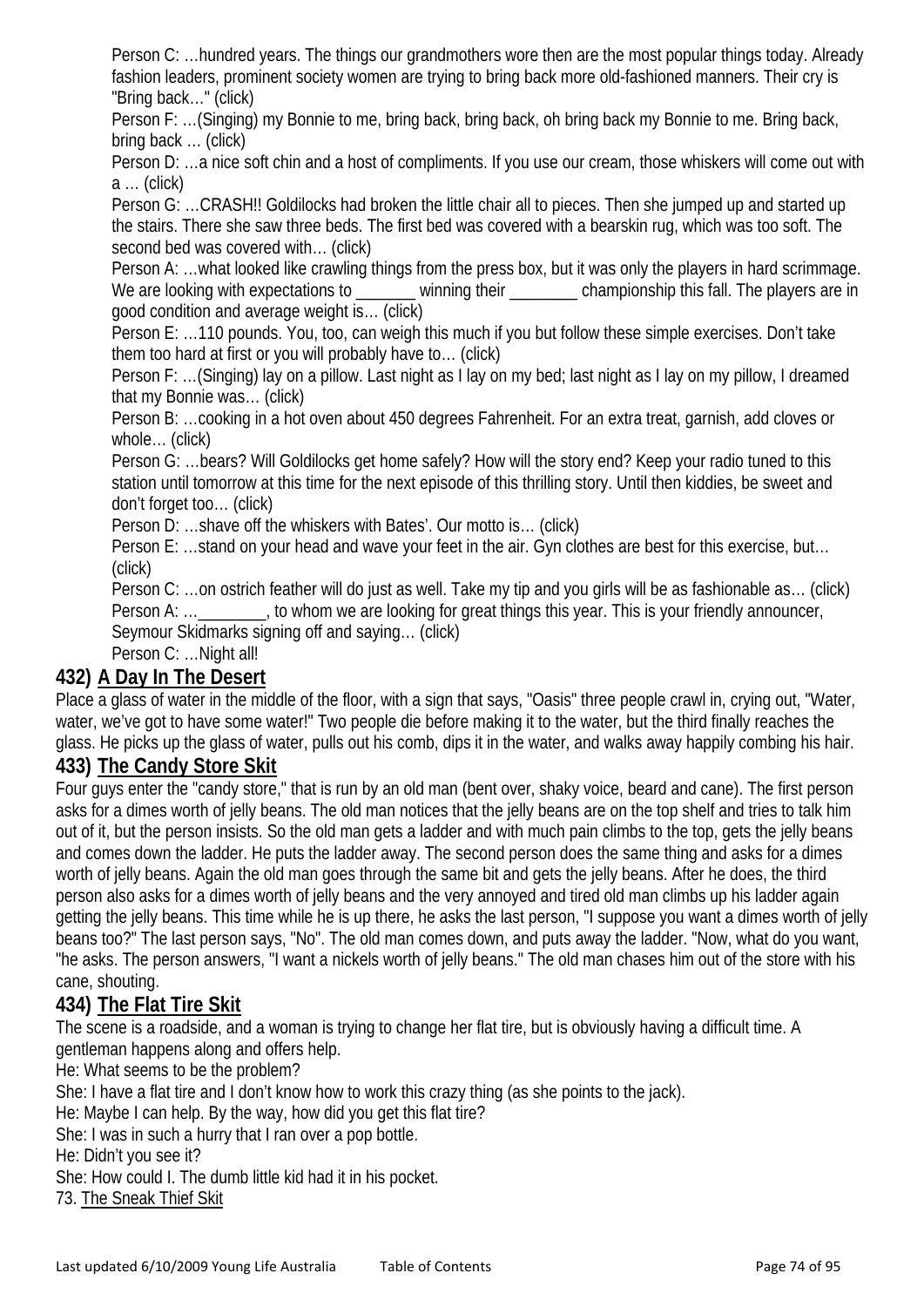Two gentlemen dressed in business suits walk into a restaurant on their coffee break and sit at a table that is covered with a long table cloth. One has a newspaper under his arm. They both order coffee and one pulls out the paper and begins to read. He shares some of the stories briefly with his friend and then whistles in surprise:

Man 1: (with paper) Did you see this article about the Sneak Thief?

Man2: No, what happened?

Man1: Listen to this (reads aloud). "Another series of bizarre robberies occurred yesterday in Hudsonville. Purses, wallets and other items mysteriously disappeared. Police are baffled and have no clues as to the thief's identity or how he or she strikes without being seen. The public is warned to be on their guard until the thief is apprehended. Man 2: That's unbelievable!

They continue to talk, the waitress brings the coffee, one man signs the check. They drink the coffee quickly. One man looks at his watch and says, "We'd better get back to the office." They both arise and walk out minus their pants and clad in bright colored boxer shorts. (The two should practice getting out of their pants so that the audience does not notice. The operation is hidden behind the tablecloth. If loafers are worn, shoes can easily be slipped off and on again.)

# **435) Our First Kiss Skit**

The couple is seated next to each other either on a couch or in two chairs as if they were in a car at the drive-in. GUY: I really hope she had a good time tonight. I know I did!

GIRL: I wonder if he enjoyed being out with me tonight. I had such a great time!

GUY: I've never felt this way before about a girl. I hope she likes me as much as I like her.

GIRL: I've never felt this way about a guy. I hope he likes me as much as I like him. (pause) Maybe he'll hold my hand.

GUY: I think I'll hold her hand. (pause) Her hand is so soft...as soft as a rose petal.

GIRL: I hope he puts his arm around me. He's so nice.

GUY: I think I'll put my arm around her. She's so nice.....as nice as a princess.

GIRL: I really like him....If only he knew how much. Maybe.....maybe.....He'll kiss me.

GUY: I really like her...If only she knew how much. Maybe....maybe......I'll kiss her. (pause) If only she would stop eating those M&M'S!

(she still keeps on eating in a nervous way)

GUY: Oh, well......Here goes........

(cue "Romeo & Juliet Theme")

GIRL: what a sweet kiss!

GUY: (says this out loud so the audience may hear)

What a sweet kiss!

(Hershey's Syrup runs out of his mouth as if he "acquired" it during the kiss).

# **436) You Got Me, Buddy Skit**

Materials: Toy gun (submachine gun is best); Toy gun that shoots or a recording of gunfire music. Strobe light (optional); and gangster clothing

The concept we built up was that two people were sitting in a train (outside of Chicago in the Carpathian Mountainsfacing each other in front of the audience). The train is moving and they are bouncing around. A third person enters the train and jumps out. He is somewhat behind the one passenger and facing the other. The person says, " All right Capone, the gig is up. We're tired of yer thievin' cheatin' ways! No more will you steal the canes from little old ladies and take the change out of pay toilets. The gig is up." To which Capone can only reply, "All right Mugsy, give me your best shot!" At this moment, the gunfire erupts, the lights go off and the strobe light begins. Everyone is kind of moving around. When the gun-fire finishes, Capone says, "You got me buddy, You got me Pal, you got me Buddy!" Then why aincha dead yet?" queries Mugsy. "Because, you got.....pause.......me Buddy!" At this moment, the other passenger, sitting with his back to Mugsy and reading a newspaper the whole time, keels over.

# **437) Naked Bacon Skit**

Roadie: I didn't hear you say, "he's chasin' me."

Rowdy: What?

Roadie: I didn't hear you say, "he's chasin' me."

Rowdy: What are you talking about?

Roadie: I just -- just a second -- I just didn't hear him say, "He's chasin' me." If I had heard him say "he's chasin' me", I'd have chased him.

Rowdy: Are you telling me that I didn't say, "He's chasin' me"?

Roadie: I didn't say that you didn't say, "He's chasin' me". I didn't hear you say, "He's chasin' me."

Rowdy: Oh, you didn't hear me say, "He's chasin' me".

Roadie: If I had heard you say, "He's chasin' me", I would have chased him. If I could live my life all over again, I would.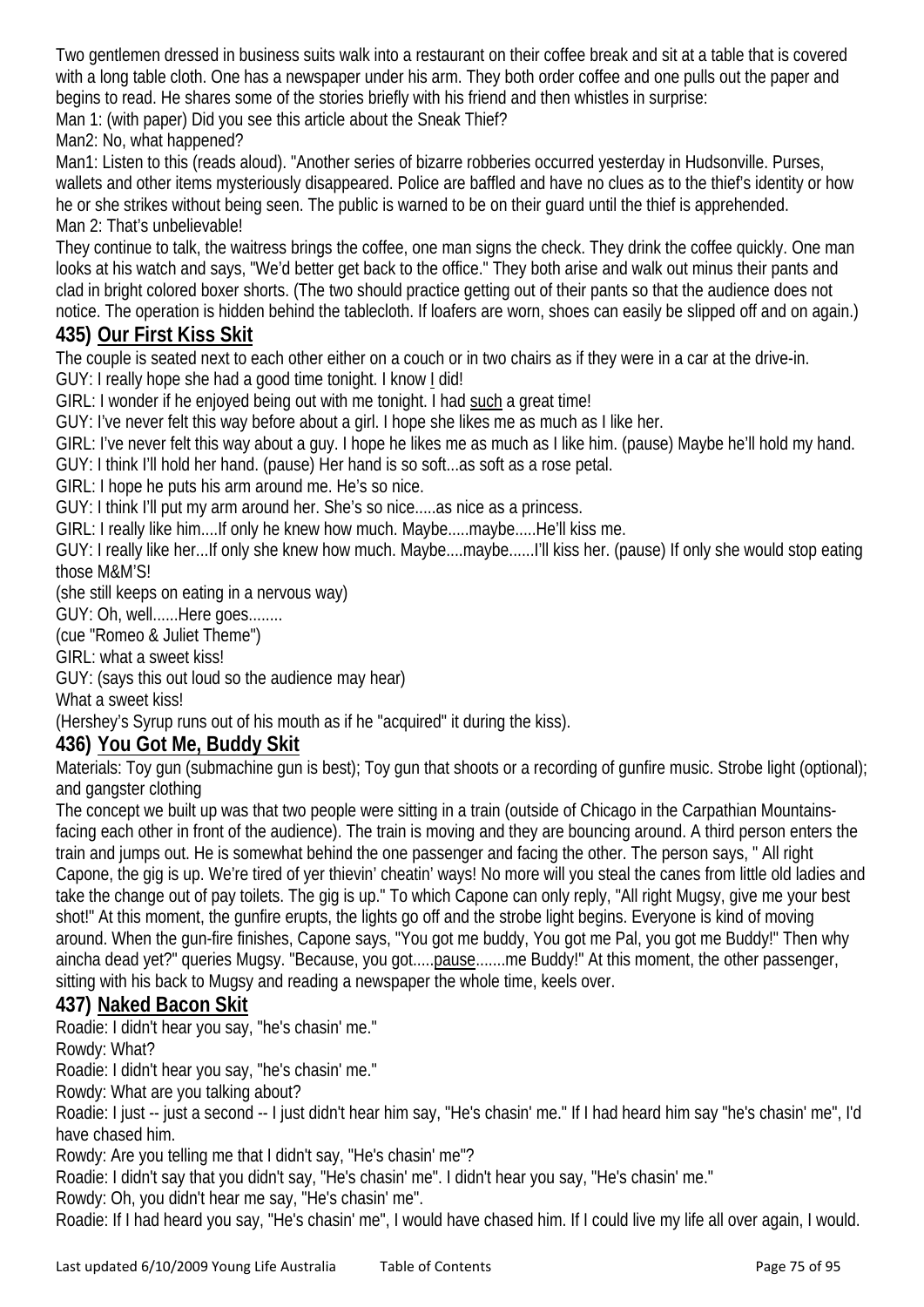Rowdy: Don't make a big deal out of this. It is not necessary. I just wanted to know if you heard me say, "He's chasin' me", and you said, "No". You answered my question. Now... did you hear me say anything? Roadie: I didn't hear you say, "He's chasin' me." Rowdy: I didn't ask, "Did you hear me say "He's chasin' me" I asked, "Did you hear me say anything?" Roadie: Yeah, but you're trying to get me to say that I heard you say, "He's chasin' me." I didn't hear you say... Rowdy: No, I am not. I am asking Roadie a simple, straight forward question. I'm asking Roadie, it's a yes-or-no question, did you hear me say anything? Yes or No? Roadie: I didn't hear you say "He's chasin' me." Rowdy: Did you hear me say anything? Yes or No? Roadie: Yes Rowdy: Yes, what? Roadie: Yes, sir. Rowdy: That is not the answer I am looking for. Roadie: No, sir. Rowdy: No is not right either. Roadie: If yes and no are wrong, then I don't have a choice. I am wrong either way. Rowdy: This is a two part question... not a yes or no question. First part, did you hear me say anything? And you said, "Yes." Roadie: Yes. Rowdy: You said yes and no. Which is it? Yes or no? Roadie: I heard you say something. Rowdy: Oh, you did? Roadie: Yes. Rowdy: What do you think you thought you heard? Roadie: I didn't think I thought I heard you say "He's chasin' me." Rowdy: Well, what do you think you thought I said? Roadie: I didn't think I thought what I heard is what you said. Rowdy: I don't want you to think about what you think I thought. I just want you to tell me what you think you thought you heard. Roadie: I didn't think I thought I heard what you think you thought you said. Rowdy: I know what I said. I said, "He's chasin' me." Roadie: I think that--yes, I heard, yes sir, something, no sir. . . Rowdy: Don't go on and on. I just want to know what you think you thought you heard. If it didn't sound like, "He's chasin' me," what did it sound like to you? Roadie: It didn't sound like you said, "He chasin' me." Rowdy: Than what did it sound like? Roadie: It sounded like I thought I heard you say, "Naked" or "Bacon" or "Naked Bacon." Rowdy: Of course, that makes all the sense in the world. I'm going to run through here, stop, turn to Roadie, and say, "Naked Bacon." Roadie: It didn't make any sense to me either. So I just ignored him. Rowdy: I know Roadie believes he understands what he thinks he thought I said, but I'm not sure he realizes that what he thought he heard is not what I meant. Do you understand, I did not say, "Naked bacon?" Roadie: Then I apologize. I'm sure--with enthusiasm--you did say, "He's chasin' me." So it is my fault, I just didn't hear you. Rowdy: What were you doing? Roadie: I was nervous. I was taking a mental nap. Rowdy: A mental nap? Roadie: With a capital "R." I just didn't hear you. I was emotionally vague. Rowdy: You were emotionally vague. Now what does that mean? Roadie: It's a point of view. Rowdy: Uh-huh. Roadie: With no target. Rowdy: This is obviously going no where. Roadie: Thank you very much. Rowdy: It wasn't a compliment.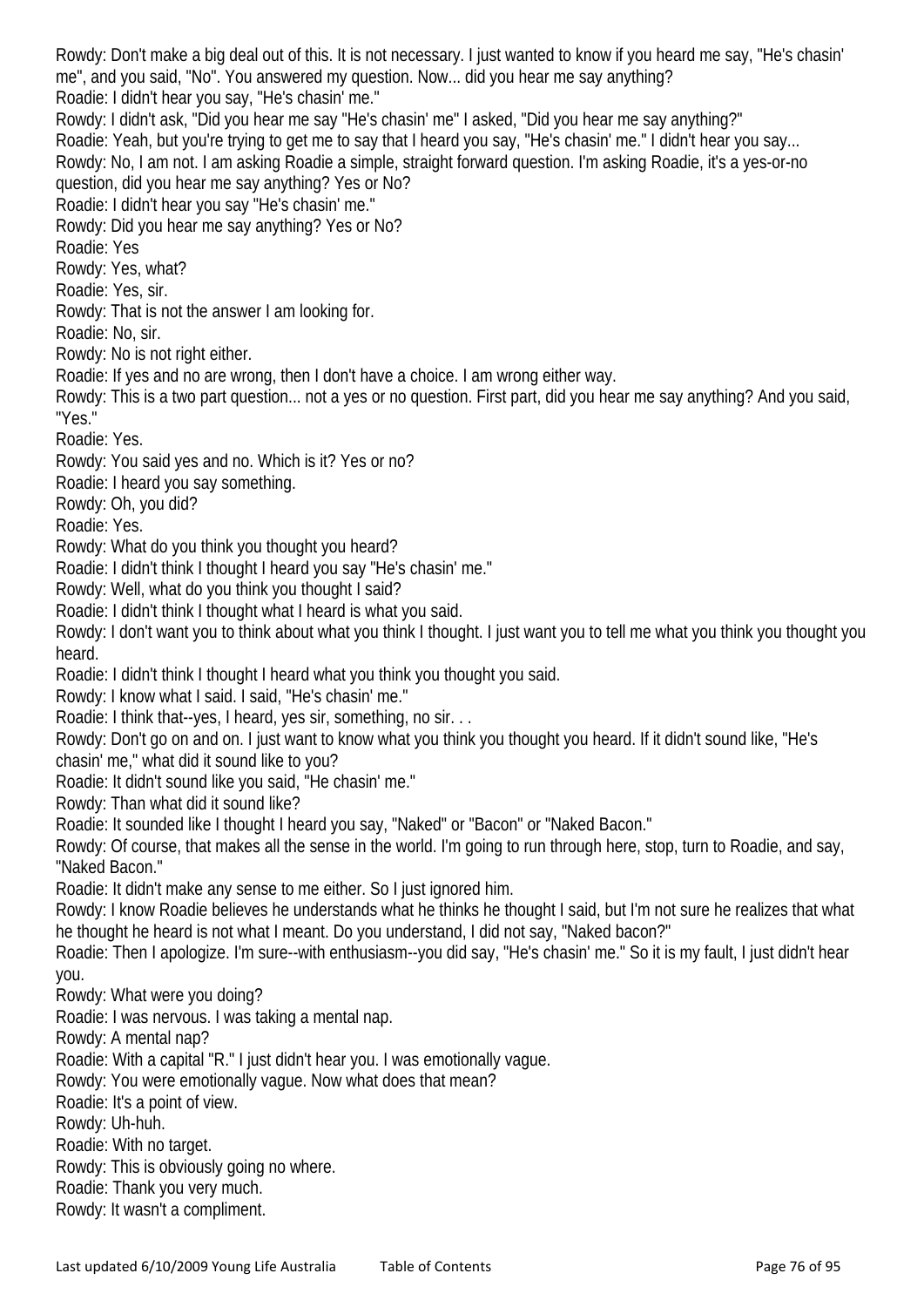# **438) I Hate It When That Happens Skit**

This one is straight from Saturday Night Live in the 80's. Two people are sitting around exchanging stories about what they hate happens and the stories get bigger and more exaggerated every time.

# **439) The Dog Crap Skit**

Two people walking along discover some fecal looking matter (wet chocolate candy works well), and after looking, feeling, smelling, and tasting they decide that it is dog crap and it's a good thing they didn't step in it. They can also get into challenging the other person to feel it, small it, and taste it. End together with the line, "It looks like dog crap, it smells like dog crap, and it tastes like dog crap, good thing we didn't step in it!"

# **440) Pizza Man Skit**

Is a great way to have some fun introducing a new leader (or just get a YL leader from a neighboring club that no one knows). As the prize for one of your games, announce that the winner will get a free small pizza from [fill in popular pizza delivery in your area]. Have the new leader show up as the pizza guy. He can wear the hat and everything! After he brings in the pizza, he sits down by one of the kids. Nobody can get him to leave. Have him sing real bad, pick his nose, and even ask some of the kids about one of the female leaders he thinks is cute. Acting frustrated, ask him if he has pizza to deliver. You can take it as far as you want towe made it last three weeks. He can also come in and be completely into everything going on in club. Completely fooled the kids, and they loved it!

# **441) Peanut Butter Deodorant Skit**

3 characters: girl, boy, and another boy who has amazingly large pit stains on his shirt.

Nervous boy comes over (wearing a jacket over his pit-stained shirt) to girl's house to pick her up for a date.

Brother of girl answers door, small talk, and asks nervous guy to take off his jacket.

Nervous guy refuses, and eventually does, revealing amazingly huge pit stains on shirt.

Asks him about it, the guy says he just gets too nervous sometimes, and he wishes there was something he could do about it.

The girl's brother says he used to have the same problem, before he found the best deodorant ever: peanut butter. The brother demonstrates, by showing his peanut butter-covered pits (which he needs to have under his arms all this time, and he doesn't have to take his shirt off. He can have it on his shirt) The nervous guy is impressed, and liberally, and I mean liberally, applies it to his pits (the outside of his shirt). Just then, the girl enters, says something like "hey Steve, are you ready to go?" And then the nervous guy, who is now confident, says "why bother going out for dinner? Dinner's on me!"

Then the girl gets a couple of pieces of bread which are sitting somewhere close, and wipes them on his pits and eats them like a sandwich. (Yes, this is pretty gross. As you can guess, this skit depends upon finding a female leader who is willing to do this. Good luck.) Props: peanut butter, bread, jacket for the nervous guy which hides his pit stains at first.

# **442) Where Did You Come From Skit**

This skit is a movie theater scene. I row of people are watching a movie, and one person is on the ground moaning and screaming in pain. The people try to get the person to be quiet because he/she is interrupting the movie. After a series of interaction someone asks, "Where are you from anyway?" The person answers, "The balcony." (As in — they fell from the balcony.)

# **443) Eddie Spaghetti Skit**

Eddy Spaghetti is a guy who makes spaghetti at lunchtime at work, and he has brought all that he needs in strange places, like spaghetti in his shoes, Parmesan cheese in his hair, etc.

# **444) Tradesman's lunch break Skit**

Two people, dressed as tradesman: Stubbie shorts, singlets, hard hats, workmans boots and socks etc.

T1 carries a lunch box and perhaps a drink, but T2 only carries in a bag with a bread roll.

T2 is a guy who makes his sandwiches at lunchtime at work, and he has brought all that he needs. Its just that all he needs in 'carried' in strange places: like cheese in one sock and ham in the other, lettace in his shorts belt, mayo under one arm and mustard under the other, and maybe a knife in a strange place too if you can manage it.

T1 gets his lunch out and asks if the roll is all T2 is going to have. T2 then starts explaining no, he's got the rest and starts pulling out each thing and adding it to his roll. One by one, getting to the worst spots last.

As T2 finishes making the roll and is about to bite into it (and perhaps for effect, in a quick fashion) T1 looks enviously at T2 lunch and asks if he could swap. T2 shrugs his shoulders and swaps. T1 takes a bite of T2's lunch and they walk out. (usually the kids end up disgusted and laughing at this point!)

# **445) The Emergency Broadcast System Skit**

This skit involves all of the leaders. They get up front and someone says, "This is a test of the emergency broadcast system, this is only a test." One person makes the "eeeeeee" sound that we hear on the radio, then the first person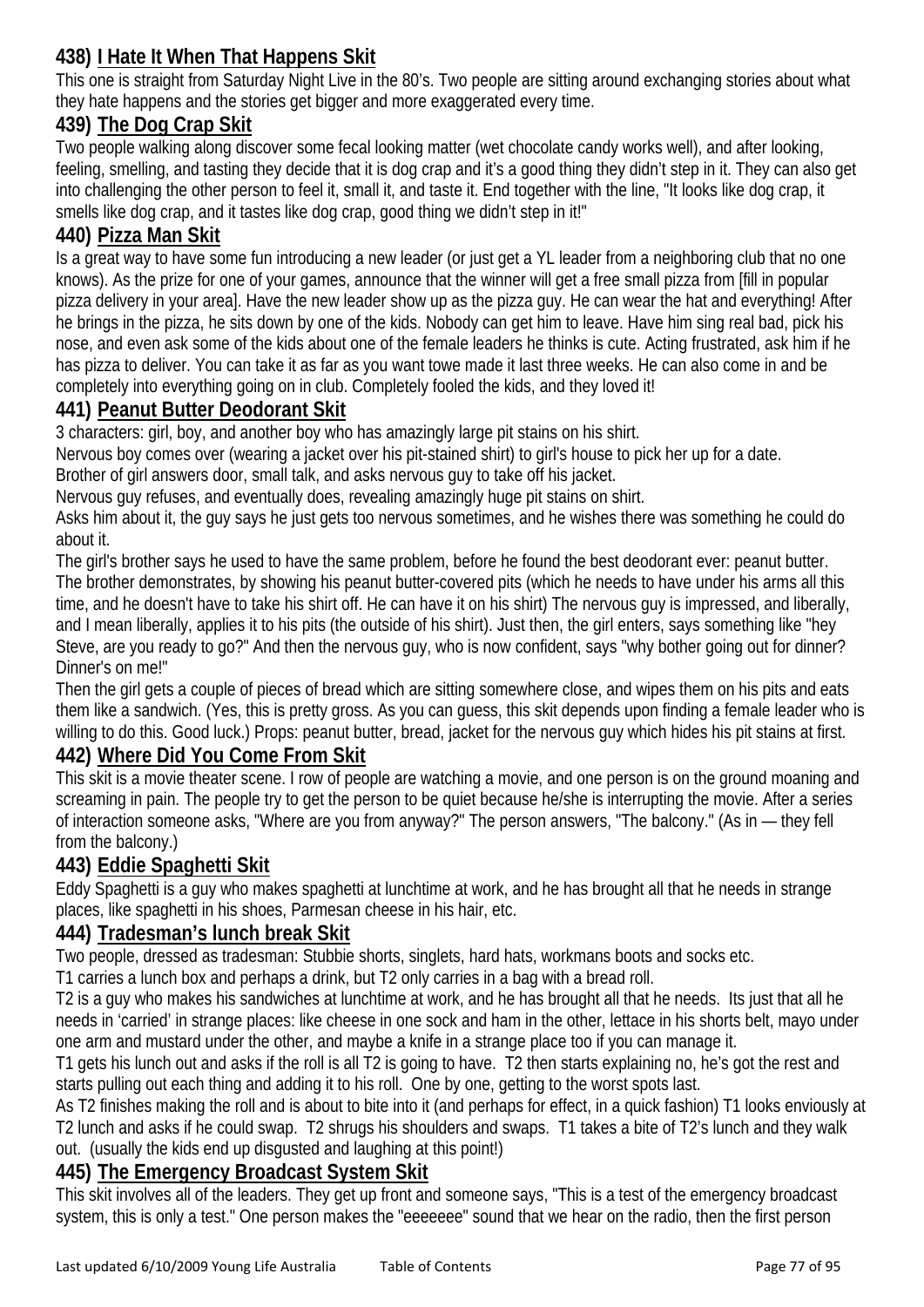says, had this not been a test but a real situation the following would have happened. The second person makes the "eeeeeee" sound again and all of the leaders go crazy and run out of the room like the world is coming to and end.

### **446) Cooking With Kodiak Skit**

Cooking show where hosts love Kodiak. Sprinkle lots on everything and eat. Slice a Kodiak tin with a razor, clean out and crumble Oreo outsides to look like dip. Have a couple of real tins to throw out to crowd and for smell. Make milk shake in blender, salad, etc.

### **447) M&M' On The Park Bench Skit**

Have an attractive girl sitting on a chair with an empty chair next to her. A studly guy comes in to pounding music. Sits down. He puts the moves on her, no dice. He leaves. Nerd comes in to twinky music eating LOTS OF M&M's. He puts dorky moves on. Girl responds. He gives her a long kiss. When they sit up, look at audience, she smiles and chocolate syrup she's had in mouth all along, oozes out, down face.

### **448) Enlarging Machine Skit**

You need a very large box to look like a machine. You then will put things into the machine and they will come out larger (frisbee, ball, flower). Then you will put a baby doll in and out will come a kid dressed in a diaper.

### **449) Mr. No Depth Perception Skit**

A few family scenes where the husband has no depth perception. The funny part is that they guy doesn't realize it. He pours his coffee and misses the cup, he looks out the window and his head goes through the window. Go crazy! Make up your own.

### **450) Toothpaste Commercial Skit**

(4 leaders) I like this toothpaste because it whitens my teeth. I like this toothpaste because it freshens my breath. I like this toothpaste because it fights cavities. I don't know about the toothpaste but I sure like the water. Everyone uses the same toothbrush and gargles with the same glass of water. The last person drinks the glass of water.

### **451) Park Bench Fishing Skit**

An old lady is sitting on a park bench pretending like she is fishing. There is a man at the other end reading a magazine and minding his own business. A park officer comes by and tells her she has to stop a couple of times. Finally he tells the old man to get her out of there. The old guy looks perfectly sane but then he pretends the park bench is a motor boat, acts like he is starting it and riding away.

### **452) Blind Date Skit**

A guy and a girl are on a date. He realizes that she is actually blind, so starts doing all sorts of crazy things, finally she tells him that she's only blind in one eye.

### **453) Boys In The Sandbox Skit**

3 guys sitting in a s sandbox talking like kids. The one says "Hey, I hear there's some new girls in town! Yuk, gross, etc." "We hate girls." Then the girls come in with hair in pig-tails and carrying dolls. They abuse them with, "Is that your face or did a ferret crawl up your collar!" etc. After a few insults the girls get upset and say, "Well if you don't want to play with us we won't share our tickets to the Final Four!" The guys go crazy apologizing . "We're sorry! We didn't mean it. We'll be nice!" Then the girls get together and conference and decide OK you can come with us, but first you have to play house!" The guys get together and you hear, "Play house, we'd rather die, or have scabies! No way!" Until some one distinctly says "final four!" to which they all nod and come out and openly agree. The girls conference and then decide guys all have to carry dolls. The guys go through the same and finally agree. The girls say, "You have to hold our hands". The guys finally comply. Then the girls give an envelope with tickets. The guys tear it open to find the final four tickets to the Barbie Doll Beauty Pageant. Each boy and girl exit holding hands and boy crying.

### **454) Creativity Test Skit**

You'll need a nerdy computer person and a smart looking psychologist.

Mr. Tolson is knocking at the door on the door of Dr. Roberts the in-house psychologist.

- Dr. Roberts: Mr. Tolson
- Mr. Tolson: Are you Dr. Roberts?

Dr. Roberts: Yes, come in. Please have a seat. Sorry to have to call you down here on such short notice, but your company asked me to give you a creativity test.

Mr. Tolson: I've never taken one of those before

Dr. Roberts: Well, they're pretty easy. Actually, they can be fun. Would you like a beverage?

Mr. Tolson: I work in the computer center on the 17<sup>th</sup> floor. We just got a new computer in and they put it in the back of the center. And all I did, I told them that they should put it up in the front of the center, so more of the people could get to it, but they didn't.

Dr. Roberts: Fascinating. Okay, the first test that we're going to do is called a word association test.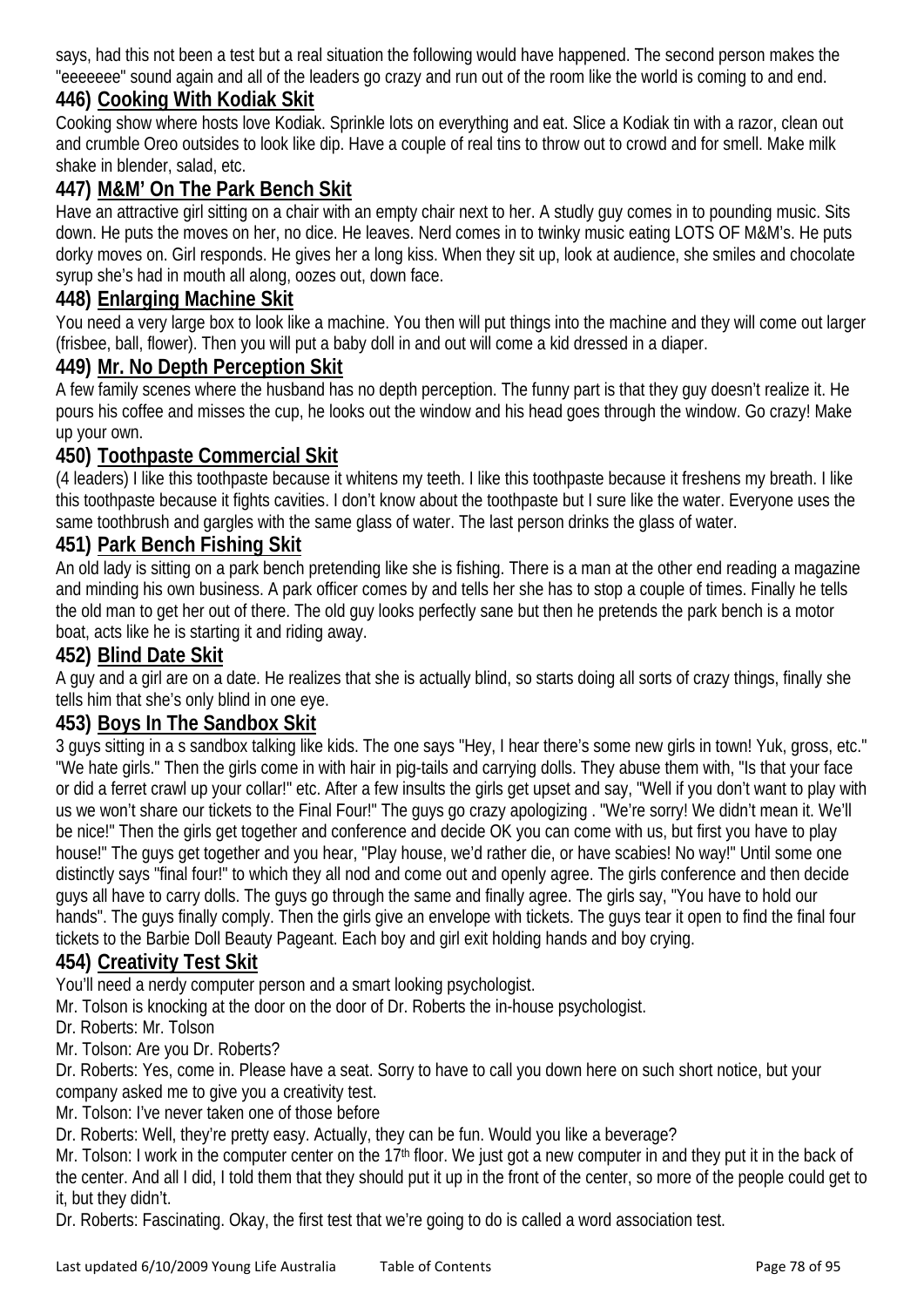- Mr. Tolson: I don't know what that is.
- Dr. Roberts: Well, it's pretty simple. I'll give you a word and you say just whatever you can think of.
- Mr. Tolson: Well, that sounds easy.
- Dr. Roberts: Great! Okay, well let's start. First word, "shoe".
- Mr. Tolson: shoe
- Dr. Roberts: "rabbit."
- Mr. Tolson: (long pause) Rabbit
- Dr. Roberts: Trunk
- Mr. Tolson: truck
- Dr. Roberts: Okay, you're just saying the words that I'm saying.
- Mr. Tolson: I know, but when you say the word, that's the word that I think of.
- Dr. Roberts: Okay, it's my fault then. Let's try again, only this time I want you to change the word.
- Mr. Tolson: Okay, so not just the same word.
- Dr. Roberts: Great. You're catching on. Okay? Next word "hat"
- Mr. Tolson: Hatssss.
- Dr. Roberts: "moose"
- Mr. Tolson: Meese.
- Dr. Roberts: Okay, now all you are doing is just pluralizing the words that I'm saying.
- Mr. Tolson: Yeah, but they're different.
- Dr. Roberts: Yeah, they are different, but that's not what I want. Okay, let me give you an example. Why don't you give me a word.
- Mr. Tolson: I give you a word
- Dr. Roberts: Yeah, any word.
- Mr. Tolson: "Word"
- Dr. Roberts: Fine, Uh, that makes me think of "constriction" (folds arms across chest in a constrictive manner). Don't worry you'll catch on. Let's try it again. Okay, "trumpet"
- Mr. Tolson: "Constriction" (folding arms in same manner)
- Dr. Roberts: "Scarf"
- Mr. Tolson: "Moose"
- Dr. Roberts: "Cat"
- Mr. Tolson "Scarf"
- Dr. Roberts: All right, now you're just using the words that I've already used.
- Mr. Tolson: Well, you didn't say that I could use them up.
- Dr. Roberts: Well, you **can**. Okay? Why don't we just move on to another test.
- Mr. Tolson: They got this new computer up in the computer center and I just told them they should put it up front, but they put it in the back.
- Dr. Roberts: That's fascinating. Okay? Look, uh, for this next test I'm going to start a sentence and I want you to complete it, okay?
- Mr. Tolson: So all I have to do is finish it. Okay, all right. Well this one sounds easy.
- Dr. Roberts: Okay, great. Now here is the first sentence. When we went to the park we were going to.......
- Mr. Tolson: period.
- Dr. Roberts: Okay, look, you have to add some **words** to it. Okay? Squeeze some words between the period and the other words all right. Let's try it again. Let's do another one. Jerry had a wonderful red balloon and he took it to....
- Mr. Tolson: His friend Jerry...who also had a red balloon...and liked to add words.
- Dr. Roberts: Look Mr. Tolson, I need you to come up with some answers on your own. Okay?
- Mr. Tolson: We got a computer and they wouldn't put it in the front and.....

### Dr. Roberts: **Look, I heard you the first time.**

- Mr. Tolson: Are you angry at me?
- Dr. Roberts: No, Mr. Tolson, I'm not angry at you. Let's move to the next test all right. This is called a Rohrshach Test. What it is, is some people took a piece of paper and put some ink on it and folded it. What I need you to do is look into these ink-blots and tell me what you see. (Holding up ink blot) Now, what do you see here Mr. Tolson?
- Mr. Tolson: A black smear.
- Dr. Roberts: Yeah, that's exactly what it is. I need you to look into it and tell me what you see.
- Mr. Tolson: (Looking at the Dr.'s shoes) I see black shoes.
- Dr. Roberts: That's good, I could see that.
- Mr. Tolson: (looking at the Dr.'s tie.) I see a brown tie.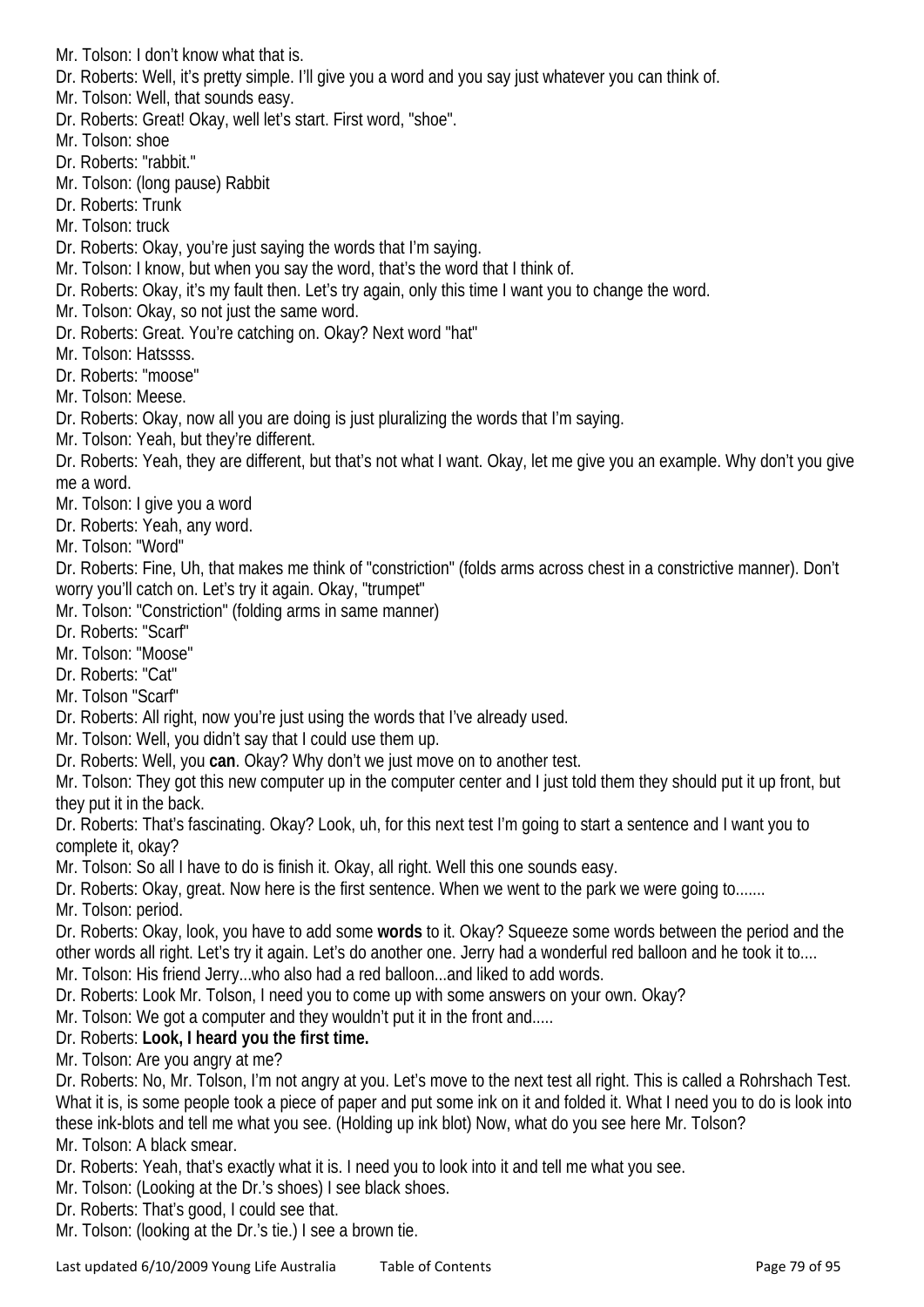Dr. Roberts: Um hum, good, good.

Mr. Tolson: (Looking at the wall) I see a diploma from Grand Valley State University.

Dr. Roberts: That is enough Mr. Tolson, you will not leave this office until you tell me what you see in this.

Mr. Tolson: I don't want to, I don't want to.

Dr. Roberts: Look, I'm going to make you use **one** creative bone in your body if it's the last thing I do. Now **look** at this and tell me what you see. **Tell me.**

Mr. Tolson: I see a dog. (struggling)

Dr. Roberts: Good.

Mr. Tolson: And it's on a log. (continuing to struggle)

Dr. Roberts: Good, go with that.

Mr. Tolson: And the dog is a terrier...and it's rabid... and it shakes its head back and forth in meaningless anger.

Dr. Roberts: Good, good, good.

Mr. Tolson: And foam sprays from its mouth and we follow this droplet of spit down to see where it lands on a symmetrical lawn and the drop of spit slowly transforms becoming a flaming brass eagle holding the Magna Carta in its claws. This eagle takes flight and soars over the (spit**)** gray convulsive Atlantic Ocean. (lowering voice) It flies low by the choppy waves a massive shimmering sea bass leaps up and it snatches the Magna Carta. But the sea bass is served to the family of Long John Silver's restaurant. And as the family devours the fish the father is transformed. His eyes glow wolf-yellow, he starts at his claws and a massive crowd gathers around and he screams wildly into the night sky. "Where is the passion?" "Where...is...the...passion?"

Dr. Roberts: (stunned) I'll see what I can do about getting those computers moved.

Mr. Tolson: Yeah, on the 17yh floor and they put it in the back.

Dr. Roberts: Sure, okay.

# **455) Abdul The Magnificent Skit**

This is a mind reading skit which, when done right, is downright spooky. Give each person a slip of paper, and ask them to write out their greatest ambition in life. The slips are then folded, collected, and "Abdul" (who should be dressed appropriately) proceeds to perform the task of reading the sentences to the group without opening the papers. How is it done? Abdul also puts one slip of paper in the box along with the others, only he puts some kind of identifying mark on his. When the reading starts, he picks one of the slips from the box, rubs it on his forehead without opening it, and offers any sentence as a guess as to what is on the paper. He then looks at the paper, and to his dismay he is wrong, but that will soon be forgotten. He can blame it on the fact that the "spirits" aren't quite right yet, but that the next one should be better. It's important not to dwell on this mistake long. Just get on with the next one. It's also important not to reveal what was actually on the paper guessed incorrectly. Just get ride of it and go on. Another slip of paper is held to the forehead, and Abdul then repeats the sentence that was actually on the previous paper. After rubbing his forehead, he opens this second slip of paper, confirms that he is correct and asks the person who wrote that sentence to identify it. Everyone is impressed. Another paper is drawn and again, Abdul repeats the sentence that was on the previously opened slip. Each time he opens up a slip of paper to see if he is "correct" he is actually learning the next sentence. The important thing is to stay one slip ahead. When he comes to his own slip, which has been held until last, he repeats the sentence on the previous slip, and that takes care of all them. If this is done smoothly, it will really baffle the group.

# **456) You Were Lucky Skit (Hudsonville Version)**

Intro. Imagine us sitting in the Old Time Diner, drinking our coffee.

Theule: You know, 30 years ago we would have been lucky to have a cup of coffee. Cold coffee. Yes, without sugar or milk — or coffee. In a cracked and filthy cup. We used to be so poor that we would drink coffee out of a rolled-up newspaper.

Becky: You were lucky! (Lucky?) Yes lucky! To have a newspaper, we used to have to suck our coffee out of a damp cloth. We were poor but we were happy, we were happy because we were poor.

Werf: My daddy said that dollars would never buy happiness, but that's because he never had any money that dirty beggar. When I was a kid, we used to live in a house with big holes in the roof.

Theule: You had a house? You were lucky! (Lucky?) Yes Lucky! We used to live in a bottle cap, 23 of us in the middle of Lake Michigan.

Werf: You were lucky! (Lucky?) Yes lucky! When I said it was a house, actually it was a room — all 36 of us, and we had only half a floor. We had a big hole in the middle of the floor and we used to huddle next to the wall for fear of falling in.

Becky: You were lucky! (Lucky?) Yes lucky! We used to live in a hallway.

Theule: You were lucky! (Lucky?) Yes lucky! We used to live in an abandoned septic tank in the middle of the garbage dump.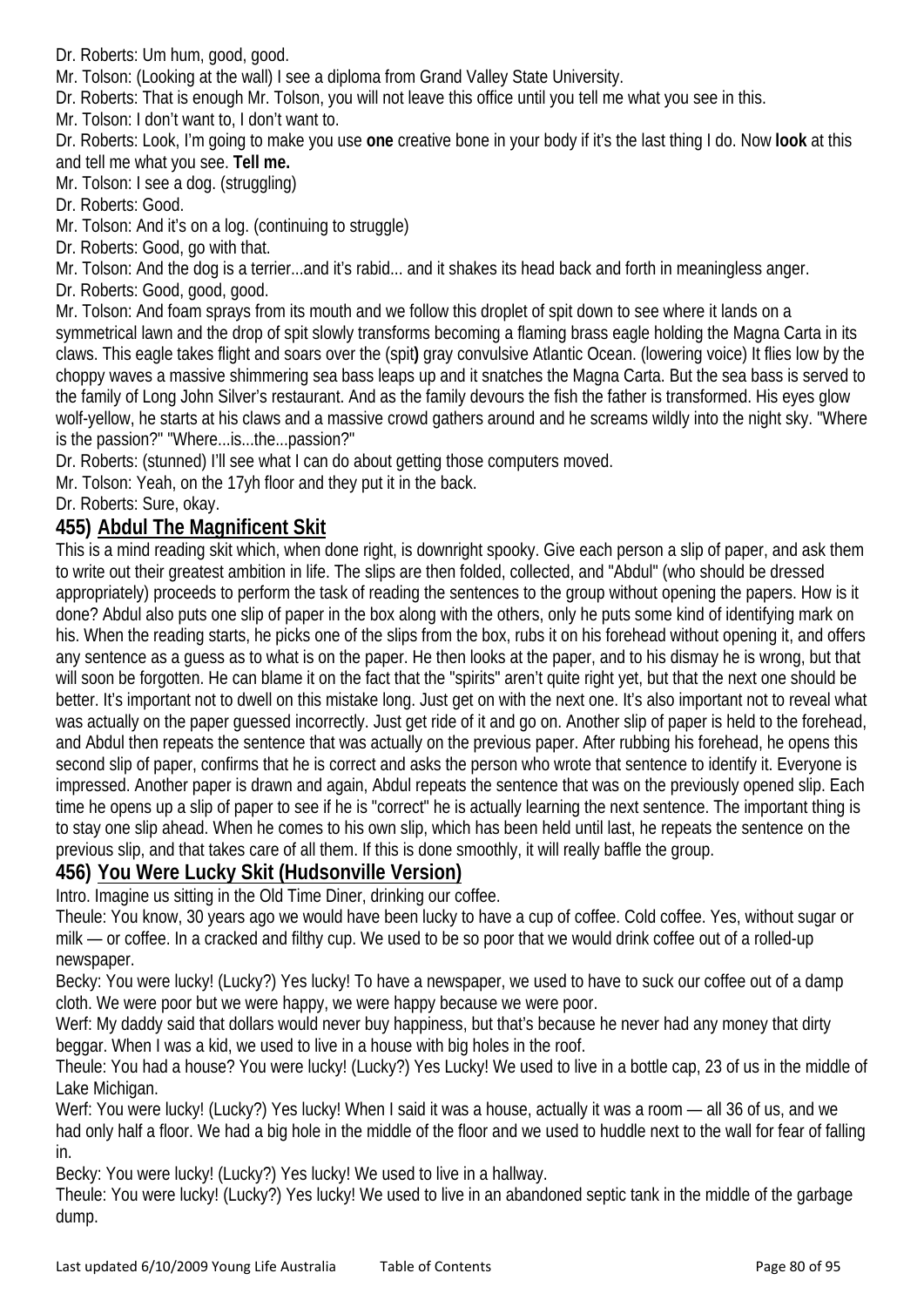Werf: You lived in a septic tank? You were lucky! (Lucky?) Yes lucky! We lived in a paper sack in the bottom of a toxic waste dump. Every morning we would awaken to nuclear waste being dumped on us until we glowed.

Becky: You were lucky! (Lucky?) Yes lucky! Actually the hallway I was telling you about was no more than a hole on the ground covered with twigs.

Theule: You were lucky! (Lucky?) Yes lucky! We were evicted from our hole. We had to live in the bottom of the lake. Werf: You were lucky! (Lucky?) Yes lucky! To live in the bottom of the lake. There were 150 of us in a shoebox in the middle of the road. We dreamed of living in a lake.

Becky: You were lucky! (Lucky?) Yes lucky! To live in a shoebox. We lived in a brown paper bag. All 300 of us! Got up at 6 a.m. and ate a crust of stale bread, and worked in the muck for 12 hours. When we got home Dad wold beat us and put us to bed with no dinner.

Theule: You were lucky! (Lucky?) Yes lucky! We used to get up at 3 a.m., strain the lake clean with our teeth, eat up a cup of hot gravel, work 15 hours in the muck, and when we got home our Dad would beat us about the head and shoulders with a broken beer bottle and use us for kitty litter.

Werf: You were lucky! (Lucky?) Yes lucky! We dreamed of that! We used to live in a rusty tin can in the middle of the road. One hour after sunset we would clean the road with our tongues, eat a handful of cold gravel and work 20 hours in the muck with no pay! When we got home our Dad would cut us up with a gensu knife and use us for cheese fondue. Becky: You were lucky! (Lucky?) Yes lucky! That was luxury. We used to get up in the morning at 10 at night — which was a half an hour before we went to bed — eat a hunk of dry poison — work 29 hours a day in the muck and when we go home our parents would kill us and dance around our grave singing, "Glory, Glory, Hallelujah."

Theule: But you tell that to the kids today and they simply don't believe you.

### **457) Do Brothers Skit**

Have a shaving cream fight to the Dueling Banjos song

### **458) Cupid Skit**

Girl sitting on park bench. Guy comes in and likes the girl but she doesn't respond. Cupid comes in and shoots girls and she gets real affectionate and scares the guy. Then the cupid shoots guy. Instead of getting all lovey, guy dies. Cupid takes his place on the park bench.

### **459) Hallway Skit**

Stage Placements: 2 guys facing one another at opposite ends of stage and 2 girls in the back talking to one another. Remain frozen during speaker's speech.

Sociologist: Good evening, tonight we want to demonstrate the phenomenon of casual social interaction. This took place in a school hallway and in order to realize the extraordinary events that we have documented, you must pay careful attention. Okay, lets cut the lights and roll the tape.

2 guys start walking toward one another and when they pass, they accidentally bump into each other slightly. One guy says, "Hey man, watch where you're going!"

Other guy: "I'm sorry."

Sociologist: Lights please. Alright, did anyone see the intense interaction taking place? No? I told you, you really have to pay close attention. Maybe it will help if we play the tape back and slow it down a little. Okay then, rewind the tape and kill the lights.

All the characters rewind their actions, including the girls in background, in fast speed. Wait for the strobe light and repeat scene but slower speed. This time, when guys bump into each other, one of them grabs wallet out of the other guys pocket. Freeze at the end of scene.

Sociologist: "Lights up. This time you people had to see it. We are simply amazed at the flurry of activity that teenager are capable of producing in such a short time span. Did everyone notice this? You still aren't able to realize what's all happening? People, don't blink. I guess we'll have to slow the tae down even more. Play it again, please." (Characters rewind)

Scene repeats but this time guy taking wallet knees the other guy in the stomach, chops him on the back of head, and then takes his wallet when they bump. Rest of scene takes place the same (after bump)

Sociologist: "Lights! This is amazing. I can tell by your lackluster reaction that you are still not seeing the phenomenon we're trying to show you. Let's slow the tape down even further and play it one more time." (Rewind)

Scene repeats but when 2<sup>nd</sup> guy get kneed in gut and chopped, he grabs arm of 1<sup>st</sup> guy that has wallet and swings over back so laying flat on ground. Pop back up for rest f scene to proceed.

Sociologist: "Lights up again. Now what do you think? Wait a minute. You can't be serious. The full range of events has still not been revealed to you? This is ridiculous. I can only slow this tape down so much. Rewind the tape, slow it again, and lights off."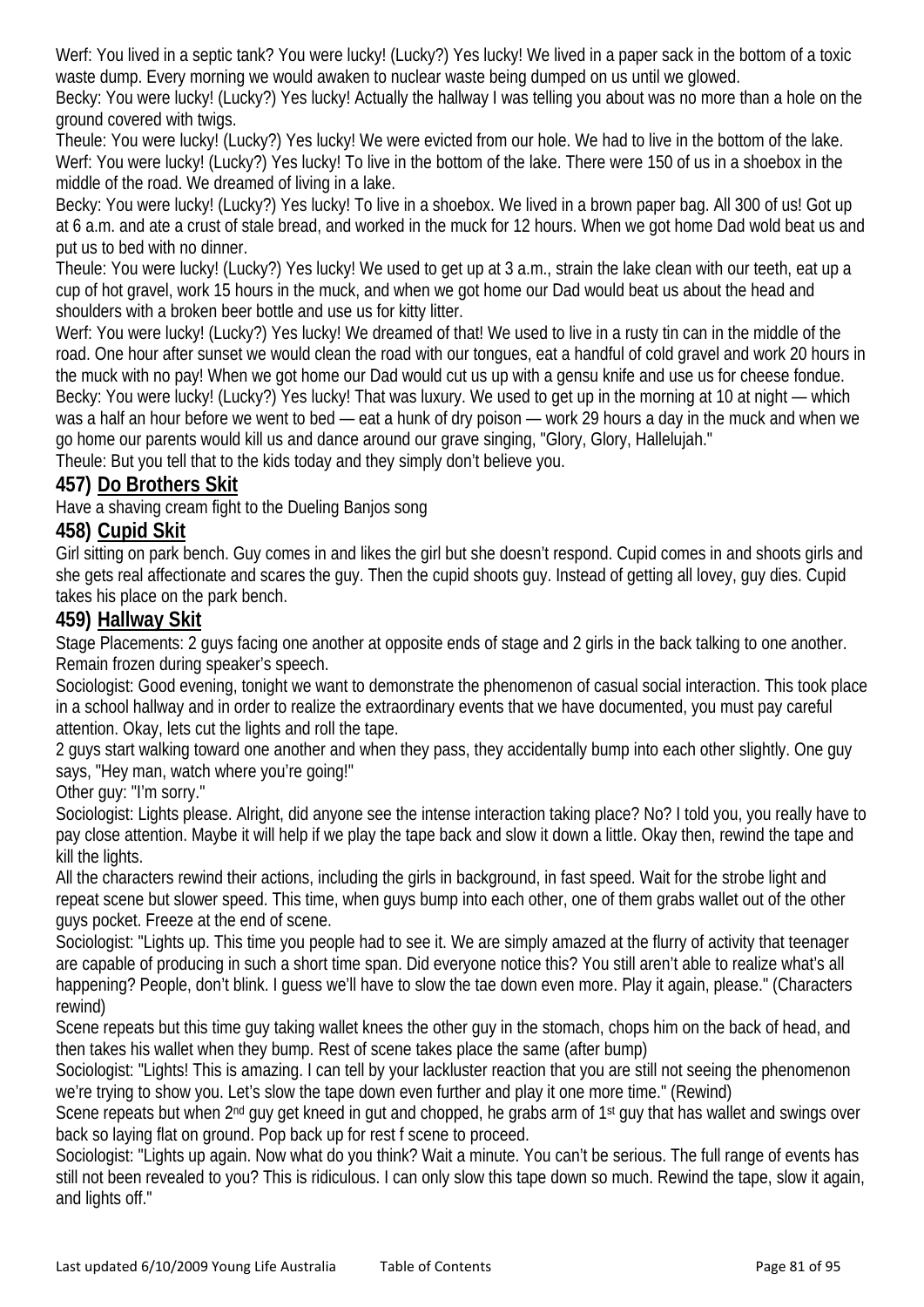The scene repeats the same as last time but as 2<sup>nd</sup> guy flips 1<sup>st</sup> guys and gets wallet back, one of the girls walks over and knees guy in groin, takes wallet, pushes guy over on ground, walks back to friend, together they look on wallet, pull out the money, and give one another high fives.

Sociologist: "Okay, you finally saw what we did. Thanks for being an attentive audience. Good-night.

# **460) "He Said He's Met You Before!" Skit**

Characters: (1) Old man; (2) Old woman; (3) gas station attendant.

The old married couple are sitting in two chairs up front. They are acting as if they are driving in a car — with the old man's hand on the steering wheel. They pull into a gas station, and the old man roles down his window.

Gas station attendant: "Can I help you?"

Old man: "Fill 'er up."

Old Woman asks the old man, "What'd he say?"

Old Man: "He asked if he could help us."

Old Woman: "Tell him to fill 'er up."

Old Man: "I told him to fill it up."

Gas station attendant: "Where are you two headed?"

Old Man: "We're going to Disneyland."

Old Woman: "What'd he say?"

Old man: "He asked us where we're headed."

Old Woman: "Tell him we're going to Disneyland."

Old Man: (disgustingly) "I told him we're going to Disneyland!"

Gas station attendant: "Where are you two from?"

Old Man: "We're from Hudsonville."

Old Woman: "What'd he say?"

Old Man: (angrily) "He asked us where we're from!"

Old Woman: "Tell him we're from Hudsonville."

Old Man: (very angry) "I TOLD HIM WE'RE FROM HUDSONVILLE!"

Gas station attendant: "Hudsonville, I've been to Hudsonville before. The women there are DOG UGLY!"

Old Woman: "What'd he say?"

Old Man: (looks at the old woman, then at the gas station attendant, and then back to the old woman and says) "He said he's met you before!"

Curtain closes — or lights go down — and music comes on (ideally), or old woman and man get up and walk out of the room like old folks.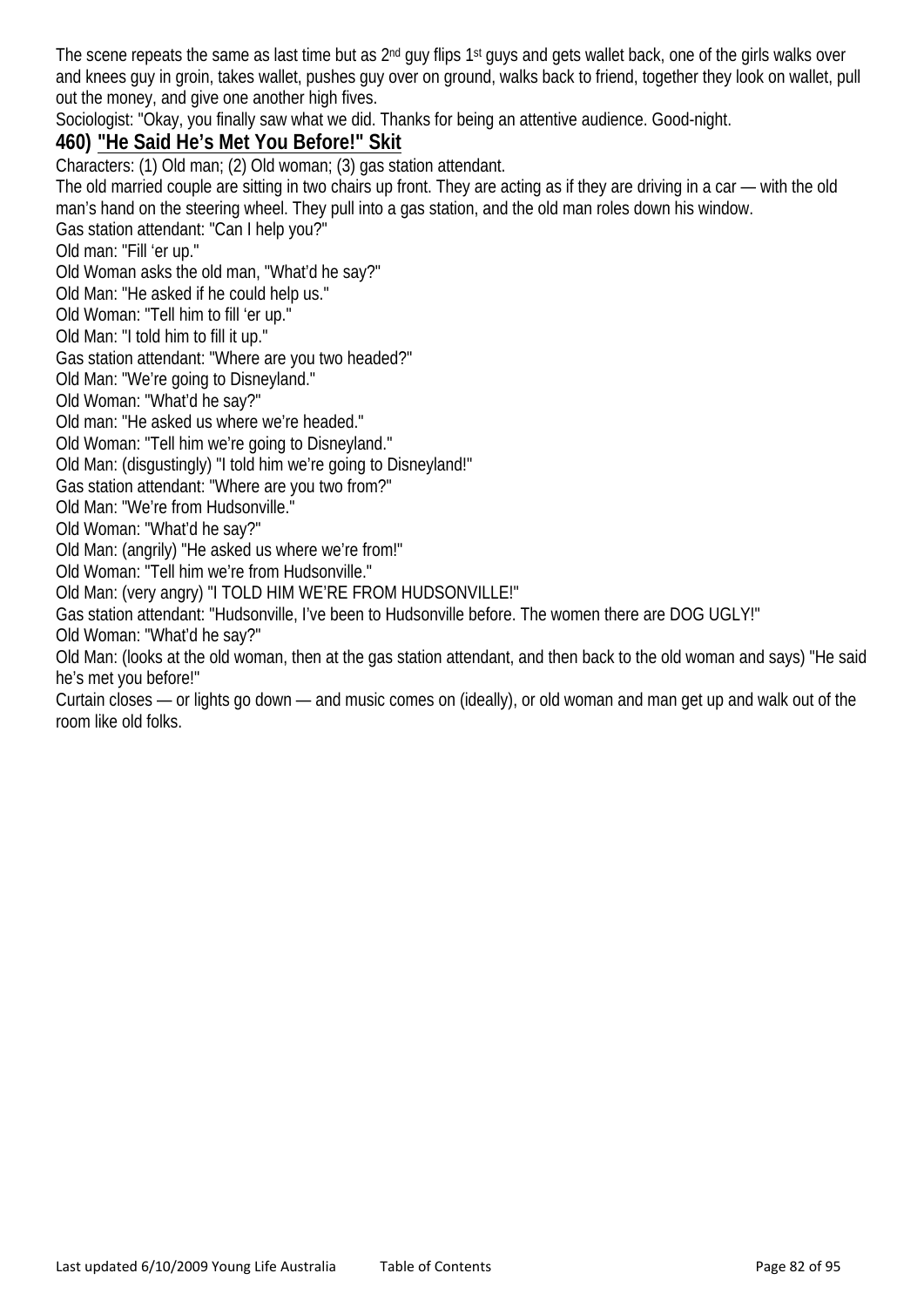# **[Run/walk ons](#page-4-0)**

Run-on's are simply ongoing, weekly quick leader skits that bring in some tie of characters and lines. They have also been called "interrupters". Some focus in some way on selling camp; however, it remains the primary purpose of the run-on to make kids laugh (hopefully laugh hard) and enjoy themselves, along with focussing them up to the front of club. Young Life has masterfully done run-ons throughout the past decades and we need to continue to do so. All run-ons take lots of work to be excellent as well as creativity to make them a success. The following is a list of principles to use as you create your run-on and then a list of characters that may help you think of something workable. You can certainly make up your own new ones.

### **Run-on Principles**

- 1. Always leave them wanting more. Short is better than long every-time.
- 2. Use music to enter *and* exit characters. It should be loud and moving. You want kids to go nuts when they hear the music begin.
- 3. Think through at least on "repeater" line that kids may pick up and say with the character. Good lines will even be used in school by kids later!
- 4. The opening line and the ending line will be the most important and should be consistent each week. It will help you music cues and will help the run-on end. More often than not the ending of the run-on kills the whole thing. Think about it, even Saturday Night Live skits that fizzle at the end leave us a little depressed. A great ending will be looked forward to and win every time. Begin with the end in mind!
- 5. High energy will always outlast low energy in run-ons. Yelling is fun! Screaming is fun, think high energy!

### **461) Foible Award Or Geek Of The Week Run-On**

Each week your resident geek comes out and gives an award to the kid who did the most ridiculous thing during the past week. Kids turn in nominees at club the week before. Leaders pick a winner and give them the Foil Ball award. They must carry it to school and bring it back bigger next week. Make the kid a hero not a loser.

### **462) Scenes That Didn't Make Star Wars Run-On**

There is a movie director who comes in to music each week as the steady character (this person needs to be funny). Each week they set the stage for a different scene that didn't make Star Wars. Examples:

Jabba the Hutt, trying desperately to lose weight, meets Richard Simmons.

- Yoda abuses Luke by throwing things at him as he teaches Luke to Feel the Force. He gives up and decides to teach Hooked On Phonics instead.
- Darth Vader as a child gets abused for his costume on the playground, choke holds a kid, and then gets sent to the principal's office. This was the beginning of his asthma problem.
- Princess Lea confesses to Chewbacca that it is him she loves, not Han Solo.
- A video of the making of the special effects with dolls.

### **463) Retainer Boy And The Evil Orthodontidists Run-on**

Basic swanky 70s evil orthodontists only have 1 patient, retainer boy so each week Retainer Boy comes in to give them some presents and try to make them like him. Instead they build the retainer bigger and better each week (Nerf hoop, TV antenna) until he finally tears it off and teaches them a lesson.

### **464) Impressions Of An Administrator Run-on**

Great one if you have a good relationship with a principal, coach or a teacher, that the kids would not suspect. You stop club and explain that although they may not know it, you actually are very good at impressions and that some kids at club urged you to share this. You do your best impression of the principal (teacher, whomever) and as you really ham it up, they walk in behind you repeating what you say. You realize you have been set up and apologize, they pie you in the face and walk out. Make them the hero.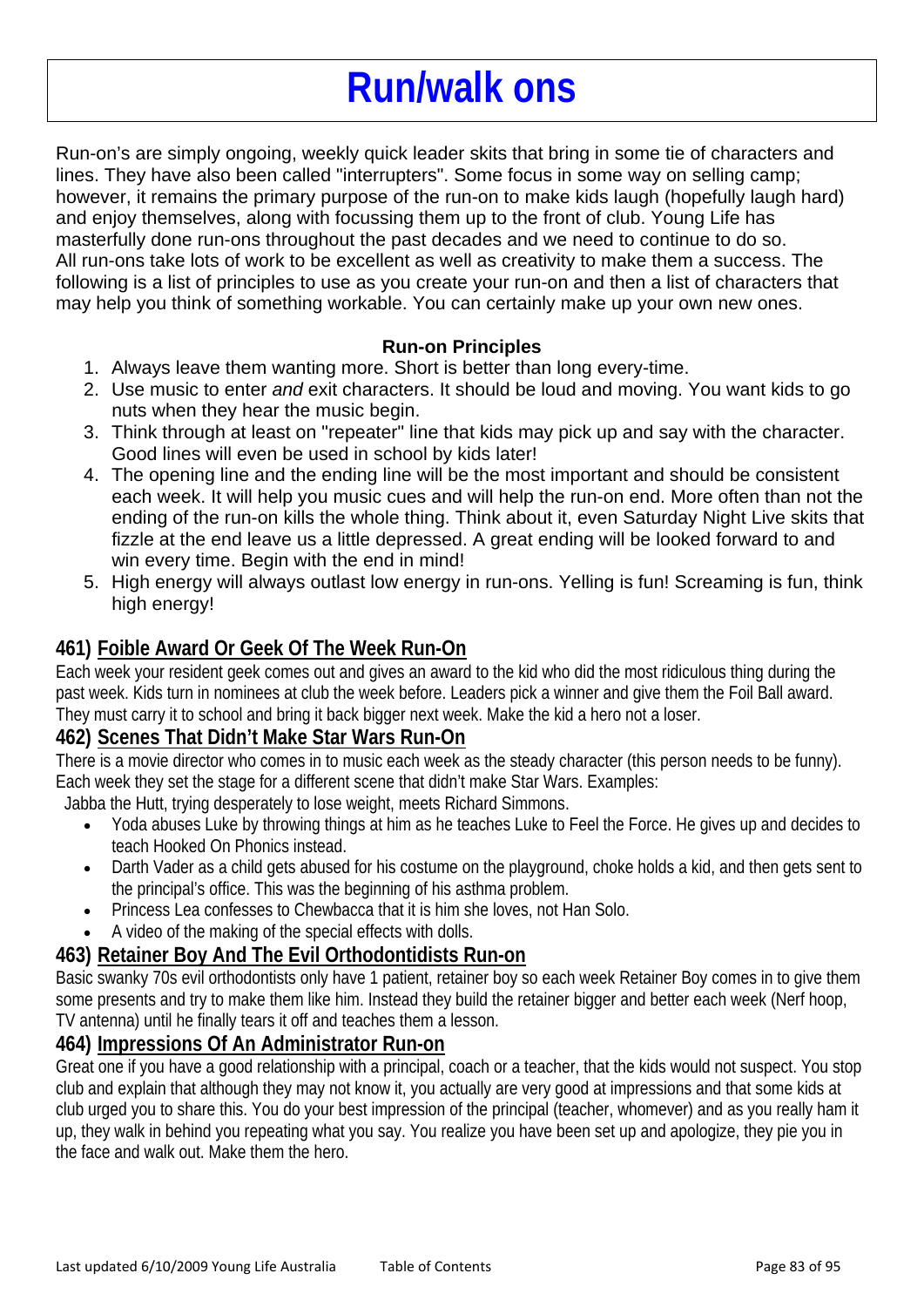# **465) Other Possible Run-on Ideas**

Vikings, cheese-heads, cone-heads, evil Easter Bunny or Santa, captain champion, any spin-off's of recent movies, TV shows, sale-person selling products, hapless scientists, magicians, workout video hosts, spin-off of a daytime talk-show host with different guests, a professor who comes in and reads goofy instructions, poems, deep thoughts, etc.

# **466) Poetry Corner Run-on**

This is someone who comes in very seriously to read poetry, only the poem is from a song off of the radio which has some goofy lyrics. The more you get into it the better.

### **467) Reggie Vego-matic Run-on**

Materials: One box to fit over a person with a hole cut for a head to fit through with "slice, dice, mix, and blend" written on it. Food materials

A salesman comes out and demonstrates the many uses for the "blender." For example, the salesman puts in a carrot, an apple and an onion. Each time he stops and samples the puree. The salesman finally makes a milk shake with ice cream, milk and chocolate syrup. The salesman takes this concoction and then drinks it, or plant someone in the audience to drink it.

# **468) Mr. Glove Run-On**

Video-tape a glove as it explores a different adventure each week. Have Mr. Glove visit kids houses that go to club. You can plant stuff in there desk (Barney video, New Kids on The Block CD..ect) We had Mr. Glove go into a persons bathroom and accidentally drop tooth brush (look alike) into the toilet. At the end of the run-on have camera show who Mr. Glove is (Principle is the best of all scenarios.)

# **469) Spaz Boy Run-on**

Someone dresses up in a crazy costume, possibly with a shirt that says, "Spaz-boy". He runs into club, around and over everyone, and runs out.

### **470) Hack-saw and Corn-bread Run-on**

Two hillbillies Hack-saw and Corn-bread from Itchy Butt Arkansas come in each week and perform amazing new games that they came up with which really aren't that fun at all. In the end they think of something great which is probably something that you will do at fall or summer camp.

### **471) Wee Man Run-on**

Started with a leader who really liked quoting Top Gun. You know the scene where Goose keeps correcting Maverick that "we" saw the MIG, etc? Well, we created Wee Man. He comes out to do announcements, or just to give a weekly update of what he's been doing. Need two people to pull this off each time. Make up fun conversations that contain many words with "we" in them. The straight guy tells the majority of the story, but saves all the "we's" for Wee Man (played a bit as a geek--funky clothes, etc.). Example: "So yesterday -we- didn't have much to do, so -we- -we-nt out in the yard to -we-ed the flowerbeds. -We-ll, you'll never believe what -we- saw!!..." Also works well if you follow up with "The Lion Sleeps Tonight". Invite Wee Man to stay and lead the "Weee" section of the group!! Lots of fun. Takes a couple runthroughs before club so you don't flub up.

# **472) Axel & Smash Run-on**

Here is a fun run-on for club. Two leaders dress up as punk rock musicians with clothes and long-haired wigs using toy guitars. When the music comes on (use hard/punk music) they come dancing through the crowds with guitars in hand until they reach the front. When they reach the front the music stops and the dialogue goes like this:

Axel: "Hi! I'm Axel!" Smash: "And I'm Kid Smash!" Axel/Smash: "And we're rock stars! We're in a band, and we have friends who are going to rock this house!"

At this point the music comes on again and they begin to air band to the music. Another leader starts to yell: Leader: "Stop the music! You guys are a joke! You aren't even rock stars!" Axel/Smash: "We aren't!?" Leader: "And you don't have a band!" Axel/Smash: "We don't!?" Leader: "And you guys don't have any friends who are going to rock this house, and you won't either!" Axel/Smash: "We won't!?" Leader: "No! Get out of here! You guys are a bunch of phonies!"

Axel and Smash start to leave and before they reach the end of the door, they turn around and yell, Axel/Smash: "Hey (Leader's name)! We'll be back!"

And then they go. We used this walk on 5 or 6 times during the beginning of year, and we set up the final act for the last club of the year where we actually got a band together and had a semi- concert/dance with songs like YMCA, Twist & Shout, Johnny B. Goode, etc. This was a great way to end the last club!

# **473) Duct Tape Man and Side Kick Run-on**

Wrap a jump suit, gloves, hard hat and boots in duct tape, or see Wireless One catalog for duct tape apparel. You may either have something in club "accidentally" break each week, or you can use it to sell camp. For example, the bus ride: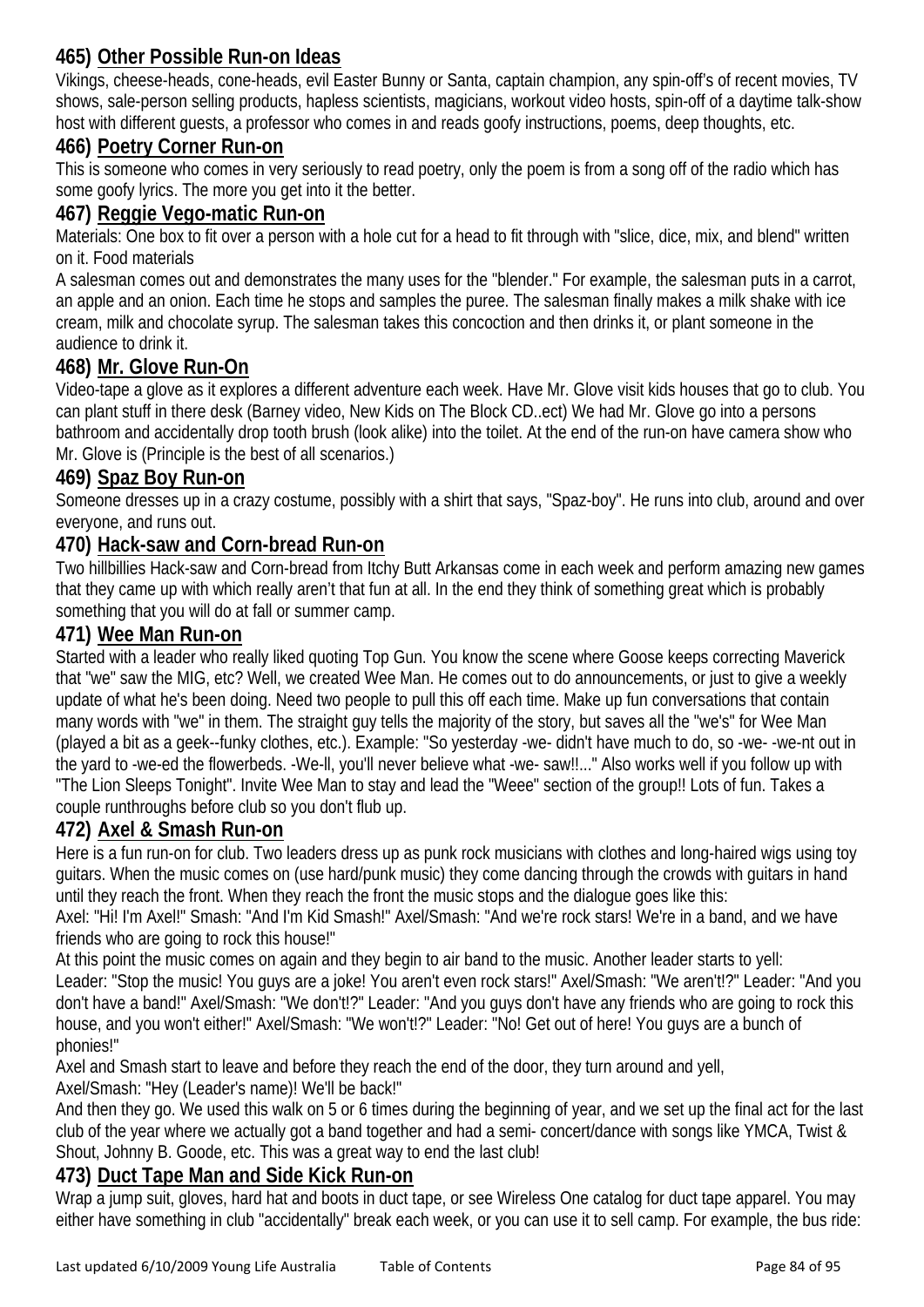duct tape man can explain how tough a bus ride can be and tape an assistant to the seat, a pillow to their head to sleep, a water bottle to their mouth, headphones to their head. He could help in future weeks with other aspects of camp needing tape…car wash (hose, sponge, towel to assistant), old suitcase for packing, water skis, volleyball. One way that it can be done is that instead of fixing anything Duct Tape Man basically comes in and destroys what ever it is he is trying to fix — but leaves a ton of duct tape all over it. You can also have a leader taunt him because he doesn't actually fix anything.

# **474) Energizer Bunny Run-on**

Get a bunny costume and a big bass drum. Set the scene as a commercial. Lights on, a scene of two couples drinking coffee at a table. One lady comments, "Gee, this coffee is delicious." Her husband says "Yes it is, could I have another cup?" "Why sure" she answers. The thought of first women is done over a microphone: "That's funny, Bill never drinks another cup at home." Just then the Bunny enters pounding on the drum. The bunny stops beats on the table, knocks out the couple and drums off the set.

### **475) Fred Gimmel, Stuntmen/Stuntwomen Run-on**

Each week these famous two stuntmen (Fred and Gimmel) enter to *Kick Start My Heart* by Motley Crue, screaming and dancing around. They yell to the crowd, "Are we an acne pimple?" They coach the crowd to yell back "NO!" "Are we Bryant Gumbel?" (NO!) "We are…Fred Gimmel!" They scream again. They are stuntmen from camp to perform for the kids. Each week they attempt a stunt, Gimmel injures a body part and flails on the floor and yells, "Tape it, you gotta tape it!" While his partner Fred jumps in front and shuns the crowd "No, I will not tape it! I will not let you go o ! It's over! The stunt is over!" The leader tells them it is over and to get off the stage. Each week when they come back Gimmel is more bandaged up until by the last week he has a neck brace, leg wrap, and a backboard.

Stunts include: lifting 1500lbs. (Gimmel tears his colon-he gets a semicolon!); juggling knives (cuts his tongue); parachuting into a glass of water (dummy off the roof); karate chopping a board (smash plaster hand). The last club Gimmel can save the leader's life.

# **476) News Show Run-on**

Pattern it after *Saturday Night Live* news. You may have guest commentators. Make fun with school events and happening around the school. Use copies of pictures on over-heads as slides to commentate. You may even mock local newscasters.

# **477) Fish Man Here Run-on**

Fish Man (swimming fins, mask, snorkel, wet-suit), enters to music and brings in his trusty assistant (a large dead carp). He can help preview camp and use the fish to demonstrate all that the kids can do this summer. Blob the fish (air pillow into a bowl of water), zip line the fish (string on wire across room). You may even have him meet a lady-fish as well. We suggest you use a fake fish.

### **478) Cheerleaders Run-on**

Watch the Saturday Night Live cheerleader skit. They may cheer for people doing different events at camp. Always end with a dance cheer like they do. Have a strong finish.

# **479) Loud Mel or Loud Sid Run-on**

Sid or Mel is a lovable character with SAD (sound amplification disease) who interrupts tender moments in club (like the leader wants to sing a serious song or share a poem-don't worry, you never get to share it\_ because he is so loud). (All his movements are amplified by microphone-like the Fly In The Library Skit). Each week he begs to stay, the leader lets him, but eventually drives the leader crazy so he gets thrown out. Have him carry a briefcase with things each week (eat a candy bar, clip toenails etc.)

### **480) Entertainers Run-on**

Sal and Vin have dazzled crowds with their humorous spin-offs of ventriloquism, mime with words, puppetry, magic, story-telling. You must have funny folks to pull this one off.

### **481) Super Heroes Run-on**

This is a good one if you have no leaders with talent; however, the workload is incredible. Choose two leaders with opposite body types (one tall, skinny and one shorter and rounder). Together they will form different tandems of super heroes listed below. Each week, an appropriate villain (Joker or Penguin or Batman and Robin) enters and attempts to destroy your camp mascot (some stuffed animal). Every time the villain arrives, the lights go out, appropriate music comes on, and your heroes come out in strobe and beat up the villain. Use Batman and Robin, Tarzan and Cheetah, Lone Ranger and Tonto, Captain Kirk and Spock, Ninja Turtles. The last week, your villain comes in and tells the kids that he/she is tired of getting beat up and will go to camp. The heroes come out and beat them up again.

### **482) Commercials Run-on**

Each week take commercial breaks with you club sponsors. Use different commercial spoofs.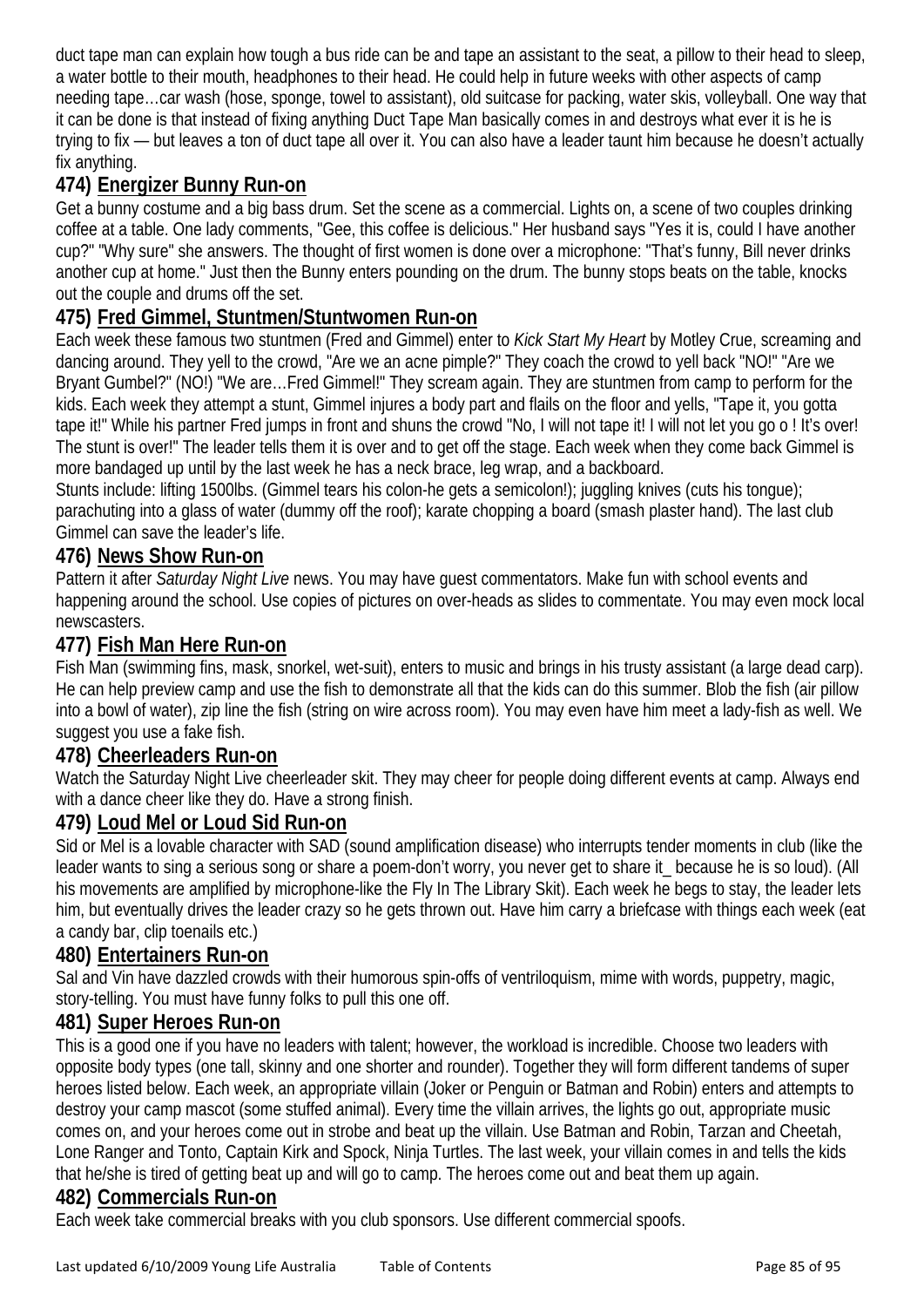# **483) Time Travelers Run-on**

This run-on requires some video expertise and ability to get awesome uniforms. Have two good characters chasing a villain, who has stolen the camp deed, around through time. Each time they get ready to catch him they end up in a different time zone instead. You may use different movies clips like medieval period, Rome, the future. Does your school have a video department? Some Discipleship or student leader kids may be helpful to pull this one off.

# **484) Good Morning Young Life Videos Run-on (or Good Morning America)**

Call parents ahead of time. Get to kids' homes early and video tape them being woken up. Show video in club. You may find it funny to mix in movie clips or use in conjunction with a run-on. Classic mistake is making it too long. It should not last more than 1 minute per kid. Also don't forget a light for your camera! Be creative on who wakes them up (wake up fairy, your run-on characters, a spin off movie character, etc.) Don't expect the rooms to have good lighting - they won't. Use a sleepy-time bed head pajama character to sell, pajama's with footies and great patterns are funny, sleepy-time music is on any kids tapes. No real winner or trophy needed to make this one a tradition, just remember, always leave them wanting more.

Ask them questions like...how many licks does it take to get to the center of a tootsie pop? Then interview the person's teddy bear, or try any approach that's spontaneous and funny. Responses from kids so early in the morning are bound to be funny.

Guidelines:

- 1. Warn the parents. They may think you're crazy, but most parents respond favorably to anything focusing some attention on their child.
- 2. Select young people who will respond appropriately. Shy kids will just hide under the covers.
- 3. Make the most of the moment. Wake them up slowly, and have some fun before they are fully conscious.
- 4. Take someone along to help. One of you can interview, and the other can work the camera.
- 5. School days are better than holidays or weekends. They'll have to get up early anyway, and the freshness of the experience will help the word get out at school.

Don't let the cat out of the bag. The only ones who should know anything about your plans are staff and parents. Surprise is essential.

# **485) Funk Master Daddy Run-on**

Play *Jungle Boogie* by Kool And The Gang to interrupt club. Fink Master comes in dancing when the lights are out and the strobe light comes on. The lights come on when the bass kicks in and he dances his way to the front dresses in ultimate '70's cloths. He says, "Peace, love, power to the people, grooooovy!" with exagerated hand motions (repeater line). Then he says, "I have traveled from afar and nobody can hang with me!" When he finishes, a different person comes out dressed as a cowboy, rapper, etc. That person says, "I heard you say nobody can hang with you, well hang with this!" Their country, rap, music plays again as he shoves Funk Master around. When Funk Master hits the ground, *Stayin' Alive* comes on and starts coursing through his veins. He starts wiggling and moving and jumping around as he comes back alive. Finally he dances out to the music.

# **486) Spike and Myron Run-on**

Spike is the hard core black leather jacket thug. Myron is the nervous, unsure, nerdy character that everyone feels sorry for each week. Myron comes in each week with a new costume/idea that he is really excited about (Mr. Rogers or the Sesame Street theme song works fine). Spike's music comes on (*Bad to The Bone/Welcome To The Jungle*) and he picks on Myron until finally he tells Myron to leave. As the run-on goes on Myron gets more and more abused until finally he gets Spike in the end and comes out as the hero. The run-on can also build until Myron becomes more and more liked until he finally tells spike off and comes out as the hero. Myron can also be excited about different little crafts that he has been making each week, which Spike comes in and crushes.

# **487) Ricky and Ricki Run-on**

These are two guys who are twin brothers from different mothers. They are not so smart and have crazy stories about growing up.

# **488) The Love Mechanic Run-on**

The Love Mechanic is dressed up as a mechanic with tool belt, etc. He comes in and says that he is The Love Mechanic and that, "I'm The Love Mechanic, and I'm just here to help." What happens is that students send (well not really, he makes them up) letters with love problems and he then gives advise. For example, "Dear Love Mechanic, I have a really big problem. My boyfriend, Jim Bob, went huntin' last weekend and when he came back with his deer, he wouldn't let me gut it. What kind of a boyfriend doesn't let his girl gut his deer? What should I do? Betty Lou Magu." To which The Love Mechanic gives his reply, "Dear Betty Lou, Well, that's a toughy, but I think I can help. You need to take a good look, Betty Lou, at Jim Bob and see him for what he really is, A TURD, and you know what you do with a turd. You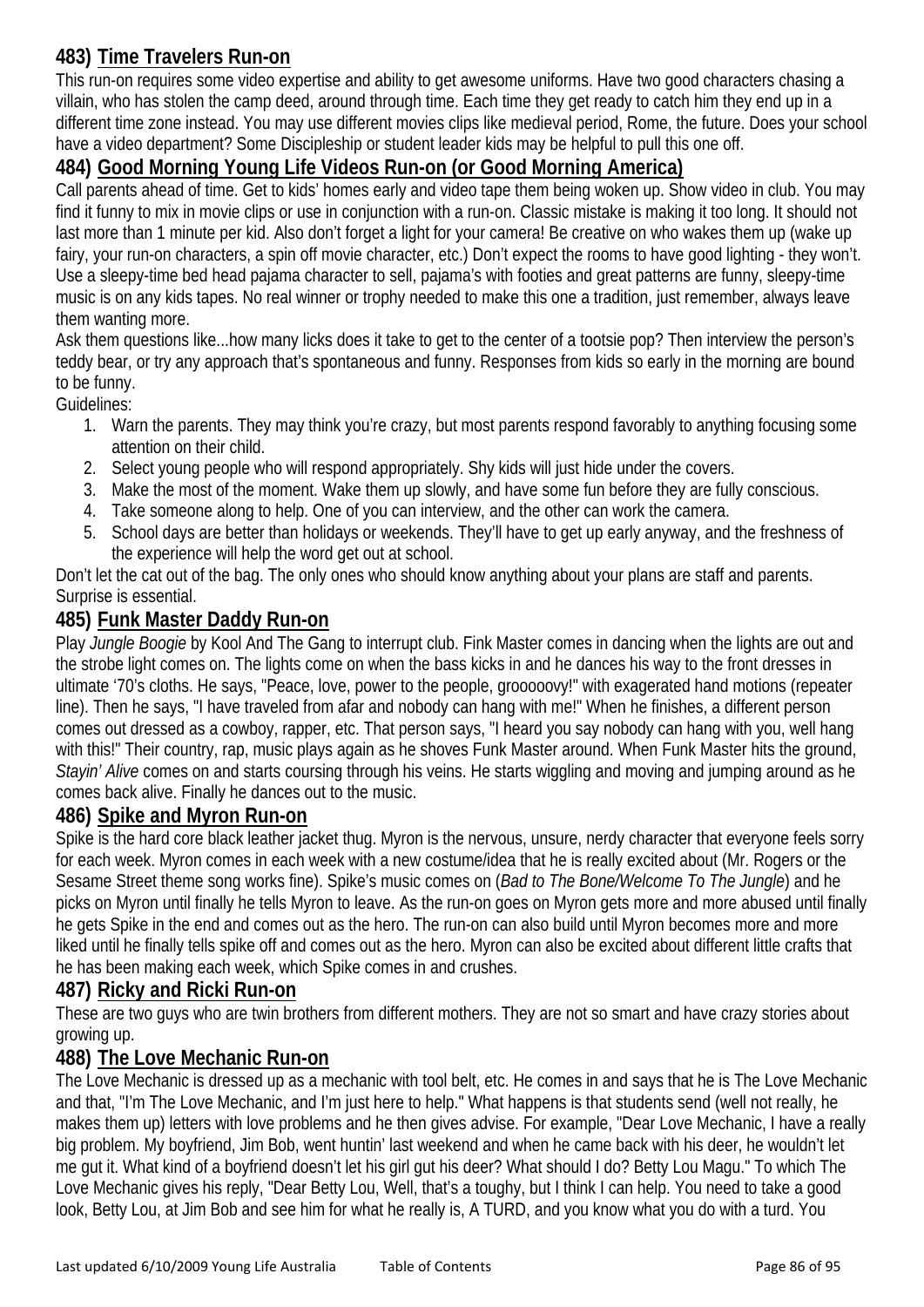FLUSH HIM! I'm The Love Mechanic. I'm just here to help." He then leaves to his mechanic music. Each week the boyfriend gets called a turd and the girlfriend is told to flush him.

# **489) Dr. Baytose Run-on**

"I am the amazing Dr. Baytose and I can do amazing things!"

### **490) Big Rig Run-on**

Materials: deoderant : spray; roll on; pump; and solid. Slices of bread or bun, jar of peanut butter, tank top A leader announcing to the club about his occupation. This person will fill in what problems he has drivin' the biiiiiig riiiiigg on the road. So here is "Scottie." Scottie comes out and sits down and starts talkin' about how he drives the biiiig riiig all over (the towns around your area), but as he drives he gets powerful smelly. Not just your average smelly either. And here Scottie falls into a rambling discourse of how smelly he is. "I'm talkin' real smelly-just-got-my-nose-caughtunder-the-belly-of-a-dead-fish-smelly-stuck-my-head-in-a-hamper-smelly-dog-died-got-stuffed-in-a-closet-smelly-had-adirty-diaper-fall-on-my-face-Whoo! And so I tried me a roll on." Scottie applies the roll on liberally. "I figure nothin' could beat the ol' rooolllll on. so I's drivin' down the road again going 'Man do I smell mighty fine!', until I pull up into a truck stop and the lady behind the counter says, 'wooooeeeee do you smell bad!' and I did. I stinks! And I'm not talkin' a little bad. I'm talkin' dead fish washed up on shore smelly ol' dress sock been sittin' in my closet skunk plastered to my radiater gril stuck my gym shorts in an ol locker SMELLY! So I decided to use some of that there pump (apply pump liberally to both sides.), and then I say I'm smellin' mighty fine. but you know somethin' I barely drove five miles and I don't smell fine at all. I smell really bad. I smell…(you figure it out). Any way, Scottie then applies the stick and reenacts the smelly stuff, finds out he still dosen't smell good and goes through the same with the aerosal. Scottie finally says, "But I finally found something that does work. Peanut Butter!" Scottie now applies the PB to the armpits. "Yep! A little bit of peanut butter and I smell mighty fine while I'm driving the big rig! But y'know, when I'm driving the big rig, sometimes I get powerful hungry! That's why I carry me a little bread with me (pulls a couple of slices) and so from time to time I make myself a little sandwich!" Scottie swabs the bread in the armpits and takes a big bite. "And now I don't get hungry while driving the big rig!"

More each week with hair problems (moose, gel, etc…), or sweaty feet…all with PB as the solution from a hungry driver!!!

### **491) Mr. Glove Run-on**

Video-tape a Glove as it explores a different adventure each week. Have Mr. Glove visit kid's houses that go to club. You can plant stuff in their desks (Barney video, New kids on The Block CD. Etc.) We had Mr. Glove go into a persons bathroom and accidentally drop tooth brush (look alike) in the toilet. At the end of the run-on have camera show who Mr. Glove is (Principle is the best of all scenarios.)

### **492) The Bat Man Run-on**

For this skit you will need the following supplies:

Batman mask, Robin mask, Black tights, Green tights, Flash light, and a cardboard cutout of a Bat symbol Part One

OPEN: Mayor sitting behind desk with "Mayor" sign on desk, doing mayor-like stuff. In rushes villain, Big Foot alias Sasquatch. He snatches us the mayor and runs out the door.

Mayor: (screaming) "Agony! Agony!"

Lights go out. The Batsignal (flashlight aimed at Bat symbol cutout) gleams in the distance. The lights come on and the Police Commissioner is holding the flash-light.

(A great special touch we added was to get the actual Chief of Police of our town to play the part. It added that special "guest appearance" touch.)

(Batman and Robin rush in all hero-like.)

Batman: "What is it Commissioner?"

Commissioner: "Batman! It's horrible! The mayor has been mayor-napped by some horrible villain!"

Robin: "Holy missing mayors Batman!"

Batman: "Did you find any clues Commissioner?"

Commissioner: "Only this piece of hair."

Robin: "Holy hair balls Batman!"

(There is humor in repetition so try to set this line as one the crowd will know every week and with Batman) Commissioner: "Batman, don't you get cold wearing those skimpy tights?"

Batman: "Naturally you didn't know I was wearing my special Thermal Bat Long Underwear!" Commissioner: "Oh…right."

Batman: "Robin! We've got to get to the Bat Cave and analyze this hair to find out who kidnapped the mayor. Robin: "Right Batman!"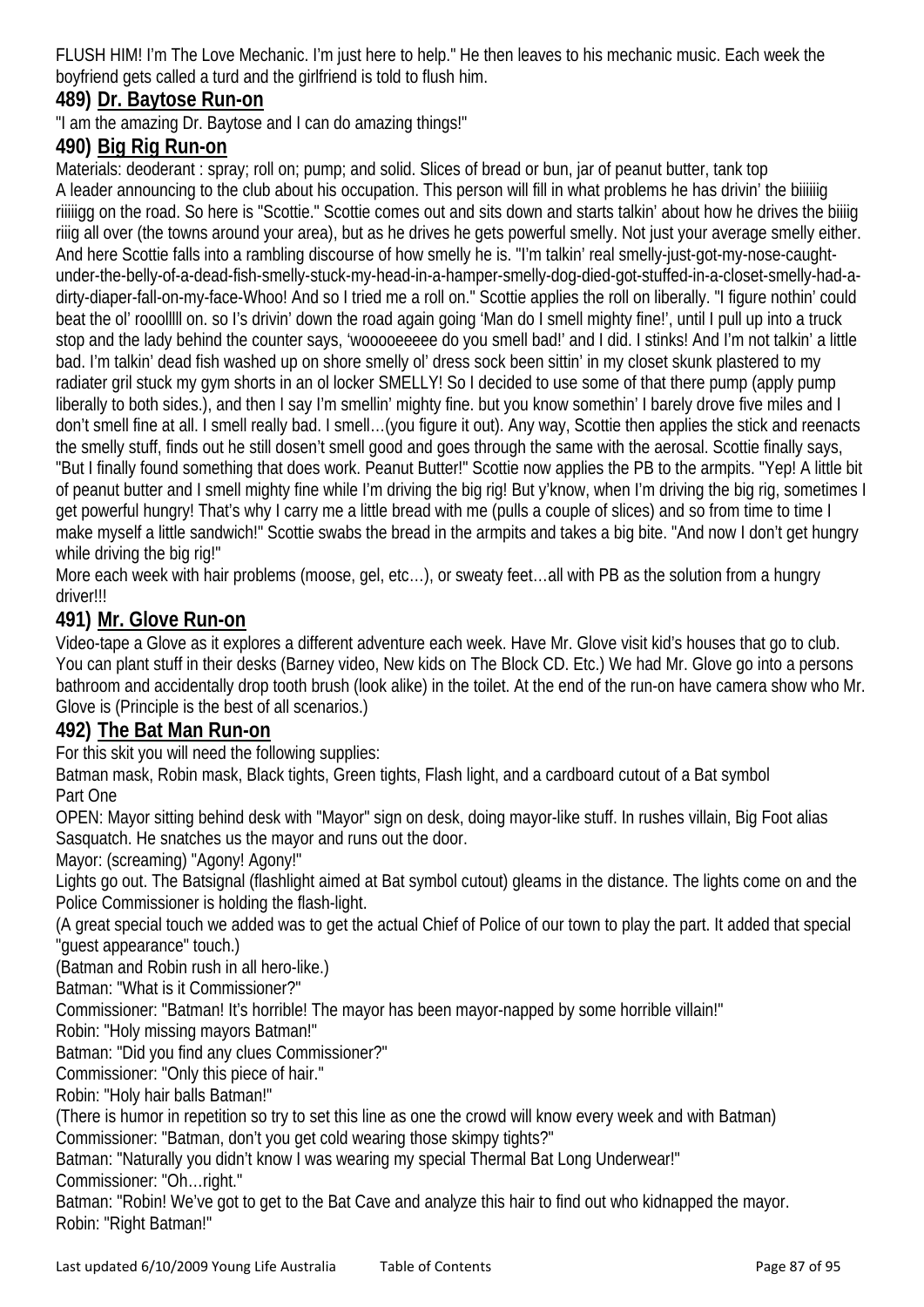Batman: "To the Ba… Do you have the keys, Robin?" Robin: "Holy locksmith Batman! I thought you had them in your Bat Key Pouch next to your Bat-a-rang, Bat Beeper, Bat Cell Phone, and your Bat Oakley Pouch."

Batman: "They're not here!"

Robin: "They must have fallen out on the way in!"

Batman: "WE MUST FIND THE BAT KEYS!"

Robin: "Right Batman!"

Batman: "Let's GO!"

Announcer (who is unseen): "Will the dynamic duo find out who kidnapped the mayor? Will they ever find the keys to the Bat-mobile? Will [club kid] finally [action]? Tune in next week: Same Bat Time, same Bat channel!"

# **493) Hacksaw and Cornbread Run-on**

Music plays — "Jungle Boogie" by Kool And The Gang from — Pure Funk

In comes Hacksaw and Cornbread (done up as hillbillies)

"I'm Hacksaw" — "And I'm Cornbread" — "From Itchy-Butt Arkansas, and we're X-treme (X their arms in front of them and gives high-fives etc. to the crowd.)

Cornbread gives a little blurb about X-treme games and wanting to be on an extreme team, so they've made up some new X-treme games, and they've come to Hudsonville to teach them.

Do the Extreme Game (#1 — spoons on their noses)

The "Straight person" stands up and says how stupid their game is and that it's not X-treme at all. (Crowd boos him/her and cheers for Hacksaw and Cornbread — get leaders in on this before.)

Hacksaw says that he knows (the "straight-man") has an extreme side to him/her — just waiting to be drawn out.

Music plays

"I'm Hacksaw", "And I'm Cornbread" "from Itchy-Butt, Arkansas, and we're Xtreme!"

They leave with the music blaring.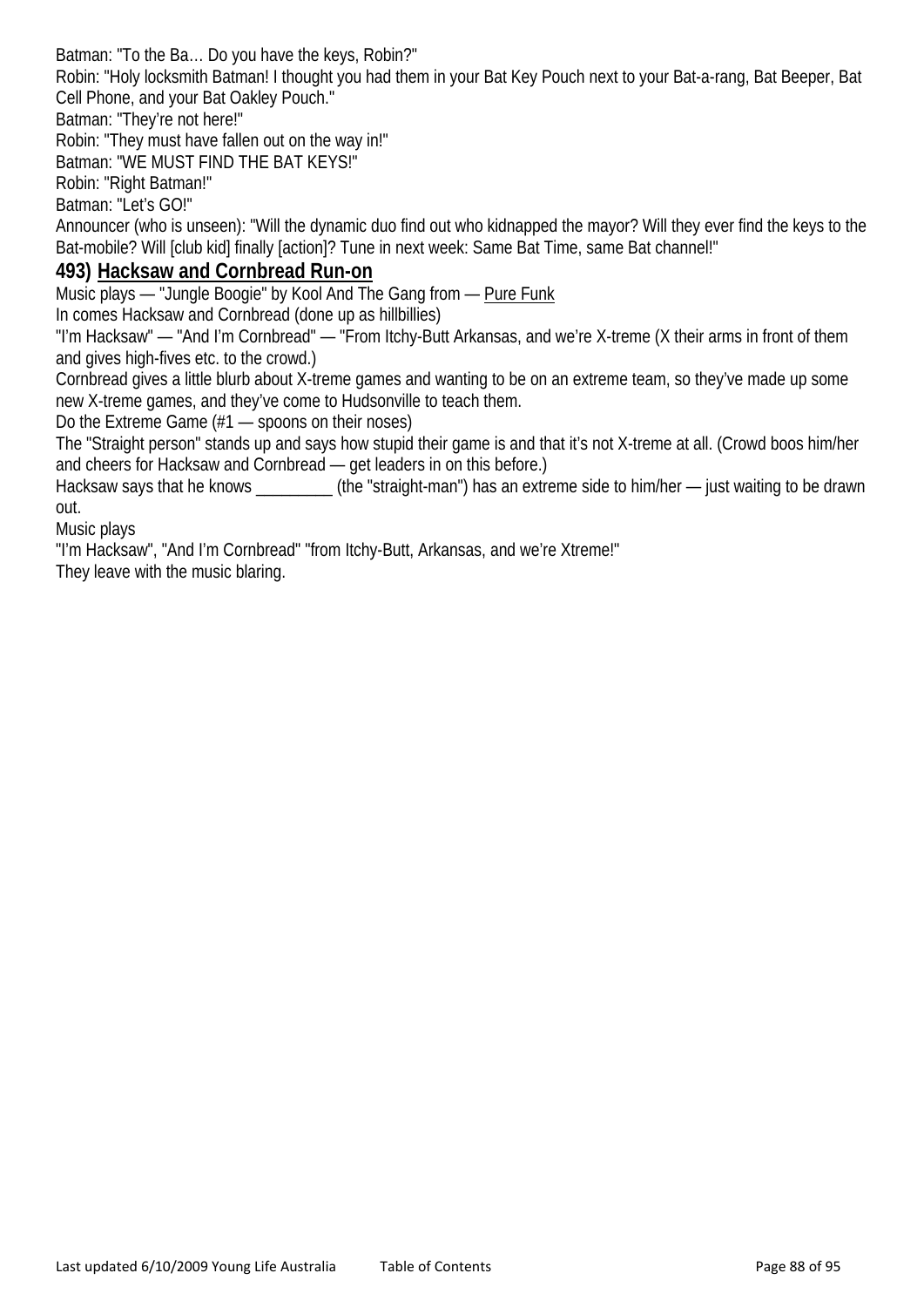# **[Announcements](#page-4-0)**

# **494) Bandaged Hand Announcement**

This is always great at camps or larger meetings. Simply walk to the front of the group with a serious look on your face and make the following announcement. Be as convincing as you possibly can.

"I'm sorry to put a damper on the meeting, but I have a very important announcement to make. A few moments ago, one of the girls in our group went home. One of the guys here... and I won't mention his name... did a very crude and insensitive thing to her. While she was sitting on the bench outside, minding her own business, he approached her and very rudely tried to kiss her. He was trying to be smart, I suppose, but the girl reacted negatively and was deeply offended. When the guy tried it a second time, she swung at him with a pencil she had in her hand and seriously gashed his hand with it. The guy had to have his hand bandaged, and the girl left and probably will never come back to one of our meetings again. Things like this are needless and are a sign of immaturity. We cannot tolerate this kind of child's play anymore. I don't think I need to say anymore about it..."

Usually you can hear a pin drop when you are finished making the announcement. All the while, you keep your hand in your pocket. After the announcement, casually take your hand, out of your pocket (in plain view of everybody) and reveal your hand, all bandaged up with blood-stains all over it. As soon as the kids notice it, the laugh begins.

### **495) Transparencies Annoucements**

Write out the announcements and then have a club kid use a pointer and the rest of the club yell each word as he points to each announcement. It's great to get a kid up front that can get the attention without doing anything too difficult.

# **496) Parade/Video Announcements**

We did this at our club during the Atlanta Braves victory parade (Go Braves). Take a group of leaders to a major town parade and have one dress up like a reporter. Then we interviewed different people in the crowd that you do not know. (You can prime them to give appropriate answers when you ask a certain question) For example we asked the people at the Braves parade what they were planning to do after the big celebration. Some said, "I really just can't wait for Castaway!" or "The Hudsonville High Homecoming that's where all the action is" or "If you're new this week fill out a club card!" It's a fun day with the leaders and gives a great creative twist to doing announcements. You can also video tape famous local people giving the announcements, principals, etc.

### **497) International Announcements**

We did this in our club for the first time this year. Get a high school person who speaks a foreign language to be the translator for the announcements. We had a girl who was from Columbia, every time she translated the announcement our high school friends went nuts! After that club we had other kids want to volunteer to help out the next week. Hope it works for you!

### **498) Squirt-gun Announcements**

Invite a kid up front. Give a leader a small squirt-gun. The kid then has 30-60 seconds to read the announcements from a piece of paper. The leader's job is to squirt the kid whenever the kid pauses, says "um" or "uh", etc. When the minute is up, it is the leaders turn to read the same announcements, the kid gets a much bigger squirt-gun. (Make sure the announcements are printed with ink that can handle water).

### **499) Balloon Announcements**

Put the announcements in balloons and then blow them up. Have different people pop their balloons and read the announcement.

### **500) George The Bouncing Weatherman Announcements**

A weather-man character come out with a small trampoline and bounces the whole time he gives the announcements, that are in a weather format.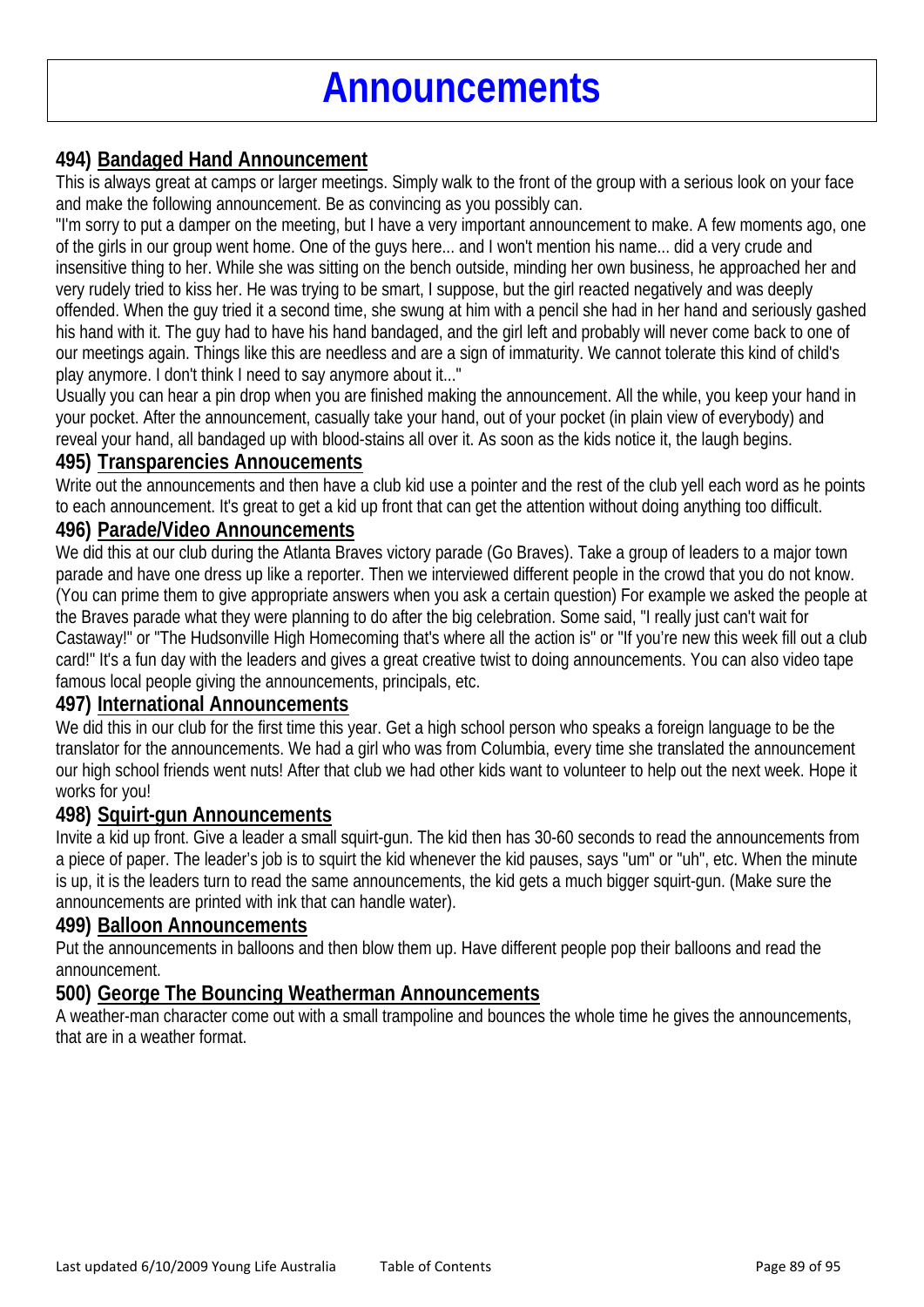# **[Big Group games](#page-4-0)**

Suit camp situations especially…

### **501) Spin Around The Bat Big Group Game**

Divide your group into teams. Each team gets a baseball bat that is placed on one end of the playing area, with the team lined up at the other end. The object of this relay is for each team member to run to the bat, put his forehead on the bat (in a vertical position) and run around the bat ten times while in that position. He then returns to the team, usually so dizzy that getting back to the team is a difficult and fun to watch experience.

### **502) Tug Of War Big Group Game**

Break up into teams and play tug of war. A rope that is tied together into a circle works great too.

### **503) Mattress Race Big Group Game**

### **504) Savage Women Big Group Game**

All of the guys get inside a circle, sit down, and huddle together in any position and lock arms and legs. The girls attempt to pull the guys out of the circle any way they can. The guys try to stay in. The last guy to remain in the circle is the winner. Guys cannot fight the girls…all they are allowed to do is hang on and try to stay in.

### **505) Pull-up Big Group Game**

Everyone sits and forms a circle facing the middle, except for 5 boys and 5 girls who start the game (They are in the middle, standing). At a whistle the 10 boys and girls in the center run to the people sitting and "pull-up" a person of the opposite sex, by taking their hands and pulling them up. The first person takes their place on the ground. The second person then runs to the other side of the circle, and does the same to someone else of the opposite sex, and so on. This continues for one minute, the whistle blows, and everyone stops where they are. The boys and girls left standing are counted. If there are 2 more girls than boys, the boys get 2 points, and the game goes on. Every time a minute goes by, the whistle blows and those standing are counted. The idea is sort of a random "musical chairs", boys against the girls. The team with the least left standing each time wins.

### **506) New Volleyball Big Group Game**

Here is a great new way to play the old game of volleyball. New Volleyball can be played on a regular volleyball court with the normal amount of players on each team. A regular volleyball is used as well. The main difference is the scoring. Playing: The object of the game is for a team to volley the ball as many times as possible without missing or fouling (up to fifty times) before hitting it back over the net to the opposing team who will make every attempt to return it without missing. If they do miss, the opposite team receives as many points as they volleyed before returning it. All volleys must be counted audibly by the entire team (or by scorers on the sidelines) which aids in the scoring process and also helps build tension. So the idea is to volley the ball as many times as possible each time the ball comes over the net, then to safely return it, and to hope that the other team blows it.

Other rules are as follows:

- I. No person may hit the ball two consecutive times.
- II. No two people may hit the ball back and forth to each other more than once in a succession to increase the number of volleys. In other words, Player A may hit it to player B, but Player B may not hit it back to Player A. Player A may hit it again once someone else has hit it besides player B
- III. Five points are awarded to the serving team if the opposing team fails to return a serve.
- IV. Five points are awarded to the receiving team if a serve is missed (out of bounds, in the net, etc.)
- V. Players rotate on each serve, even if the serving team scores on successive serves.
- VI. A game is fifteen minutes. The highest score wins.

All other volleyball rules are in effect.

### **507) Penguin Football Big Group Game**

Give each person a rag about four inches wide and two feet long (sheets torn into strips work well.) Each person then ties the rag securely around his knees to make running impossible. Players can move only by shuffling their feet. Now divide into teams and play football using a Nerf football. The game becomes hilarious when players must hike, run, throw, and kick with their knees tied together. Of course, this opens up the possibility of playing Penguin Baseball, Penguin volleyball, Penguin Soccer, and countless other games.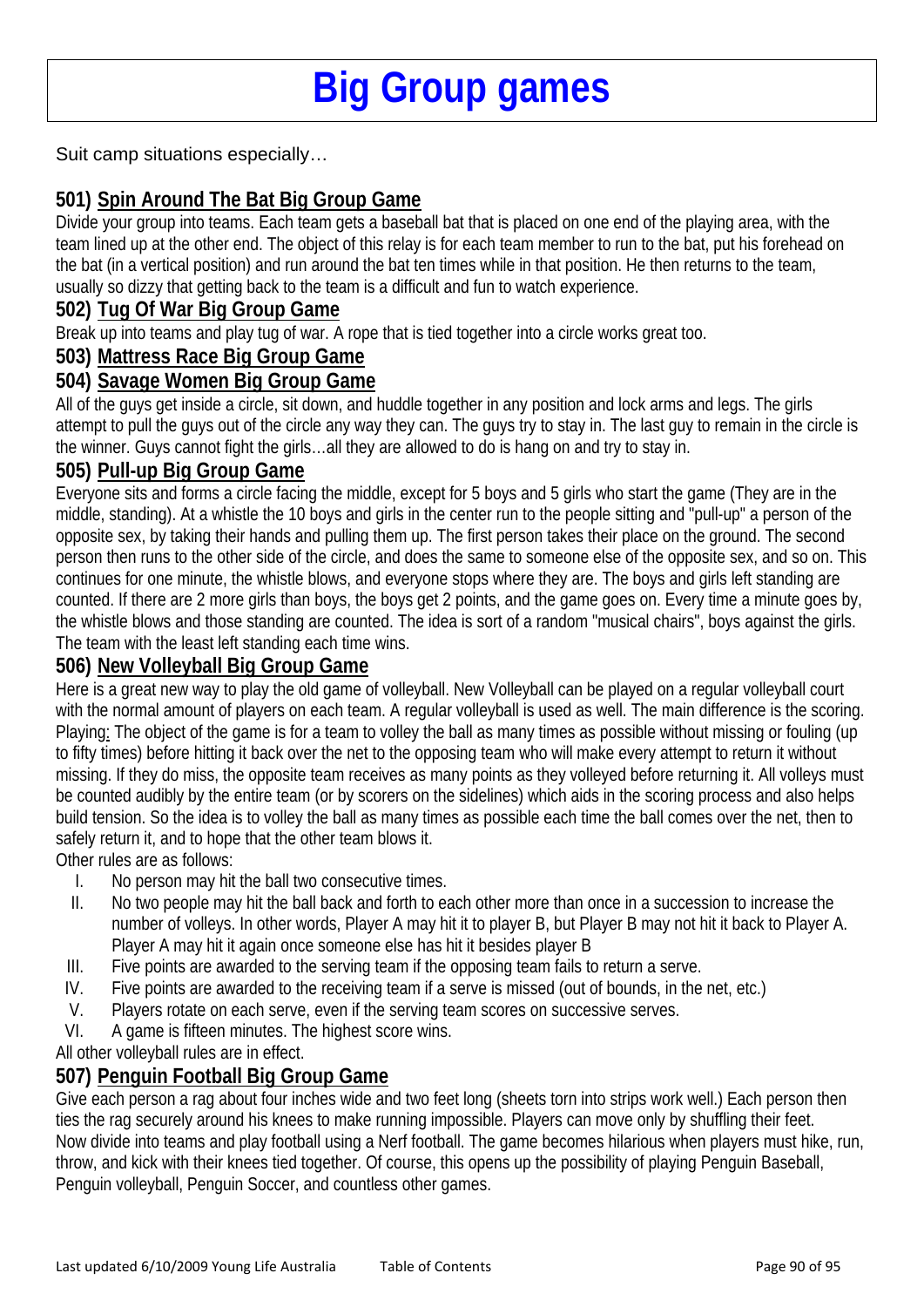# **508) Steal The Bacon Big Group Game**

Divide your group in half, and send each team to opposite ends of a playing field, no more than 100 feet apart. Have each team line up horizontally, facing their opponent on the other side, evenly spaced. In the very middle of the playing field, place a towel, ball, or other object that can serve as the "bacon." Number each team off from 1 to the number of people in that group and have them stand in order. The object of the game is to steal the bacon. You call out a number and the two people from each team with that number must run to the middle of the playing field to steal the bacon. If a player picks up the bacon and returns safely to his team without getting tagged, he wins. If the player who steals the bacon gets tagged by the other person he loses and the other player wins. Continue until everyone has had at least none chance.

# **509) Birdie On The Perch Big Group Game**

Have one circle of girls and one circle of guys, with one around the other. Everyone must be paired off with someone of the opposite sex in the opposite line. When the music plays they walk in opposite directions. When the music stops they must find their partner and the girl sits on the guy's knee. They only have a few seconds to find their partner or they will be out. This can be done with body parts too. When the music stops yell, "elbow to ear" and they must find their partner and touch one person's elbow to the other's ear.

# **510) Collision Big Group Game**

Have two or more teams on opposite sides of a field or court. Both teams run to the other side as fast as they can, before the other team — causing collisions. Do this crawling, walking backwards, rolling, on all fours with your stomach up, summer-saulting, etc.

# **511) Ultimate Frisbee Big Group Game**

Have two teams with an "end-zone" each teams has to get the Frisbee across the goal line with out dropping it. You can't run with the Frisbee either, it must be thrown from teammate to teammate.

# **512) Anklebone Connection Big Group Game**

All girls stand in a circle and the guys form a circle around them. The inner and outer circles must have same amount of people. The girls walk clockwise and guys counterclockwise. A leader then interrupts by calling out two parts of the body. For instance, he or she might call out, "wrist to nose!" or "knee to elbow!" at the moment, both circles stop. Whomever you stop next to is your partner with whom you must assume the designated position. Eliminate slowest couple each round.

# **513) The Great Race Big Group Game**

Divide the group into teams, with at least forty kids on each one. Direct each team to select different kids to participate in each of the team events so that everyone gets an opportunity to play. Begin by dispersing kids to the specific event areas where they'll participate. As the race begins, the first person should run from a starting line to the first event with the open bag of jelly-beans. The person is to hand the bag of jelly-beans to the kids doing that event. After the first activity is complete, one person should run to the next event with the bag of jelly-beans. The kids there should complete their activity and run the jelly-beans to the next activity area. Teams should continue in this manner until the bags of jelly-beans have been raced around the field. At the end of the race, count the jelly-beans left in the bag and add one second to a team's time for each jelly-bean that's missing. The object of the race is to finish it with as few jelly-beans lost as possible.

The following events will help you get started:

Human Obstacle Course (using people as obstacles)

Water Drink (A person drinks ten cups of water)

The Human Pyramid (ten people form a pyramid)

Sink a Putt (A person makes a ten-foot putt into a hole)

Circle Sit-Down (kids form a circle and sit on each other's knees for 15 seconds)

Folding-Chair Race (the 1st person in line unfolds, sits in, and refolds a chair and then passes the chair down the line) The Paper Plane Flight (a person makes and throws a paper plane 10 feet)

Over and Under With a Bag of Beans (kids in a line pass the bag over and under using their hands)

Two Carry One (two people carry a third who is holding the bag of jelly beans)

A Sprint to the Finish (kids run a fifty-yard dash back to the starting line).

# **514) Cow Tongue Olympics**

This group of games is a compilation of games each using a cow tongue as the focal point of the game.

- $\triangleleft$  Cow tongue trampoline: Use two sheets as trampolines, play catch between the sheets.
- Cow tongue ultimate Frisbee: Same rules as ultimate Frisbee, replace Frisbee with cow tongue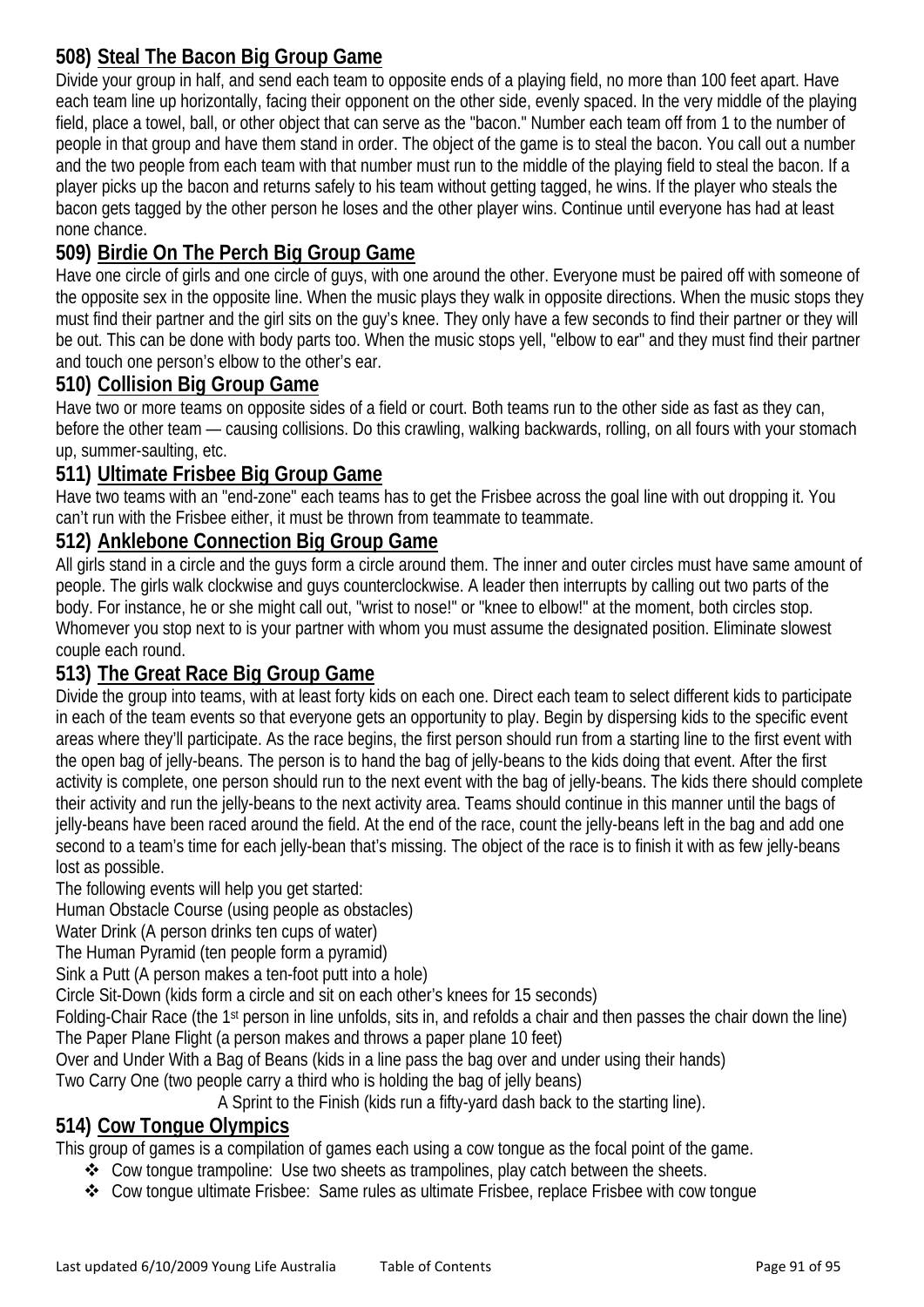# **[Club theme nights](#page-4-0)**

Usually choosing a theme for each night, then makes choosing or making up mixers and comps etc a lot easier. Only a sample….

### **515) In-night ideas…**

**Olympics** Melbourne Cup Footy finals Mexican Fish Super hero Movies **Transformers** Sci fi Cricket 70's  $80's$ Fruit Italian **Sports** Chocolate Breakfast Ice Music stars TV Balloon Lollies Pyjama Crème Christmas Random Rove Live Blind

### **Skits** Vegetable Army Team challenge Beach party Pirates **Western** Things beginning with the letter '?' 3 course dinner Kareoke Wipeout or similar tv show

### **516) Outnight ideas…**

 Indoor sports Darkzone Kodak Challenge Bigger & Better Hunt River visit Beach visit Krispy Kreme SMS hunt Sky high Progressive dinner Reverse progressive dinner Amazing Race Dice driving Swimming pool

# **517) Spam Night**

This theme includes games using spam, prizes using spam, and songs involving spam.

Games: Thank you sir, may I have another: insert spam sticks into kid's mouth until they are no longer able to say "thank you sir, may I have another"

Prizes: Use the Internet! You can get a marketing pack from spam if you go to their web site. It includes a spam-era (camera), t-shirts, stickers, and other miscellaneous stuff.

Songs: One idea is a parody of Stand by REM. Insert Spam for Stand in the chorus.

# **518) Fish Night**

This involves sparky the stunt fish. Sparky does several incredible events. Zip line of death: insert string through fish gills and run him down the zip line! Ring of fire of death: small hula hoop with matches taped to it, throw sparky through it! Bed of nails of death: bed of nails, smash sparky. For the finally, use the blender of death: blend sparky up. It's always good to talk to sparky and encourage him, keep him in your pocket, feed him treats. Incorporate him when ever possible.

# **519) Holiday Night**

Incorporate holidays into club: Christmas, Thanksgiving, Halloween, ST. patty's day, whatever.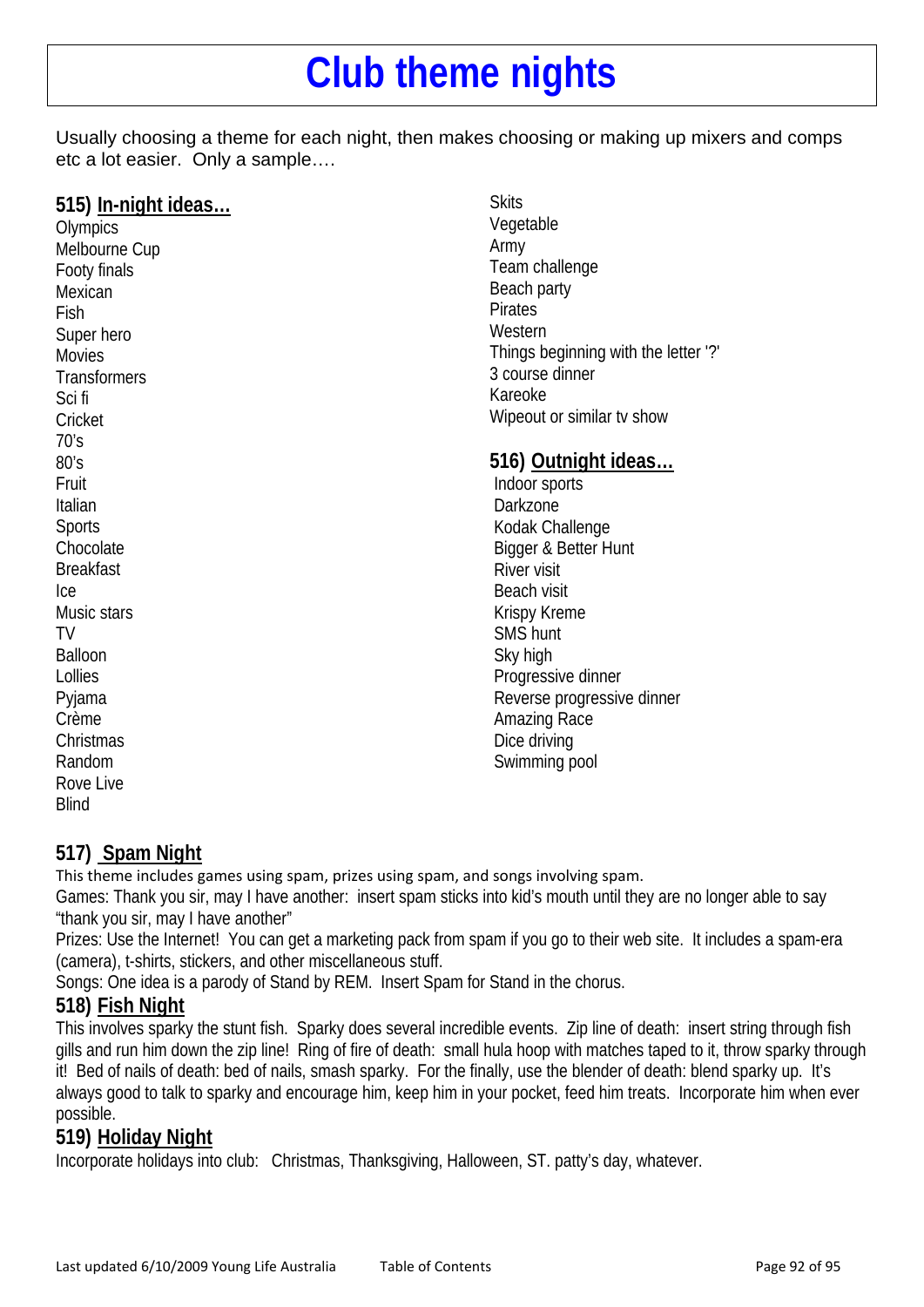# **520) Pizza Delivery Olympics Club**

At the beginning of club call three different pizza places and order whatever you need. Start the timer and have a watchman at the door. Go on with the club as scheduled. Whenever you hear the doorbell or watchman, stop what you are doing, play the Olympic theme song for them, and have the delivery person come all the way up front and reward them with the appropriate medalgold, silver, bronze. Make the kids cheer and make the delivery person a hero.

# **521) Scavenger Hunt Clubs**

Have a Polaroid or video camera scavenger hunt. Teams get points for certain pictures (50 points for a team in a jail cell, 10 for a pyramid in a grocery store). Make it outrageous for bonus points, kids will figure it out.

# **522) Harem/Hism Night Club**

Guys compete to see who can get the biggest "harem" to club. Girls get the biggest "hism." Sell this in advance and prime some kids to have their harem dress up or wear uniforms and stage an entrance. Some groups can be huge. Take some pictures before or after club.

# **523) Clash Of The Classes Club**

This is similar to the harem/hism idea. Seniors and freshmen team up to bring as many kids as they can from their classes. Juniors team with sophomores. Do class competitive minutes. Have an award or a trophy for winning classes.

# **524) Guiness Book Of World Records Ice Cream Sundae Club**

Build a huge ice cream sundae in 80 feet of gutter (plastic is cheap). Try to build the massive sundae in waves and then when it is "official" they all take spoons and begin to eat.

# **525) Bigger And Better Hunt Club**

Each team starts with the same item (penny or egg) and goes door to door trading for something bigger and better (dressers, canoes, water-heaters, etc). Meet back at appointed time. Make sure the people in the homes know that they will not be getting their item back. **Strong suggestion** = use supporters or people you know from your churches.

# **526) Sound Scavenger Hunt Club**

Each team gets a tape recorder and points for different sounds.

### **527) Pizza Club**

Some weekdays are slow for pizza places. If we guarantee them say \$200 (\$4 a kid x 50 kids), they win and we get the place to ourselves. Have club there and then chow on pizza.

# **528) Backward Club Or Draw Your Club**

Just like it sounds: talk, slow songs, skit fast songs. Or put all the parts of club on paper in a hat and draw for what's next.

# **529) Euchre Tournament Club**

This is not a substitute for club, but is a great tradition here with our kids. Invade McDonald's for an all club 30 team Euchre tournament. Get permission from your fast food place and bill them as your "sponsor" in the first annual McDonald's/Young Life Euchre Tournament (or any other restaurant. Have leaders in referee shirts, a tournament board (two and out is best) and lots of decks of cards. Play all games to five if you have a lot of kids and make sure you have a board with set rules. Committee can join in and really spice this up with prizes and even be table judges. You may also have a station with committee and leaders to help teach those who do not know how to play. Give them their own bracket and then work them in to play in the tournament as well.

# **530) David Lennoxman Show Club**

Do the whole club as a late night TV show spin-off. Have a great and funny host or this will be a disaster. Have: a late night band of kids with a "Paul Schaffer," a window and breaking glass noise to throw cue cards through, a top ten list, Letters to Dave (show on overhead). Have commercial skits at breaks, blow bubbles from behind the desk. Include stupid human tricks by their teachers and coaches. Go "love' through inter active video that throw objects of a six-story building into the parking lot. Maybe even finish the night with your guest by using the King Umbazee skit. Watch the show…be creative.

# **531) Time Warp Dance Party Club**

May be best with middle school and great emcees. Start at the caveman time period and travel forward in time. Teach kids a dance from each era. You can do a skit also (for caveman era: Do the Dinosaur by Was Not Was, and Caveman 2001 Bowling). You can skip from caveman to '30's, '50's, (maybe have some committee teach the old dances) with the disco '70's and New Kids '80s.

# **532) Nuclear Ultimate Football Club**

This could cost some money so prepare adequately. Purchase around 50 glow sticks, six strands of little Christmas lights, one glow in the dark necklace per person playing and about 10 Nerf "Luminator" series football. They are each powered by nine volt batteries and are around \$15 a football. Take your crew out to a dark field, build an end zone and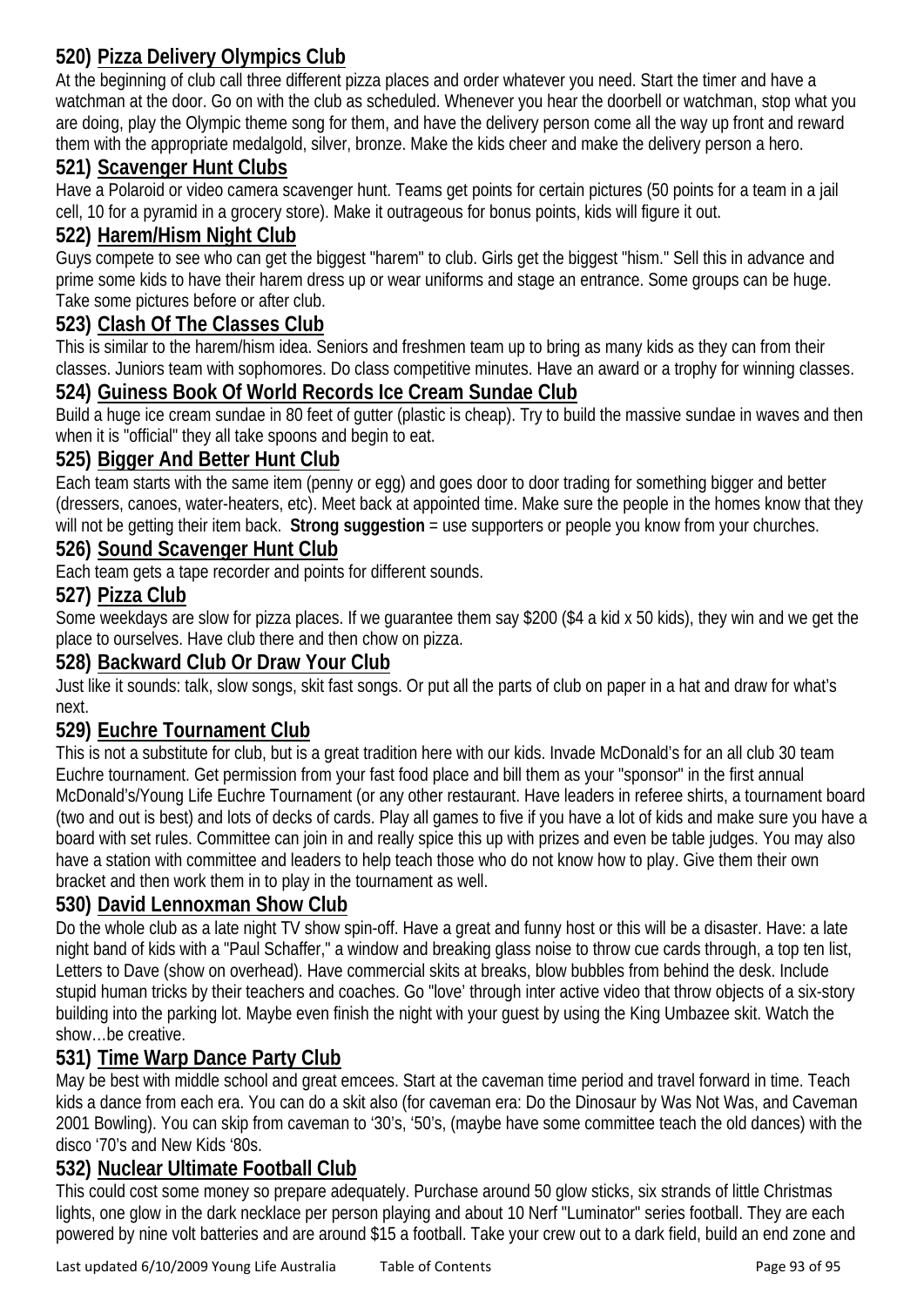playing field with Christmas lights and glow sticks for sidelines. Split into two teams (different colored necklaces). Play ultimate Frisbee rules with the footballs. This event costs about \$5 a kid: however it is an incredible visual image and something they will never forget.

# **533) Dating Game Club**

Have kids put names in a hat the week before and pick four girls and four guys. (Three contestants and 1 alternate). Line up one guy and one girl from another school to be the contestant. Go over questions ahead of time to eliminate marginal ones. Do up the night with a M.C. "Vanna", song from original Dating Game is by Herb Albert and the Tiajuana Brass, called the "Spanish Flea". Video tape date to show in Club. Discipleship and Discipleship plan and execute date like a progressive dinner in public places. (i.e. hors de yours in a park, with a strolling violinist). Have a creative way to chauffeur them around. (i.e. Theme is trip around the world, the van is decorated as airplane with the pilot and flight attendant reads funny safety instructions). Interrupt with funny things and don't leave them alone much since it can be very awkward for the kids. You may also incorporate commercials throughout your show!

# **534) Human Scavenger Hunt Club**

Type up a few lists of categories of folks to locate. I.e. two golf team member, four lacrosse players, two band member, a first baseman, football player, three freshman girls, go nuts. Bring lists to school on club day, right when school is out. Give lists to team captains, leaders in the school. They may get as many people to help, and should try to get all the folks listed. Tell them to bring them to club. Plan ahead, and have a big place. Emphasize the competition but watch for brawls and discord. Folks may get way too competitive. Works great but will take some thought and planning on your part.

# **535) Gallager Food Smash Club (Sledgeomatic Club)**

Make a huge sledge hammer. Smash small to big stuff and you will trash everything.

### **536) Banana Night Club**

Have a party based on the theme of bananas. Have everyone come dressed as a banana (they should at least wear yellow). Admission to the party is one banana per person. Prizes for games could be Bic-bananas. Make and eat banana shakes or banana splits. Adapt you favorite songs to have a "Banana-a —long" and include favorites like: "My Old Kentucky Banana," "On Top of Old Banana," etc.

### **537) Revenge Night Club**

In club pass out check-list of messiest skits done in the past year. Have kid spick 3 favorites and hand in the list. The next week in club have the leaders compete in the most requested skits.

### **538) Class Weigh In Club**

Have each class weigh in before club. The class with heaviest total wins.

### **539) Senior's Club**

Have the last club of the semester run by and for the seniors. One club even had the tradition of handing out blue jars to seniors every year. After a few years the seniors couldn't wait for the last club for the blue jar ceremony.

### **540) Outside Club**

Occasionally have club outside and do some relays with a talk at the endno songs, or perhaps on medium and one slow.

# **541) Weekend Club**

If the event takes a long time to pull off, skip the weekday club and have it on Saturday night. Have the talk at the end. **542) Body Snatcher's Night** 

# The goal is to get as many people to club as possible without causing major injury. The method is to: go to student's houses; run up to their door; convince them to join you for a night of Young Life; leave an informational sheet about YL for the parents (which tells what YL is, who runs YL in your area, explains what is going on that night, and includes the list of leaders and committee members along with phone numbers); and promise to drive them home. Have a large group of official drivers, leaders and committee members. Score points for different people, like 1,000 points for someone who has never been to YL before. The winning vehicle gets a prize. Club might have to be shorter tonight.

#### Have a sheet that explains all of the rules to everyone. **543) Foil Ball Contest**

Each week the winner of a contest adds more foil to the ball and brings it back next week.